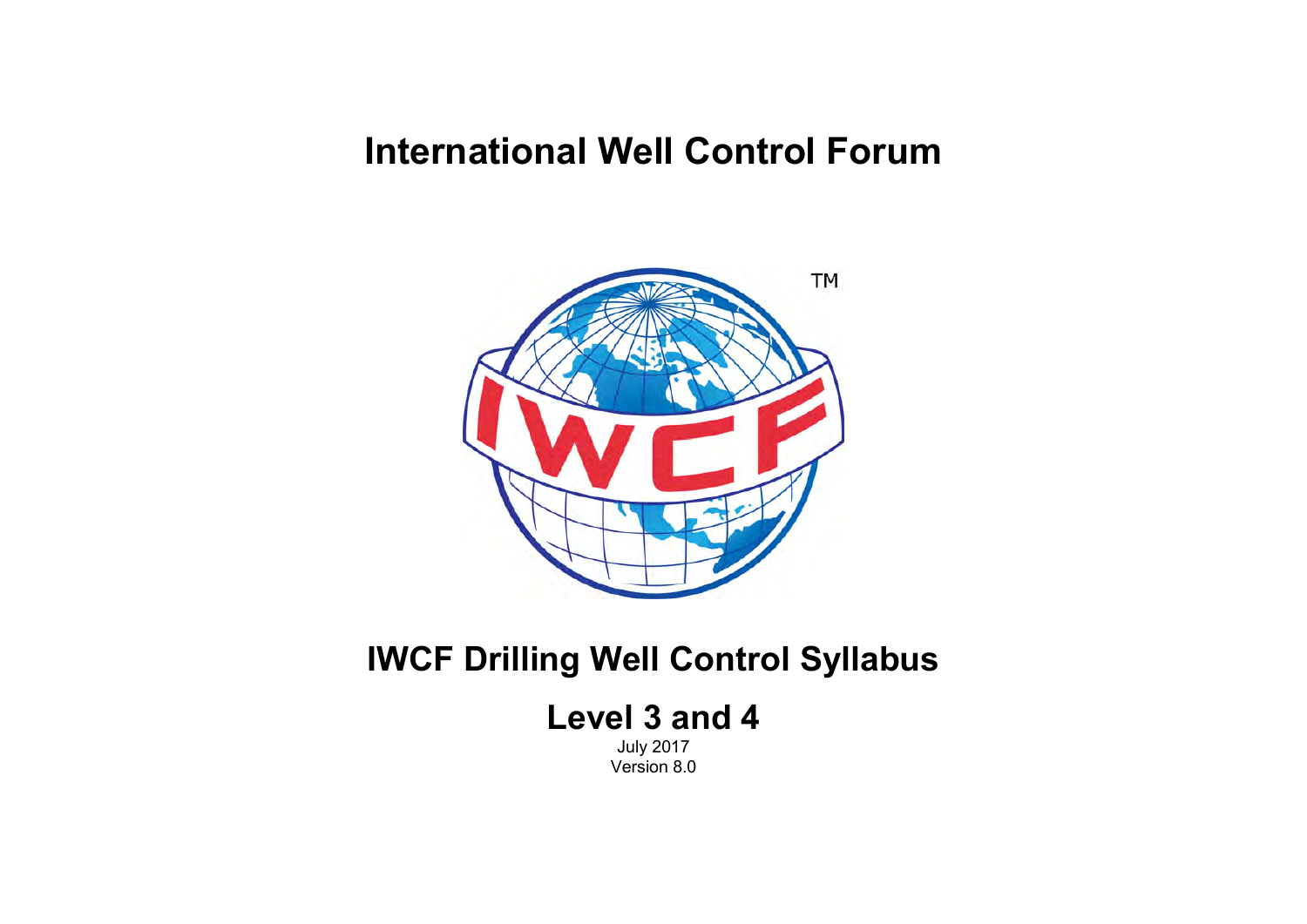

## **Contents**

| 1.2.             |                |             |              |
|------------------|----------------|-------------|--------------|
| 1.3.             |                |             |              |
| 1.4.             |                |             |              |
| 1.5.             |                |             |              |
| 2.               |                |             |              |
| 2.1.             |                |             |              |
| 2.2.             |                |             |              |
| 2.3.             |                |             |              |
| 2.4.             |                |             |              |
| 2.5.             |                |             |              |
| 2.6.             |                |             |              |
|                  |                |             |              |
|                  |                |             |              |
|                  |                |             |              |
|                  |                |             |              |
|                  |                |             |              |
|                  |                |             |              |
|                  |                |             |              |
|                  |                |             |              |
|                  |                |             |              |
|                  |                |             |              |
|                  |                |             |              |
|                  |                |             |              |
|                  |                |             |              |
|                  |                |             |              |
|                  |                |             |              |
|                  |                |             |              |
|                  |                |             |              |
|                  |                |             |              |
|                  |                |             |              |
|                  |                |             |              |
|                  |                |             |              |
| <b>July 2017</b> | <b>TF-0020</b> | Version 8.0 | Page 2 of 98 |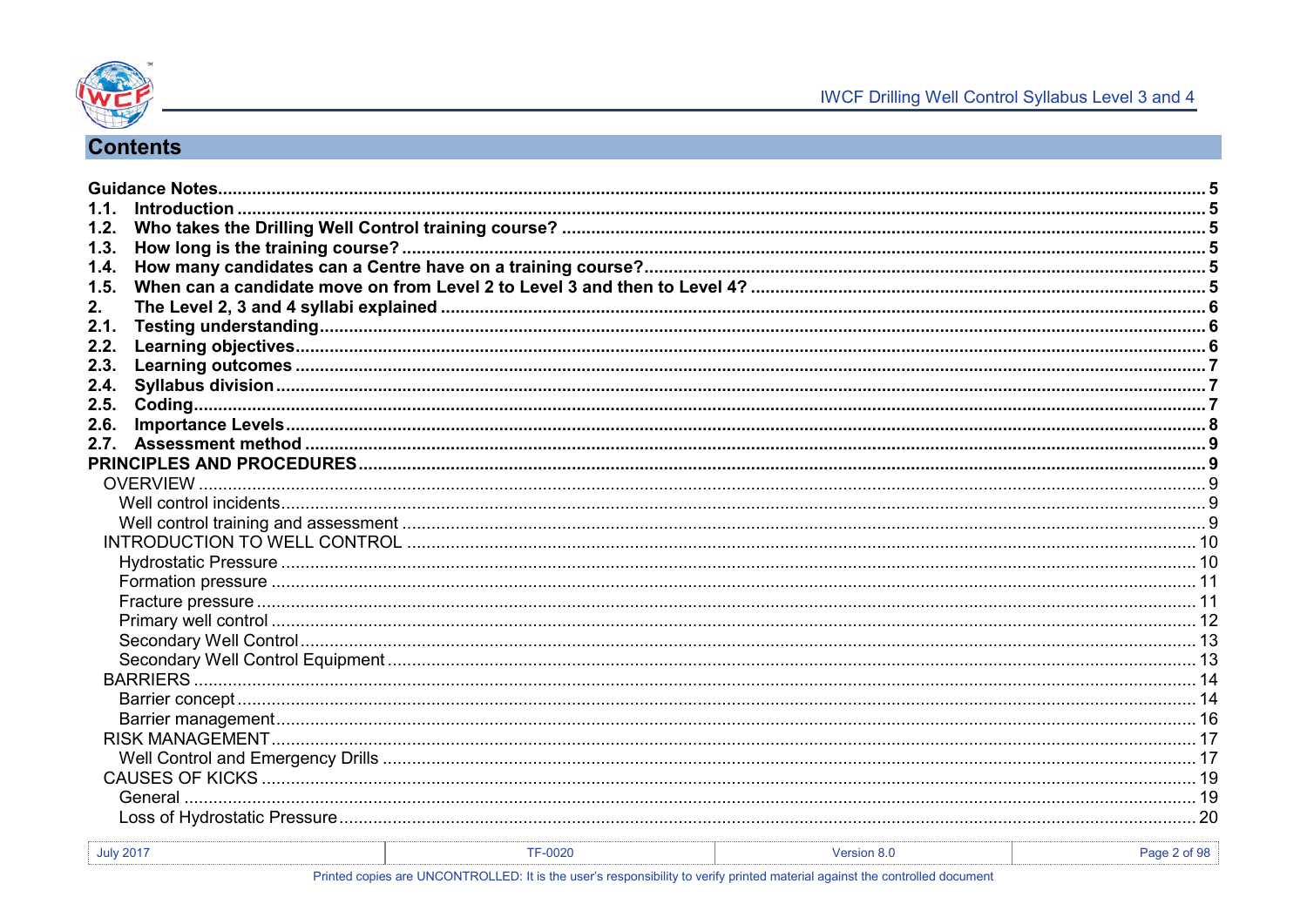

| <b>July 2017</b> | $TE-0000$<br><b>IF-UUZU</b> | ersion 8.0 | Pac |
|------------------|-----------------------------|------------|-----|
|                  |                             |            |     |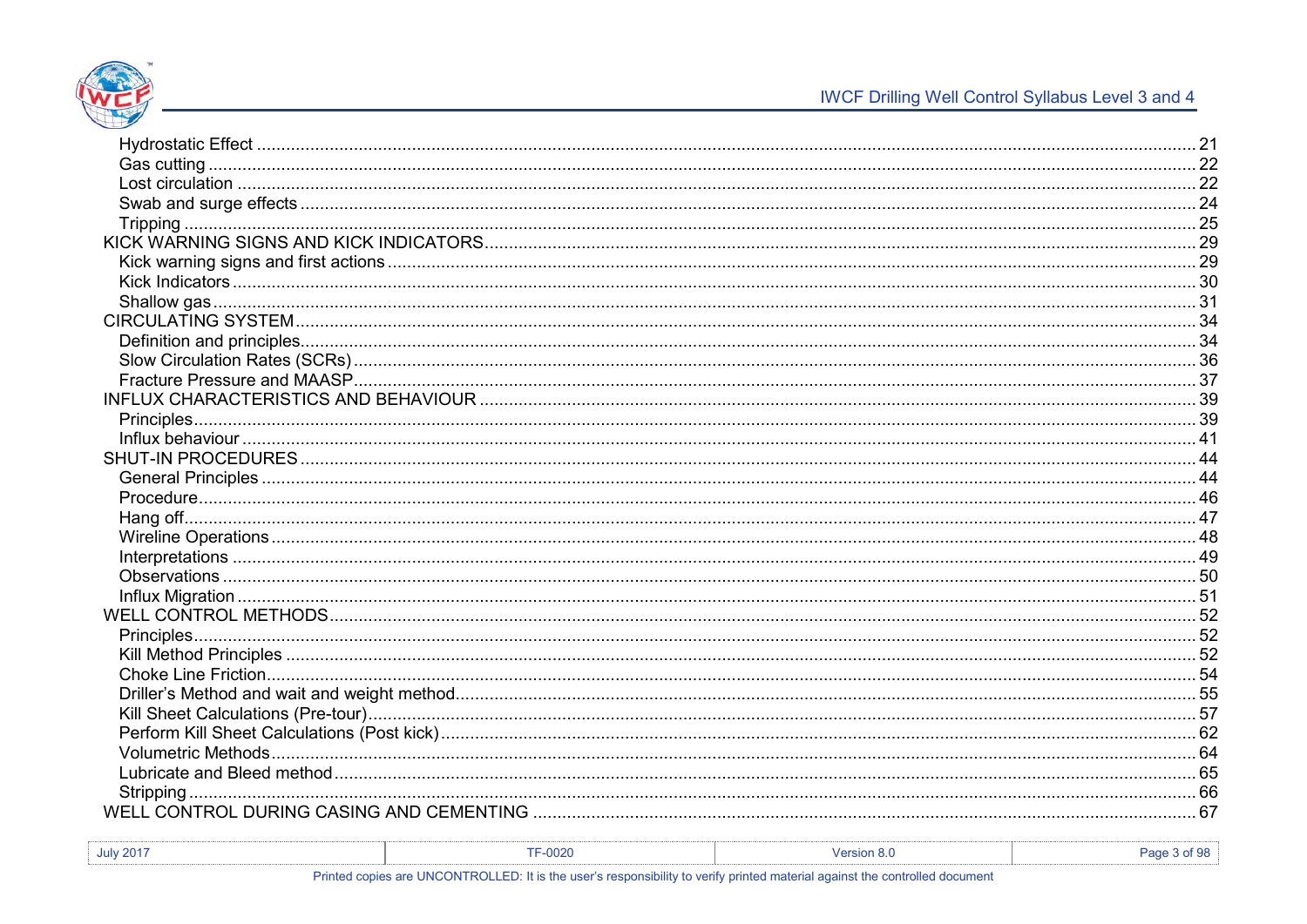

| July 2017 | 0020                                                               | <b>Version 8.</b> |  |
|-----------|--------------------------------------------------------------------|-------------------|--|
|           | <u> a magairpoile a shear ann an seachar an chuidhean an seach</u> |                   |  |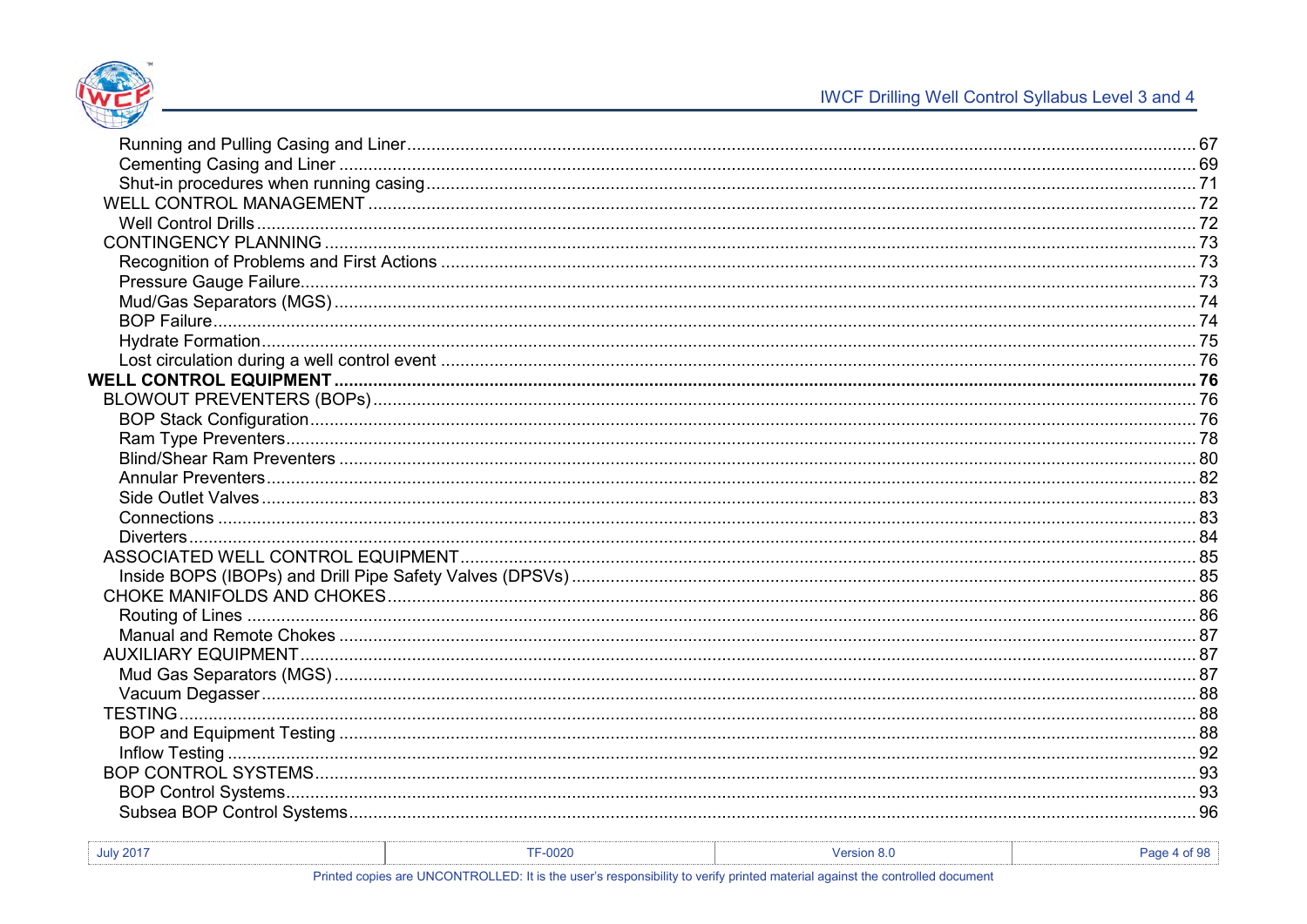

## **Guidance Notes**

#### <span id="page-4-1"></span><span id="page-4-0"></span>**1.1. Introduction**

The new syllabi will:

- 1) Meet the International Association of Oil and Gas Producers (IOGP) recommendations for enhancements to well control training, examination and certification as highlighted in Report 476, issued August 2016
- 2) Allow IWCF to continuously deliver the highest standards of well control training and assessment.

### <span id="page-4-2"></span>**1.2. Who takes the Drilling Well Control training course?**

We recommend personnel in the following positions should attend the appropriate level of training and assessment:

Level 2: Operation Team personnel - well-site based position whose action or inaction could directly influence well control assurance.

Level 3: Equipment Operator - has to perform an action to prevent or respond to well control accident.

Level 4: Supervisor - specifies and has oversight that correct actions are carried out.

### <span id="page-4-3"></span>**1.3. How long is the training course?**

The level 2 Drilling Well control training course must be a minimum 20 hours, excluding examination time.

The level 3 and level 4 Drilling Well Control training courses must be a minimum of 32 hours, excluding examination time.

## <span id="page-4-4"></span>**1.4. How many candidates can a Centre have on a training course?**

A course can have a maximum of 15 candidates on a training course (depending on room size/facilities/Assessors).

### <span id="page-4-5"></span>**1.5. When can a candidate move on from Level 2 to Level 3 and then to Level 4?**

Level 2 Drilling training courses should be run as a separate course.

Level 3 Drilling training courses may be partly combined with the Level 4 Drilling course.

| <b>July 2017</b>                                                                                                            | $-0020$ |  |  |
|-----------------------------------------------------------------------------------------------------------------------------|---------|--|--|
| Driptod copies are UNCONTROLLED. It is the user's reapposibility to verify printed material excipat the controlled decument |         |  |  |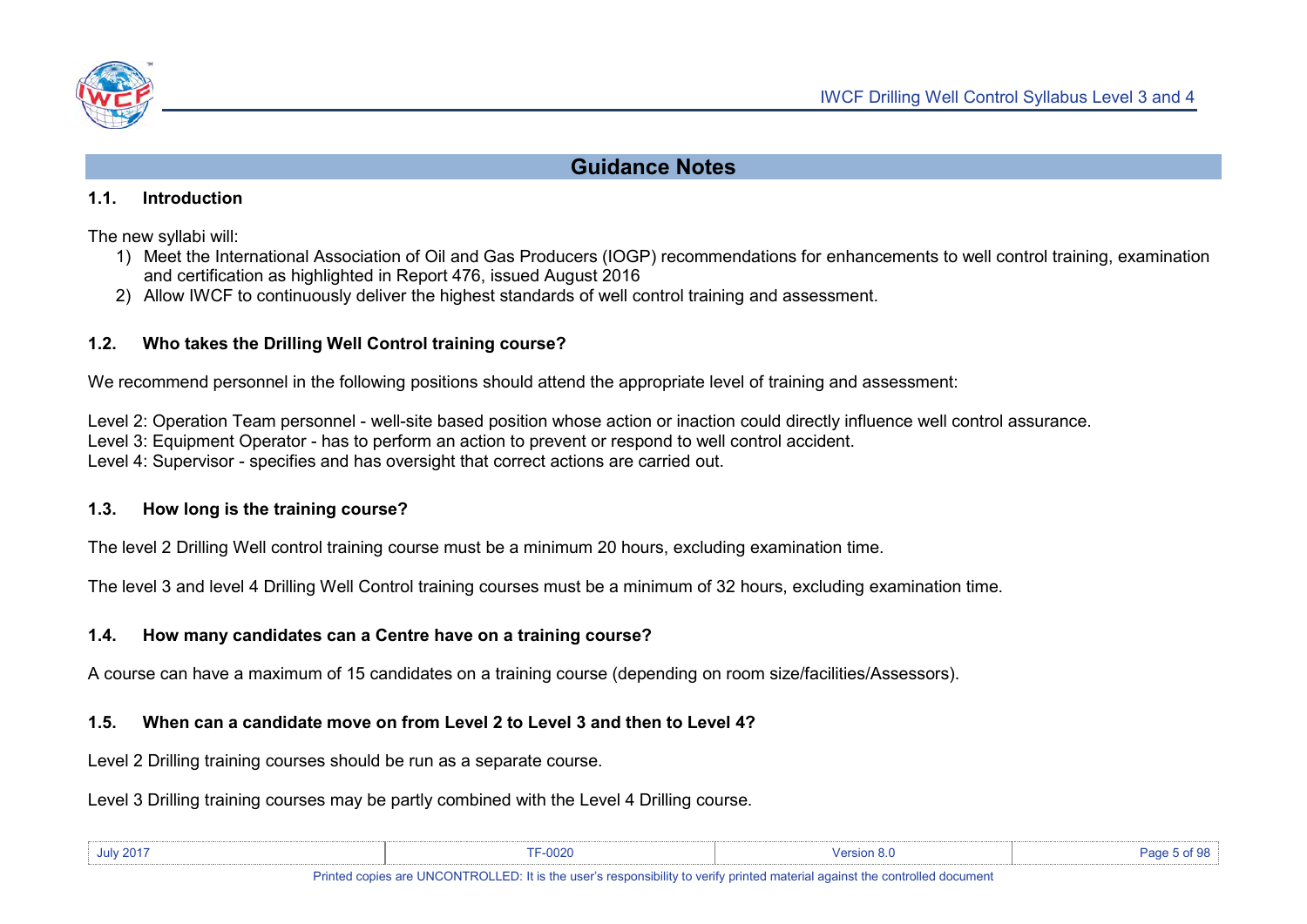

If there is a syllabus learning outcome at Level 2, but not at levels 3 and/or 4, this indicates that IWCF believes Level 3 and 4 candidates should already have thorough knowledge of this syllabus category.

If there is a syllabus learning outcome for Level 3 but not at Level 4, this indicates IWCF believes all Level 4 candidates should already have thorough knowledge of this syllabus category.

If Level 3 and Level 4 Drilling Well Control training courses are partially combined, Level 3 candidates should spend time on training to improve detection and immediate response skills while the Level 4 candidates are taught advanced well control operations.

IWCF recommends a minimum three-month period to build further industry experience and competence before the candidate moves onto the next level. It is unacceptable for a Level 3 candidate to be enrolled on a Level 4 course at the same time.

#### <span id="page-5-0"></span>**2. The Level 2, 3 and 4 syllabi explained**

#### <span id="page-5-1"></span>**2.1. Testing understanding**

IWCF expects candidates' knowledge and understanding of basic drilling well control to be developed so that they can competently perform their assigned well control duties. It is insufficient for any candidate on any level of the course to be coached to pass the assessment.

The quality of teaching must evolve to ensure learning objectives are met. Training must be taught in line with the stipulated syllabus and it will not be sufficient to base training on "test-similar" or "test-identical" exam questions to help personnel pass the written exam". (IOGP Report 476).

#### <span id="page-5-2"></span>**2.2. Learning objectives**

The learning objectives in the syllabus are based on the content (subject matter) the instructor must teach to meet the requirements of this level. The use of the wording "learning objective" is in line with the IOGP Report 476 and is a broad overview statement of what the student will be taught during the course.

#### Example:

'During the course, the student will gain an understanding of: Standard Well control methods'.

| July 2017 | TF-0020 | sion 8. | $\sim$ 0.000 $\sim$ |
|-----------|---------|---------|---------------------|
|           |         |         |                     |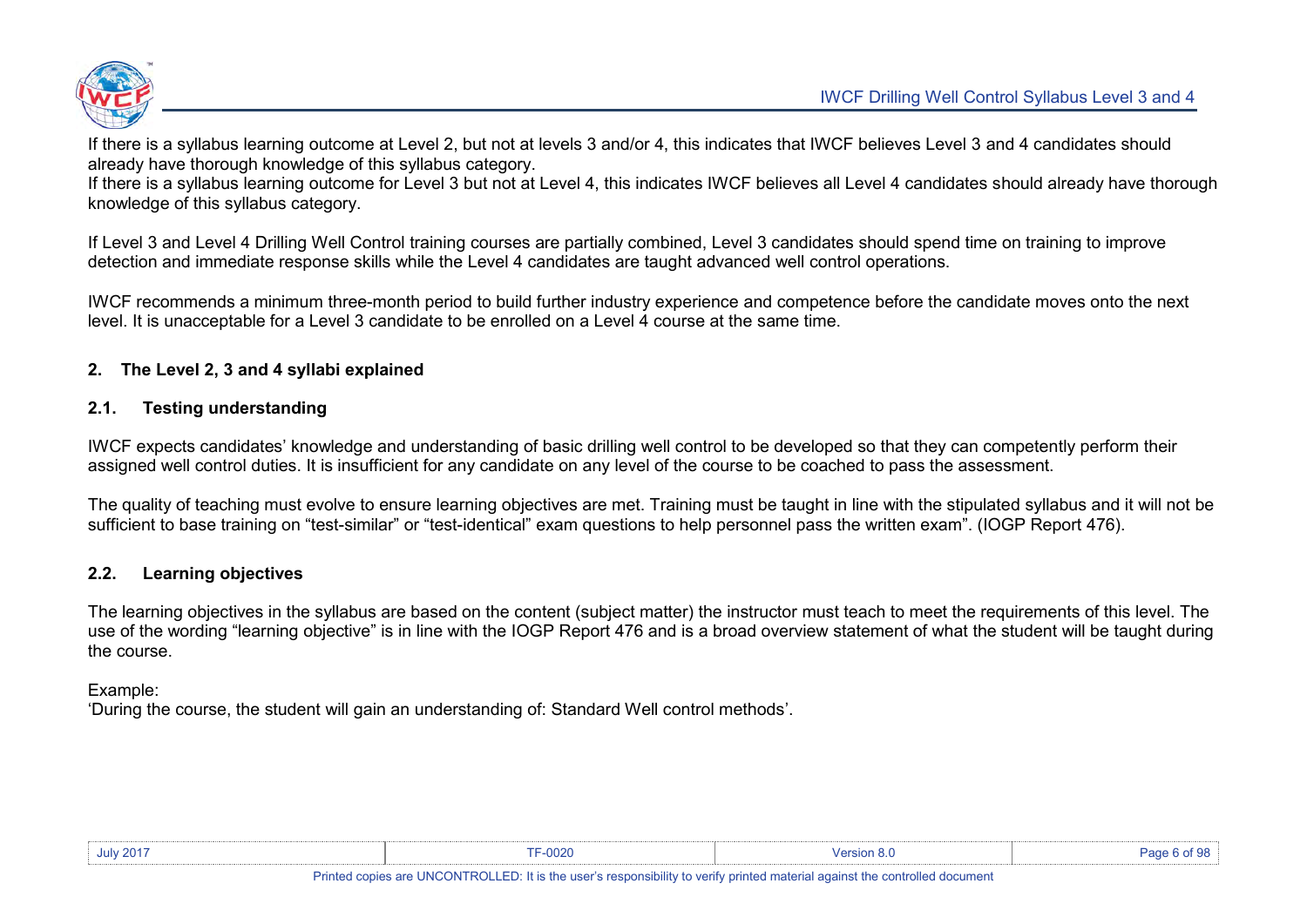

#### <span id="page-6-0"></span>**2.3. Learning outcomes**

Learning outcomes have been developed for each of the learning objectives contained in the syllabus. The outcome indicates how each learning objective will be fulfilled with a detailed description of the skills a student must have at the end of the course. These learning outcomes are the basis for assessment questions.

Example:

'By the end of the course, the student will be able to: Define and list kill and control methods.'

#### <span id="page-6-1"></span>**2.4. Syllabus division**

The written test syllabus is divided into two compulsory sections:

- Principles and Procedures
- Equipment.

#### <span id="page-6-2"></span>**2.5. Coding**

#### **Principles and procedures**

|                                           | <b>Surface</b> | <b>Subsea</b> |
|-------------------------------------------|----------------|---------------|
| Overview                                  | DR-SF-PNP-01   | DR-SS-PNP-01  |
| Introduction to well<br>control           | DR-SF-PNP-02   | DR-SS-PNP-02  |
| <b>Barriers</b>                           | DR-SF-PNP-03   | DR-SS-PNP-03  |
| Risk management                           | DR-SF-PNP-04   | DR-SS-PNP-04  |
| Causes of kicks                           | DR-SF-PNP-05   | DR-SS-PNP-05  |
| Kick warning signs and<br>kick indicators | DR-SF-PNP-06   | DR-SS-PNP-06  |
| Circulating system                        | DR-SF-PNP-07   | DR-SS-PNP-07  |
| Influx characteristics and<br>behaviour   | DR-SF-PNP-08   | DR-SS-PNP-08  |
| Shut-in procedures                        | DR-SF-PNP-09   | DR-SS-PNP-09  |
| Well control methods                      | DR-SF-PNP-10   | DR-SS-PNP-10  |

| <b>July 2017</b> | TF-0020 | <b>Mersion 8.0</b> | Pac |
|------------------|---------|--------------------|-----|
|                  |         |                    |     |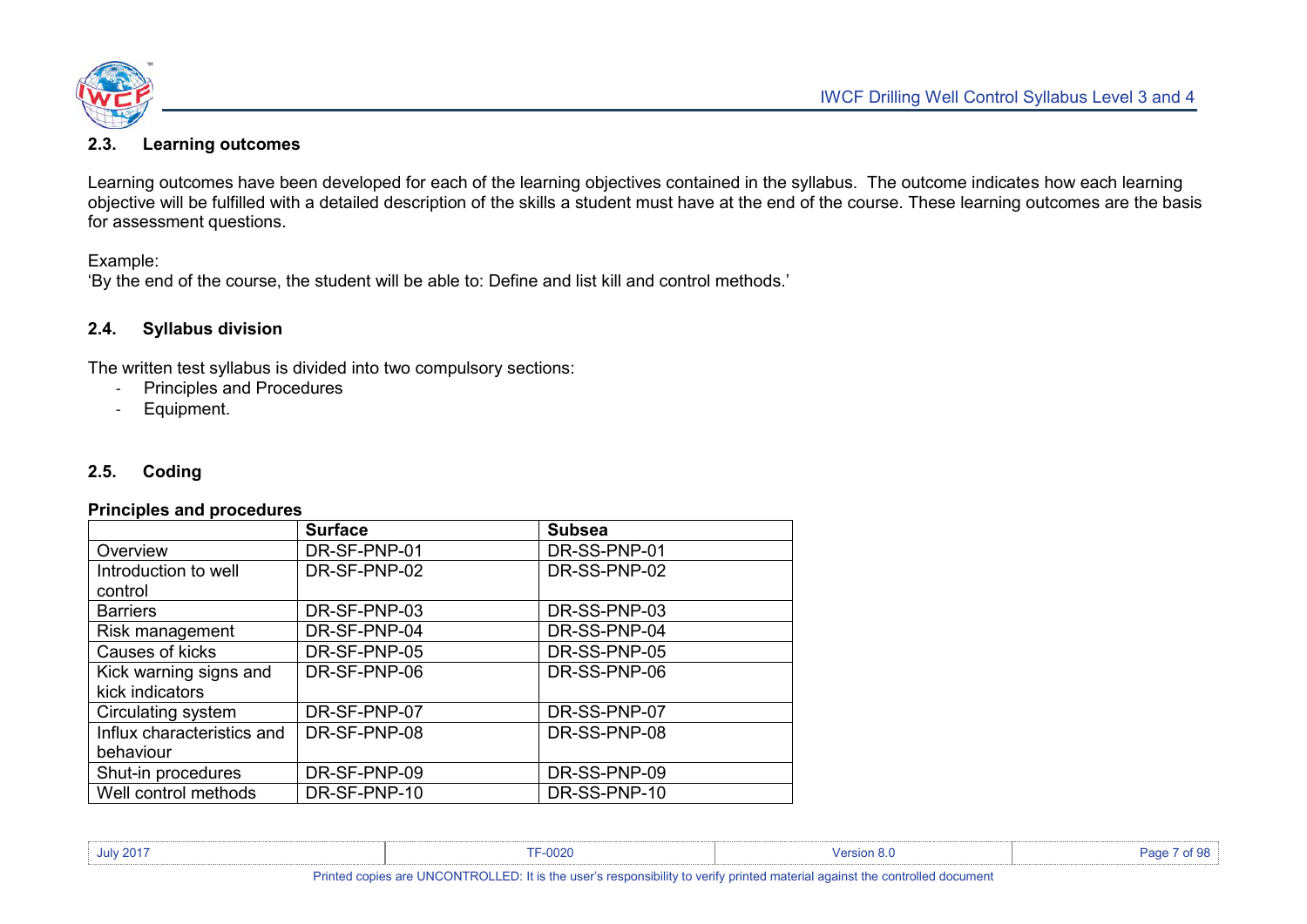

| Well control during  | DR-SF-PNP-11 | DR-SS-PNP-11 |
|----------------------|--------------|--------------|
| casing and cementing |              |              |
| Well control         | DR-SF-PNP-12 | DR-SS-PNP-12 |
| management           |              |              |
| Contingency planning | DR-SF-PNP-13 | DR-SS-PNP-13 |

#### **Well Control Equipment**

|                                      | <b>Surface</b> | <b>Subsea</b> |
|--------------------------------------|----------------|---------------|
| <b>Blow Out Preventers</b><br>(BOPs) | DR-SF-EQP-01   | DR-SS-EQP-01  |
| Associated well control<br>equipment | DR-SF-EQP-02   | DR-SS-EQP-02  |
| Choke manifolds and<br>Chokes        | DR-SF-EQP-03   | DR-SS-EQP-03  |
| Auxiliary equipment                  | DR-SF-EQP-04   | DR-SS-EQP-04  |
| Testing                              | DR-SF-EQP-05   | DR-SS-EQP-05  |
| <b>BOP</b> control systems           | DR-SF-EQP-06   | DR-SS-EQP-06  |

#### <span id="page-7-0"></span>**2.6. Importance Levels**

All learning outcomes have an 'importance' level which is displayed in the far-right column of the syllabus. The importance is based on the criticality factor - the potential risk of a candidate not holding the knowledge. The levels shown below are based on the potential risk of the candidate **not** having the knowledge:

| Importance    | Level of risk | <b>Explanation</b>                                       |
|---------------|---------------|----------------------------------------------------------|
| 10            | Critical      | Could lead to catastrophic damage to life, limb,         |
|               |               | environment, industry.                                   |
| 5             | Major         | Major risk factor.                                       |
| 4             | Serious       | Key knowledge – could lead to risk to life, limb and the |
|               |               | environment.                                             |
| 3             | Moderate      | Necessary knowledge.                                     |
| $\mathcal{P}$ | Minor         | Underpinning knowledge.                                  |
|               | Foundation    | Foundation knowledge.                                    |

| the contract of the contract of |
|---------------------------------|
|---------------------------------|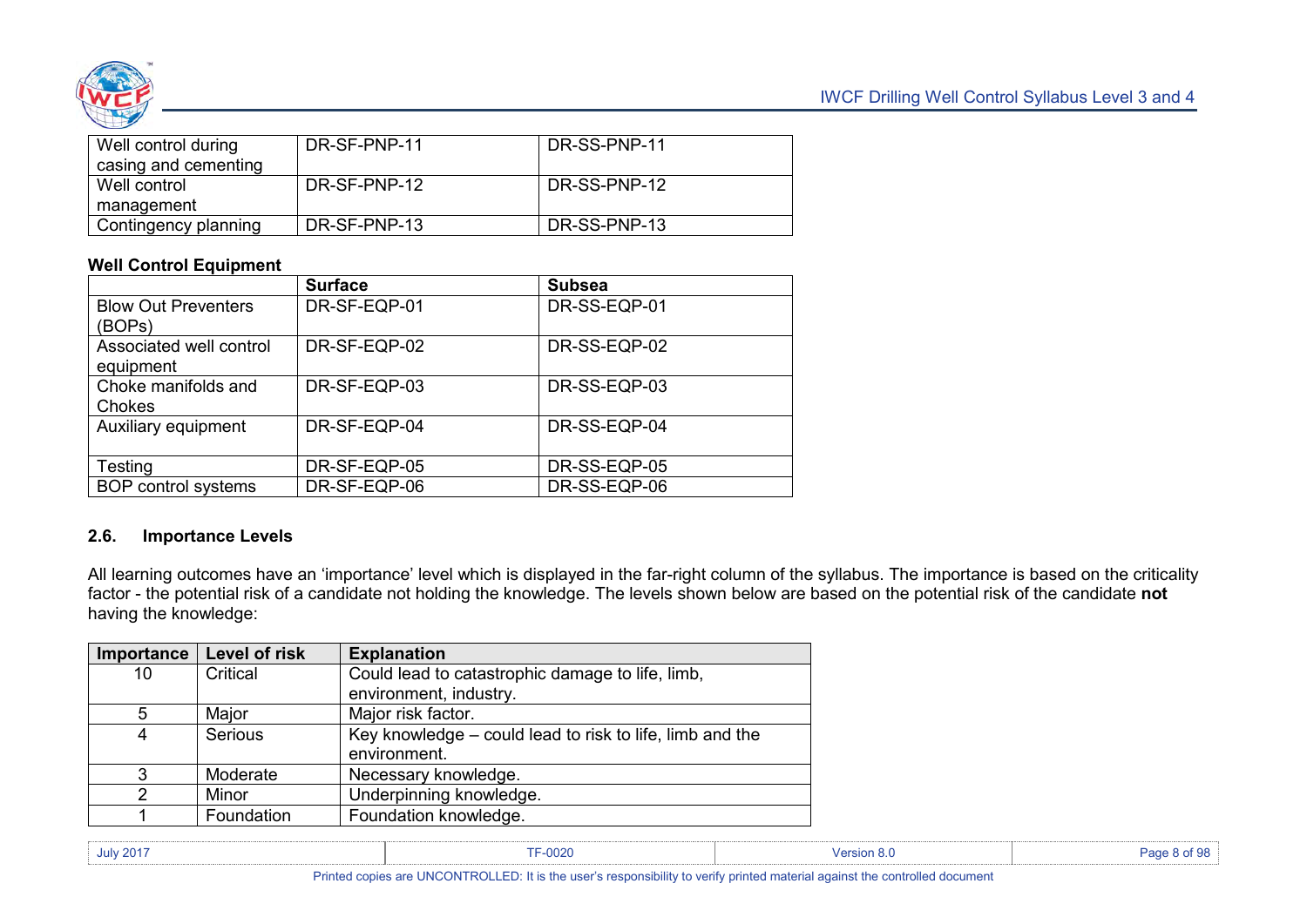

#### <span id="page-8-0"></span>**2.7. Assessment method**

The Level 2 course Drilling well control course is based on:

- Written assessments.

The Level 3 and Level 4 Drilling Well control courses are based on:

- Written assessments
- A practical assessment.

## **PRINCIPLES AND PROCEDURES**

<span id="page-8-3"></span><span id="page-8-2"></span><span id="page-8-1"></span>

|                                                           | <b>OVERVIEW</b>               |                                        |                                                                                                                                                                                                                                            |                                                                                                                                                                                                                                                               |   |     |  |  |
|-----------------------------------------------------------|-------------------------------|----------------------------------------|--------------------------------------------------------------------------------------------------------------------------------------------------------------------------------------------------------------------------------------------|---------------------------------------------------------------------------------------------------------------------------------------------------------------------------------------------------------------------------------------------------------------|---|-----|--|--|
|                                                           | <b>Well Control Incidents</b> |                                        |                                                                                                                                                                                                                                            |                                                                                                                                                                                                                                                               |   |     |  |  |
| $\delta$<br>$\tilde{\sigma}$<br>$\overline{P}$<br>ັທ<br>Ř | $\overline{c}$<br>A01         | The impact of a well control incident. | Identify the potential impact of a well<br>control incident on:<br>Personnel<br>$\blacksquare$<br>Employment<br>$\blacksquare$<br>Assets<br>$\blacksquare$<br>Environment<br>$\blacksquare$<br>Operations<br>$\blacksquare$<br>Reputation. | Assess the potential impact of a well<br>control incident on:<br>Personnel<br>$\sim$<br>Employment<br>$\overline{\phantom{a}}$<br>Assets<br>$\sim$<br>Environment<br>$\sim$<br><b>Operations</b><br>$\overline{\phantom{a}}$<br>Reputation.<br>$\blacksquare$ | 5 | - 5 |  |  |

<span id="page-8-4"></span>

| <b>Well Control Training and Assessment</b> |                    |                                                       |                                                                                                                                                                                                           |                                                                                                                                                                                                                                                                                              |  |  |  |
|---------------------------------------------|--------------------|-------------------------------------------------------|-----------------------------------------------------------------------------------------------------------------------------------------------------------------------------------------------------------|----------------------------------------------------------------------------------------------------------------------------------------------------------------------------------------------------------------------------------------------------------------------------------------------|--|--|--|
| δ<br>$\infty$<br>$\overline{c}$<br>9E       | ↽<br>C<br>$\Omega$ | The need for well control training and<br>assessment. | Explain "why are we here?" including:<br>Capability to apply well control<br>skills<br>Trust of stakeholders<br>Responsibility to colleagues<br>Reduce the severity of impact<br>of a well control event. | Explain "why are we here?" including:<br>Capability to apply well control<br>skills<br>Trust of stakeholders<br>$\sim$<br>Responsibility to colleagues<br>$\sim$<br>Reduce the severity of impact<br>$\blacksquare$<br>of a well control event<br>Regulatory requirements.<br>$\blacksquare$ |  |  |  |

| <b>July 2017</b> | TTC0000<br><b>IF-UUZU</b> | ™SION 0.⊾ |  |
|------------------|---------------------------|-----------|--|
|                  |                           |           |  |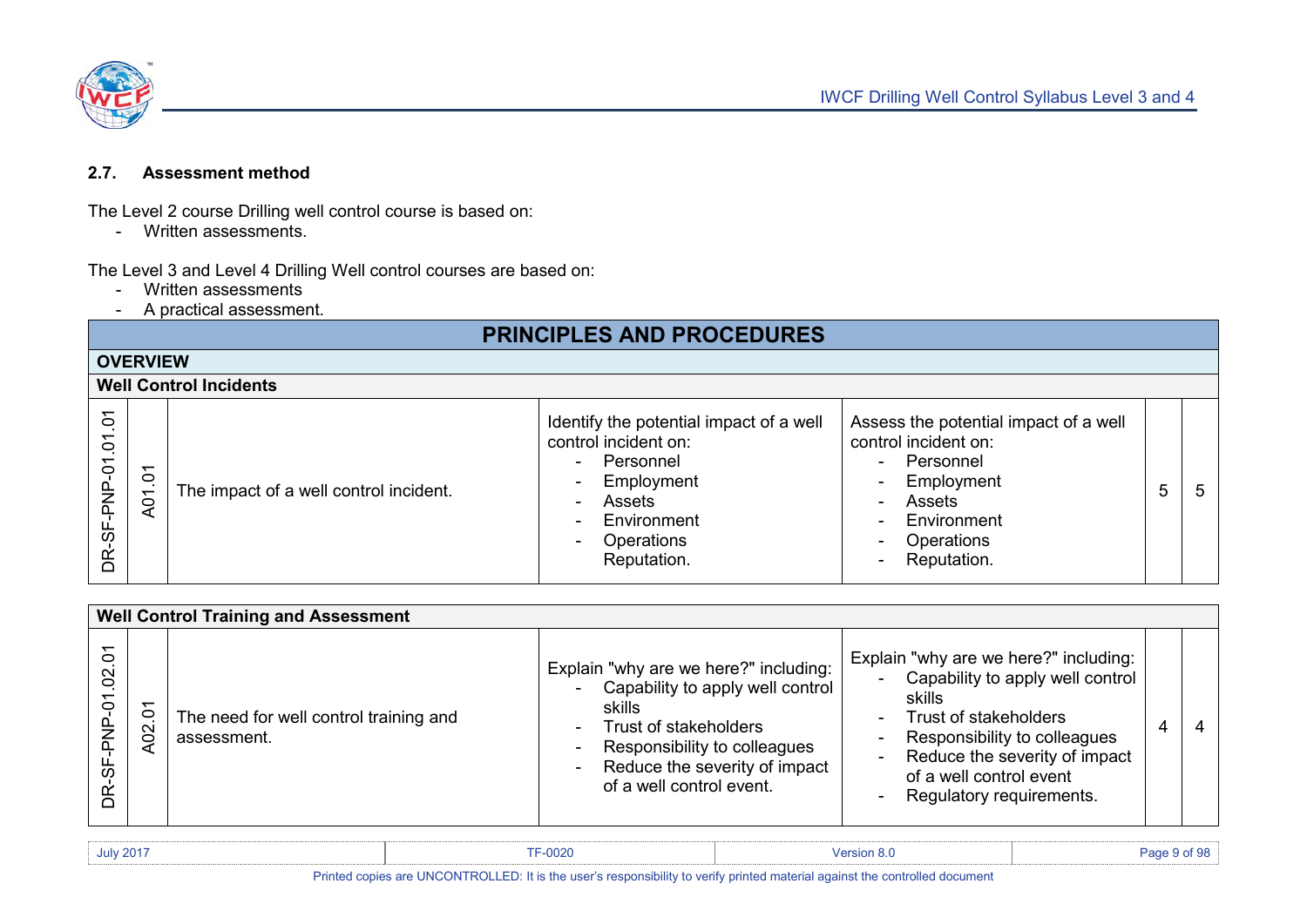| New<br>Category<br>Previous<br>Category |  | Learning objective. During this course the<br>student will gain an understanding of: | Level 3<br>Learning outcome. By the end of       | Level 4<br>Learning outcome. By the end of    |     | Importance |
|-----------------------------------------|--|--------------------------------------------------------------------------------------|--------------------------------------------------|-----------------------------------------------|-----|------------|
|                                         |  |                                                                                      | this course the student will be able $\ $<br>to: | this course the student will be able  <br>to: | LJ. | L4         |

<span id="page-9-1"></span><span id="page-9-0"></span>

|                      |         | <b>INTRODUCTION TO WELL CONTROL</b>       |                                                                                                                                                                                                                                                                                                                                                                                                                                                                                                               |                                                                                                                                                                                                                                                                                                                                                                                                                                                                                                               |    |    |
|----------------------|---------|-------------------------------------------|---------------------------------------------------------------------------------------------------------------------------------------------------------------------------------------------------------------------------------------------------------------------------------------------------------------------------------------------------------------------------------------------------------------------------------------------------------------------------------------------------------------|---------------------------------------------------------------------------------------------------------------------------------------------------------------------------------------------------------------------------------------------------------------------------------------------------------------------------------------------------------------------------------------------------------------------------------------------------------------------------------------------------------------|----|----|
|                      |         | <b>Hydrostatic Pressure</b>               |                                                                                                                                                                                                                                                                                                                                                                                                                                                                                                               |                                                                                                                                                                                                                                                                                                                                                                                                                                                                                                               |    |    |
| DR-SF-PNP-02.01.01   | B01.01  | Factors that affect hydrostatic pressure. | Explain the factors that affect<br>hydrostatic pressure and complete<br>calculations.                                                                                                                                                                                                                                                                                                                                                                                                                         | Explain the factors that affect<br>hydrostatic pressure and complete<br>calculations.                                                                                                                                                                                                                                                                                                                                                                                                                         | 10 | 10 |
| S<br>DR-SF-PNP-02.01 | IB01.03 | Hydrostatic pressure calculations.        | Complete hydrostatic and gradient<br>calculations including, but not limited<br>to:<br>Given a fluid density, calculate<br>a pressure gradient<br>Given a pressure gradient,<br>calculate a fluid density<br>Given a fluid density and True<br>Vertical Depth (TVD),<br>calculate a pressure<br>Given a pressure and a TVD,<br>calculate a fluid density<br>Given a pressure and a fluid<br>density, calculate a TVD<br>Given two or more fluid<br>densities and vertical<br>intervals, calculate a pressure. | Complete hydrostatic and gradient<br>calculations including, but not limited<br>to:<br>Given a fluid density, calculate<br>a pressure gradient<br>Given a pressure gradient,<br>calculate a fluid density<br>Given a fluid density and True<br>Vertical Depth (TVD),<br>calculate a pressure<br>Given a pressure and a TVD,<br>calculate a fluid density<br>Given a pressure and a fluid<br>density, calculate a TVD<br>Given two or more fluid<br>densities and vertical<br>intervals, calculate a pressure. | 10 | 10 |

| <b>July 2017</b>                                                                                                            | F-0020 | $\ell$ ersion 8. | Page |
|-----------------------------------------------------------------------------------------------------------------------------|--------|------------------|------|
| Printed copies are UNCONTROLLED: It is the user's responsibility to verify printed material against the controlled document |        |                  |      |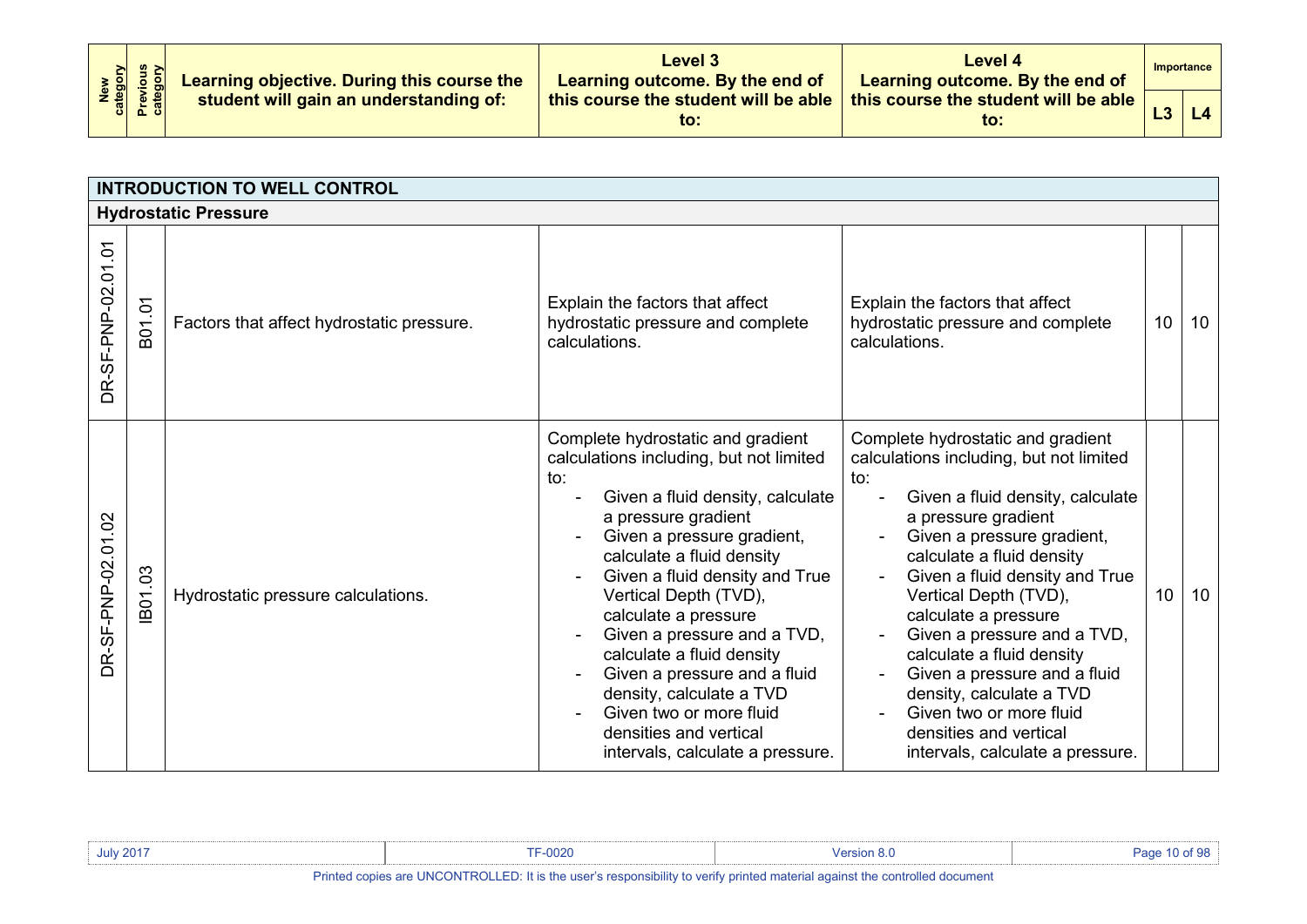| New<br>Category<br>Previous<br>Category |  | Learning objective. During this course the<br>student will gain an understanding of: | Level 3<br>Learning outcome. By the end of  | Level 4<br>Learning outcome. By the end of          |    | Importance |
|-----------------------------------------|--|--------------------------------------------------------------------------------------|---------------------------------------------|-----------------------------------------------------|----|------------|
|                                         |  |                                                                                      | this course the student will be able<br>to: | this course the student will be able $\vert$<br>to: | L3 | L4         |

<span id="page-10-0"></span>

|                                      |                                 | <b>Formation Pressure</b>                                               |                                                                                                                                                                                          |                                                                                                                                                                                                              |                |   |
|--------------------------------------|---------------------------------|-------------------------------------------------------------------------|------------------------------------------------------------------------------------------------------------------------------------------------------------------------------------------|--------------------------------------------------------------------------------------------------------------------------------------------------------------------------------------------------------------|----------------|---|
| DR-SF-PNP-02.02.01                   | $\tilde{\Omega}$<br><b>IB02</b> | Formation pore pressure.                                                | Describe subnormal/normal/abnormal<br>formation pore pressures.<br>Explain how abnormal formation pore<br>pressure is caused:<br>Under compaction<br>Faulting<br>Salt domes<br>Aquifers. | Explain the mechanisms that can<br>cause formation pore pressure<br>changes:<br>Depletion<br>Injection<br>Diagenesis.<br>From a given sub-subsurface<br>prognosis, calculate the formation<br>pore pressure. | $\overline{4}$ |   |
| Sö<br>$\overline{S}$<br>DR-SF-PNP-02 | NEW                             | Formation pore pressure as the lower limit of<br>the mud weight window. | Identify from a sub-surface prognosis<br>the required mud weight with trip<br>margin.                                                                                                    | Assess from a given sub-surface<br>prognosis the minimum useable mud<br>weight with trip margin.                                                                                                             | 5              | 5 |

<span id="page-10-1"></span>

|                      | <b>Fracture Pressure</b>          |                    |                                               |                                                                 |   |  |  |  |  |
|----------------------|-----------------------------------|--------------------|-----------------------------------------------|-----------------------------------------------------------------|---|--|--|--|--|
| SF-PNP-02.03.01<br>Ĕ | $\overline{C}$<br>B <sub>03</sub> | Fracture pressure. | Explain fracture pressure and its<br>effects. | Explain the mechanisms that cause<br>fracture pressure changes. | 5 |  |  |  |  |

| <b>July 2017</b> | TE 0000<br>-uuzu | Version 8.0 | of 98<br>Page |
|------------------|------------------|-------------|---------------|
|                  |                  |             |               |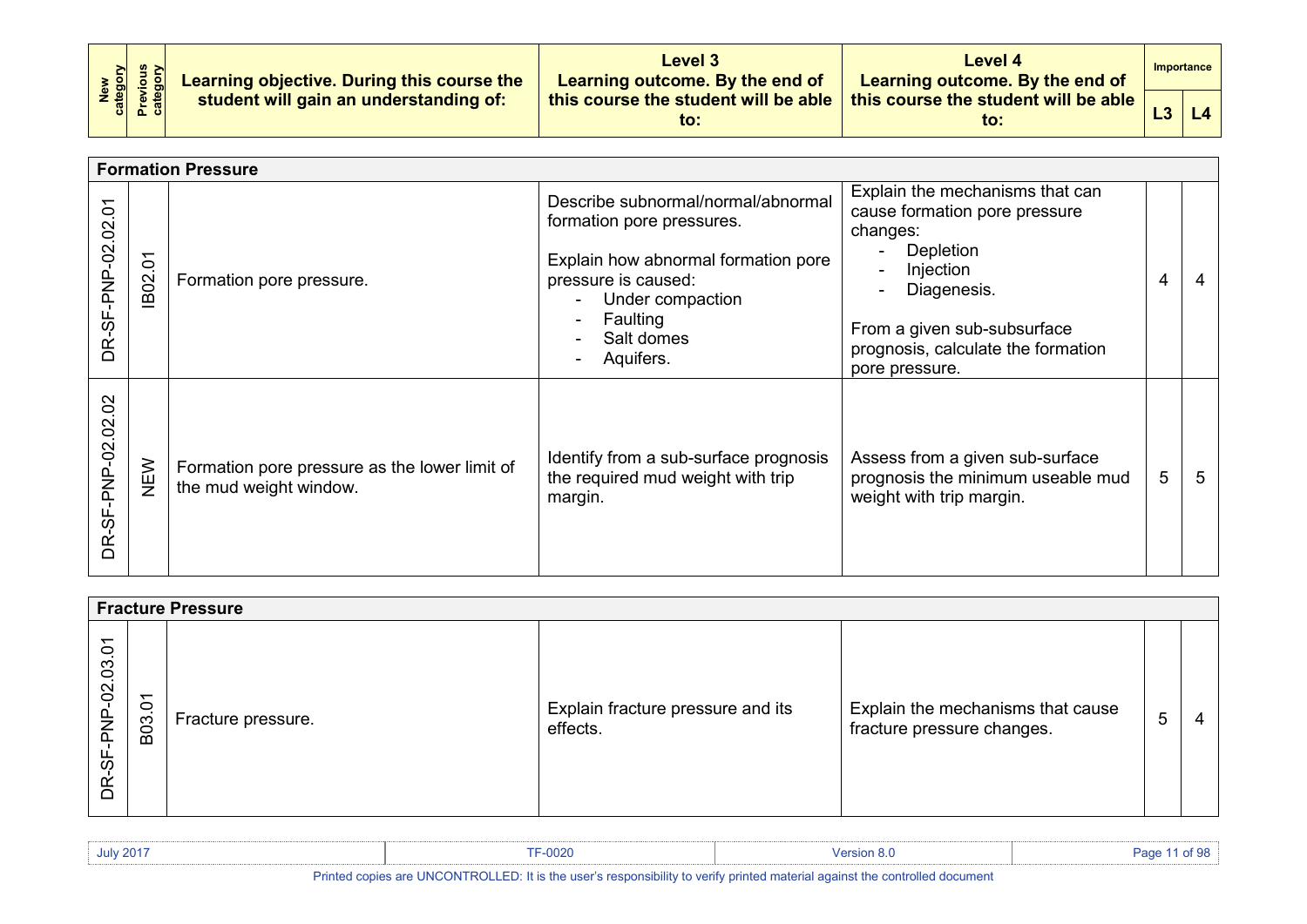| New<br>category<br>Previous<br>category | Learning objective. During this course the<br>student will gain an understanding of: | Level 3<br>Learning outcome. By the end of  | Level 4<br>Learning outcome. By the end of                            | Importance |
|-----------------------------------------|--------------------------------------------------------------------------------------|---------------------------------------------|-----------------------------------------------------------------------|------------|
|                                         |                                                                                      | this course the student will be able<br>to: | <b>this course the student will be able <math>\vert</math></b><br>to: |            |

| 8<br>DR-SF-PNP-02.03   | NEW                  | Fracture pressure as the upper limit of the mud<br>weight window. | Identify from a sub-surface<br>prognosis, the maximum allowable<br>mud weight, maximum allowable<br>surface pressure and the potential for<br>losses. | Assess from a given sub-surface<br>prognosis, the maximum allowable<br>mud weight, maximum allowable<br>surface pressure and the potential for<br>losses.                                                                                               | 5 | -5 |
|------------------------|----------------------|-------------------------------------------------------------------|-------------------------------------------------------------------------------------------------------------------------------------------------------|---------------------------------------------------------------------------------------------------------------------------------------------------------------------------------------------------------------------------------------------------------|---|----|
| R-SS-PNP-02.03.03<br>ם | $8^{\circ}$<br>SSH01 | The effects of water depth on formation<br>fracture pressure.     | Describe how increasing water depth<br>can affect formation fracture<br>pressure.                                                                     | Describe how increasing water depth<br>can affect formation fracture pressure<br>and assess possible solutions, for<br>example:<br>The casing design<br>The drilling fluid density as<br>low as possible<br>Monitor annulus pressure<br>while drilling. | 3 | 3  |

<span id="page-11-0"></span>

|                                                                              |              | <b>Primary Well Control</b>                      |                                                                                                        |                                                                                                        |   |
|------------------------------------------------------------------------------|--------------|--------------------------------------------------|--------------------------------------------------------------------------------------------------------|--------------------------------------------------------------------------------------------------------|---|
| $\mathcal{S}^{\mathcal{O}}$<br>$\overline{a}$<br>NP-02.<br>ᇟ<br>မှ<br>တ<br>Ĕ | ≷<br>i⊔<br>Z | Factors that can influence primary well control. | Explain how hydrostatic pressure and<br>formation pore pressure can<br>influence primary well control. | Explain how hydrostatic pressure and<br>formation pore pressure can<br>influence primary well control. | 5 |

| July 201 <sup>-</sup> | ററാറ<br>∙υυ∠υ | version 8. |  |
|-----------------------|---------------|------------|--|
| ____                  |               |            |  |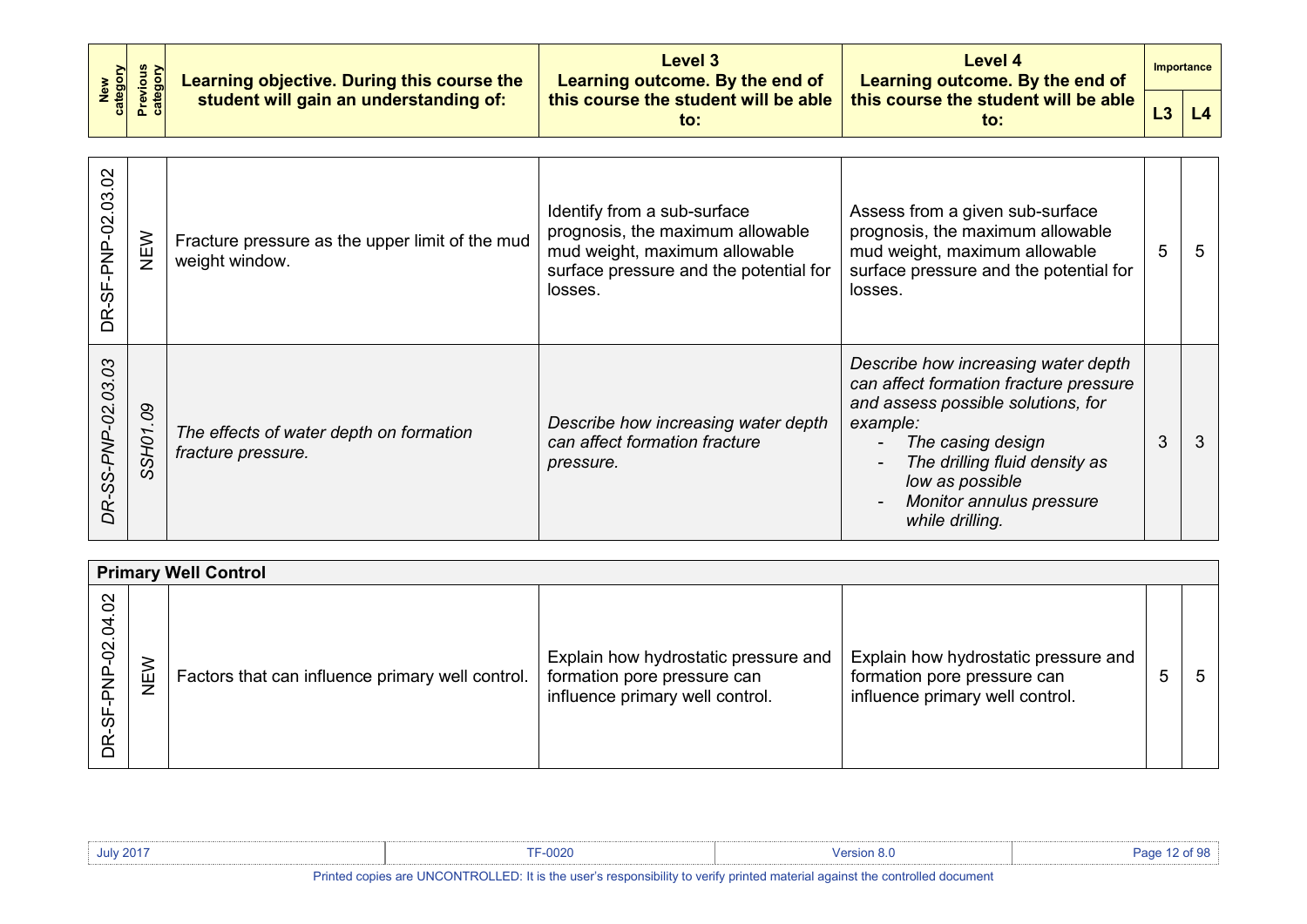|  | $\begin{array}{ c c c c }\hline & \frac{1}{2} & \frac{1}{2} & \frac{1}{2} \\ \hline \frac{2}{3} & \frac{1}{2} & \frac{1}{2} & \frac{1}{3} \\ \frac{2}{3} & \frac{1}{2} & \frac{1}{3} & \frac{1}{3} \end{array}$ Learning objective. During this course the | Level 3<br>Learning outcome. By the end of       | Level 4<br>Learning outcome. By the end of              | Importance |
|--|------------------------------------------------------------------------------------------------------------------------------------------------------------------------------------------------------------------------------------------------------------|--------------------------------------------------|---------------------------------------------------------|------------|
|  |                                                                                                                                                                                                                                                            | this course the student will be able $\ $<br>to: | this course the student will be able $\parallel$<br>to: | 14         |

| 3<br>Ó<br>$\mathcal{S}^{\mathcal{O}}$<br>ᢆ | 3<br>B <sub>O4</sub> | Pore and fracture pressure estimation and the<br>potential impact on primary well control. | Explain the impact of uncertain pore<br>and fracture pressures on<br>maintaining primary well control. | Assess a given situation, and explain<br>the impact of uncertain pore and<br>fracture pressures on maintaining<br>primary well control. | 5 | $5^{\circ}$ |
|--------------------------------------------|----------------------|--------------------------------------------------------------------------------------------|--------------------------------------------------------------------------------------------------------|-----------------------------------------------------------------------------------------------------------------------------------------|---|-------------|
|--------------------------------------------|----------------------|--------------------------------------------------------------------------------------------|--------------------------------------------------------------------------------------------------------|-----------------------------------------------------------------------------------------------------------------------------------------|---|-------------|

<span id="page-12-0"></span>

|                      | <b>Secondary Well Control</b>                |                         |                                                                        |                                                                                    |   |   |  |  |  |
|----------------------|----------------------------------------------|-------------------------|------------------------------------------------------------------------|------------------------------------------------------------------------------------|---|---|--|--|--|
| Ò<br>80<br>P-02<br>ᢆ | $\overline{ }$<br>$\circ$<br>B <sub>05</sub> | Secondary well control. | Outline the actions to achieve and<br>maintain secondary well control. | Explain the actions required to<br>monitor and maintain secondary well<br>control. | 5 | b |  |  |  |

<span id="page-12-1"></span>

|                         | <b>Secondary Well Control Equipment</b> |                                                            |                                                                                                          |                                                                                                                         |    |              |  |  |  |  |
|-------------------------|-----------------------------------------|------------------------------------------------------------|----------------------------------------------------------------------------------------------------------|-------------------------------------------------------------------------------------------------------------------------|----|--------------|--|--|--|--|
| δ<br>8<br>$\delta$<br>₩ | ᠇<br>$\circ$<br>B <sub>06</sub>         | Appropriate secondary well control equipment<br>selection. | Outline the requirements for<br>secondary well control equipment in<br>maintaining the barrier envelope. | Explain the requirements for<br>appropriate secondary well control<br>equipment in maintaining the barrier<br>envelope. | 10 | $\mathbf{b}$ |  |  |  |  |

| <b>July 2017</b> | $-0020$ | <b>Version 8.0</b>                                                                                              | ء ۾ |
|------------------|---------|-----------------------------------------------------------------------------------------------------------------|-----|
| --               |         | the contract of the contract of the contract of the contract of the contract of the contract of the contract of |     |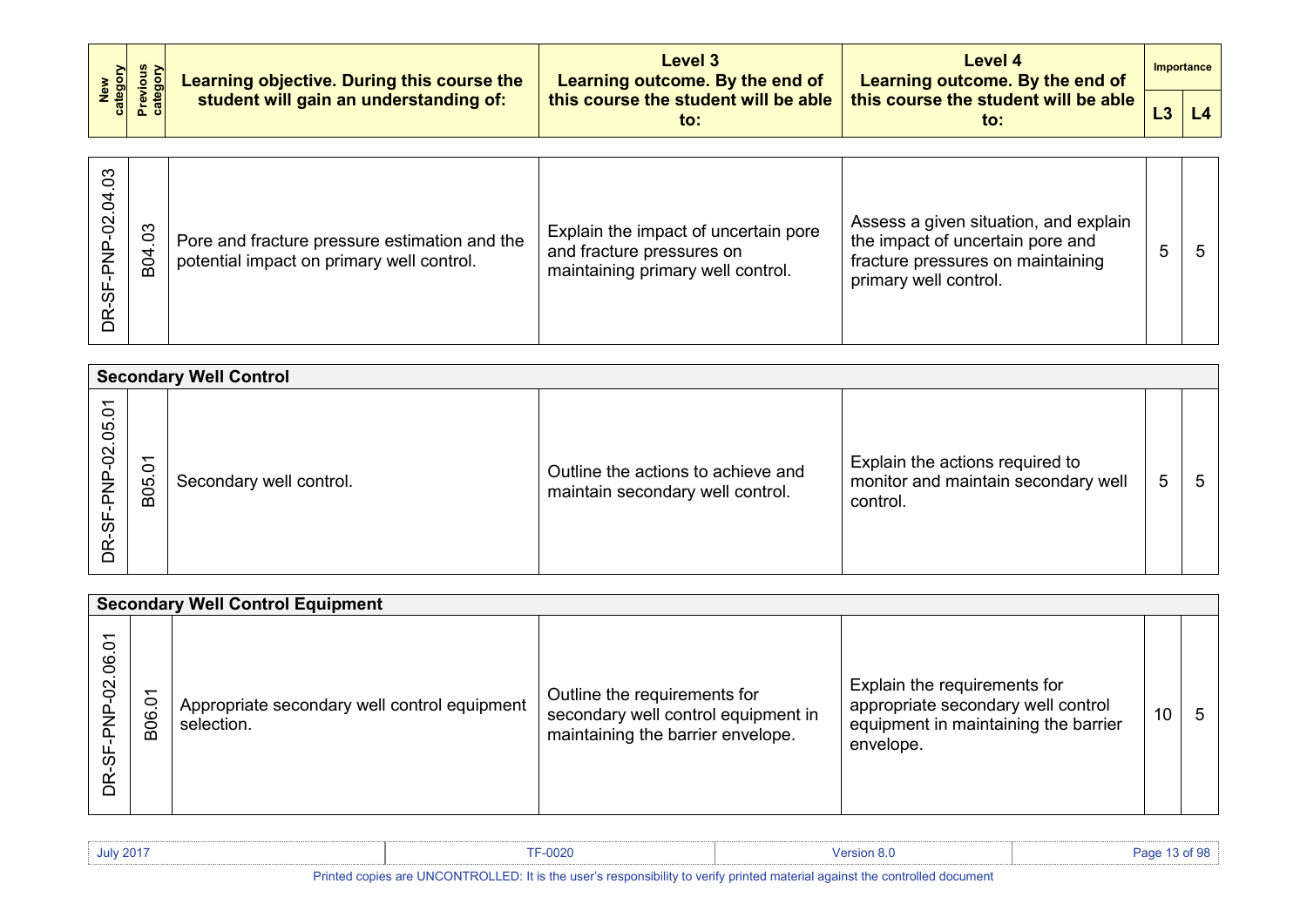| New<br>Category<br>Previous<br>Category | Learning objective. During this course the | Level 3<br>Learning outcome. By the end of  | Level 4<br>Learning outcome. By the end of    | Importance |
|-----------------------------------------|--------------------------------------------|---------------------------------------------|-----------------------------------------------|------------|
|                                         | student will gain an understanding of:     | this course the student will be able<br>to: | this course the student will be able  <br>to: | L4         |

<span id="page-13-1"></span><span id="page-13-0"></span>

|                    | <b>BARRIERS</b>        |                                                            |                                                                                                                                                                                                                                                                                                                                                                                                                                                      |                                                                                                                                                                                                                                                                                                                                                                                                                                                                |   |   |  |  |
|--------------------|------------------------|------------------------------------------------------------|------------------------------------------------------------------------------------------------------------------------------------------------------------------------------------------------------------------------------------------------------------------------------------------------------------------------------------------------------------------------------------------------------------------------------------------------------|----------------------------------------------------------------------------------------------------------------------------------------------------------------------------------------------------------------------------------------------------------------------------------------------------------------------------------------------------------------------------------------------------------------------------------------------------------------|---|---|--|--|
|                    | <b>Barrier Concept</b> |                                                            |                                                                                                                                                                                                                                                                                                                                                                                                                                                      |                                                                                                                                                                                                                                                                                                                                                                                                                                                                |   |   |  |  |
| DR-SF-PNP-03.01.04 | EQE01.02               | The well barrier elements in well operations.              | Identify what elements can form a<br>well barrier envelope during drilling.                                                                                                                                                                                                                                                                                                                                                                          | Identify what elements can form a<br>well barrier envelope during drilling,<br>completion, workover and<br>abandonment operations.                                                                                                                                                                                                                                                                                                                             | 5 | 5 |  |  |
| DR-SF-PNP-03.01.05 | NEW                    | The principles of different well barrier element<br>types. | Compare mechanical and hydrostatic<br>barriers.<br>Hydrostatic barriers:<br>The density can be<br>maintained (ability to<br>circulate)<br>Can be monitored (for losses,<br>gains or pressure).<br><b>Mechanical Barriers:</b><br>If possible, will be pressure<br>tested in the direction of flow<br>from the well.<br>If they cannot be pressure<br>tested from the direction of<br>flow from the well, they must<br>be risk assessed and verified. | Compare mechanical and hydrostatic<br>barriers.<br>Hydrostatic barriers:<br>The density can be<br>maintained (ability to<br>circulate)<br>Can be monitored (for losses,<br>gains or pressure).<br><b>Mechanical Barriers:</b><br>If possible, pressure tested in<br>$\blacksquare$<br>the direction of flow from the<br>well.<br>If they cannot be pressure<br>tested from the direction of<br>flow from the well, they must<br>be risk assessed and verified. | 5 | 5 |  |  |

| <b>July 2017</b>     | $-0020$                   | <b>Persion 8.</b>                                                                                 |  |
|----------------------|---------------------------|---------------------------------------------------------------------------------------------------|--|
| Printed <sub>1</sub> | I CADIALI ATA LINCONTROLI | JLLED: It is the user's responsibility to verify printed material against the controlled document |  |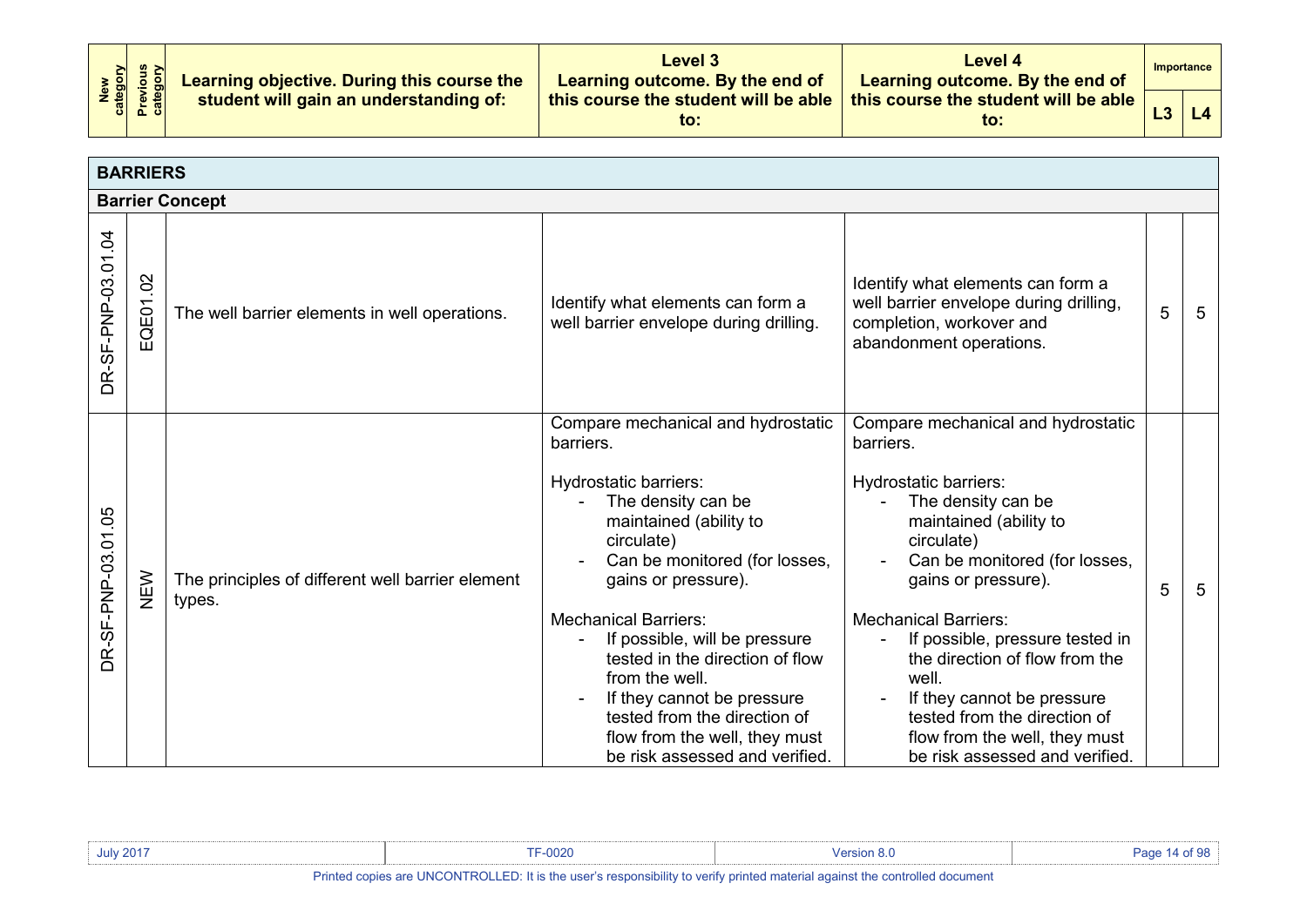| New<br>category        | <b>Previous</b><br>category | Learning objective. During this course the                           | <b>Level 3</b><br>Learning outcome. By the end of                                                                                                        | <b>Level 4</b><br>Learning outcome. By the end of                                                                                                                 |   | <b>Importance</b> |
|------------------------|-----------------------------|----------------------------------------------------------------------|----------------------------------------------------------------------------------------------------------------------------------------------------------|-------------------------------------------------------------------------------------------------------------------------------------------------------------------|---|-------------------|
|                        |                             | student will gain an understanding of:                               | this course the student will be able<br>$\mathsf{to}$ :                                                                                                  | this course the student will be able<br>$\mathsf{to}$ :                                                                                                           |   | L4                |
|                        |                             |                                                                      |                                                                                                                                                          |                                                                                                                                                                   |   |                   |
| .06<br>DR-SF-PNP-03.01 | NEW                         | Barrier terminology – 'primary' and 'secondary'<br>barrier elements. | From a given well diagram, identify<br>the 'primary' and 'secondary' barrier<br>elements.                                                                | Assess from a given well situation,<br>the primary and secondary well<br>barrier elements during drilling,<br>completion, workover and<br>abandonment operations. | 4 | 4                 |
| DR-SF-PNP-03.01.07     | NEW                         | Verification of well barrier elements.                               | Describe the processes that are used<br>to verify a well barrier element:<br>Confirm that it has operated<br>correctly<br>Continually monitor for leaks. | Assess the processes that are used<br>to verify a well barrier element:<br>Confirm that it has operated<br>correctly<br>Continually monitor for leaks.            | 4 | 5                 |

| <b>July 2017</b> | $F - 0020$ | <b>Version 8.∪</b> | of 98<br>Page |
|------------------|------------|--------------------|---------------|
|                  |            |                    |               |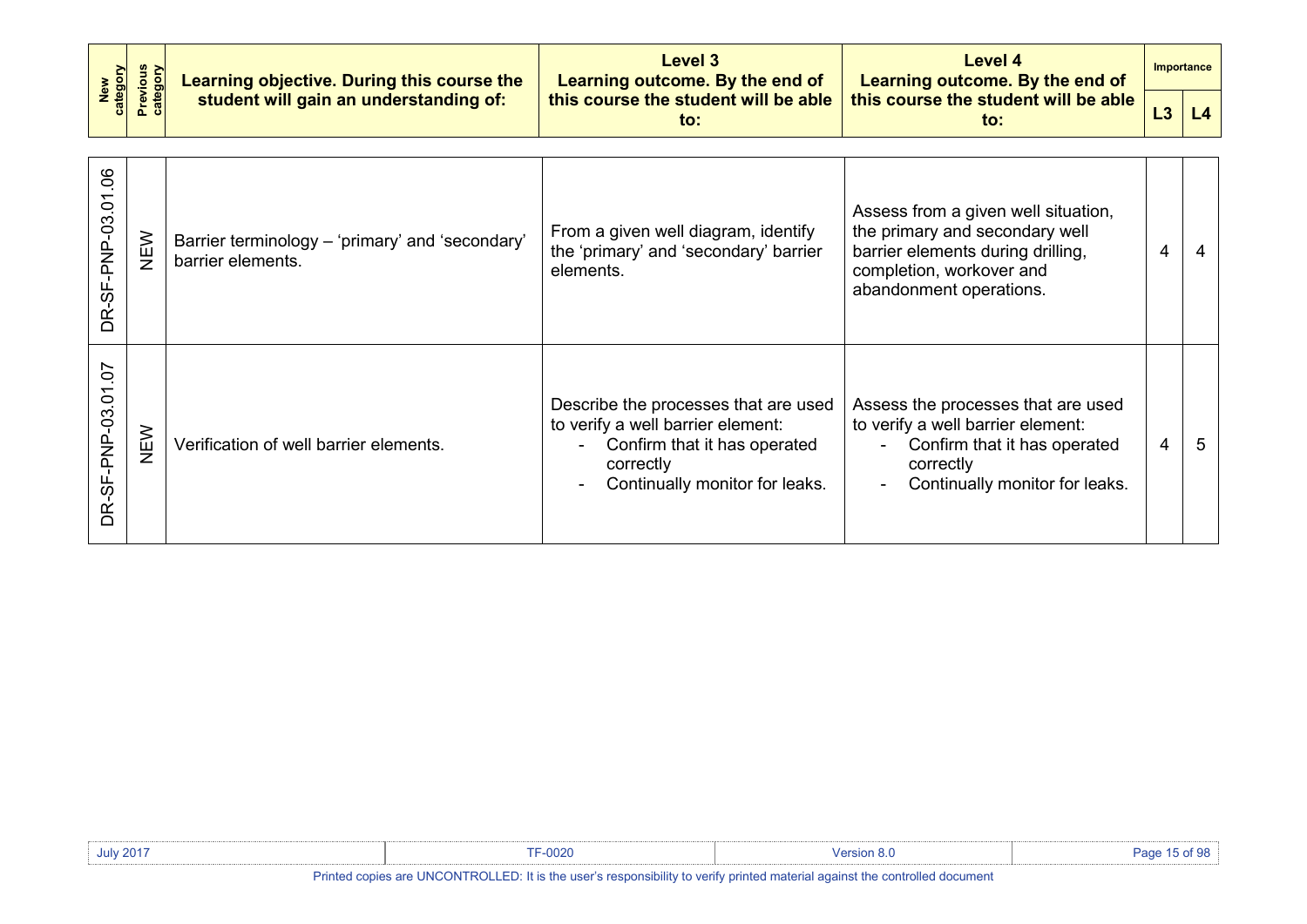| New<br>Category<br>Previous<br>Category | Learning objective. During this course the | Level 3<br>Learning outcome. By the end of  | Level 4<br>Learning outcome. By the end of  |    | Importance |
|-----------------------------------------|--------------------------------------------|---------------------------------------------|---------------------------------------------|----|------------|
|                                         | student will gain an understanding of:     | this course the student will be able<br>to: | this course the student will be able<br>to: | L3 | L4         |

<span id="page-15-0"></span>

|                              | <b>Barrier Management</b> |                                                                       |                                                                                                                             |                                                                                                                                                                                                                                      |   |                 |  |  |  |
|------------------------------|---------------------------|-----------------------------------------------------------------------|-----------------------------------------------------------------------------------------------------------------------------|--------------------------------------------------------------------------------------------------------------------------------------------------------------------------------------------------------------------------------------|---|-----------------|--|--|--|
| DR-SF-PNP-03.02.01           | NEW                       | The criteria to test barrier elements.                                | Identify the reference sources for<br>barrier test criteria including:<br>The well<br>programme/operations<br>manuals.      | Identify the reference sources for<br>barrier test criteria including:<br>The well<br>$\sim$<br>programme/operations<br>manuals<br>Industry standards<br>$\blacksquare$<br>Technical specifications from<br>equipment manufacturers. | 4 | $5\overline{5}$ |  |  |  |
| DR-SF-PNP-03.02.02           | EQE01.05                  | Documentation for well barrier tests.                                 | Describe the key elements of a test<br>document:<br>Testing procedure<br>Signature of the well owner<br>Accurate records.   | Describe the key elements of a test<br>document:<br>Testing procedure<br>Signature of the well owner<br>Accurate records.                                                                                                            | 3 | $\overline{4}$  |  |  |  |
| $\infty$<br>DR-SF-PNP-03.02. | QE01.06<br>ш              | The correct action to take when a well barrier<br>element test fails. | Explain the correct action to take<br>when a well barrier element fails:<br>During testing<br>In service during operations. | Explain the correct action to take<br>when a well barrier element fails:<br>During testing<br>In service during operations.                                                                                                          | 5 | 5               |  |  |  |

| <b>July 2017</b>                                                                                                            | F-0020 | Mersion 8.u |  |
|-----------------------------------------------------------------------------------------------------------------------------|--------|-------------|--|
| Printed copies are UNCONTROLLED: It is the user's responsibility to verify printed material against the controlled document |        |             |  |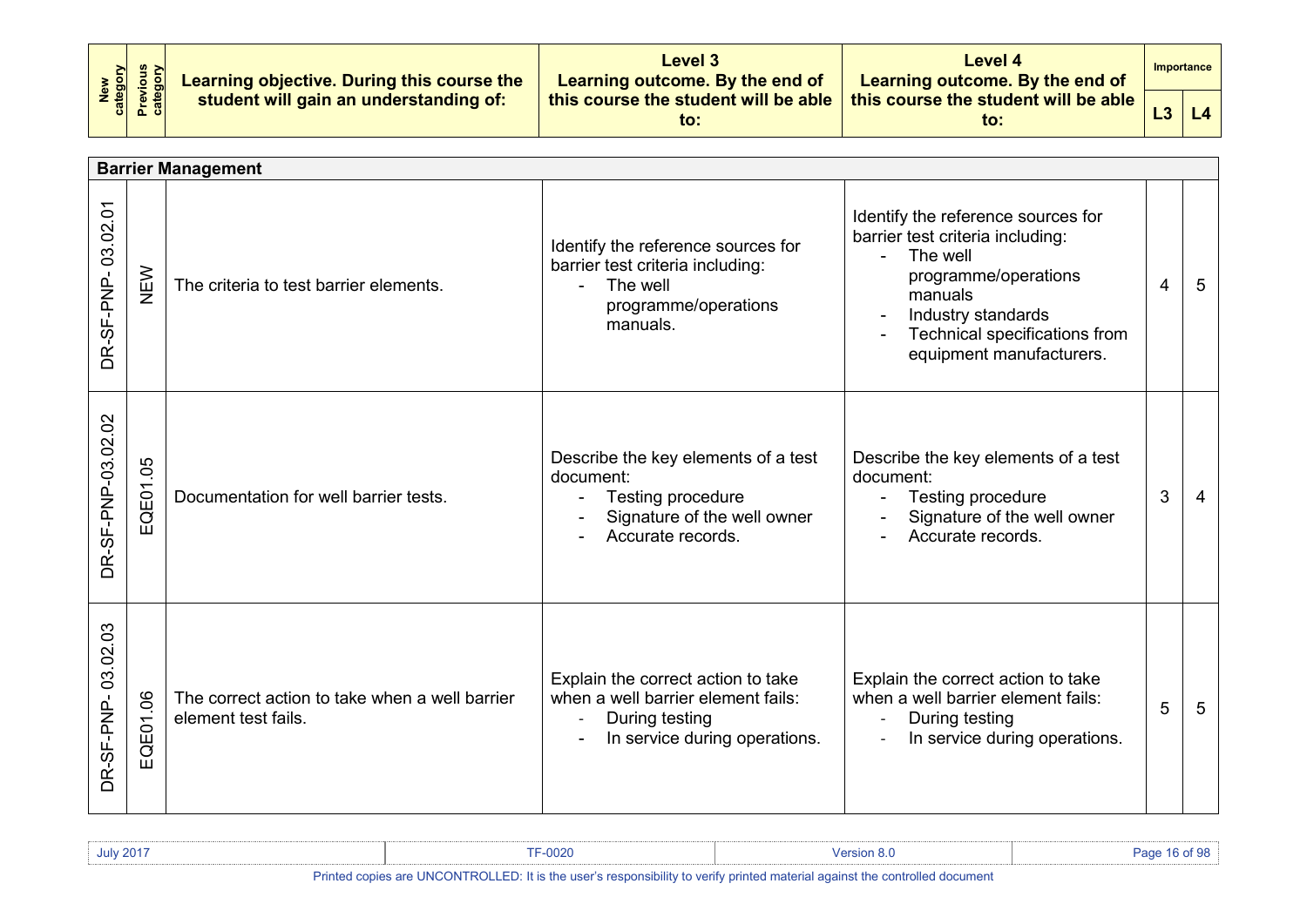| New<br>Category<br>Previous<br>Category | Learning objective. During this course the | <b>Level 3</b><br>Learning outcome. By the end of | Level 4<br>Learning outcome. By the end of              | Importance |
|-----------------------------------------|--------------------------------------------|---------------------------------------------------|---------------------------------------------------------|------------|
|                                         | student will gain an understanding of:     | this course the student will be able<br>to:       | this course the student will be able $\parallel$<br>to: |            |

| 0<br>$\scriptstyle\mathtt{N}$<br>0<br>$\infty$<br>ഗ | )<br>少<br>How to verify the continued integrity of the well<br>barrier envelope. | Identify suitable methods of<br>monitoring, for example:<br>Monitor annulus pressures<br>$\sim$<br>Casing wear through ditch<br>$\sim$<br>magnets. |  | $\mathbf b$ |  |
|-----------------------------------------------------|----------------------------------------------------------------------------------|----------------------------------------------------------------------------------------------------------------------------------------------------|--|-------------|--|
|-----------------------------------------------------|----------------------------------------------------------------------------------|----------------------------------------------------------------------------------------------------------------------------------------------------|--|-------------|--|

<span id="page-16-1"></span><span id="page-16-0"></span>

| <b>RISK MANAGEMENT</b>    |                                   |                                          |                                                                                                                                                   |                                                                                                                                                   |   |   |  |  |  |
|---------------------------|-----------------------------------|------------------------------------------|---------------------------------------------------------------------------------------------------------------------------------------------------|---------------------------------------------------------------------------------------------------------------------------------------------------|---|---|--|--|--|
|                           |                                   | <b>Well Control and Emergency Drills</b> |                                                                                                                                                   |                                                                                                                                                   |   |   |  |  |  |
| 5<br>5<br>-SF-PNP-04<br>Ĕ | $\overline{5}$<br>D <sub>01</sub> | Risk management.                         | Explain how to use risk management<br>to reduce the probability of a kick and<br>minimise the potential influx volume<br>in a well control event. | Explain how to use risk management<br>to reduce the probability of a kick and<br>minimise the potential influx volume<br>in a well control event. | 5 | 5 |  |  |  |

| <b>July 2017</b>                                                                                                            | F-0020 | /ersion 8 |  |
|-----------------------------------------------------------------------------------------------------------------------------|--------|-----------|--|
| Printed copies are UNCONTROLLED: It is the user's responsibility to verify printed material against the controlled document |        |           |  |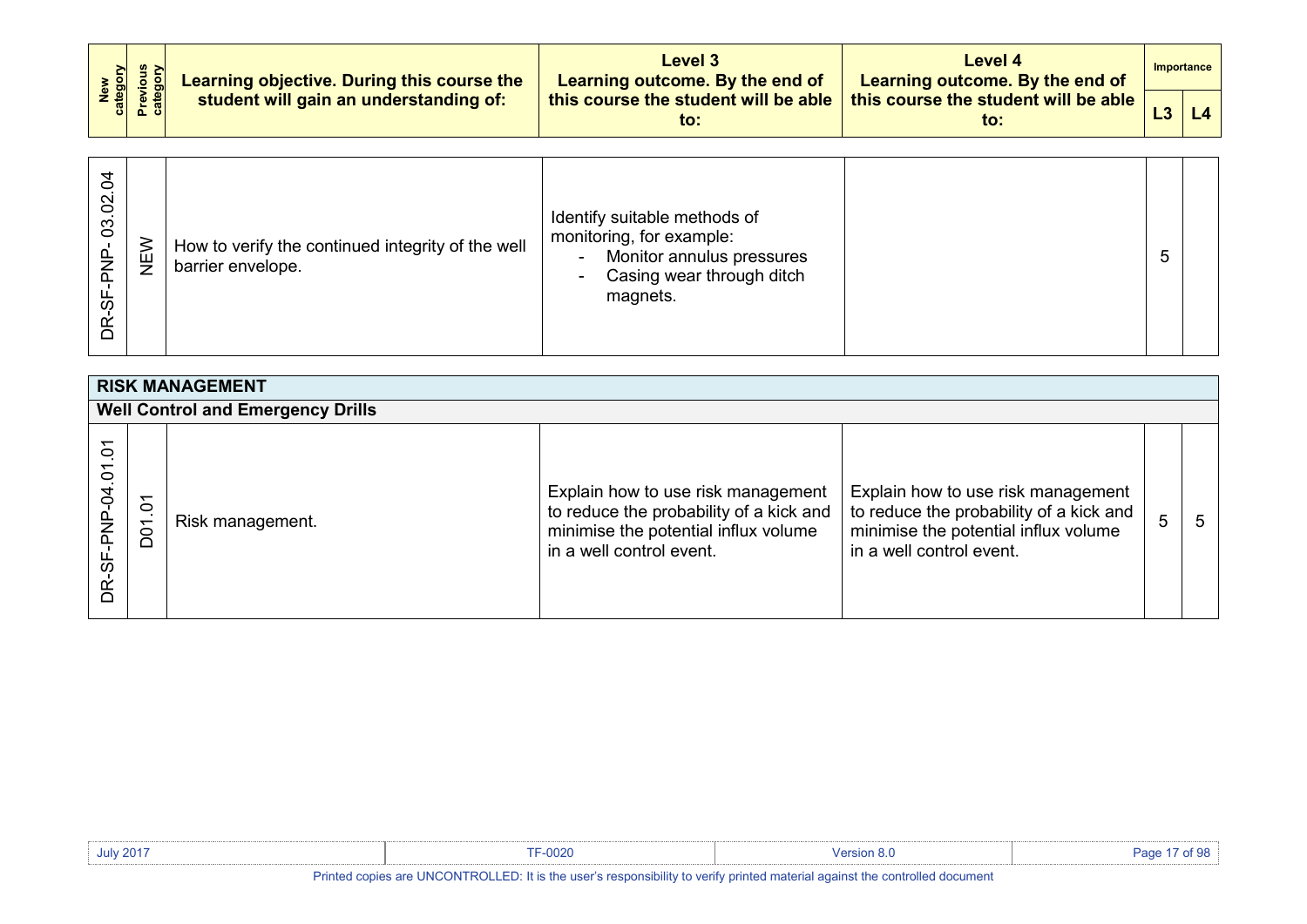| New<br>category    |                                                                              | Learning objective. During this course the                                     | Level 3<br>Learning outcome. By the end of                                                                                                                                         | <b>Level 4</b><br>Learning outcome. By the end of                                                                                                            |                | Importance     |
|--------------------|------------------------------------------------------------------------------|--------------------------------------------------------------------------------|------------------------------------------------------------------------------------------------------------------------------------------------------------------------------------|--------------------------------------------------------------------------------------------------------------------------------------------------------------|----------------|----------------|
|                    | <b>Previous</b><br>category<br>student will gain an understanding of:<br>to: |                                                                                | this course the student will be able                                                                                                                                               | this course the student will be able<br>$\mathbf{to}$ :                                                                                                      | L3             | L <sub>4</sub> |
| DR-SF-PNP-04.01.02 | D01.02                                                                       | The Management of Change (MOC) process.                                        | Identify when a MOC process is<br>required to change a well control<br>procedure.                                                                                                  | For a given scenario, assess the<br>requirement for a change, and outline<br>the MOC process to deliver that<br>change.                                      | 5              | 5              |
| DR-SF-PNP-04.01.03 | M01.01                                                                       | The importance of checklists for operations<br>with well control implications. | From a given scenario, identify the<br>primary factors to be verified as in<br>place and functional by means of<br>checklist:<br>Equipment<br>Procedures.                          | From a given scenario, demonstrate<br>the primary factors to be verified as in<br>place and functional by means of<br>checklist:<br>Equipment<br>Procedures. | $\overline{4}$ | $\overline{4}$ |
| DR-SF-PNP-04.01.04 | D02.01                                                                       | The need for well control drills.                                              | Explain the purpose of well control<br>drills:<br>To reach expected<br>$\blacksquare$<br>competency<br>To maintain competency<br>To check that the required<br>equipment is ready. | Explain how often well control drills<br>should be carried out and outline the<br>documentation required to prove<br>competency.                             | 5              | 10             |

| <b>July 2017</b>                                                                                                     | F-0020 |  |  |
|----------------------------------------------------------------------------------------------------------------------|--------|--|--|
| Dalaka al-amara ami HNOONITDOH ED. It is tha connais annouaile iith chaochta annouaidh annouaidh annouaidh annouaidh |        |  |  |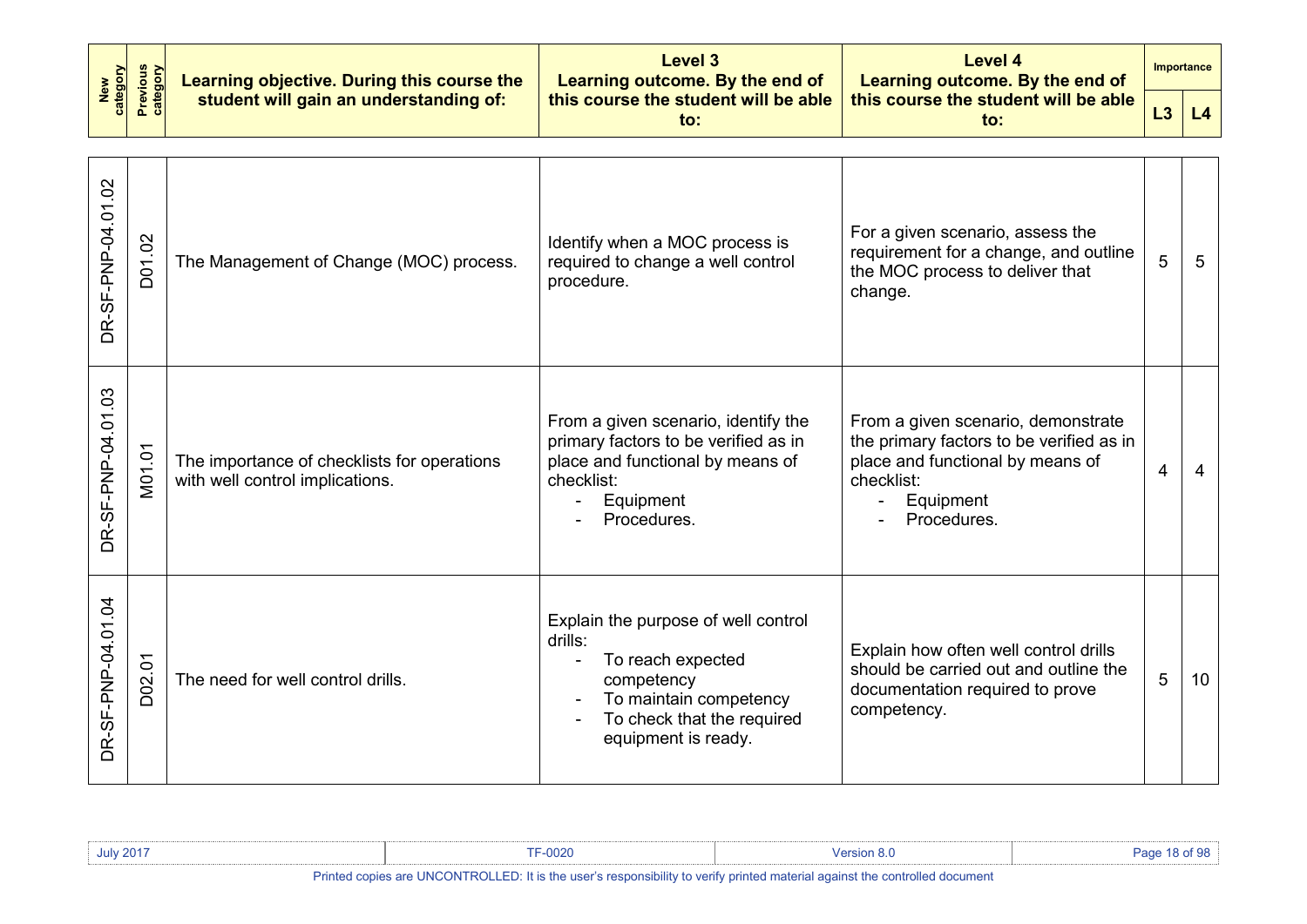| New<br>Category<br>Previous<br>Category | Learning objective. During this course the | <b>Level 3</b><br>Learning outcome. By the end of | Level 4<br>Learning outcome. By the end of                                                       | Importance |
|-----------------------------------------|--------------------------------------------|---------------------------------------------------|--------------------------------------------------------------------------------------------------|------------|
|                                         | student will gain an understanding of:     | to:                                               | this course the student will be able $\vert$ this course the student will be able $\vert$<br>to: |            |

| 80<br>0<br>3<br>80<br>E06<br>با<br>60 |  | The management of non-shearable and non-<br>sealable tubulars through the BOP. | Identify the checks required before<br>placing non-shearables in the BOP:<br>Identify non-shearables<br>Identify non-sealables<br>Flow check<br>Identify methods to assure<br>well closure. | Explain the checks required before<br>placing non-shearables and non-<br>sealables in the BOP.<br>Identify the non-shearables and non-<br>sealables and outline actions to<br>minimise the risk. | 10 |  |
|---------------------------------------|--|--------------------------------------------------------------------------------|---------------------------------------------------------------------------------------------------------------------------------------------------------------------------------------------|--------------------------------------------------------------------------------------------------------------------------------------------------------------------------------------------------|----|--|
|---------------------------------------|--|--------------------------------------------------------------------------------|---------------------------------------------------------------------------------------------------------------------------------------------------------------------------------------------|--------------------------------------------------------------------------------------------------------------------------------------------------------------------------------------------------|----|--|

<span id="page-18-1"></span><span id="page-18-0"></span>

|                                                   | <b>CAUSES OF KICKS</b>            |                      |                                                                                                         |  |   |  |  |  |  |  |  |
|---------------------------------------------------|-----------------------------------|----------------------|---------------------------------------------------------------------------------------------------------|--|---|--|--|--|--|--|--|
|                                                   | General                           |                      |                                                                                                         |  |   |  |  |  |  |  |  |
| $\overline{5}$<br>$\mathbf{r}$<br>DR-SF-PNP-05.01 | $\delta$<br>. .<br>$\overline{5}$ | The causes of kicks. | Describe situations which can cause<br>hydrostatic pressure to be less than<br>formation pore pressure. |  | 5 |  |  |  |  |  |  |

| <b>July 2017</b> | F-0020                                                                                                                      | √ersion 8 |  |  |  |  |  |  |
|------------------|-----------------------------------------------------------------------------------------------------------------------------|-----------|--|--|--|--|--|--|
|                  | Printed copies are UNCONTROLLED: It is the user's responsibility to verify printed material against the controlled document |           |  |  |  |  |  |  |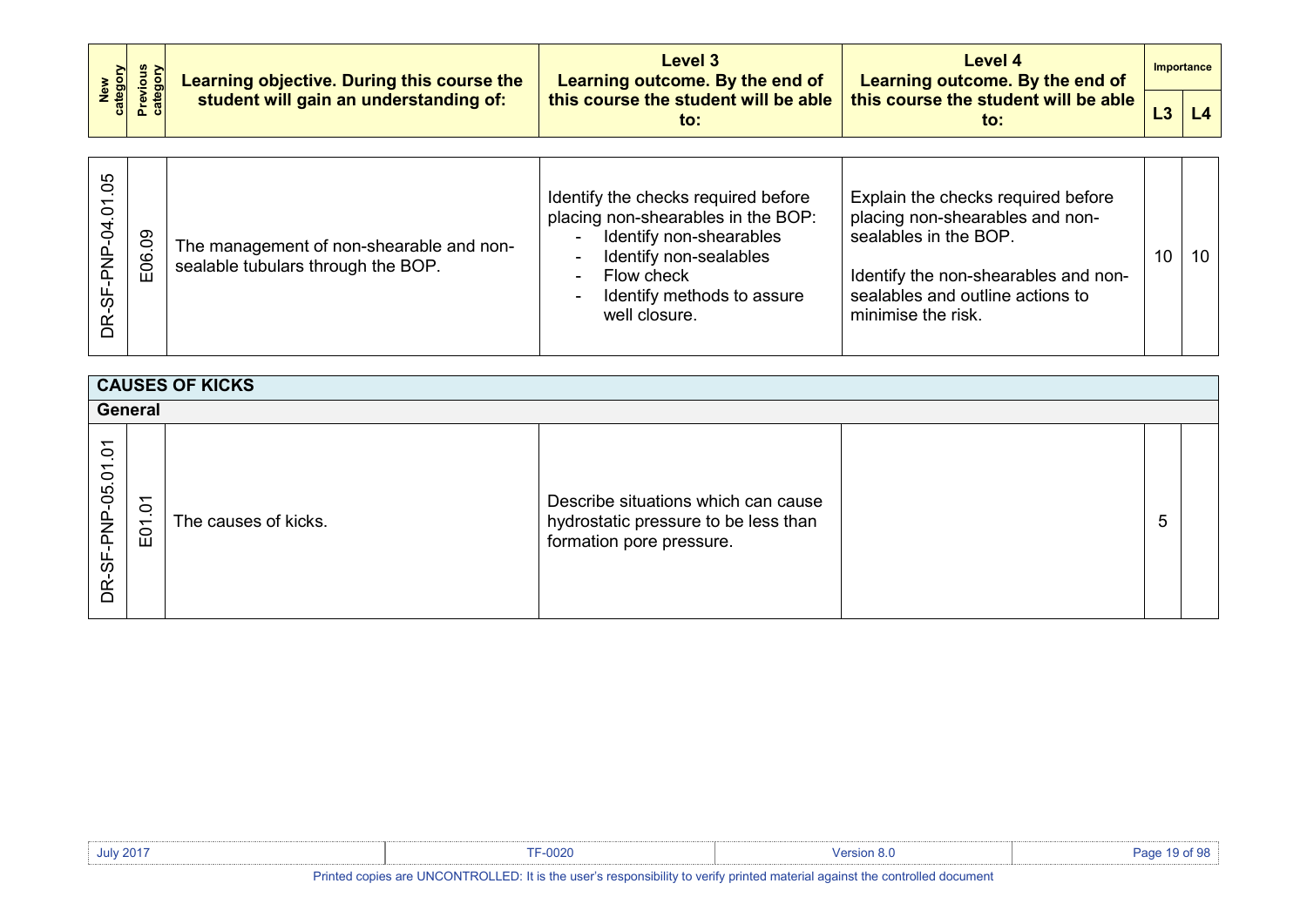| New<br>Category<br>Previous<br>Category | Learning objective. During this course the | Level 3<br>Learning outcome. By the end of  | Level 4<br>Learning outcome. By the end of  | Importance |
|-----------------------------------------|--------------------------------------------|---------------------------------------------|---------------------------------------------|------------|
|                                         | student will gain an understanding of:     | this course the student will be able<br>to: | this course the student will be able<br>to: |            |

<span id="page-19-0"></span>

|                    |        | <b>Loss of Hydrostatic Pressure</b>                   |                                                                                                                                                                                                                     |                                                                                                                                                                                                                     |   |   |
|--------------------|--------|-------------------------------------------------------|---------------------------------------------------------------------------------------------------------------------------------------------------------------------------------------------------------------------|---------------------------------------------------------------------------------------------------------------------------------------------------------------------------------------------------------------------|---|---|
| DR-SF-PNP-05.02.01 | E03.01 | The consequences of failing to keep the hole<br>full. | Explain what can happen if the hole<br>is not kept full.<br>From given data, calculate loss of<br>hydrostatic head.<br>Calculate the fluid loss before going<br>underbalance:<br>Height lost<br><b>Barrels lost</b> | Explain what can happen if the hole<br>is not kept full.<br>From given data, calculate loss of<br>hydrostatic head.<br>Calculate the fluid loss before going<br>underbalance:<br>Height lost<br><b>Barrels lost</b> | 5 | 5 |
|                    |        |                                                       | Tubulars pulled (dry or wet).                                                                                                                                                                                       | Tubulars pulled (dry or wet).                                                                                                                                                                                       |   |   |
| DR-SF-PNP-05.02.02 | E03.02 | Factors that affect fluid density.                    | Explain the possible causes of a<br>reduction in fluid density:<br>Adding water to the fluid<br>system<br>Use of centrifuges<br>Gas-cut drilling fluid.                                                             | From a<br>given<br>situation,<br>assess<br>possible<br>causes of fluid<br>density<br>reduction, and the checks required.                                                                                            | 5 | 5 |

| <b>July 2017</b> | $F-0020$                                                                                                                    | Version 8 0 | Page 20 of 98 |
|------------------|-----------------------------------------------------------------------------------------------------------------------------|-------------|---------------|
|                  |                                                                                                                             |             |               |
|                  | Printed copies are UNCONTROLLED: It is the user's responsibility to verify printed material against the controlled document |             |               |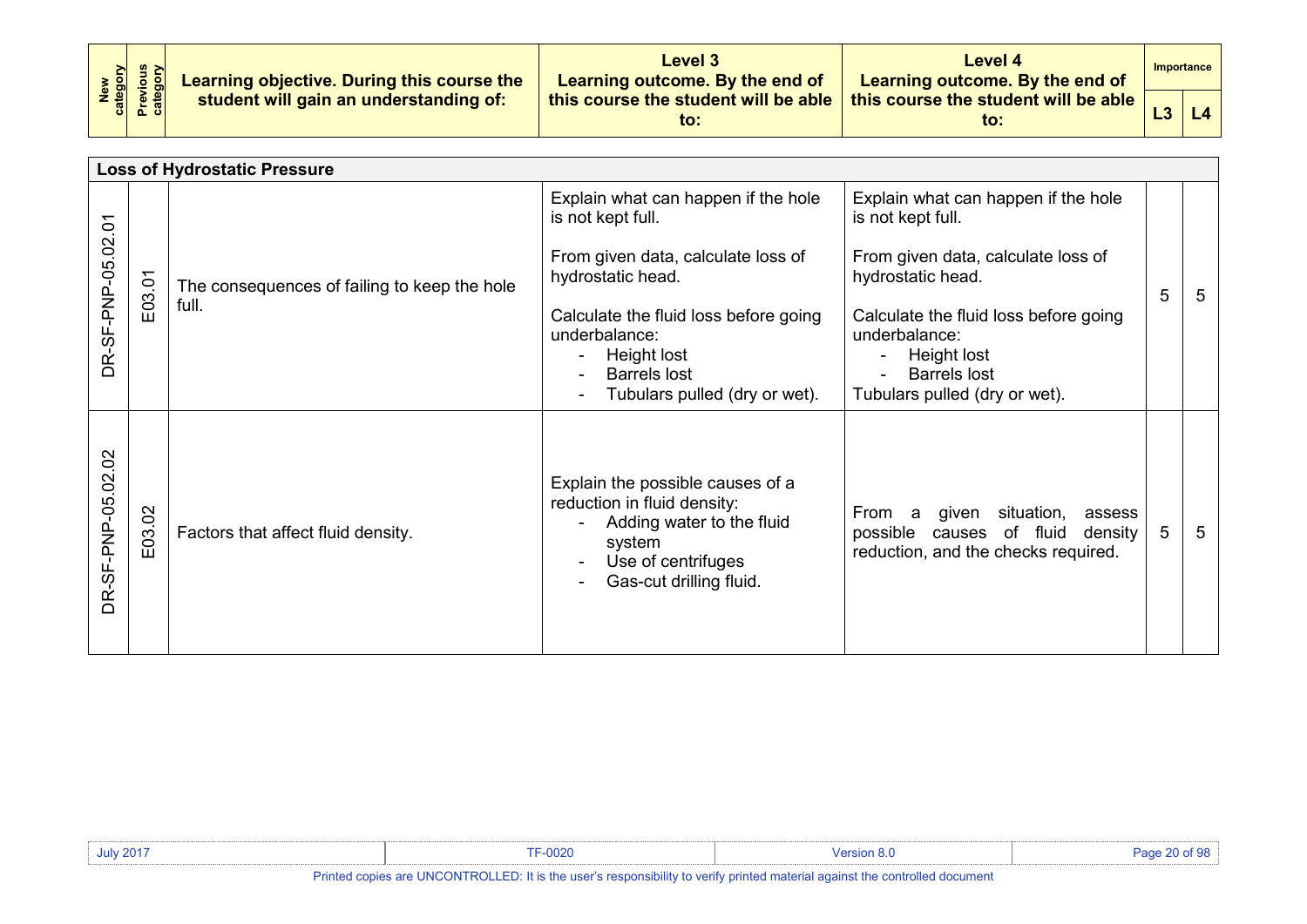| New<br>category<br>Previous<br>category | Learning objective. During this course the | Level 3<br>Learning outcome. By the end of  | <b>Level 4</b><br>Learning outcome. By the end of | Importance |
|-----------------------------------------|--------------------------------------------|---------------------------------------------|---------------------------------------------------|------------|
|                                         | student will gain an understanding of:     | this course the student will be able<br>to: | this course the student will be able<br>to.       | L4         |

| र्ठ<br>Operations which can reduce hydrostatic head.<br>8<br>Ш | List the operations that can reduce<br>hydrostatic head, for example (but<br>not limited to):<br>Cement setting<br>$\overline{\phantom{a}}$<br>Temperature effects on well<br>$\blacksquare$<br>bore fluids<br>Settling of weighting material<br>$\blacksquare$<br>Swabbing.<br>$\blacksquare$ | Explain how some operations reduce<br>hydrostatic head, for example (but<br>not limited to):<br>Cement setting<br>$\sim$<br>Temperature effects on well<br>$\blacksquare$<br>bore fluids<br>Settling of weighting material<br>$\overline{\phantom{0}}$<br>Swabbing.<br>۰ |  |  |
|----------------------------------------------------------------|------------------------------------------------------------------------------------------------------------------------------------------------------------------------------------------------------------------------------------------------------------------------------------------------|--------------------------------------------------------------------------------------------------------------------------------------------------------------------------------------------------------------------------------------------------------------------------|--|--|
|----------------------------------------------------------------|------------------------------------------------------------------------------------------------------------------------------------------------------------------------------------------------------------------------------------------------------------------------------------------------|--------------------------------------------------------------------------------------------------------------------------------------------------------------------------------------------------------------------------------------------------------------------------|--|--|

<span id="page-20-0"></span>

|                                            | <b>Hydrostatic Effect</b>          |                                                                                 |                                                                                                                      |                                                                                                                                       |                          |   |  |  |  |  |
|--------------------------------------------|------------------------------------|---------------------------------------------------------------------------------|----------------------------------------------------------------------------------------------------------------------|---------------------------------------------------------------------------------------------------------------------------------------|--------------------------|---|--|--|--|--|
| $\mathcal{L}$<br>DR-SS-PNP-05.03.          | 80<br><b>SE03.</b><br><sub>0</sub> | The effect of fluid properties in the riser,<br>booster, choke, and kill lines. | Explain the effect on well control<br>operations of different fluids in the<br>riser, booster, choke and kill lines. | Explain and calculate the effect on<br>well control operations of different<br>fluids in the riser, booster, choke and<br>kill lines. | $\overline{\mathcal{A}}$ | 5 |  |  |  |  |
| $\overline{O}$<br>03.<br>R-SS-PNP-05.<br>Q | SE03.07<br><sub>0</sub>            | The effect of riser margin on bottom hole<br>pressure.                          | From given well data, calculate the<br>required riser margin.                                                        | From given well data, calculate the<br>required riser margin.                                                                         | $\overline{4}$           | 4 |  |  |  |  |

| <b>July 2017</b> | --0020                                                                                                                      |  | Page 21 of 98 |  |  |  |  |  |  |
|------------------|-----------------------------------------------------------------------------------------------------------------------------|--|---------------|--|--|--|--|--|--|
|                  | Printed copies are UNCONTROLLED: It is the user's responsibility to verify printed material against the controlled document |  |               |  |  |  |  |  |  |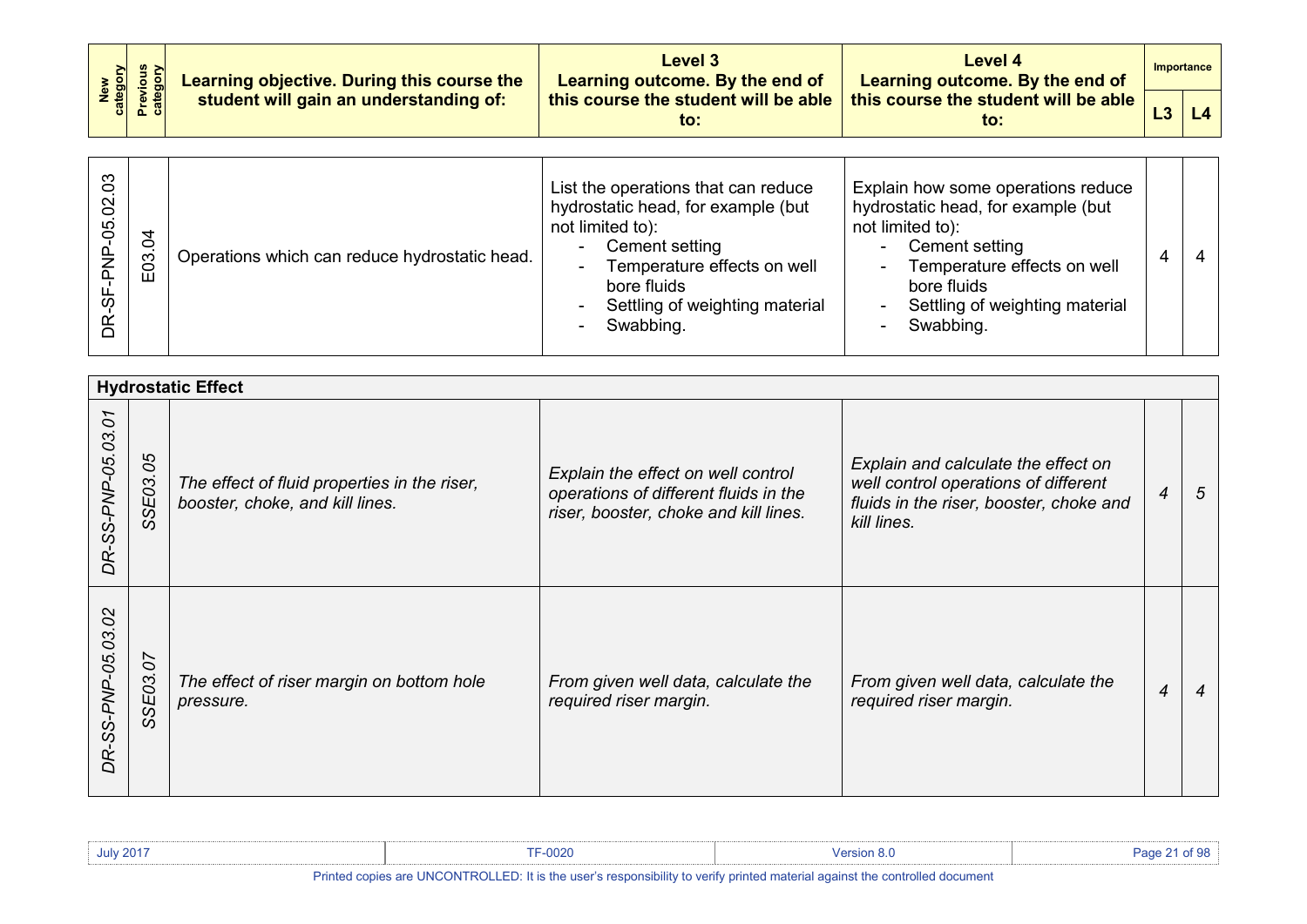| New<br>Category<br>Previous<br>Category | Learning objective. During this course the | Level 3<br>Learning outcome. By the end of  | Level 4<br>Learning outcome. By the end of              |    | Importance |
|-----------------------------------------|--------------------------------------------|---------------------------------------------|---------------------------------------------------------|----|------------|
|                                         | student will gain an understanding of:     | this course the student will be able<br>to: | this course the student will be able $\parallel$<br>to: | L3 | L4         |

<span id="page-21-0"></span>

|                             | <b>Gas Cutting</b>    |                                |                                                                                                                                                                          |                                                                                                                                                                        |   |   |  |  |
|-----------------------------|-----------------------|--------------------------------|--------------------------------------------------------------------------------------------------------------------------------------------------------------------------|------------------------------------------------------------------------------------------------------------------------------------------------------------------------|---|---|--|--|
| δ<br>DR-SF-PNP-05.04        | $\tilde{=}$<br>3<br>Ш | Gas cutting of drilling fluid. | Describe the effects of gas cut mud<br>on hydrostatic pressure.<br>Explain what actions to take:<br>Alert the supervisor to trend<br>changes<br>Use the vacuum degasser. | For a given situation, assess the<br>significance of the gas cutting and<br>explain what actions to take.                                                              | 4 |   |  |  |
| $\delta$<br>DR-SF-PNP-05.04 | NEW                   | The causes of gas cutting.     | Differentiate between the three<br>causes of gas cutting:<br>Background gas<br>Connection gas<br>$\blacksquare$<br>Trip gas.                                             | Analyse a given situation and explain<br>what actions to take for:<br>Background gas<br>$\overline{\phantom{a}}$<br>Connection gas<br>$\blacksquare$<br>Trip gas.<br>۰ | 4 | 5 |  |  |

<span id="page-21-1"></span>

|                                                                  | <b>Lost Circulation</b> |                                  |                                                                                                                   |  |   |  |  |  |  |
|------------------------------------------------------------------|-------------------------|----------------------------------|-------------------------------------------------------------------------------------------------------------------|--|---|--|--|--|--|
| $\overline{\phantom{0}}$<br>$\circ$<br>PNP-05.05<br>95<br>≃<br>≏ | $\delta$<br>E04.        | The methods to recognise losses. | Identify how losses are recognised:<br>The pit levels<br>$\blacksquare$<br>The rate of returns.<br>$\blacksquare$ |  | ა |  |  |  |  |

| <b>July 2017</b> | $TE-0000$<br>∙∪∪zu | <sup>ാ</sup> ersion പ |  |
|------------------|--------------------|-----------------------|--|
| _____            |                    |                       |  |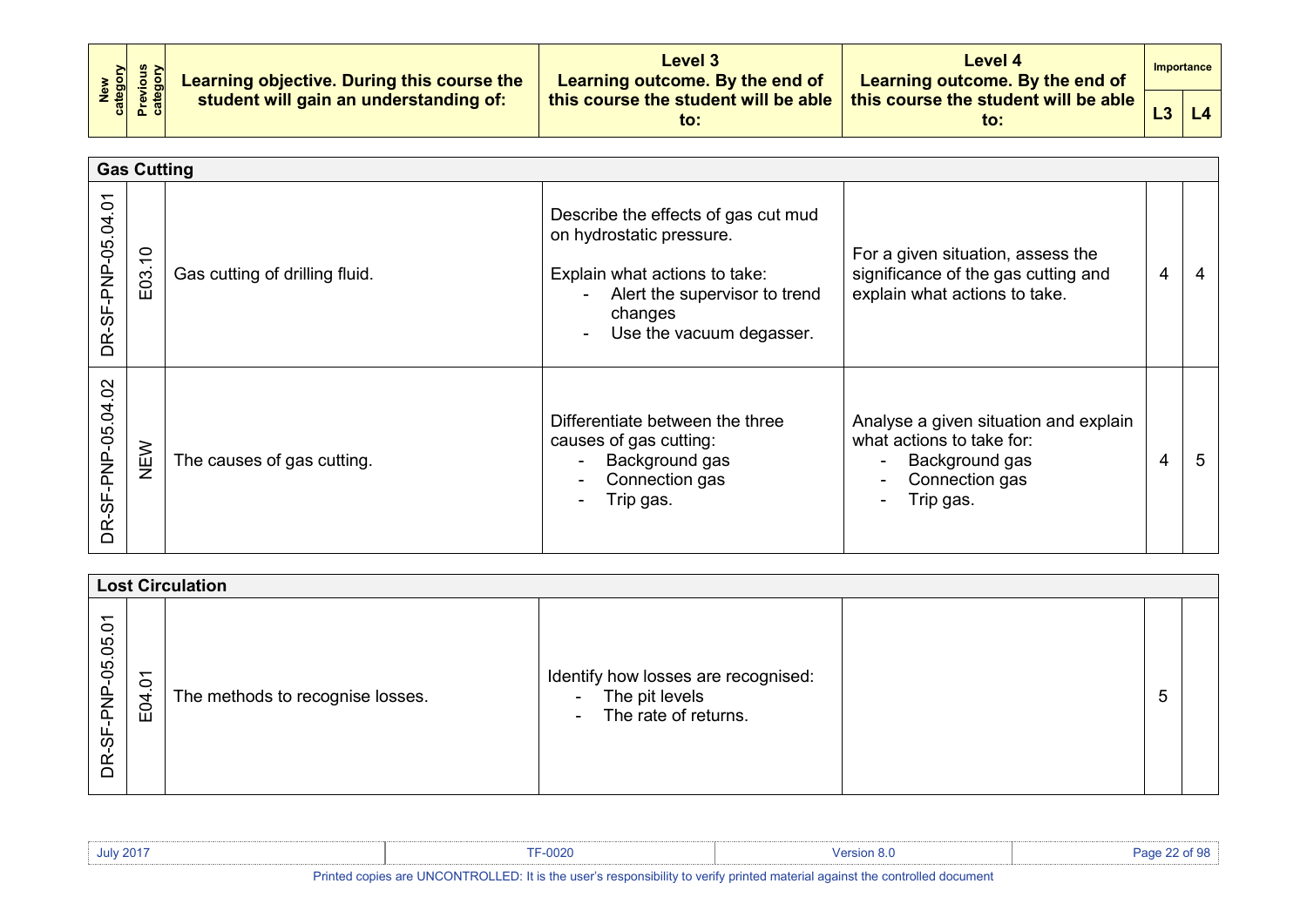| New<br>category    | <b>Previous</b><br>category | Learning objective. During this course the                              | Level 3<br>Learning outcome. By the end of                                                                                                                                                                     | Level 4<br>Learning outcome. By the end of                                                                                                                                                         |    | <b>Importance</b> |
|--------------------|-----------------------------|-------------------------------------------------------------------------|----------------------------------------------------------------------------------------------------------------------------------------------------------------------------------------------------------------|----------------------------------------------------------------------------------------------------------------------------------------------------------------------------------------------------|----|-------------------|
|                    |                             | student will gain an understanding of:                                  | this course the student will be able<br>$\mathsf{to}$ :                                                                                                                                                        | this course the student will be able<br>$\mathsf{to}$ :                                                                                                                                            | L3 | L4                |
| DR-SF-PNP-05.05.02 | E04.03                      | The potential causes of lost circulation.                               | Identify the causes of lost circulation.                                                                                                                                                                       | Explain the causes of lost circulation<br>and how to prevent them.<br>Explain the well control implications<br>of losses.                                                                          | 5  | $5\phantom{.0}$   |
| DR-SF-PNP-05.05.03 | E04.02                      | The actions to take in the event of losses<br>during normal operations. | Explain actions to take when losses<br>are identified:<br>Stop drilling or tripping<br>Start the flow check<br>Alert the supervisor<br>Establish the rate and source<br>of losses<br>Prepare to fill the hole. | For a given situation, assess and<br>explain the course of action to take.                                                                                                                         | 5  | 5                 |
| DR-SS-PNP-05.05.04 | SSE03.06                    | The possible consequences of losses on riser<br>integrity.              | Explain possible actions to take to<br>prevent riser collapse:<br><b>Riser fill methods</b><br>Isolate the riser from well.<br>Outline riser limitations.                                                      | For a given situation, assess and<br>explain what actions should be taken<br>to prevent riser collapse:<br><b>Riser fill methods</b><br>Isolate riser from well<br>Identify the riser limitations. | 5  | 5                 |

| July 2017                                                                                                                | F-0020 | <b>Version 8.0</b> |  |  |  |  |  |
|--------------------------------------------------------------------------------------------------------------------------|--------|--------------------|--|--|--|--|--|
| Dalaka al-aasiaa joo HNOONTDOHED. Bis Baadaasada saasaasii ilkoka caalko salaka asakaala lagabad ka jaadaalaal dagoosaak |        |                    |  |  |  |  |  |

""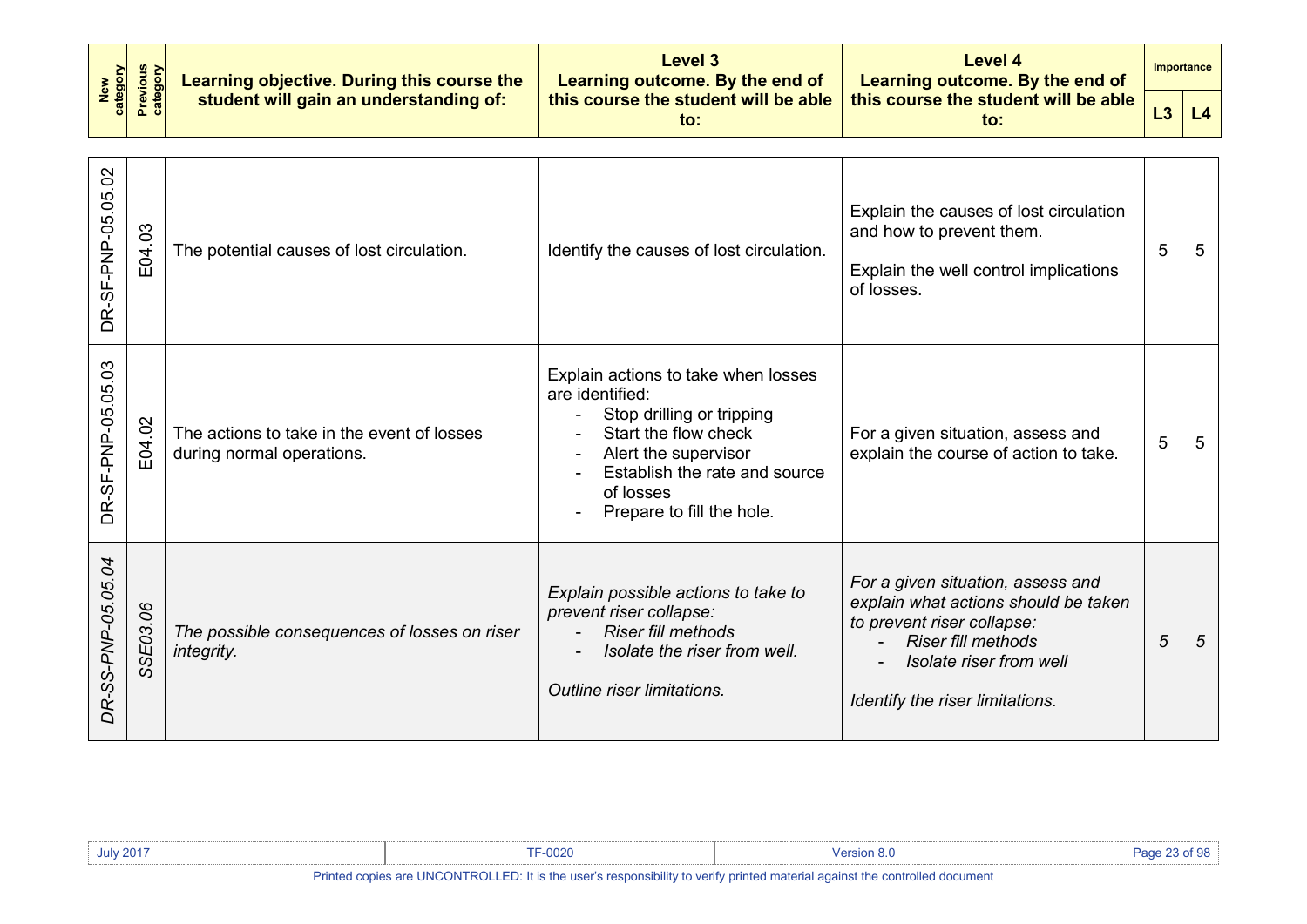| New<br>Category<br>Previous<br>Category | Learning objective. During this course the | Level 3<br>Learning outcome. By the end of  | Level 4<br>Learning outcome. By the end of  |  | <b>Importance</b> |
|-----------------------------------------|--------------------------------------------|---------------------------------------------|---------------------------------------------|--|-------------------|
|                                         | student will gain an understanding of:     | this course the student will be able<br>to: | this course the student will be able<br>to: |  |                   |

<span id="page-23-0"></span>

|                    | <b>Swab and Surge Effects</b> |                                                                           |                                                                                                                                                                                                                                                                  |                                                                                                                                                                                                                                                                                                                      |                |                |  |
|--------------------|-------------------------------|---------------------------------------------------------------------------|------------------------------------------------------------------------------------------------------------------------------------------------------------------------------------------------------------------------------------------------------------------|----------------------------------------------------------------------------------------------------------------------------------------------------------------------------------------------------------------------------------------------------------------------------------------------------------------------|----------------|----------------|--|
| DR-SF-PNP-05.06.01 | E05.01                        | The causes of swabbing and surging.                                       | Explain the causes of swabbing and<br>surging:<br>Well and pipe/BHA geometry<br>Measured depth (including<br>horizontal)<br><b>Fluid characteristics</b><br>Hole conditions and formation<br>properties<br>Running and pulling speeds<br>Bit/stabiliser balling. | From a given situation, assess the<br>causes of swabbing and surging:<br>Well and pipe/BHA geometry<br>Measured depth (including<br>horizontal)<br><b>Fluid characteristics</b><br>Hole conditions and formation<br>properties<br>Running and pulling speeds<br>Bit/stabiliser balling.                              | 5              | 4              |  |
| DR-SF-PNP-05.06.02 | E05.02                        | The consequences of swabbing and surging.                                 | Explain the consequences of<br>swabbing and surging.<br>Describe the actions to take to<br>minimise swabbing and surging:<br>Use appropriate running and<br>pulling speeds<br>Identify gains and losses.                                                         | Assess a given situation and explain<br>possible actions to minimise<br>swabbing and surging:<br>Use appropriate running and<br>pulling speeds<br>Identify gains and losses<br>Optimise fluid properties<br>Optimise the hole conditions<br><b>BHA</b> optimisation<br>Consider circulating during<br>pipe movement. | 5              | 5              |  |
| DR-SS-PNP-05.06.03 | SSE05.03                      | Downhole swabbing and surging from the<br>vessel motion on floating rigs. | Explain the risks of swabbing and<br>surging due to vessel motion.                                                                                                                                                                                               | Explain the risks of swabbing and<br>surging due to vessel motion.                                                                                                                                                                                                                                                   | $\overline{4}$ | $\overline{4}$ |  |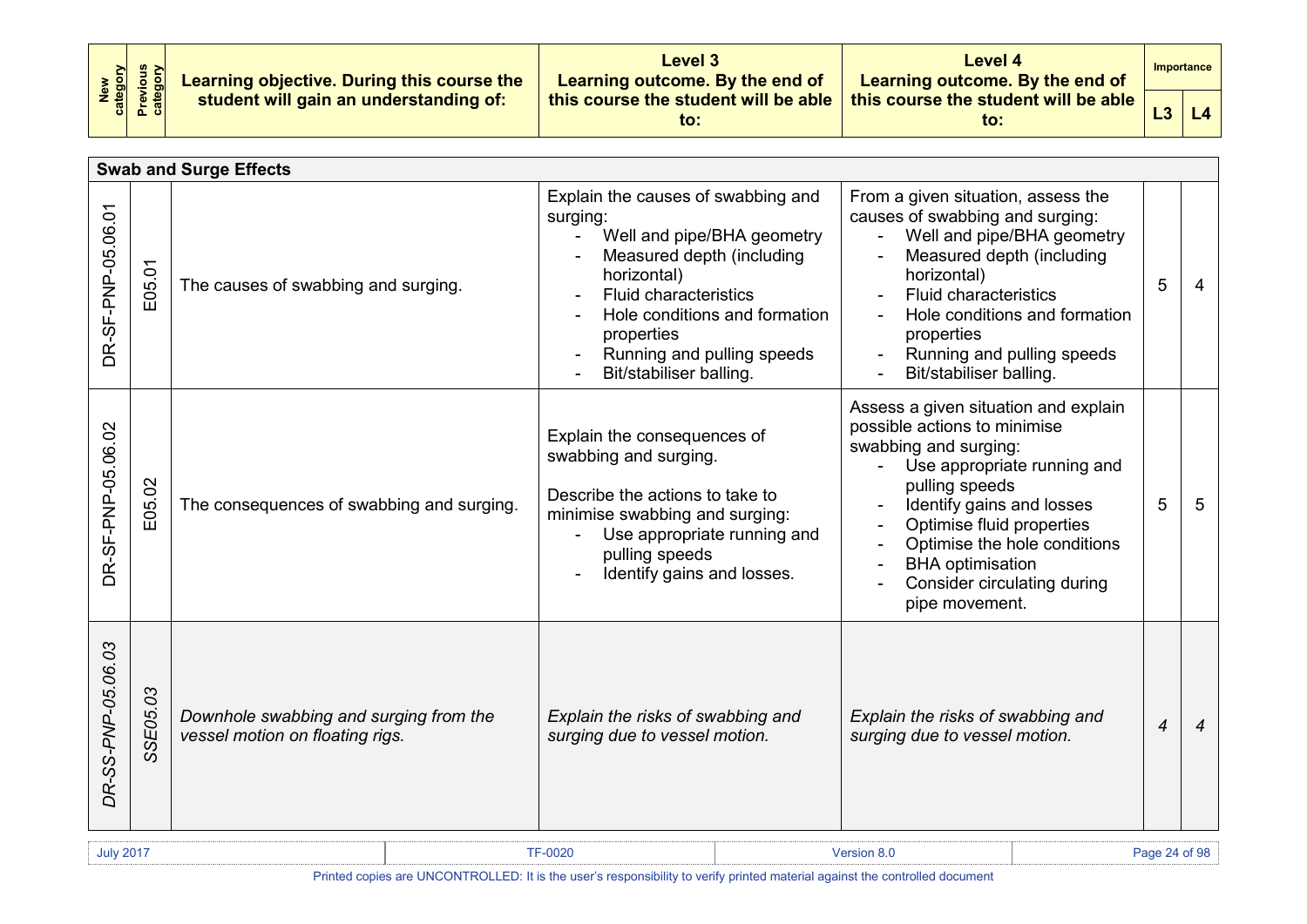| New<br>Category<br>Previous<br>Category | Learning objective. During this course the | Level 3<br>Learning outcome. By the end of              | Level 4<br>Learning outcome. By the end of              |  | Importance |
|-----------------------------------------|--------------------------------------------|---------------------------------------------------------|---------------------------------------------------------|--|------------|
|                                         | student will gain an understanding of:     | this course the student will be able $\parallel$<br>to: | this course the student will be able $\parallel$<br>to: |  | L4         |

<span id="page-24-0"></span>

|                    | <b>Tripping</b> |                                        |                                                                                                                                                                                                                                                                     |                                                                                                                                                                                            |                |   |
|--------------------|-----------------|----------------------------------------|---------------------------------------------------------------------------------------------------------------------------------------------------------------------------------------------------------------------------------------------------------------------|--------------------------------------------------------------------------------------------------------------------------------------------------------------------------------------------|----------------|---|
| DR-SF-PNP-05.07.01 | NEW             | The tripping process.                  | Identify operational elements for<br>tripping:<br>Prepare the hole<br>$\blacksquare$<br>Optimise fluid properties<br>Flow check<br>Pump a slug (POOH)<br>Pull out of hole/run in hole.<br>Monitor displacement using<br>trip sheet and trip tank (POOH<br>and RIH). | For a given scenario, assess the<br>appropriate trip management<br>procedure, for example:<br><b>Direct Supervisory oversight</b><br>Check tripping<br>Swabbing behaviour<br>Wet/Dry Trip. | $\overline{4}$ | 4 |
| DR-SF-PNP-05.07.02 | NEW             | The risks associated with tripping.    | Explain the primary risks encountered<br>during tripping:<br>Pulling out of hole:<br>- Swabbing.<br>Running in hole<br>- Surging.                                                                                                                                   | Assess the primary risks encountered<br>during tripping:<br>Pulling out of hole:<br>- Swabbing.<br>Running in hole<br>- Surging.                                                           | 3              | 3 |
| DR-SF-PNP-05.07.03 | E06.01/E06.03   | The use of a trip tank and trip sheet. | Describe the purpose and key<br>elements of a trip tank:<br><b>Size</b><br>Sensitive instrumentation<br>Use of pump.<br>Describe the purpose and key<br>elements of a trip sheet.                                                                                   |                                                                                                                                                                                            | 4              |   |

| July 2017 | <b>TF-0020</b>                    | <b>Version 8.0</b> | Page 25 of 98 |
|-----------|-----------------------------------|--------------------|---------------|
| .         | $\cdots$<br>$-11 - 11111 - 11111$ |                    |               |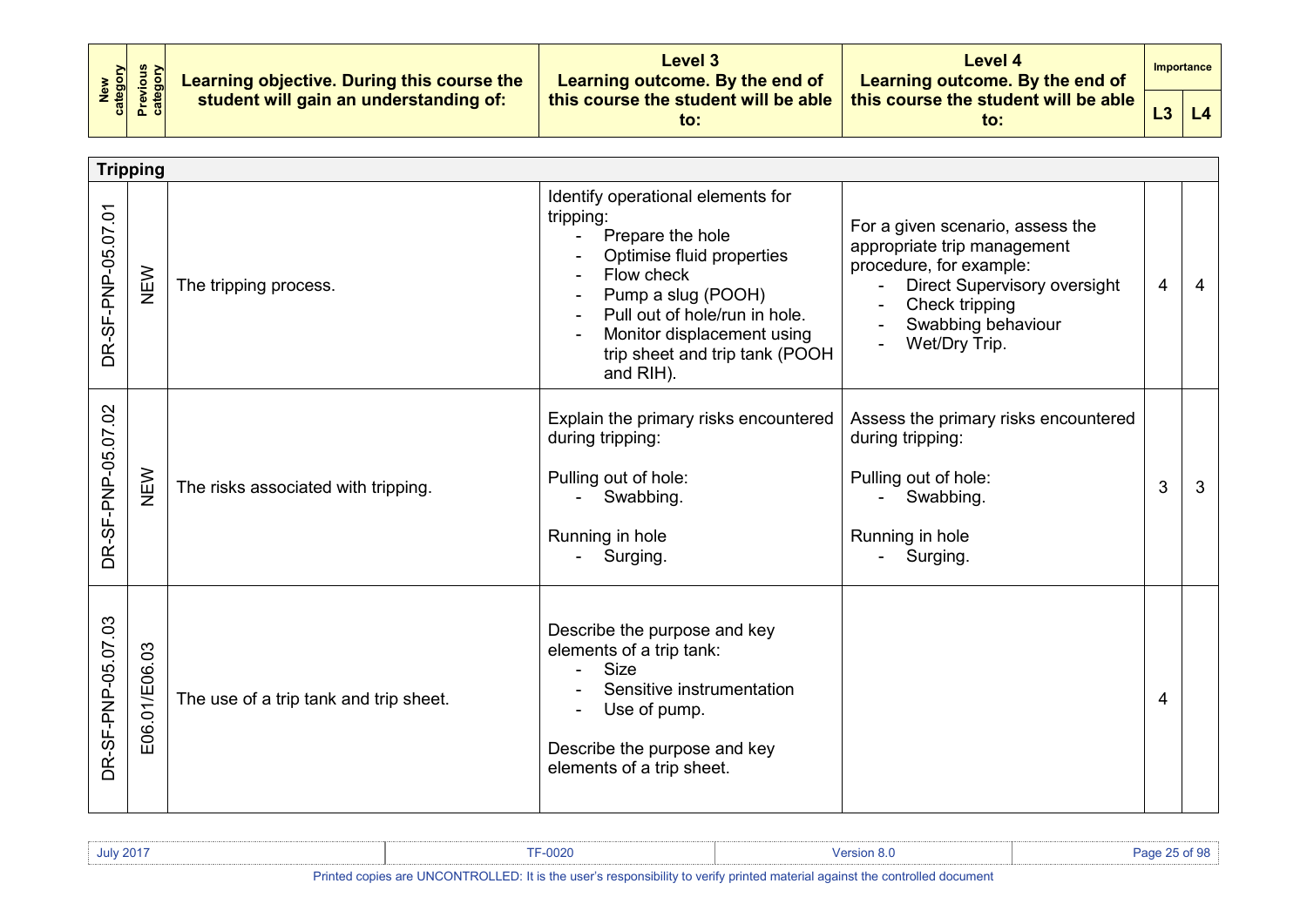| <b>Previous</b><br>category<br>New<br>category |        | Learning objective. During this course the                                     | <b>Level 3</b><br>Learning outcome. By the end of                                                                                                                                                                        | Level 4<br>Learning outcome. By the end of                                                                                                                                            |    | <b>Importance</b> |
|------------------------------------------------|--------|--------------------------------------------------------------------------------|--------------------------------------------------------------------------------------------------------------------------------------------------------------------------------------------------------------------------|---------------------------------------------------------------------------------------------------------------------------------------------------------------------------------------|----|-------------------|
|                                                |        | student will gain an understanding of:                                         | this course the student will be able<br>$\mathsf{to}$ :                                                                                                                                                                  | this course the student will be able<br>$\mathsf{to}$ :                                                                                                                               | L3 | L4                |
| DR-SF-PNP-05.07.04                             | NEW    | Actions to take when there are deviations from<br>predicted trip tank volumes. | Identify gain/loss trends from trip<br>sheet data.<br>Outline the actions to take:<br>Stop tripping<br>$\blacksquare$<br>Communicate to the<br>supervisor<br>Flow check.<br>$\blacksquare$                               | Analyse a given situation and<br>determine the response to take if the<br>trip sheet indicates a deviation from<br>the expected fluid volume change.                                  | 5  | 5                 |
| DR-SF-PNP-05.07.05                             | E06.03 | The actions to take after trip sheet evaluation<br>shows an influx.            | Demonstrate the actions to take<br>when an influx is identified:<br>Flow check<br>$\blacksquare$<br>Run (or strip) back to bottom<br>$\overline{a}$<br>Circulate the influx out<br>$\blacksquare$<br>through the chokes. | Justify the actions to take when an<br>influx is identified:<br>Flow check<br>Run (or strip) back to bottom<br>٠<br>Circulate the influx out<br>$\blacksquare$<br>through the chokes. | 10 | 10 <sup>°</sup>   |

| <b>July 2017</b> | $F = -0020$ | <b>rsion 8.</b> |  |
|------------------|-------------|-----------------|--|
|                  |             |                 |  |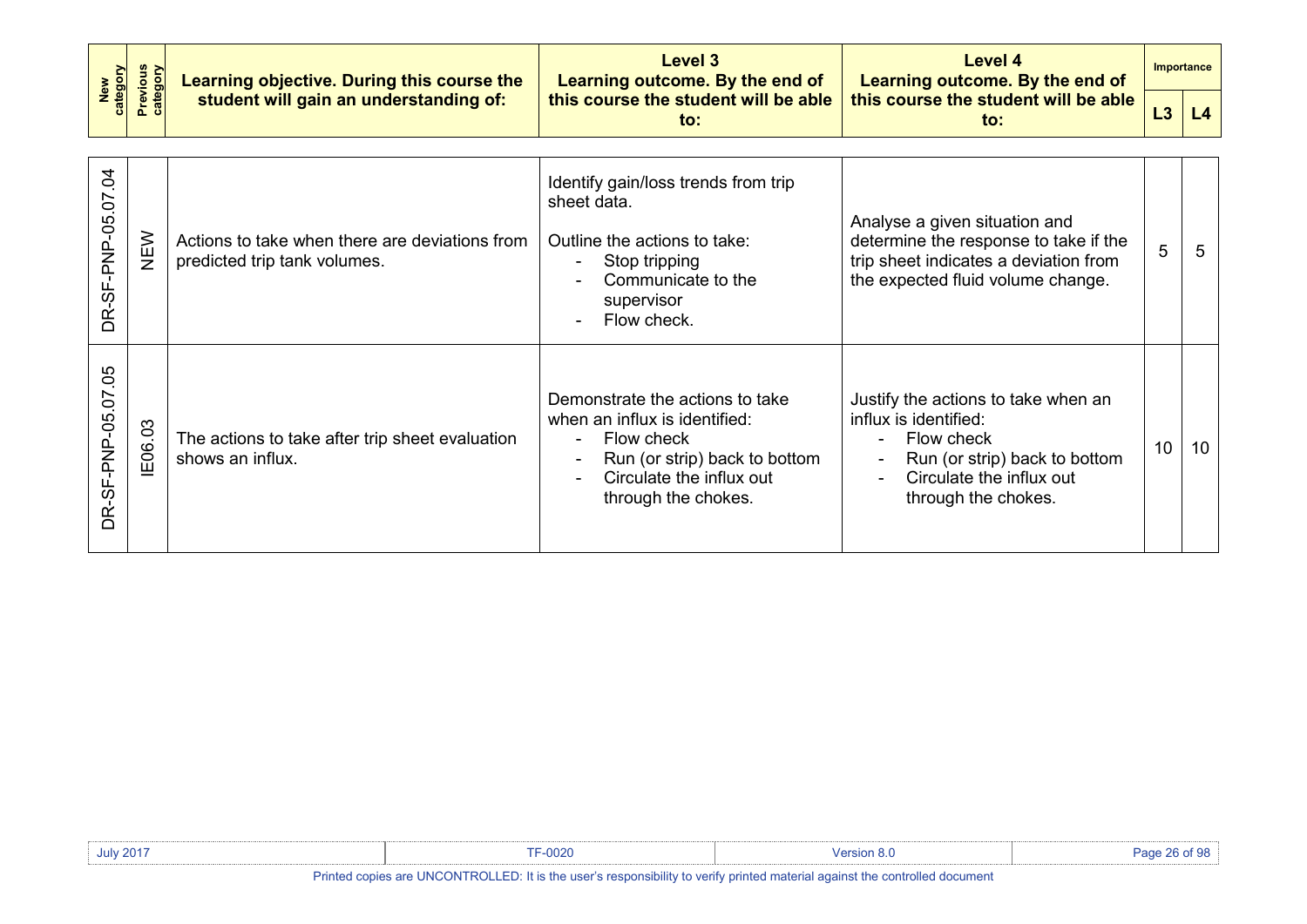|                    |                                                                | Learning objective. During this course the | <b>Level 3</b><br>Learning outcome. By the end of                                                                                                                                                                                                                                                                                                                                                                                                                                                                                                                                                                              | Level 4<br>Learning outcome. By the end of                                                                                                                                                                                                                                                                                                                                                          |                          | <b>Importance</b> |
|--------------------|----------------------------------------------------------------|--------------------------------------------|--------------------------------------------------------------------------------------------------------------------------------------------------------------------------------------------------------------------------------------------------------------------------------------------------------------------------------------------------------------------------------------------------------------------------------------------------------------------------------------------------------------------------------------------------------------------------------------------------------------------------------|-----------------------------------------------------------------------------------------------------------------------------------------------------------------------------------------------------------------------------------------------------------------------------------------------------------------------------------------------------------------------------------------------------|--------------------------|-------------------|
| New<br>category    | Previous<br>category<br>student will gain an understanding of: |                                            | this course the student will be able<br>to:                                                                                                                                                                                                                                                                                                                                                                                                                                                                                                                                                                                    | this course the student will be able<br>to:                                                                                                                                                                                                                                                                                                                                                         |                          | L4                |
| DR-SF-PNP-05.07.06 | IE06.01                                                        | Common tripping practices.                 | Explain the process of pumping a<br>'slug' and its intended result.<br>From given data, calculate the<br>required slug size and pit gain due to<br>pumping the slug.<br>Describe the reason for having a trip<br>margin:<br>To maintain BHP greater than<br>$\blacksquare$<br>formation pressure while<br>pulling out of hole.<br>Explain the process of pumping out<br>of the hole:<br>Keep the hole full<br>$\blacksquare$<br>Ensure the flow rate is<br>sufficient to overcome the<br>effects of swabbing.<br>Ensure the pump output is<br>sufficient to fill the increasing<br>space below the bit as the bit<br>moves up. | Explain the process of pumping a<br>'slug' and its intended result.<br>From given data, calculate the<br>required slug size and pit gain due to<br>pumping the slug.<br>Using given data, calculate the<br>required trip margin.<br>Explain the principles of pumping out<br>of hole:<br>Keep the hole full<br>$\blacksquare$<br>Maintain BHP greater than<br>$\blacksquare$<br>formation pressure. | $\overline{\mathcal{A}}$ | $\overline{4}$    |
| DR-SF-PNP-05.07.07 | E06.06                                                         | An influx in the tubulars.                 | Identify factors that might cause an<br>influx in the tubulars:<br>No float valves in the string<br>Closure of the BOP before<br>closing the Drill Pipe Safety<br>Valve (DPSV).                                                                                                                                                                                                                                                                                                                                                                                                                                                | Explain factors that might cause an<br>influx in the tubulars:<br>No float valves in the string<br>$\mathbf{r}$<br>Closure of the BOP before<br>closing the Drill Pipe Safety<br>Valve (DPSV).                                                                                                                                                                                                      | 4                        | 5                 |

| <b>July 2017</b> | <b>TF-0020</b>                                                                                                                                                                                                                                                                                   | Version 8.0                                                                                                     | Page 27 of 98 |
|------------------|--------------------------------------------------------------------------------------------------------------------------------------------------------------------------------------------------------------------------------------------------------------------------------------------------|-----------------------------------------------------------------------------------------------------------------|---------------|
| .                | $\mathbf{r}$ and $\mathbf{r}$ are $\mathbf{r}$ and $\mathbf{r}$ and $\mathbf{r}$ are $\mathbf{r}$ and $\mathbf{r}$ are $\mathbf{r}$ and $\mathbf{r}$ are $\mathbf{r}$ and $\mathbf{r}$ are $\mathbf{r}$ and $\mathbf{r}$ are $\mathbf{r}$ and $\mathbf{r}$ are $\mathbf{r}$ and $\mathbf{r}$ are | the contract of the contract of the contract of the contract of the contract of the contract of the contract of |               |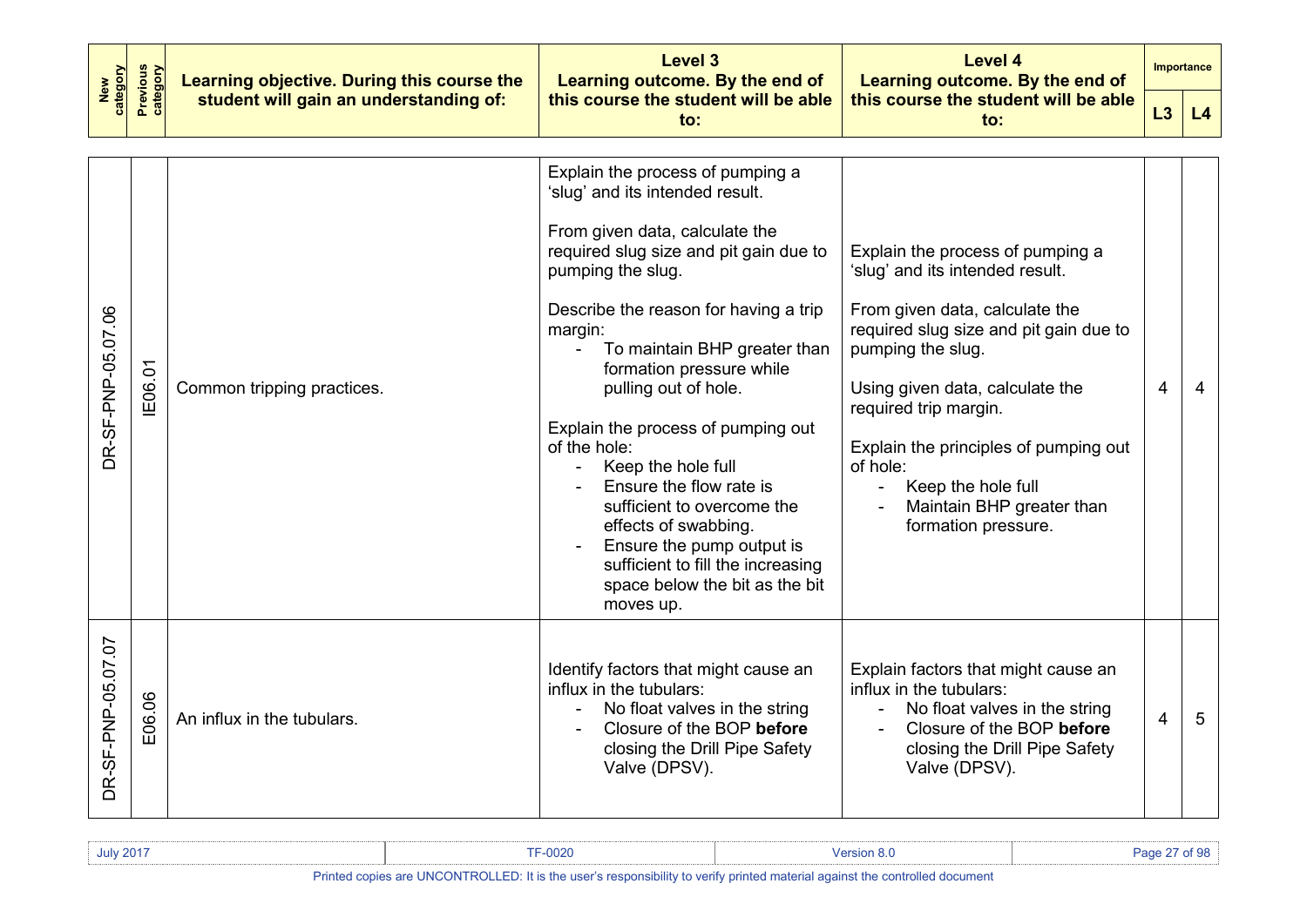|                                   | New<br>category<br><b>Previous</b><br>category<br>Learning objective. During this course the |                                        | Level 3<br>Learning outcome. By the end of                                                                                                                                                                                                                                                                             | <b>Level 4</b><br>Learning outcome. By the end of                                                                                                                                                                                                                                                                                                                                                                                      |   | Importance |
|-----------------------------------|----------------------------------------------------------------------------------------------|----------------------------------------|------------------------------------------------------------------------------------------------------------------------------------------------------------------------------------------------------------------------------------------------------------------------------------------------------------------------|----------------------------------------------------------------------------------------------------------------------------------------------------------------------------------------------------------------------------------------------------------------------------------------------------------------------------------------------------------------------------------------------------------------------------------------|---|------------|
|                                   |                                                                                              | student will gain an understanding of: | this course the student will be able<br>$\mathsf{to}$ :                                                                                                                                                                                                                                                                | this course the student will be able<br>to:                                                                                                                                                                                                                                                                                                                                                                                            |   | L4         |
| $\overline{0}$<br>DR-SF-PNP-05.07 | E06.07                                                                                       | A swabbed influx in a horizontal well. | Explain why swabbing may be more<br>likely in a horizontal well and how to<br>deal with it.<br>From well geometry and influx<br>location, identify the impact to bottom<br>hole pressure.<br>Explain the procedures and<br>precautions required when running<br>the bit back to bottom to circulate out<br>the influx. | Assess the risk of swabbing an influx<br>into a horizontal section and explain<br>the influx identification.<br>Explain why swabbing may be more<br>likely in a horizontal well and how to<br>deal with it.<br>From well geometry and influx<br>location, identify the impact to bottom<br>hole pressure.<br>Explain the procedures and<br>precautions required when running<br>the bit back to bottom to circulate out<br>the influx. | 4 | 5          |

| <b>July 2017</b> | $\sum_{n=1}^{\infty}$<br>υυ∠ι | 10r<br>. |  |
|------------------|-------------------------------|----------|--|
|                  |                               |          |  |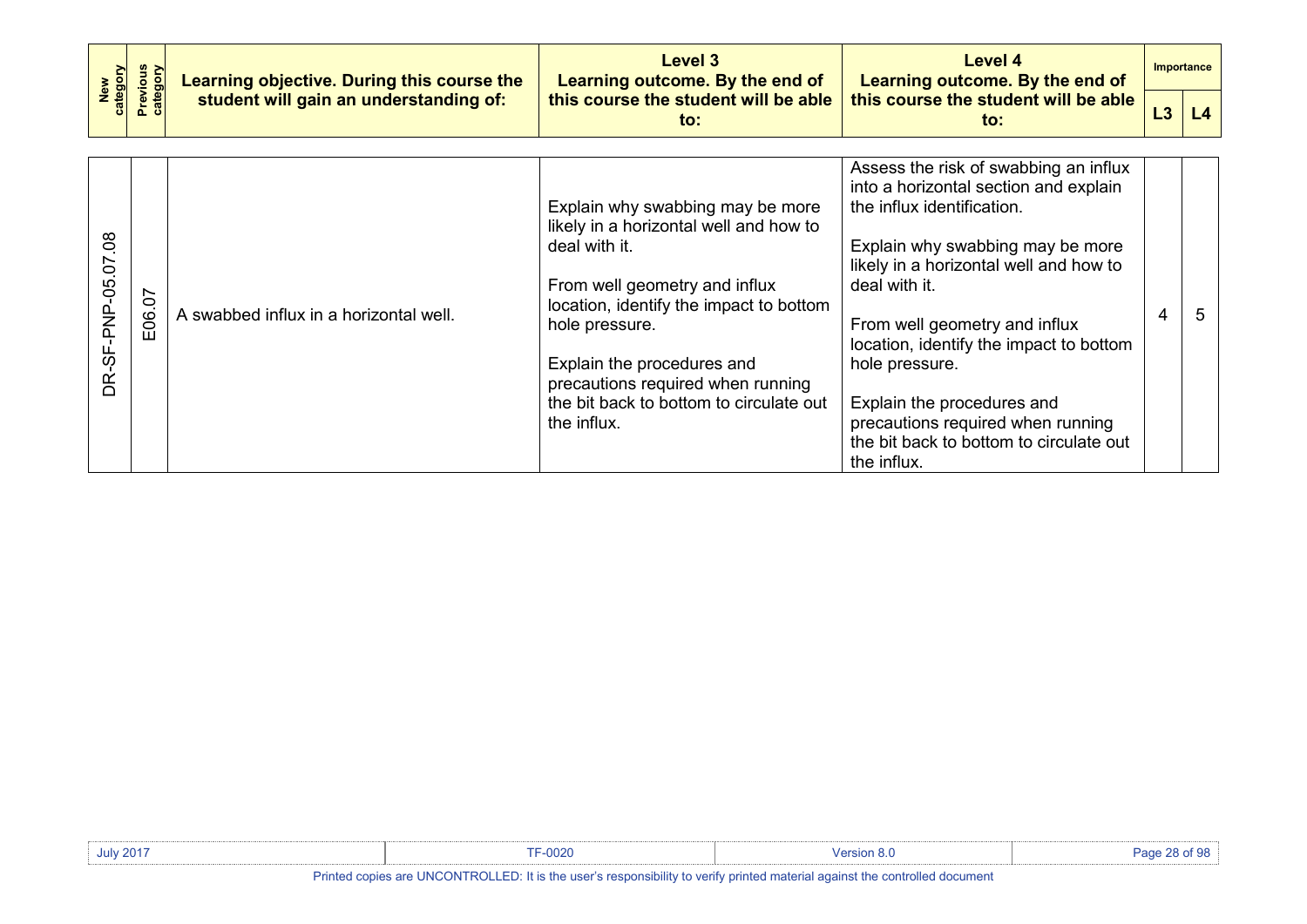| New<br>Category<br>Previous<br>Category | Learning objective. During this course the | Level 3<br>Learning outcome. By the end of  | Level 4<br>Learning outcome. By the end of              | Importance |
|-----------------------------------------|--------------------------------------------|---------------------------------------------|---------------------------------------------------------|------------|
|                                         | student will gain an understanding of:     | this course the student will be able<br>to: | this course the student will be able $\parallel$<br>to: | L4         |

<span id="page-28-1"></span><span id="page-28-0"></span>

|                        | KICK WARNING SIGNS AND KICK INDICATORS      |                                                          |                                                                                                                                                                                                                                                                                                                                                                                                                                                                                                                             |                                                                                                           |   |                 |  |  |  |  |
|------------------------|---------------------------------------------|----------------------------------------------------------|-----------------------------------------------------------------------------------------------------------------------------------------------------------------------------------------------------------------------------------------------------------------------------------------------------------------------------------------------------------------------------------------------------------------------------------------------------------------------------------------------------------------------------|-----------------------------------------------------------------------------------------------------------|---|-----------------|--|--|--|--|
|                        | <b>Kick Warning Signs and First Actions</b> |                                                          |                                                                                                                                                                                                                                                                                                                                                                                                                                                                                                                             |                                                                                                           |   |                 |  |  |  |  |
| -SF-PNP-06.01.01<br>ΒĖ | F02.01                                      | Kick warning signs while drilling and/or<br>circulating. | Identify kick warning signs including:<br>Rate of penetration changes<br>Cuttings size and shape<br>Drilling fluid temperature<br>increase<br>Changes in gas trends at the<br>shakers<br>Increase in torque and drag<br>A change in d-exponent.<br>Rate of penetration changes.<br>Cuttings size and shape<br>Downhole tool data.<br>Drilling fluid property changes, for<br>example density/pH/viscosity/<br>chlorides/temperature<br>Background gas.<br>Connection gas<br><b>Trip Gas</b><br>Increase in torque and drag. | From a given situation, verify and<br>assess the kick warning signs.                                      | 5 | 5               |  |  |  |  |
| DR-SF-PNP-06.01.02     | F04.01                                      | Kick warning signs when tripping.                        | Recognise warning signs when<br>tripping:<br>Swabbing<br>Increased drag.                                                                                                                                                                                                                                                                                                                                                                                                                                                    | From a given situation, interpret<br>relevant warning signs when tripping:<br>Swabbing<br>Increased drag. | 5 | $5\phantom{.0}$ |  |  |  |  |

| <b>July 2017</b> | <b>TF-0020</b>                                                                                                                                                                                                                                                                                              | <b>Version 8.0</b>                                                                                              | Page 29 of 90 |
|------------------|-------------------------------------------------------------------------------------------------------------------------------------------------------------------------------------------------------------------------------------------------------------------------------------------------------------|-----------------------------------------------------------------------------------------------------------------|---------------|
| .                | $\mathbf{u}$ , $\mathbf{u}$ , $\mathbf{u}$ , $\mathbf{u}$ , $\mathbf{u}$ , $\mathbf{u}$ , $\mathbf{u}$ , $\mathbf{u}$ , $\mathbf{u}$ , $\mathbf{u}$ , $\mathbf{u}$ , $\mathbf{u}$ , $\mathbf{u}$ , $\mathbf{u}$ , $\mathbf{u}$ , $\mathbf{u}$ , $\mathbf{u}$ , $\mathbf{u}$ , $\mathbf{u}$ , $\mathbf{u}$ , | the contract of the contract of the contract of the contract of the contract of the contract of the contract of |               |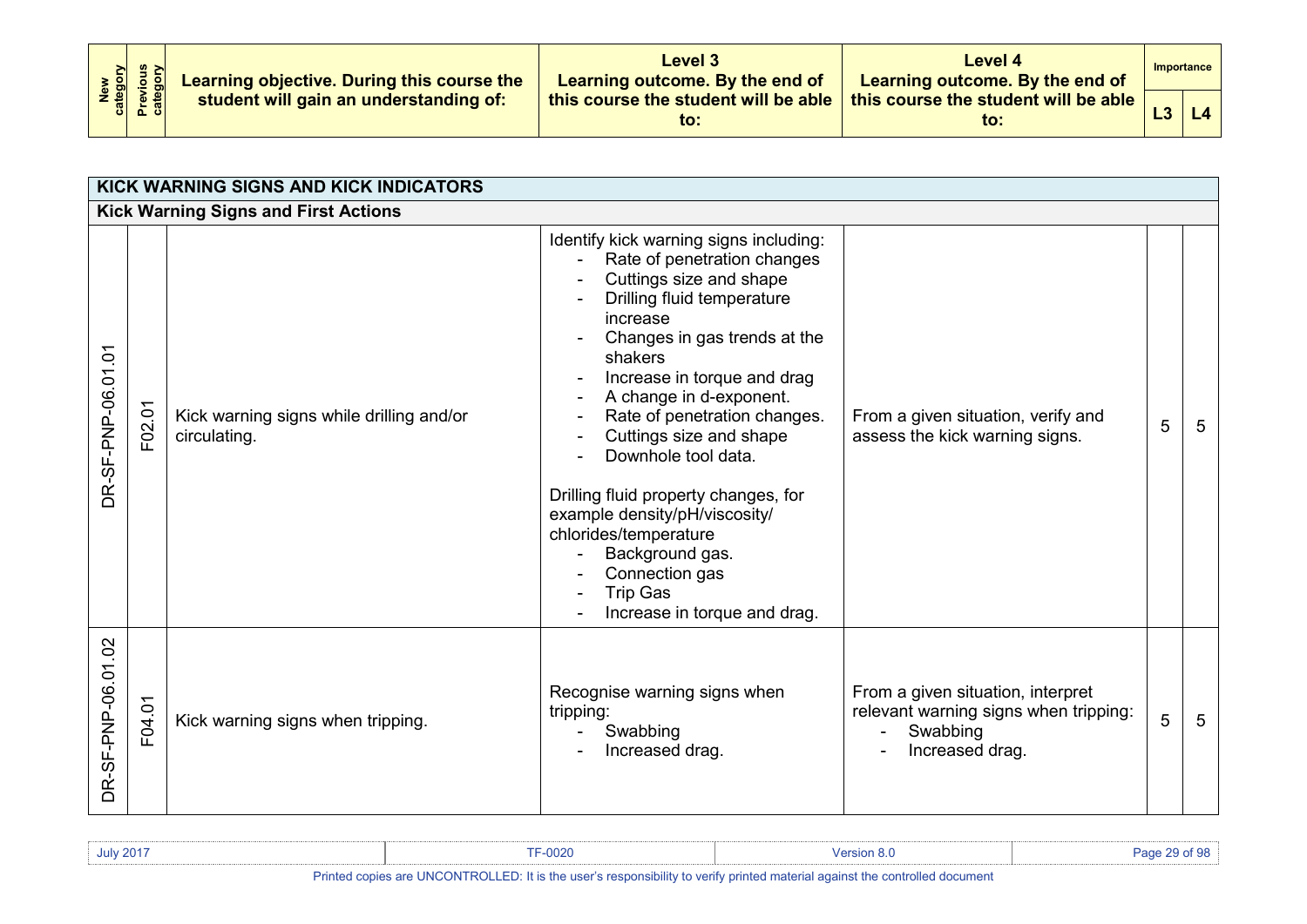|                                    | <b>Previous</b><br>category | Learning objective. During this course the<br>student will gain an understanding of: | Level 3<br>Learning outcome. By the end of                                                                                                                                                                         | Level 4<br>Learning outcome. By the end of<br>this course the student will be able<br>to:      |   | <b>Importance</b> |
|------------------------------------|-----------------------------|--------------------------------------------------------------------------------------|--------------------------------------------------------------------------------------------------------------------------------------------------------------------------------------------------------------------|------------------------------------------------------------------------------------------------|---|-------------------|
| New<br>category                    |                             |                                                                                      | this course the student will be able<br>to:                                                                                                                                                                        |                                                                                                |   | L4                |
|                                    |                             |                                                                                      | Demonstrate how to flow check the                                                                                                                                                                                  |                                                                                                |   |                   |
| $\overline{0}3$<br>DR-SF-PNP-06.01 | NEW                         | Actions to take after recognising a kick warning<br>sign.                            | well to evaluate the warning signs<br><b>Stop Drilling</b><br>Space out the drill string for<br>the BOP<br>Stop the pumps<br>Monitor the well for flow on<br>the trip tank.<br>Communicate with the<br>supervisor. | Assess the warning signs, decide<br>what action is required, and<br>communicate with the team. | 5 | 5                 |

<span id="page-29-0"></span>

|                    | <b>Kick Indicators</b> |                                                                |                                                                                                                                                                                                                                                                                                                |                                                                                                                                                                                                                                                                                                                                                                      |                 |    |  |  |  |  |
|--------------------|------------------------|----------------------------------------------------------------|----------------------------------------------------------------------------------------------------------------------------------------------------------------------------------------------------------------------------------------------------------------------------------------------------------------|----------------------------------------------------------------------------------------------------------------------------------------------------------------------------------------------------------------------------------------------------------------------------------------------------------------------------------------------------------------------|-----------------|----|--|--|--|--|
| DR-SF-PNP-06.02.01 | F03.01                 | Kick indicators and the importance of early<br>kick detection. | Define what a kick indicator is:<br>Increase in flow<br>Increase in tank volume.<br>Describe why detecting a kick early is<br>important:<br>Minimise the kick volume<br>Minimise pressures on the<br>well<br>Minimise the chances of<br>losses.<br>From well data, identify when a kick<br>may be in progress. | Define what a kick indicator is:<br>Increase in flow<br>$\blacksquare$<br>Increase in tank volume.<br>$\blacksquare$<br>Justify the importance of detecting a<br>kick early:<br>Minimise the kick volume<br>Minimise pressures on the<br>$\blacksquare$<br>well<br>Minimise the chances of<br>losses.<br>From well data, identify when a kick<br>may be in progress. | 10 <sup>1</sup> | 10 |  |  |  |  |

| <b>July 2017</b>                                                                                                                    | F-0020 | Version 8.0 |  |  |  |  |  |
|-------------------------------------------------------------------------------------------------------------------------------------|--------|-------------|--|--|--|--|--|
| Dalasta a carlor and HNOONTDOH ED. It is the model associated in the main advised accepted a controlled and security at the company |        |             |  |  |  |  |  |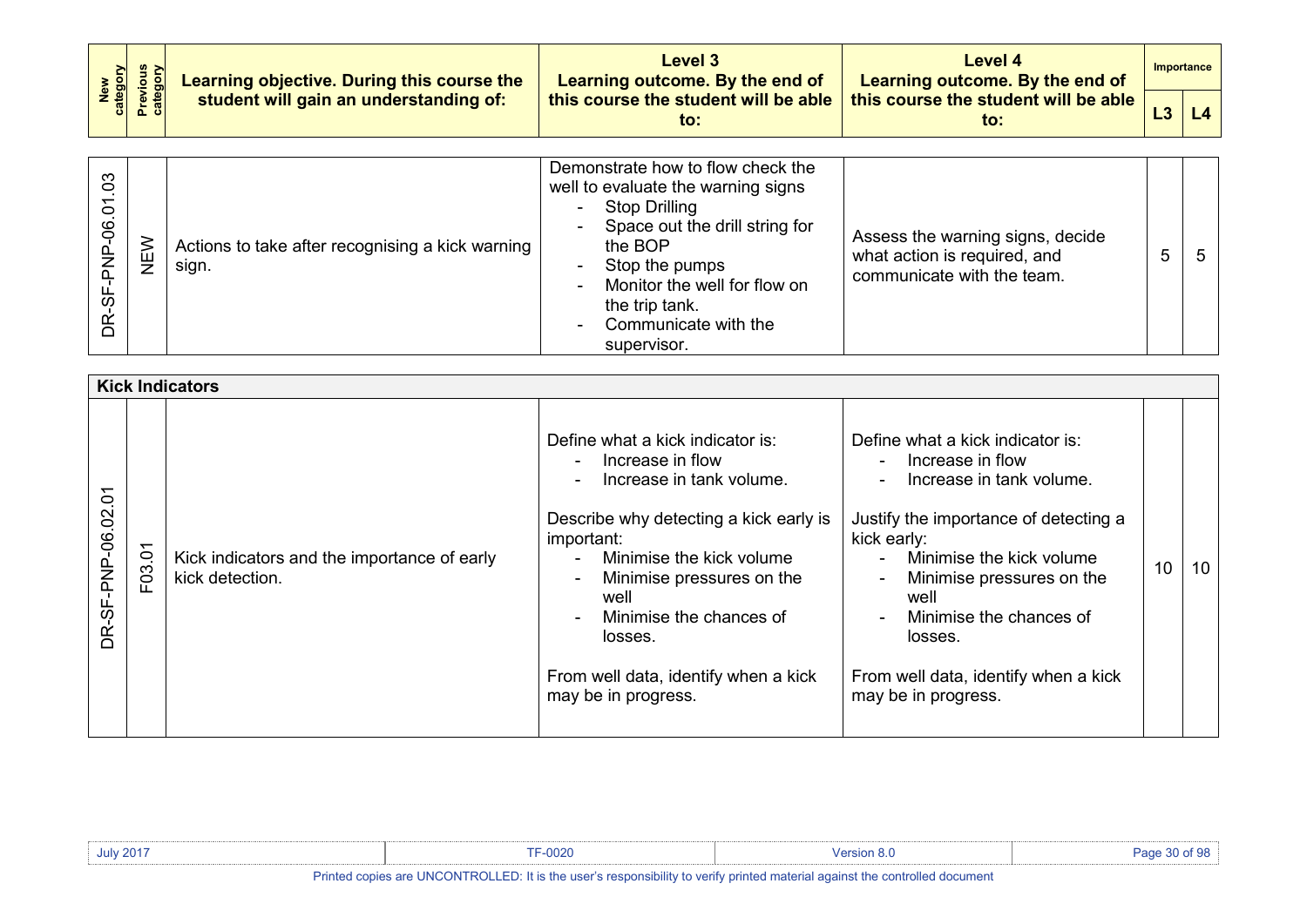| New<br>Category<br>Previous<br>Category | Learning objective. During this course the | <b>Level 3</b><br>Learning outcome. By the end of | Level 4<br>Learning outcome. By the end of              | Importance |
|-----------------------------------------|--------------------------------------------|---------------------------------------------------|---------------------------------------------------------|------------|
|                                         | student will gain an understanding of:     | this course the student will be able<br>to:       | this course the student will be able $\parallel$<br>to: |            |

| $\Omega$<br>-SF-PNP-06.02<br>BŘ    | NEW                      | The interpretation of well flow-back (for<br>example: 'finger-printing' and trend analysis). | Differentiate between normal well<br>behaviour and potential kick<br>indicators.                                                                        | Differentiate between normal well<br>behaviour and potential kick<br>indicators.                                                                           | 10 | 10 |
|------------------------------------|--------------------------|----------------------------------------------------------------------------------------------|---------------------------------------------------------------------------------------------------------------------------------------------------------|------------------------------------------------------------------------------------------------------------------------------------------------------------|----|----|
| $\mathcal{O}3$<br>DR-SS-PNP-06.02. | $\overline{O}$<br>SSF03. | The effect of rig motion on detecting kick<br><i>indicators.</i>                             | Explain the problems associated with<br>monitoring the well on a floating rig.<br><b>Vessel motion</b><br>$\overline{\phantom{0}}$<br>Crane operations. | From a given situation, assess<br>possible problems associated with<br>monitoring the well on a floating rig:<br><b>Vessel motion</b><br>Crane operations. | 10 | 10 |

<span id="page-30-0"></span>

|                                           | <b>Shallow Gas</b>                                               |                    |                                                                                                                                                         |                                                                                                                    |   |   |  |  |  |
|-------------------------------------------|------------------------------------------------------------------|--------------------|---------------------------------------------------------------------------------------------------------------------------------------------------------|--------------------------------------------------------------------------------------------------------------------|---|---|--|--|--|
| $\circ$<br>03<br>$\overline{6}$<br>ᢆ<br>∩ | $\overline{5}$<br>$\dot{\circ}$<br>$\overline{\phantom{0}}$<br>ட | <b>Shallow Gas</b> | Explain why secondary well control<br>cannot be used in the event of a<br>shallow gas flow:<br>Formation breakdown<br>Equipment availability.<br>$\sim$ | Explain why it is necessary to begin<br>dynamic kill (tertiary well control)<br>operations as quickly as possible. | 4 | 3 |  |  |  |

| <b>July 2017</b>                                                                                                            | F-0020 | Version 8.0 |  |  |  |  |  |
|-----------------------------------------------------------------------------------------------------------------------------|--------|-------------|--|--|--|--|--|
| Printed copies are UNCONTROLLED: It is the user's responsibility to verify printed material against the controlled document |        |             |  |  |  |  |  |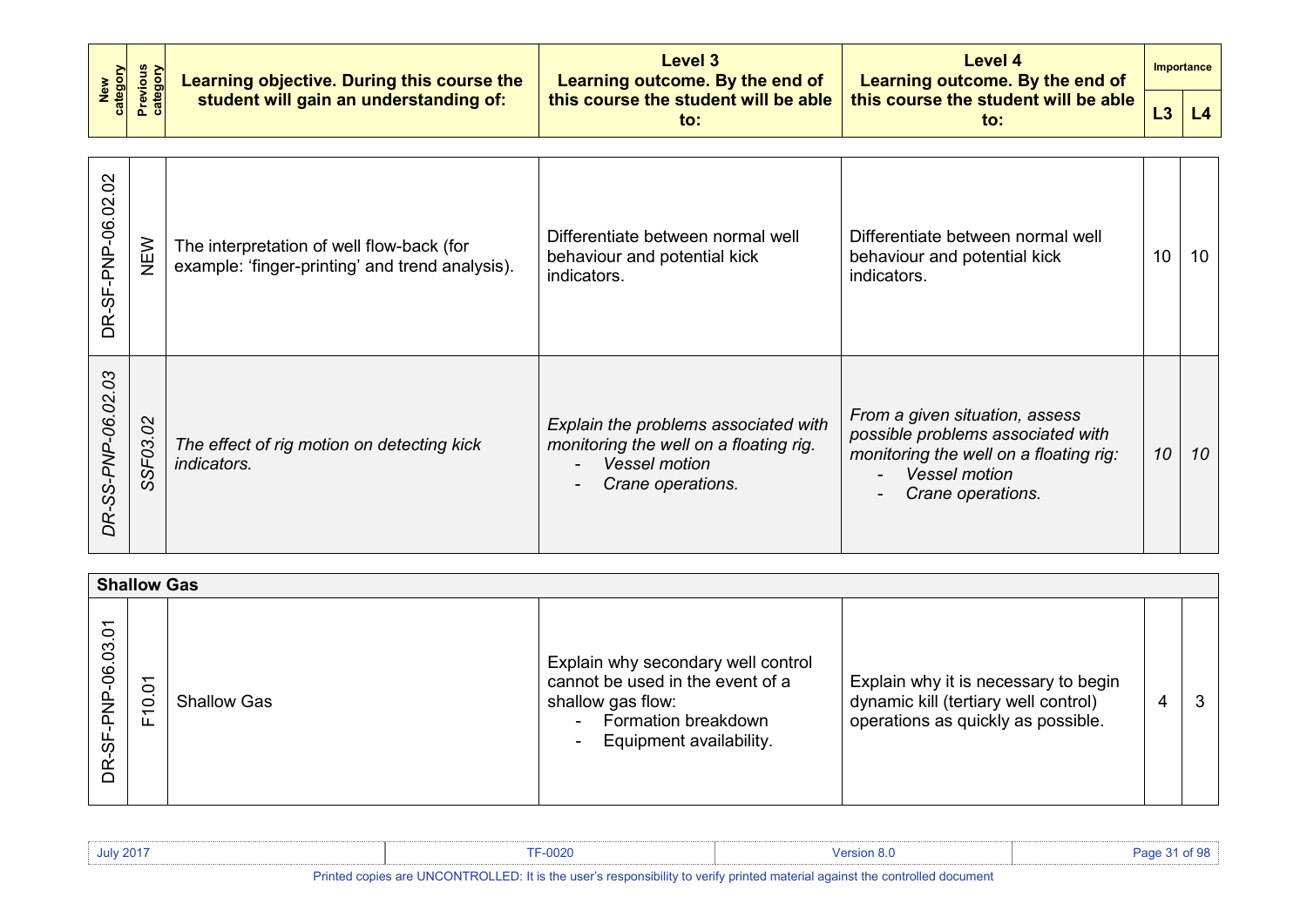| New<br>Category<br>Previous<br>Category | Learning objective. During this course the | Level 3<br>Learning outcome. By the end of  | Level 4<br>Learning outcome. By the end of  | Importance |
|-----------------------------------------|--------------------------------------------|---------------------------------------------|---------------------------------------------|------------|
|                                         | student will gain an understanding of:     | this course the student will be able<br>to: | this course the student will be able<br>to: | L4         |

| DR-SF-PNP-06.03.02                 | NEW    | The consequences of shallow gas kicks. | Explain the consequences of shallow<br>gas:<br>Gas around the rig leading to<br>explosion risk and possible<br>H2S<br>Equipment failure due to rapid<br>abrasive flow<br>Possible broaching of gas to<br>the surface outside the well<br>High noise levels making it<br>difficult to communicate<br>The situation can develop<br>very rapidly. | From a given situation, assess the<br>consequences of shallow gas:<br>Gas around the rig leading to<br>$\blacksquare$<br>explosion risk and possible<br>H2S<br>Equipment failure due to rapid<br>abrasive flow<br>Possible broaching of gas to<br>the surface outside the well<br>High noise levels making it<br>difficult to communicate<br>The situation can develop<br>very rapidly. | 3 | 3              |
|------------------------------------|--------|----------------------------------------|------------------------------------------------------------------------------------------------------------------------------------------------------------------------------------------------------------------------------------------------------------------------------------------------------------------------------------------------|-----------------------------------------------------------------------------------------------------------------------------------------------------------------------------------------------------------------------------------------------------------------------------------------------------------------------------------------------------------------------------------------|---|----------------|
| $\overline{0}3$<br>DR-SF-PNP-06.03 | F10.02 | Prevention of shallow gas kicks.       | Explain the critical factors when<br>drilling top hole with the risk of<br>shallow gas:<br>Keeping the hole full<br>Controlled penetration rate<br>Drilling fluid density<br>Trip speed<br>Pump out of hole<br>Pump rate<br>Hole diameter<br>Kill fluid.                                                                                       | Assess the critical factors when<br>drilling top hole with the risk of<br>shallow gas:<br>Keeping the hole full<br>$\blacksquare$<br>Controlled penetration rate<br>Drilling fluid density<br>Trip speed<br>Pump out of hole<br>Pump rate<br>Hole diameter<br>Kill fluid.                                                                                                               | 4 | $\overline{4}$ |

| <b>July 2017</b>                                                                                                            | F-0020 |  |  |  |  |
|-----------------------------------------------------------------------------------------------------------------------------|--------|--|--|--|--|
| Printed copies are UNCONTROLLED: It is the user's responsibility to verify printed material against the controlled document |        |  |  |  |  |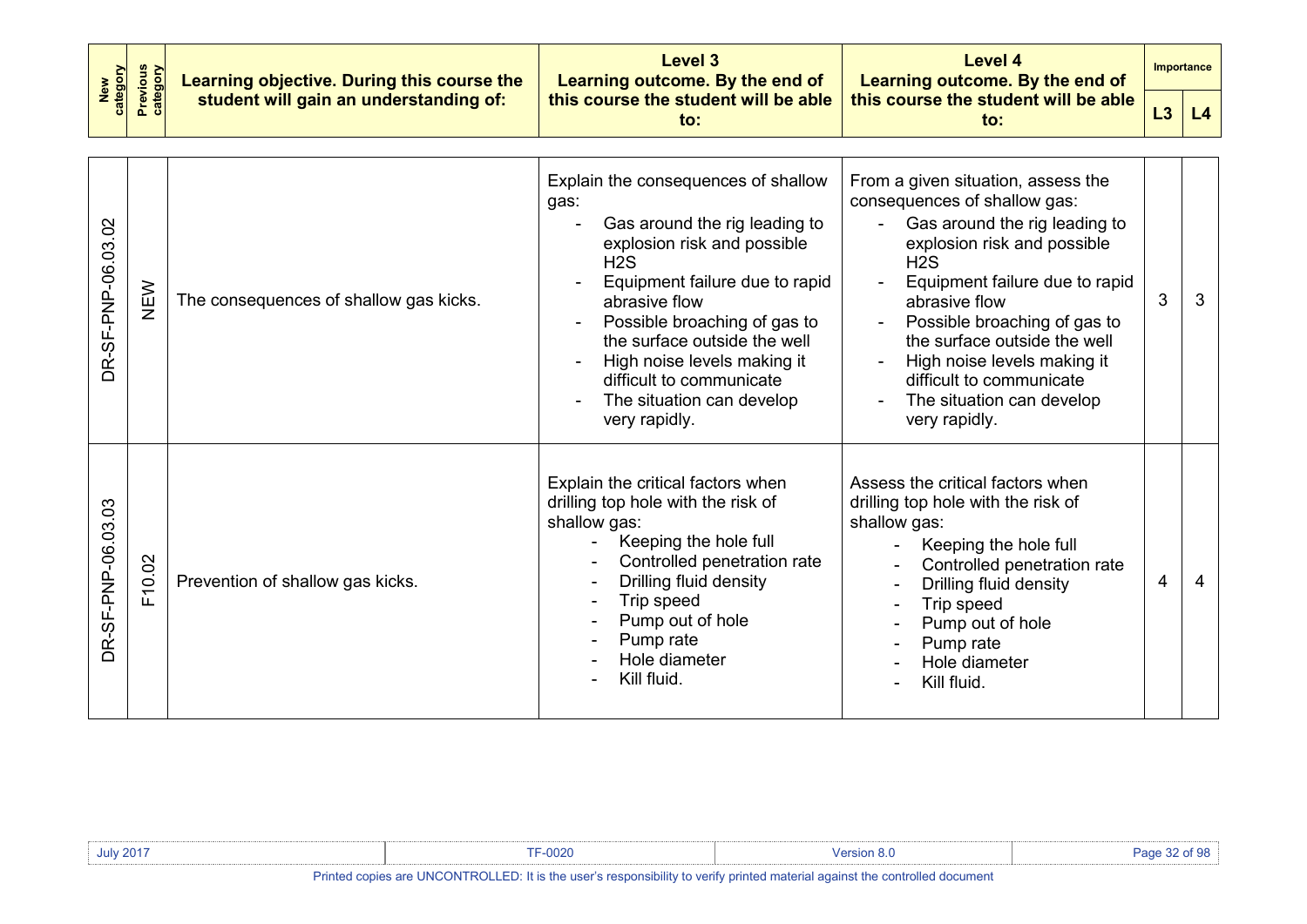|                        |                             | Learning objective. During this course the                | Level 3<br>Learning outcome. By the end of                                                                                                                                                                                                                                                                                                           | <b>Level 4</b><br>Learning outcome. By the end of                                                                                                                                                                                                                                                                                                                                                          |    | <b>Importance</b> |
|------------------------|-----------------------------|-----------------------------------------------------------|------------------------------------------------------------------------------------------------------------------------------------------------------------------------------------------------------------------------------------------------------------------------------------------------------------------------------------------------------|------------------------------------------------------------------------------------------------------------------------------------------------------------------------------------------------------------------------------------------------------------------------------------------------------------------------------------------------------------------------------------------------------------|----|-------------------|
| category<br><b>New</b> | <b>Previous</b><br>category | student will gain an understanding of:                    | this course the student will be able<br>$\mathsf{to}$ :                                                                                                                                                                                                                                                                                              | this course the student will be able<br>$\mathsf{to}$ :                                                                                                                                                                                                                                                                                                                                                    | L3 | L4                |
| -SF-PNP-06.03.04<br>ΒŘ | NEW                         | The requirements for operations in a shallow<br>gas zone. | For a given scenario identify the<br>operational requirements (procedures<br>and equipment) in shallow gas areas:<br>Suspend well operations,<br>Keep pumping<br>Activate the diverter.                                                                                                                                                              | For a given scenario, identify the<br>operational requirements (procedures<br>and equipment) in shallow gas areas:<br>Large flow rate capacity<br>Large fluid volume<br><b>Riser-less</b><br>Use the appropriate diverter<br>system (reference API RP<br>64).                                                                                                                                              | 3  | 4                 |
| DR-SF-PNP-06.03.05     | F10.04                      | Managing shallow gas flow.                                | Describe the step-by-step procedure<br>for rig personnel when a shallow gas<br>kick is in progress:<br>With the diverter closed and<br>operations suspended, switch<br>to pumping kill mud<br>Keep the hole full<br>If you run out of kill mud,<br>pump drilling mud<br>If you run out of drilling mud,<br>pump water<br>Be prepared to pump cement. | Describe the step-by-step procedure<br>for rig personnel when a shallow gas<br>kick is in progress:<br>With the diverter closed and<br>operations suspended, switch<br>to pumping kill mud<br>Keep the hole full<br>If you run out of kill mud,<br>pump drilling mud<br>If you run out of drilling mud,<br>pump water<br>Be prepared to pump cement<br>Consider evacuation of non-<br>essential personnel. | 10 | 10                |

| <b>July 2017</b> | $\sim$ $\sim$<br>·υυzι                                                                                                      |  |
|------------------|-----------------------------------------------------------------------------------------------------------------------------|--|
|                  | Drinted copies are UNCONTROLLED. It is the user's responsibility to verify printed material equipat the controlled desument |  |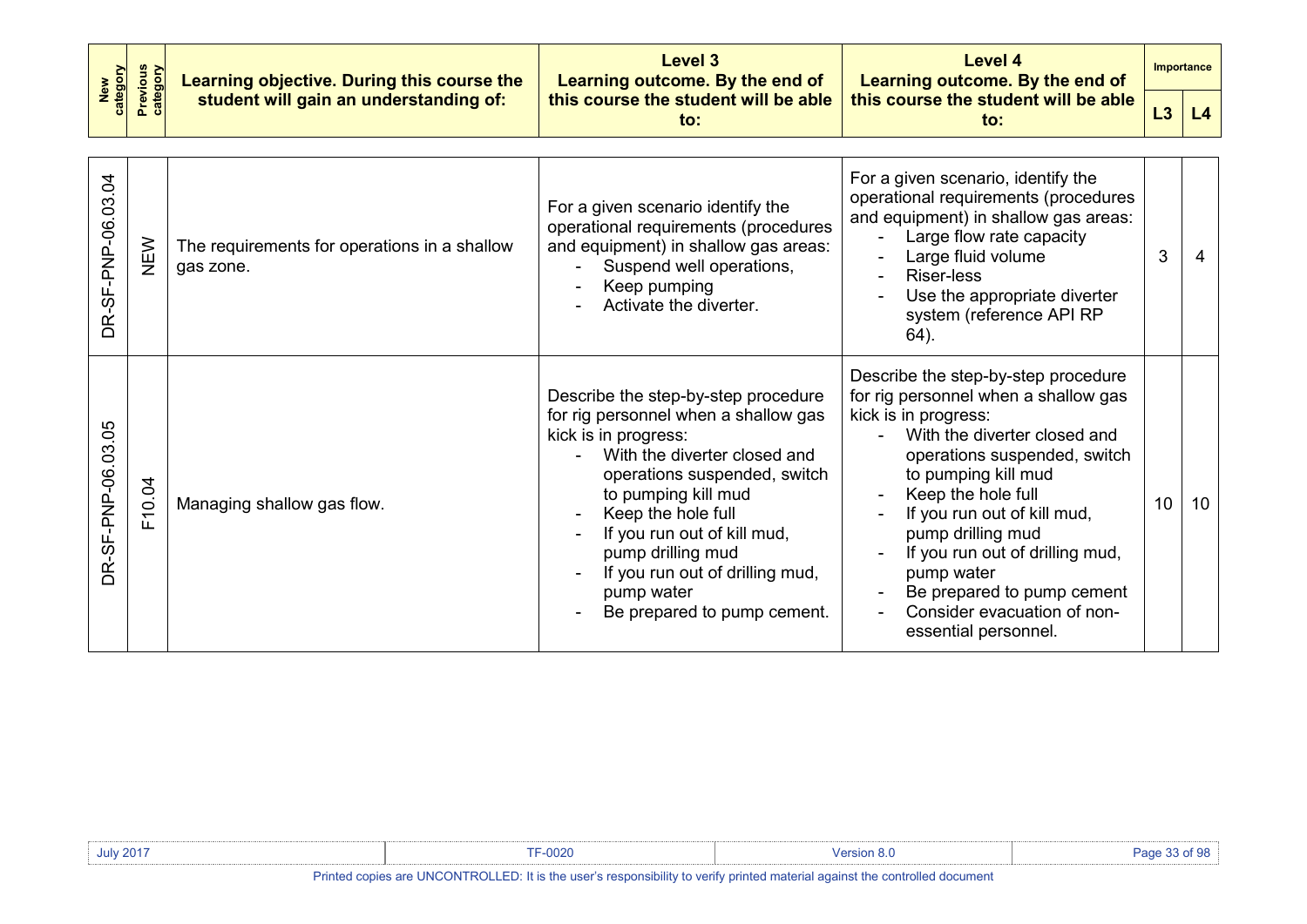| New<br>Category<br>Previous<br>Category | Learning objective. During this course the | Level 3<br>Learning outcome. By the end of  | Level 4<br>Learning outcome. By the end of  | Importance |
|-----------------------------------------|--------------------------------------------|---------------------------------------------|---------------------------------------------|------------|
|                                         | student will gain an understanding of:     | this course the student will be able<br>to: | this course the student will be able<br>to: |            |

| $\delta$<br>$\overline{c}$<br>-SS-PNP-06. | 80<br>S<br>56<br><sub>0</sub>               | Implications of drilling top hole with or without<br>a riser.             | Explain the principles of drilling top<br>hole without a riser:<br>no gas directly to the rig<br>move off quickly<br>avoid collapse of the riser.                                                                           | For a given scenario, justify the<br>decision to drill top hole without a<br>riser:<br>no gas directly to the rig<br>$\blacksquare$<br>move off quickly<br>avoid collapse of riser.                                                        | 3  | 3  |
|-------------------------------------------|---------------------------------------------|---------------------------------------------------------------------------|-----------------------------------------------------------------------------------------------------------------------------------------------------------------------------------------------------------------------------|--------------------------------------------------------------------------------------------------------------------------------------------------------------------------------------------------------------------------------------------|----|----|
| 5C<br>SS-PNP-06.03<br>DŔ,                 | $\delta$<br>$\circ$<br>Sé<br>$\mathfrak{O}$ | The methods to identify and minimise the<br>impact of a shallow gas kick. | Describe the methods to identify a<br>shallow gas kick<br>Monitor the well by Visual<br>(ROV) and sonar<br>Surface visual (bubble watch).<br>Describe the methods to minimise the<br><i>impact:</i><br>Anchors<br>Rig move. | Assess the methods to identify a<br>shallow gas kick:<br>Monitor the well by Visual<br>$\blacksquare$<br>(ROV) and sonar<br>Surface visual (bubble watch).<br>Assess the methods to minimise the<br><i>impact:</i><br>Anchors<br>Rig move. | 10 | 10 |

<span id="page-33-1"></span><span id="page-33-0"></span>

|                                   | <b>CIRCULATING SYSTEM</b>        |                    |  |                                                                                                                                                                                              |  |             |                |   |
|-----------------------------------|----------------------------------|--------------------|--|----------------------------------------------------------------------------------------------------------------------------------------------------------------------------------------------|--|-------------|----------------|---|
|                                   | <b>Definition and Principles</b> |                    |  |                                                                                                                                                                                              |  |             |                |   |
| 05<br>$\tilde{c}$<br>DR-SF-PNP-07 | NEW                              | The use of barite. |  | Describe the potential problems with<br>the loss of barite, for example:<br>Barite sag<br>Solid removal equipment.<br>Calculate the barite weight required to<br>increase the fluid density. |  |             | $\overline{2}$ | 3 |
| <b>July 2017</b>                  |                                  |                    |  | <b>TF-0020</b>                                                                                                                                                                               |  | Version 8.0 | Page 34 of 98  |   |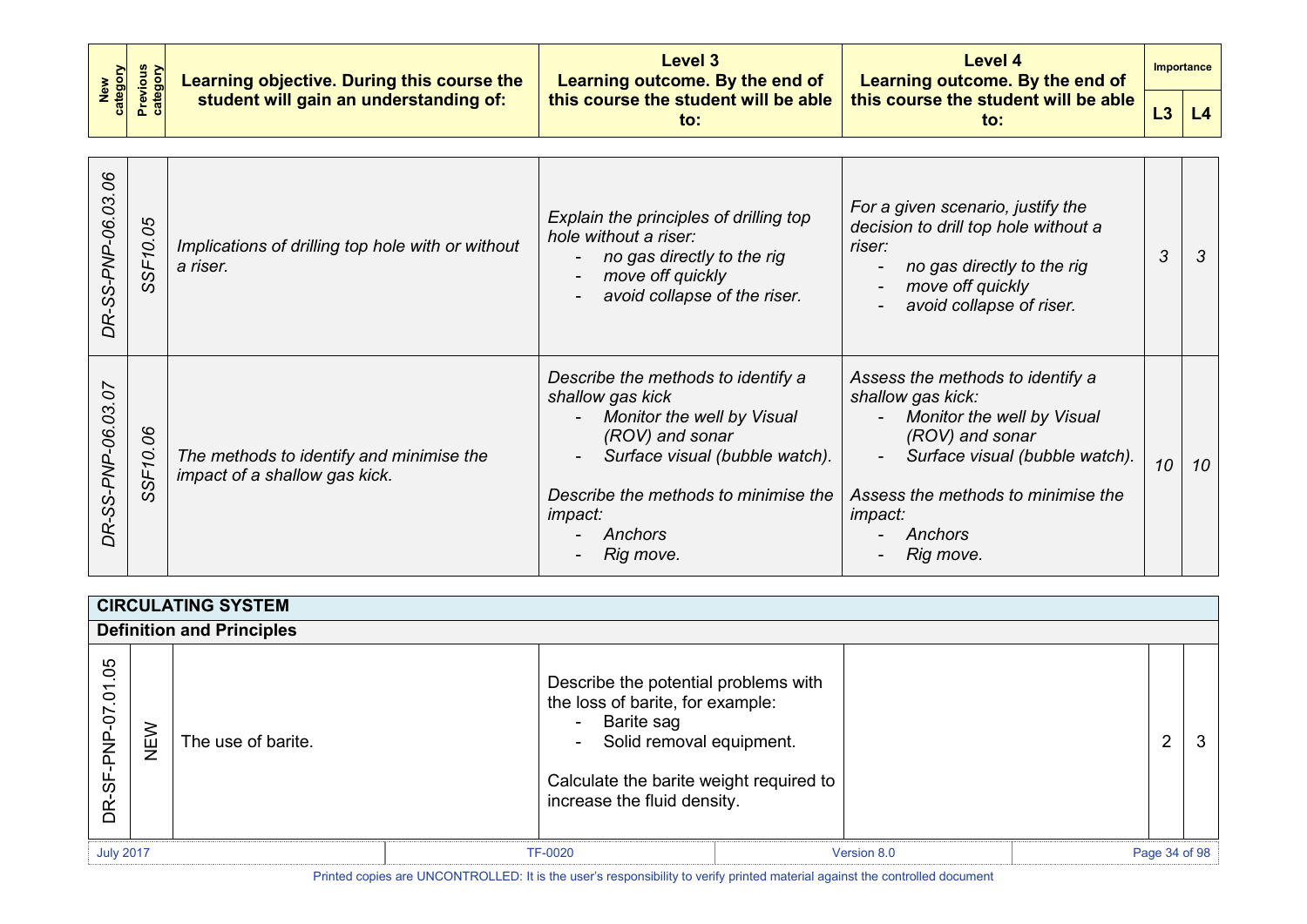| New<br>category    | <b>Previous</b><br>category | Learning objective. During this course the                                    | <b>Level 3</b><br>Learning outcome. By the end of                                                          | <b>Level 4</b><br>Learning outcome. By the end of                                       |                | <b>Importance</b> |
|--------------------|-----------------------------|-------------------------------------------------------------------------------|------------------------------------------------------------------------------------------------------------|-----------------------------------------------------------------------------------------|----------------|-------------------|
|                    |                             | student will gain an understanding of:                                        | this course the student will be able<br>to:                                                                | this course the student will be able<br>to:                                             | L3             | L4                |
| DR-SF-PNP-07.01.07 | G01.04                      | Bottom hole circulating pressure and<br>Equivalent Circulating Density (ECD). | Given well data, calculate dynamic<br>BHP and ECD.                                                         | Given well data, calculate dynamic<br>BHP and ECD.                                      | $\overline{4}$ | 4                 |
| DR-SF-PNP-07.01.08 | G01.05                      | The relationship between pump pressure and<br>pump speed.                     | Given well data, calculate dynamic<br>BHP and ECD.                                                         | Given well data, calculate dynamic<br>BHP and ECD.                                      | 3              | 4                 |
| DR-SF-PNP-07.01.09 | G01.06                      | The relationship between pump pressure and<br>drilling fluid density.         | From given data, interpret and<br>calculate how changes in drilling fluid<br>density can affect pressures. | Explain and calculate how changes in<br>drilling fluid density can affect<br>pressures. | 4              | 4                 |

| <b>July 2017</b> | <b>TF-0020</b>       | <b>Version 8.0</b>                                                                                              | Page 35 of 98 |
|------------------|----------------------|-----------------------------------------------------------------------------------------------------------------|---------------|
| .                | $\cdots$<br>$\cdots$ | the contract of the contract of the contract of the contract of the contract of the contract of the contract of |               |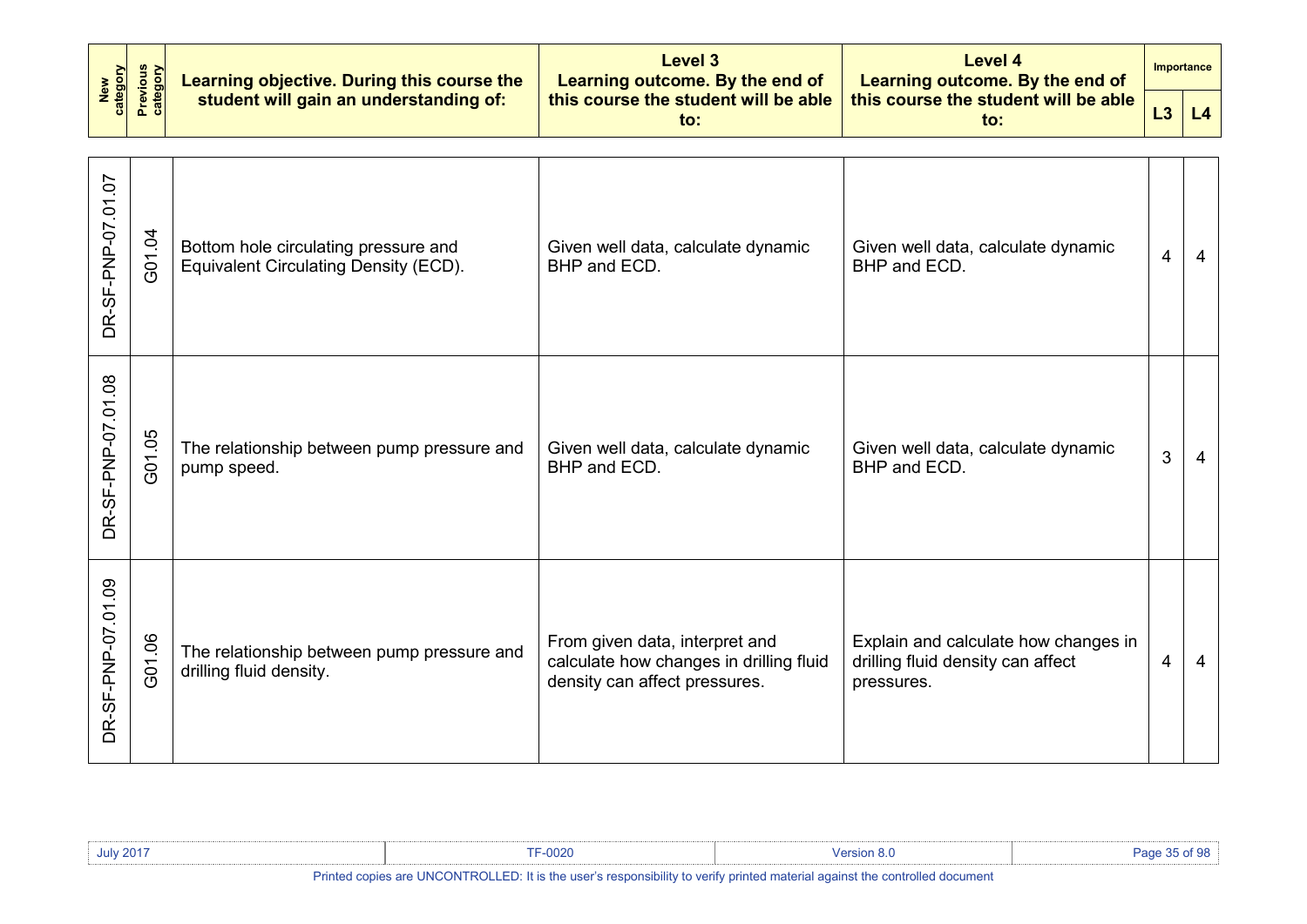| New<br>Category<br>Previous<br>Category | Learning objective. During this course the | Level 3<br>Learning outcome. By the end of  | Level 4<br>Learning outcome. By the end of  | Importance |
|-----------------------------------------|--------------------------------------------|---------------------------------------------|---------------------------------------------|------------|
|                                         | student will gain an understanding of:     | this course the student will be able<br>to: | this course the student will be able<br>to: |            |

<span id="page-35-0"></span>

|                    |              | <b>Slow Circulation Rates (SCRs)</b>                               |                                                                                                                                                                                                                                                                         |                                                                                                                                                                                                               |                |                |
|--------------------|--------------|--------------------------------------------------------------------|-------------------------------------------------------------------------------------------------------------------------------------------------------------------------------------------------------------------------------------------------------------------------|---------------------------------------------------------------------------------------------------------------------------------------------------------------------------------------------------------------|----------------|----------------|
| DR-SF-PNP-07.02.02 | G01.03       | The process of taking Slow Circulation Rates<br>(SCRs).            | Describe when you should take and<br>repeat SCRs.<br>Outline why they are measured at the<br>remote choke panel.<br>Demonstrate the procedure and<br>appropriate equipment line-up for<br>taking slow circulating rates:<br>Minimum of two pumps and<br>two pump rates. | Assess when you should take and<br>repeat SCRs.<br>Explain why they are measured at the<br>remote choke panel.                                                                                                | $\overline{2}$ | 2              |
| DR-SF-PNP-07.02.03 | G02.02       | The factors that influence selection of slow<br>circulating rates. |                                                                                                                                                                                                                                                                         | Assess the choice of slow circulation<br>rates because of the limitations of:<br>Surface equipment<br>$\blacksquare$<br>Personnel (operating the<br>equipment)<br>Well bore conditions<br>Well bore geometry. |                | $\overline{2}$ |
| DR-SS-PNP-07.02.05 | 80<br>SSG02. | How to establish choke line friction when using<br>a subsea BOP.   | Demonstrate the processes to record<br>pressure losses at slow circulating<br>rates to calculate choke line friction<br>and its effect on BHP.                                                                                                                          | Evaluate the processes to record<br>pressure losses at slow circulating<br>rates to calculate choke line friction<br>and its effect on BHP.                                                                   | 3              | $\mathcal{S}$  |

| <b>July 2017</b>                                                                                                                                                                                                                     | 0000<br>JUZU |  |  |
|--------------------------------------------------------------------------------------------------------------------------------------------------------------------------------------------------------------------------------------|--------------|--|--|
| <b>BALLARY LINGONTBOLLED BALLARY AND A MARCH AND A MARCH AND A MODEL CONTROLLED BALLARY AND A MODEL CONTROLLED BALLARY AND A MODEL CONTROLLED BALLARY AND A MODEL CONTROLLED BALLARY AND A MODEL CONTROLLED BALLARY AND A MODEL </b> |              |  |  |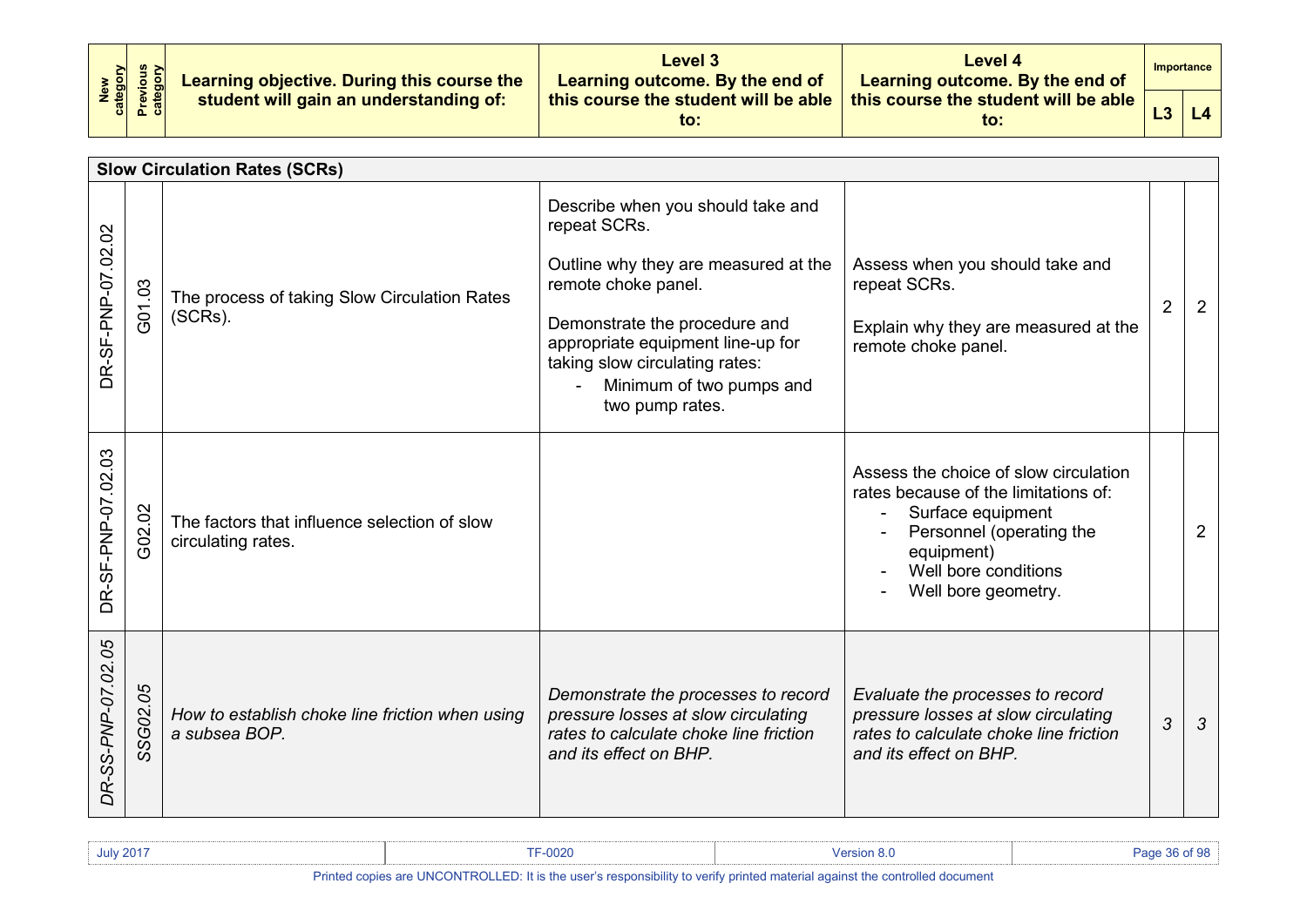| New<br>Category<br>Previous<br>Category | Learning objective. During this course the | Level 3<br>Learning outcome. By the end of  | Level 4<br>Learning outcome. By the end of  | <b>Importance</b> |
|-----------------------------------------|--------------------------------------------|---------------------------------------------|---------------------------------------------|-------------------|
|                                         | student will gain an understanding of:     | this course the student will be able<br>to: | this course the student will be able<br>to: |                   |

|                    | <b>Fracture Pressure and MAASP</b> |                                                                                                                    |                                                                                                                                                                                                                                                         |                                                                                                                                                                                                          |   |   |  |
|--------------------|------------------------------------|--------------------------------------------------------------------------------------------------------------------|---------------------------------------------------------------------------------------------------------------------------------------------------------------------------------------------------------------------------------------------------------|----------------------------------------------------------------------------------------------------------------------------------------------------------------------------------------------------------|---|---|--|
| DR-SF-PNP-07.03.03 | H01.02                             | The purpose of a Leak Off Test (LOT), and the<br>difference between a LOT and a Formation<br>Integrity Test (FIT). | Explain the differences between a<br>LOT and a FIT.                                                                                                                                                                                                     | Explain the reasons why a LOT is<br>carried out.<br>Differentiate between the objectives<br>of a LOT and a FIT.                                                                                          | 3 | 3 |  |
| DR-SF-PNP-07.03.04 | 03<br>E                            | How to perform a LOT or a FIT.                                                                                     | Identify the requirements to complete<br>a LOT or FIT:<br>Hole conditions<br>Mud weight<br>Line up<br>Instrumentation<br>Pump rates<br>$\overline{\phantom{a}}$<br><b>Hesitation or Continuous</b><br>Volumes pumped and<br>$\blacksquare$<br>returned. | Outline the requirements to complete<br>a LOT or FIT:<br>Hole conditions<br>Mud weight<br>Line up<br>Instrumentation<br>Pump rates<br><b>Hesitation or Continuous</b><br>Volumes pumped and<br>returned. | 5 | 5 |  |

| <b>July 2017</b>                                                                                                                         | F-0020 |  |  |  |  |  |  |
|------------------------------------------------------------------------------------------------------------------------------------------|--------|--|--|--|--|--|--|
| $\omega$ nies are HNCONTROLLED: "<br>$\cup$ : It is the user's responsibility to verify printed material against the controlled document |        |  |  |  |  |  |  |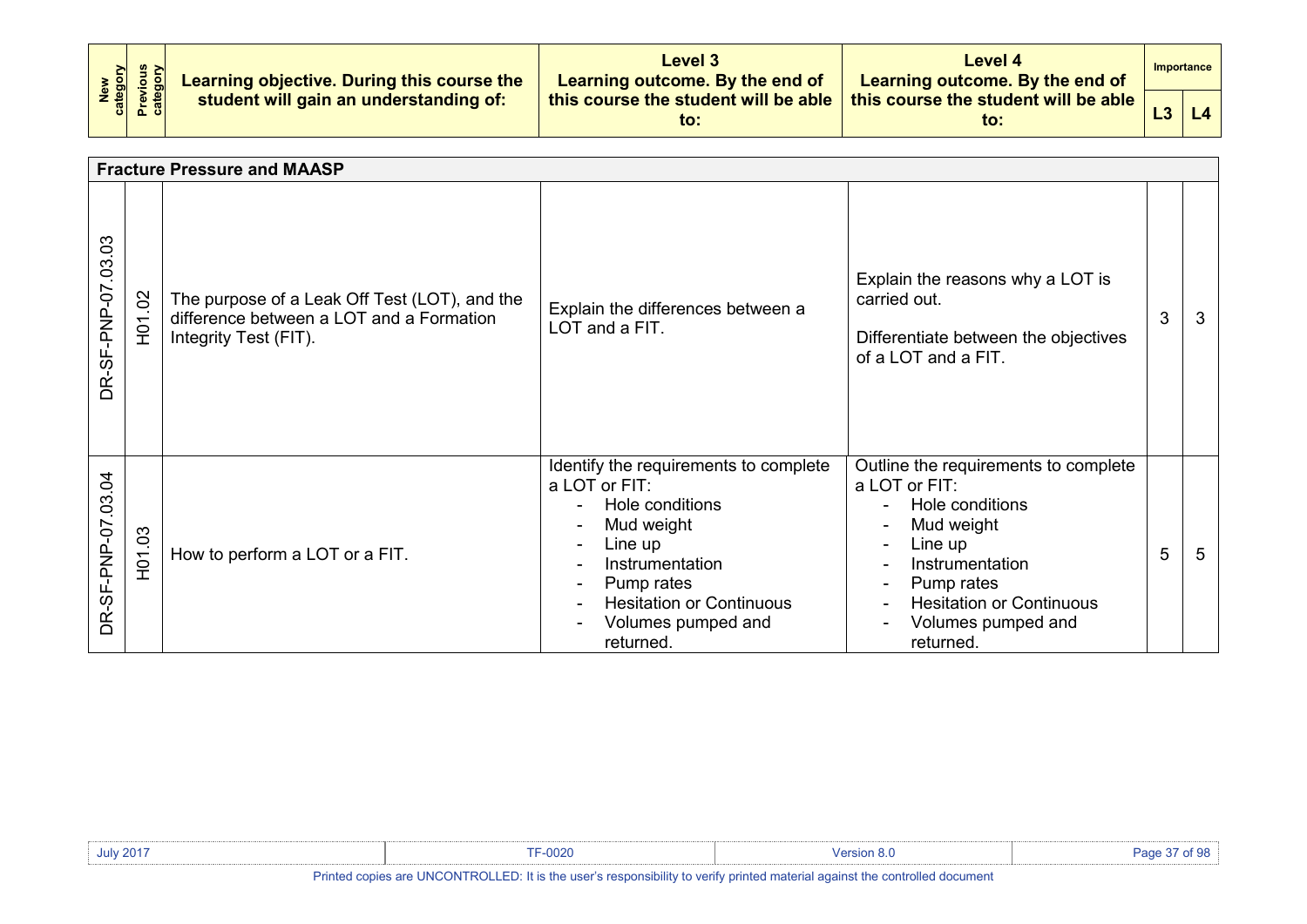| New<br>category    | <b>Previous</b><br>category | Learning objective. During this course the                    | <b>Level 3</b><br>Learning outcome. By the end of                                                        | <b>Level 4</b><br>Learning outcome. By the end of                                                                                                     |    | Importance |
|--------------------|-----------------------------|---------------------------------------------------------------|----------------------------------------------------------------------------------------------------------|-------------------------------------------------------------------------------------------------------------------------------------------------------|----|------------|
|                    |                             | student will gain an understanding of:                        | this course the student will be able<br>$\mathsf{to}$ :                                                  | this course the student will be able<br>to:                                                                                                           | L3 | L4         |
| DR-SF-PNP-07.03.05 | H01.04                      | The pressure versus volume graph from the<br>LOT or FIT data. | Analyse a LOT/FIT graph to select<br>MAASP.                                                              | From a LOT/FIT graph, identify the<br>key information to select MAASP.                                                                                | 4  | 4          |
| DR-SF-PNP-07.03.06 | H01.05                      | How to select MAASP from LOT/FIT results.                     | From a set of LOT/FIT data, select<br>the MAASP.                                                         | From a set of LOT/FIT data, calculate<br>the MAASP.                                                                                                   | 4  | 5          |
| DR-SF-PNP-07.03.07 | H01.06                      | When and why MAASP must be recalculated.                      | Indicate when MAASP will change:<br>When there is a change in<br>$\blacksquare$<br>hydrostatic pressure. | Indicate when MAASP is going to<br>change: for example:<br>Weak zone below the shoe<br>$\blacksquare$<br>Losses<br>Change in hydrostatic<br>pressure. | 4  | 4          |

| <b>July 2017</b>                                                                                                      | F-0020 | Version 8.0 |  |  |  |  |  |
|-----------------------------------------------------------------------------------------------------------------------|--------|-------------|--|--|--|--|--|
| Dalaka al-aasiaa joo HNOONTDOHED. Bis ka maada saasaasiisiiki ka malki salaka asakaala aasiaakka jaaskalla al-amaaska |        |             |  |  |  |  |  |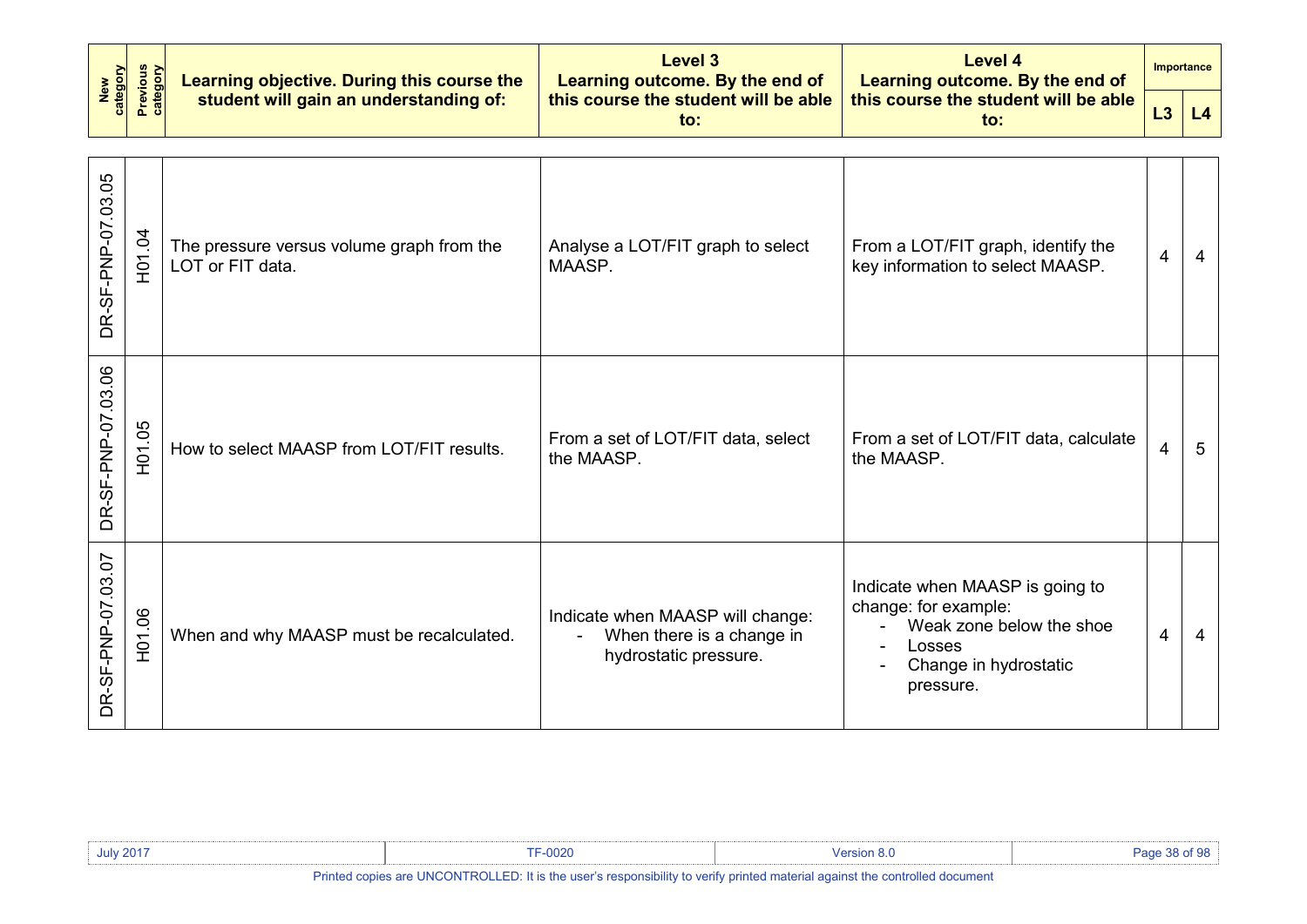| New<br>Category<br>Previous<br>Category | Learning objective. During this course the | Level 3<br>Learning outcome. By the end of  | Level 4<br>Learning outcome. By the end of  | Importance |
|-----------------------------------------|--------------------------------------------|---------------------------------------------|---------------------------------------------|------------|
|                                         | student will gain an understanding of:     | this course the student will be able<br>to: | this course the student will be able<br>to: |            |

| $\infty$<br>0<br>3<br>S<br>$\overline{0}$<br>$\overline{5}$<br>ഗ | The principles of kick margin/tolerance/intensity<br>and how it is applied to well operations. |  | For a given scenario, identify the<br>factors affecting kick tolerance and<br>their impact on well operations. |  |  |
|------------------------------------------------------------------|------------------------------------------------------------------------------------------------|--|----------------------------------------------------------------------------------------------------------------|--|--|
|------------------------------------------------------------------|------------------------------------------------------------------------------------------------|--|----------------------------------------------------------------------------------------------------------------|--|--|

|                      | <b>INFLUX CHARACTERISTICS AND BEHAVIOUR</b> |                                                                |                                                                                                                                                                                                                                                                        |                                                                                                                                                                                                                                                 |   |   |  |  |  |
|----------------------|---------------------------------------------|----------------------------------------------------------------|------------------------------------------------------------------------------------------------------------------------------------------------------------------------------------------------------------------------------------------------------------------------|-------------------------------------------------------------------------------------------------------------------------------------------------------------------------------------------------------------------------------------------------|---|---|--|--|--|
|                      | <b>Principles</b>                           |                                                                |                                                                                                                                                                                                                                                                        |                                                                                                                                                                                                                                                 |   |   |  |  |  |
| δ<br>DR-SF-PNP-08.01 | $\delta$<br>$\overline{5}$                  | The different types of influx and the hazards<br>they present. | From well observation, estimate the<br>different types of influx fluids;<br>Gas (hydrocarbon, H2S, CO2)<br>Oil<br>$\sim$<br>Water<br>$\blacksquare$<br>Combination of gas, oil and<br>$\blacksquare$<br>water.<br>Outline the key hazards of these<br>types of influx. | Identify the different types of influx<br>fluids;<br>Gas (hydrocarbon, H2S, CO2)<br>$\blacksquare$<br>Oil<br>$\overline{\phantom{a}}$<br>Water<br>Combination of gas, oil and<br>water.<br>Outline the key hazards of these<br>types of influx. | 4 | 4 |  |  |  |

| <b>July 2017</b>                                                                                                            | <b>F-0020</b> | Version 8.0 |  |  |  |  |  |
|-----------------------------------------------------------------------------------------------------------------------------|---------------|-------------|--|--|--|--|--|
| Printed copies are UNCONTROLLED: It is the user's responsibility to verify printed material against the controlled document |               |             |  |  |  |  |  |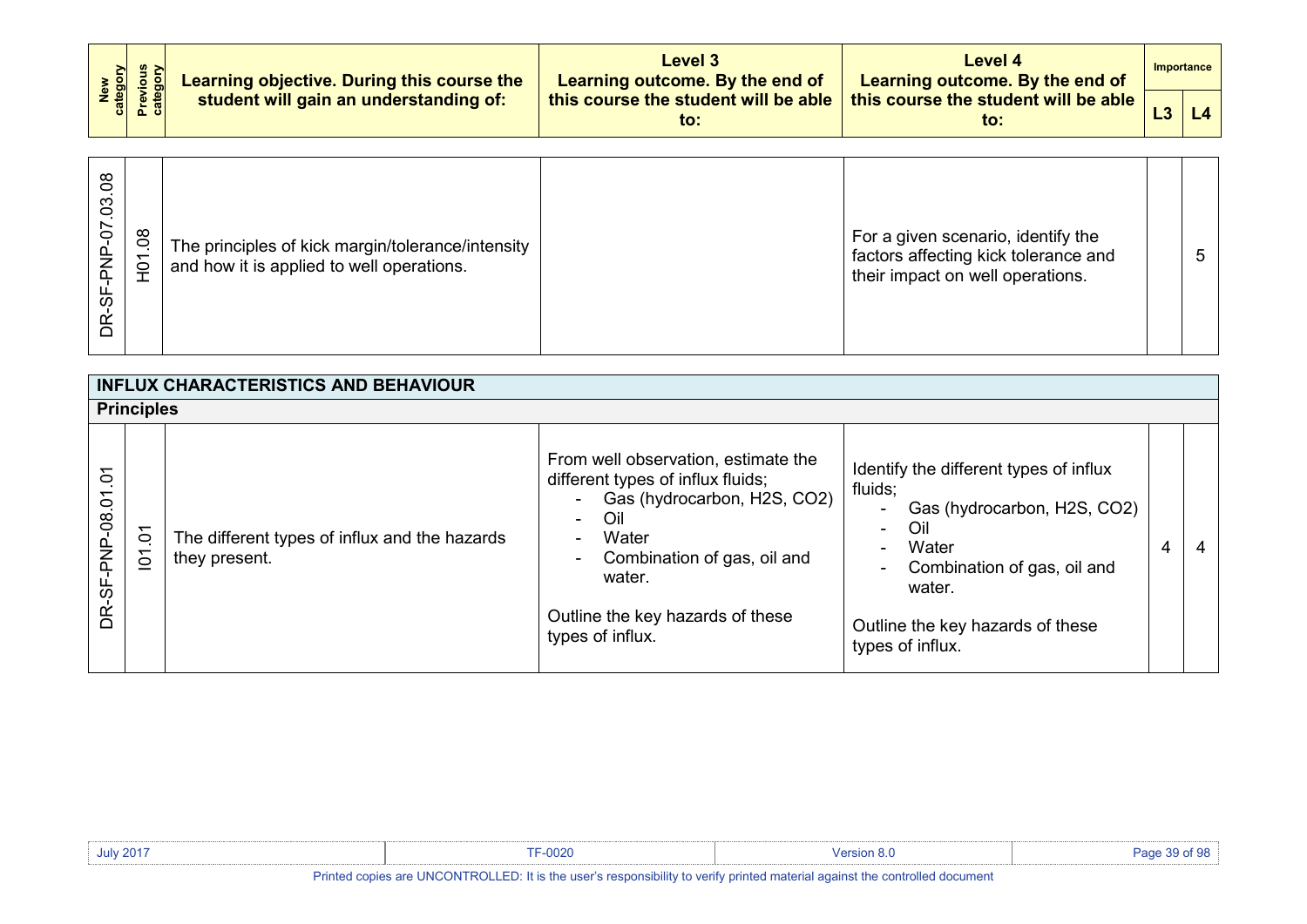| New<br>Category<br>Previous<br>Category | Learning objective. During this course the<br>student will gain an understanding of: | Level 3<br>Learning outcome. By the end of  | Level 4<br><b>Learning outcome. By the end of</b>           |  | Importance |
|-----------------------------------------|--------------------------------------------------------------------------------------|---------------------------------------------|-------------------------------------------------------------|--|------------|
|                                         |                                                                                      | this course the student will be able<br>to: | this course the student will be able $\mathsf{\mid}$<br>to: |  | $L3$ $L4$  |

| DR-SF-PNP-08.01.02 | 101.02 | How an influx can change as it is circulated up<br>a well. | Describe the changes which can take<br>place as different types of influx are<br>circulated.          | For a given scenario, assess what<br>changes can take place as different<br>types of influx are circulated.                                                                             | 5              | -5 |
|--------------------|--------|------------------------------------------------------------|-------------------------------------------------------------------------------------------------------|-----------------------------------------------------------------------------------------------------------------------------------------------------------------------------------------|----------------|----|
| DR-SF-PNP-08.01.03 | 101.03 | The importance and use of the gas laws.                    | Calculate pressure and volume at<br>given well envelope locations<br>(excluding temperature element). | Calculate pressure and volume at<br>given well envelope locations<br>(including temperature element).                                                                                   | $\overline{4}$ | -5 |
| DR-SF-PNP-08.01.04 | 102.04 | Influx migration.                                          | Describe what can happen if an influx<br>migrates:<br>in an open well<br>in a shut-in well.           | Differentiate between what can<br>happen if an influx migrates:<br>in an open well<br>in a shut-in well.<br>From given data, calculate gas<br>migration rates, pressures and<br>volumes | 3              | 4  |

| <b>July 2017</b>                                                                                                            | $F-0020$ | <b>Version 8</b> . | $P$ ane 40 of 98 |
|-----------------------------------------------------------------------------------------------------------------------------|----------|--------------------|------------------|
| Printed copies are UNCONTROLLED: It is the user's responsibility to verify printed material against the controlled document |          |                    |                  |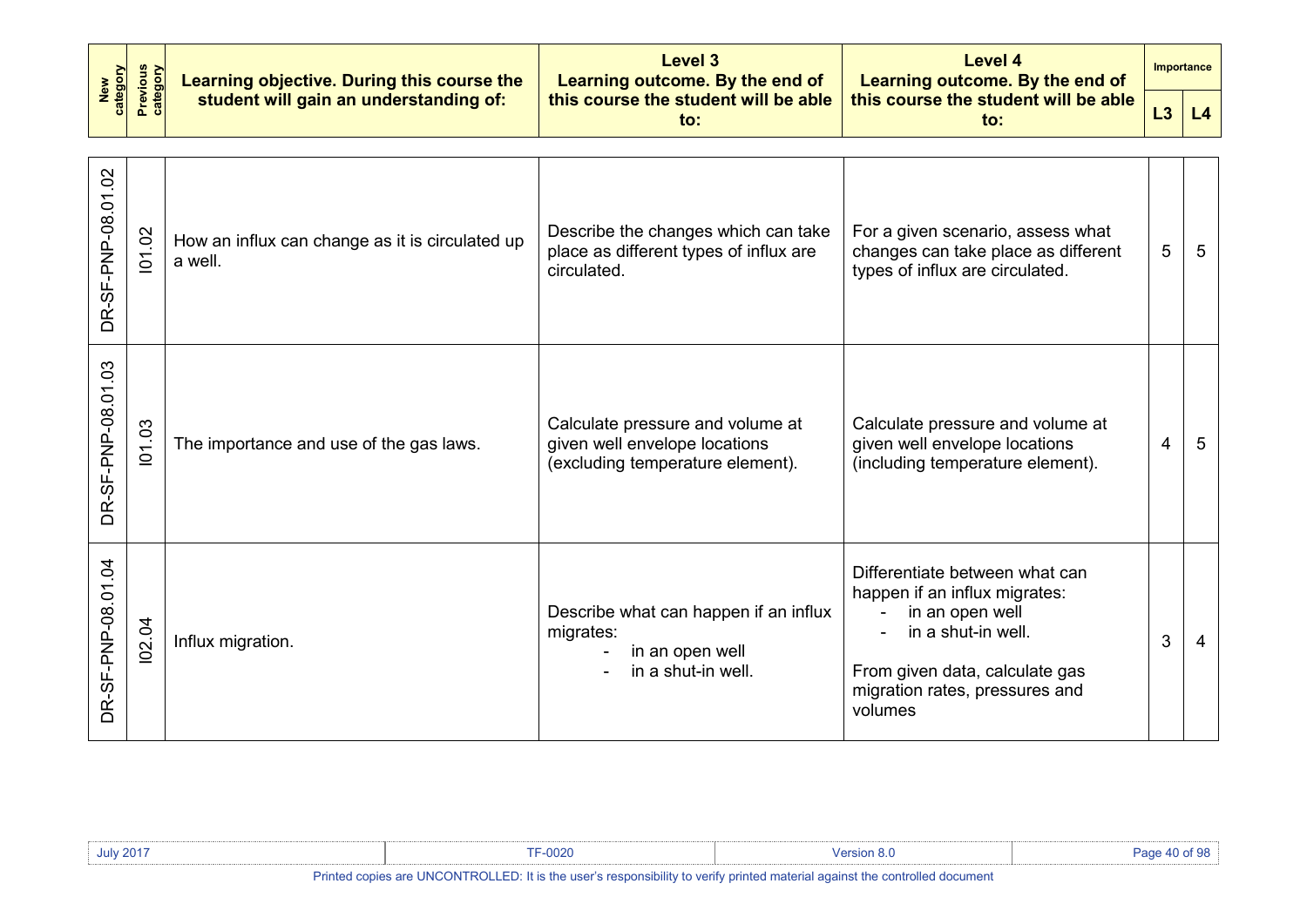| New<br>Category<br>Previous<br>Category |  | Learning objective. During this course the<br>student will gain an understanding of: | Level 3<br>Learning outcome. By the end of  | Level 4<br>Learning outcome. By the end of  | Importance |  |
|-----------------------------------------|--|--------------------------------------------------------------------------------------|---------------------------------------------|---------------------------------------------|------------|--|
|                                         |  |                                                                                      | this course the student will be able<br>to: | this course the student will be able<br>to: |            |  |

|                    | <b>Influx Behaviour</b> |                                                                                                                                                                                |                                                                                                                                                                                 |                                                                                                                                                                                           |   |   |  |  |  |
|--------------------|-------------------------|--------------------------------------------------------------------------------------------------------------------------------------------------------------------------------|---------------------------------------------------------------------------------------------------------------------------------------------------------------------------------|-------------------------------------------------------------------------------------------------------------------------------------------------------------------------------------------|---|---|--|--|--|
| DR-SF-PNP-08.02.01 | NEW                     | The effects of influx fluids on the primary fluid<br>barrier.                                                                                                                  |                                                                                                                                                                                 | From a given scenario, assess how<br>an influx can change the properties<br>of the primary fluid barrier:<br>The density<br>The rheology (viscosity, pH,<br>chlorides)<br>The solubility. |   | 3 |  |  |  |
| DR-SF-PNP-08.02.02 | 102.01                  | The behaviour of a hydrocarbon gas influx<br>when circulated.                                                                                                                  | Explain how a gas influx will behave<br>as it is circulated up a well in water<br>based and oil based drilling fluids, and<br>the possible effects on:<br>Volumes<br>Pressures. |                                                                                                                                                                                           | 3 |   |  |  |  |
| DR-SF-PNP-08.02.03 | 102.02                  | The solubility of hydrocarbon, carbon dioxide<br>and hydrogen sulphide gases when mixed<br>under downhole conditions with water based<br>or (pseudo) oil based drilling fluid. | Recognise the wellbore conditions<br>under which formation gases will<br>come out of solution, from water<br>based and/or oil based drilling fluid.                             | From a given scenario, assess the<br>wellbore conditions under which<br>formation gases will come out of<br>solution, from water based and/or oil<br>based drilling fluid.                | 3 | 4 |  |  |  |

| <b>July 2017</b>                                                                                                                                                                                                                            | F-0020 | <b>Version 8.u</b> |  |  |
|---------------------------------------------------------------------------------------------------------------------------------------------------------------------------------------------------------------------------------------------|--------|--------------------|--|--|
| <b>B</b> able of the contr <b>int ONTBOLLED</b> . If their considered and the contribution and contribution of the consideration of the consideration of the consideration of the consideration of the consideration of the consideration o |        |                    |  |  |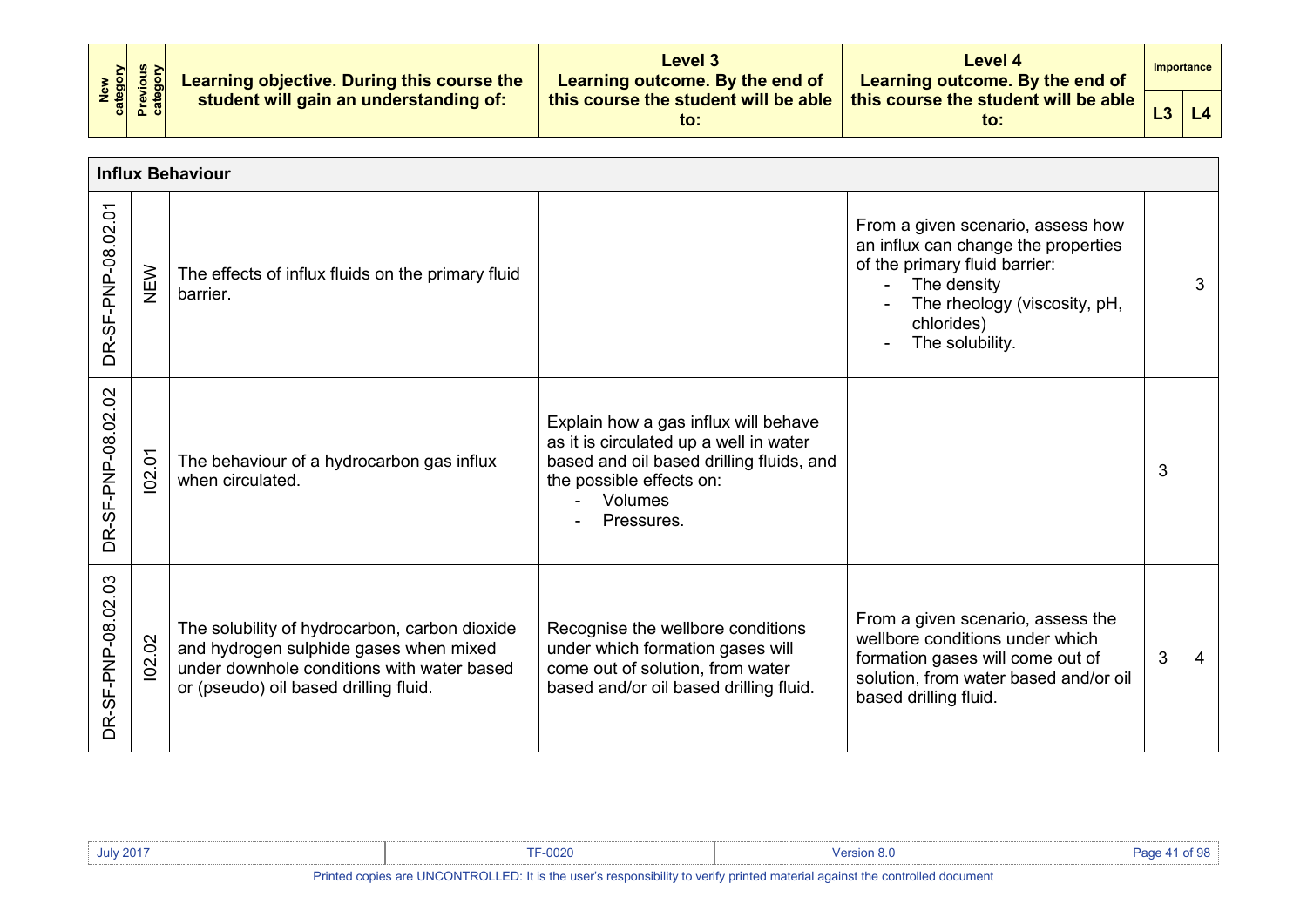| category<br><b>New</b> | <b>Previous</b><br>category | Learning objective. During this course the                                                                                                                          | Level 3<br>Learning outcome. By the end of                                                                                                                                                                                                                                        | <b>Level 4</b><br>Learning outcome. By the end of                                                                                                                                                                                                                                                              |    | <b>Importance</b> |
|------------------------|-----------------------------|---------------------------------------------------------------------------------------------------------------------------------------------------------------------|-----------------------------------------------------------------------------------------------------------------------------------------------------------------------------------------------------------------------------------------------------------------------------------|----------------------------------------------------------------------------------------------------------------------------------------------------------------------------------------------------------------------------------------------------------------------------------------------------------------|----|-------------------|
|                        |                             | student will gain an understanding of:                                                                                                                              | this course the student will be able<br>to:                                                                                                                                                                                                                                       | this course the student will be able<br>$\mathbf{to}$ :                                                                                                                                                                                                                                                        | L3 | L4                |
| DR-SF-PNP-08.02.04     | 102.03                      | The behaviour of dissolved gas in different<br>drilling fluid types when circulating the influx to<br>surface including the effects of temperature<br>and pressure. | For different drilling fluid types,<br>describe how dissolved gas will<br>behave under specific shut-in<br>conditions.<br>Explain how and when dissolved gas<br>will break-out of the drilling fluid if the<br>influx is circulated to surface<br>List the possible consequences. | For different drilling fluid types,<br>predict how dissolved gas will behave<br>under specific downhole conditions.<br>From a given scenario, estimate how<br>and when dissolved gas will break-<br>out of the drilling fluid if the influx is<br>circulated to surface.<br>Explain the possible consequences. | 3  | $\overline{4}$    |
| DR-SF-PNP-08.02.05     | 102.04                      | The impact of downhole conditions on the<br>hydrocarbon gas state (gas or liquid influx).                                                                           | List the possible effects of gas<br>compressibility under downhole<br>conditions.                                                                                                                                                                                                 | From a given scenario, predict the<br>possible effects of influx phase<br>change (gas or liquid) under<br>downhole conditions:<br><b>Breakout</b><br>Temperature<br>Pressure.                                                                                                                                  | 3  | 4                 |
| DR-SF-PNP-08.02.06     | 102.05                      | The actions required to mitigate the effects of<br>gas break out.                                                                                                   | Demonstrate the actions required to<br>mitigate the potential impacts of gas<br>break out:<br>Shut-in the well<br>Circulate bottom up through<br>the chokes.                                                                                                                      | Outline the actions required to<br>mitigate the potential impacts of gas<br>break-out:<br>Shut-in the well<br>Circulate bottom up through<br>the chokes.                                                                                                                                                       | 3  | 4                 |

| July 2017                                                                                                                                     | 0.000c<br>υυ∠ι |  |  |  |  |
|-----------------------------------------------------------------------------------------------------------------------------------------------|----------------|--|--|--|--|
| <b>D</b> atable in the contr <b>int ONTDOLLED</b> , if that he could be contributed to the above a second contribution of the contribution of |                |  |  |  |  |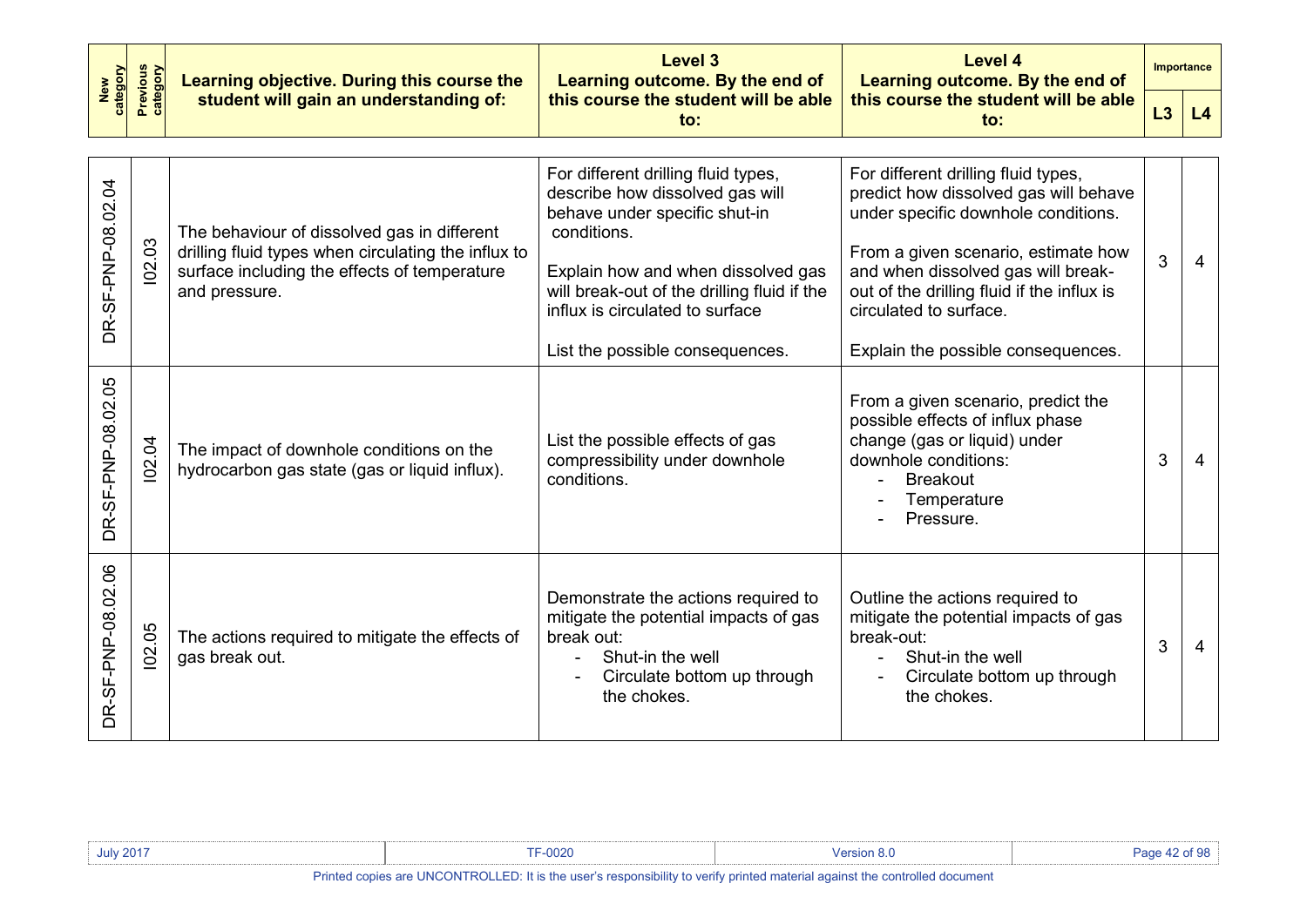|                              |                      | Learning objective. During this course the                                | <b>Level 3</b><br>Learning outcome. By the end of                                                                                                                                                                                          | <b>Level 4</b><br>Learning outcome. By the end of                                                                                                                                                                                                                                                                                                               |    | Importance |
|------------------------------|----------------------|---------------------------------------------------------------------------|--------------------------------------------------------------------------------------------------------------------------------------------------------------------------------------------------------------------------------------------|-----------------------------------------------------------------------------------------------------------------------------------------------------------------------------------------------------------------------------------------------------------------------------------------------------------------------------------------------------------------|----|------------|
| New<br>category              | Previous<br>category | student will gain an understanding of:                                    | this course the student will be able<br>$\mathsf{to}$ :                                                                                                                                                                                    | this course the student will be able<br>$\mathsf{to}$ :                                                                                                                                                                                                                                                                                                         | L3 | L4         |
| DR-SF-PNP-08.02.07           | 102.06               | The behaviour of a gas influx as it circulated<br>from a horizontal well. | Recognise how a gas influx behaves<br>in a horizontal well:<br>Limited migration<br>Limited initial differential<br>pressures (SICP, and SIDPP)<br>Sweeping the horizontal<br>section<br>Influx expansion when in the<br>vertical section. | In highly deviated kick scenarios,<br>predict when a gas influx will not<br>behave according to the ideal gas<br>law:<br>Limited migration<br>$\overline{a}$<br>Limited initial differential<br>pressures (SICP, and SIDPP)<br>Annular velocity sufficient to<br>remove gas from horizontal<br>section.<br>Expansion of influx when in<br>the vertical section. | 3  | 5          |
| $\delta$<br>DR-SS-PNP-08.02. | SSE03.11             | The effects of gas expansion in the riser.                                | Describe the effects of gas expansion<br>in a subsea riser:<br>The potential problems at<br>surface<br>The potential impact on BHP.<br>Outline the appropriate actions to<br>take if gas expansion in the subsea<br>riser is identified.   | Define the effects of gas influx phase<br>change or breakout in a subsea riser<br>above the BOPs:<br>The potential problems at<br>surface<br>The potential impact on<br>bottom hole pressure (BHP)<br>Describe the appropriate actions to<br>take if gas expansion in the subsea<br>riser is identified.                                                        | 5  | 10         |

| <b>July 2017</b> | מח י<br>∙υυ∠ι |  |  |
|------------------|---------------|--|--|
| Printad coniac   |               |  |  |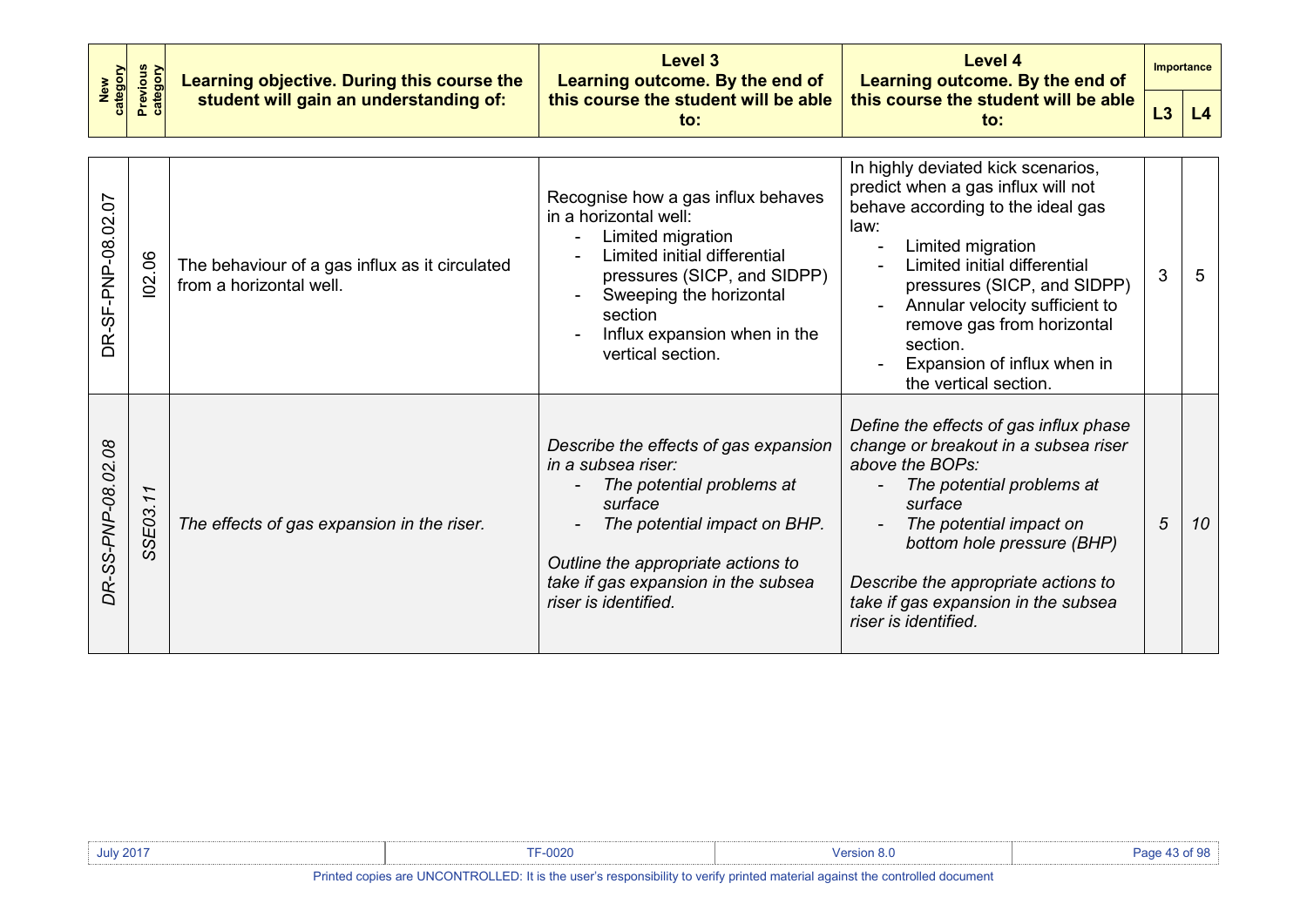| New<br>category<br>Previous<br>category |  | Learning objective. During this course the<br>student will gain an understanding of: | Level 3<br>Learning outcome. By the end of  | Level 4<br>Learning outcome. By the end of              | Importance |
|-----------------------------------------|--|--------------------------------------------------------------------------------------|---------------------------------------------|---------------------------------------------------------|------------|
|                                         |  |                                                                                      | this course the student will be able<br>to: | this course the student will be able $\parallel$<br>to: | L4         |

| <b>SHUT-IN PROCEDURES</b><br><b>General Principles</b> |                                                       |                                                             |                                                                                                                                                              |                                                                                                                                                                                                                                                                   |   |  |  |
|--------------------------------------------------------|-------------------------------------------------------|-------------------------------------------------------------|--------------------------------------------------------------------------------------------------------------------------------------------------------------|-------------------------------------------------------------------------------------------------------------------------------------------------------------------------------------------------------------------------------------------------------------------|---|--|--|
| 5<br>0.90<br>ō                                         | $\overline{\phantom{0}}$<br>$\circ$<br>$\overline{5}$ | A suitable shut-in procedure if a primary<br>barrier fails. | Recognise a potential primary barrier<br>failure.<br>Demonstrate hard shut-in procedures<br>after a kick is detected for:<br>Drilling<br>$\sim$<br>Tripping. | Recognise a potential primary barrier<br>failure and describe the immediate<br>implementation of one or more<br>secondary barrier elements to rectify<br>the situation, which procedure is:<br>Known by rig crew<br>Possible to implement<br>Regularly practised. | 5 |  |  |

| <b>July 2017</b> | $-0020$                          | Version 8.0                                                                                                                                                                                                                    |  |
|------------------|----------------------------------|--------------------------------------------------------------------------------------------------------------------------------------------------------------------------------------------------------------------------------|--|
| .                | $\cdots$<br><b>CARL PARK COM</b> | the contract of the contract of the contract of the contract of the contract of the contract of the contract of the contract of the contract of the contract of the contract of the contract of the contract of the contract o |  |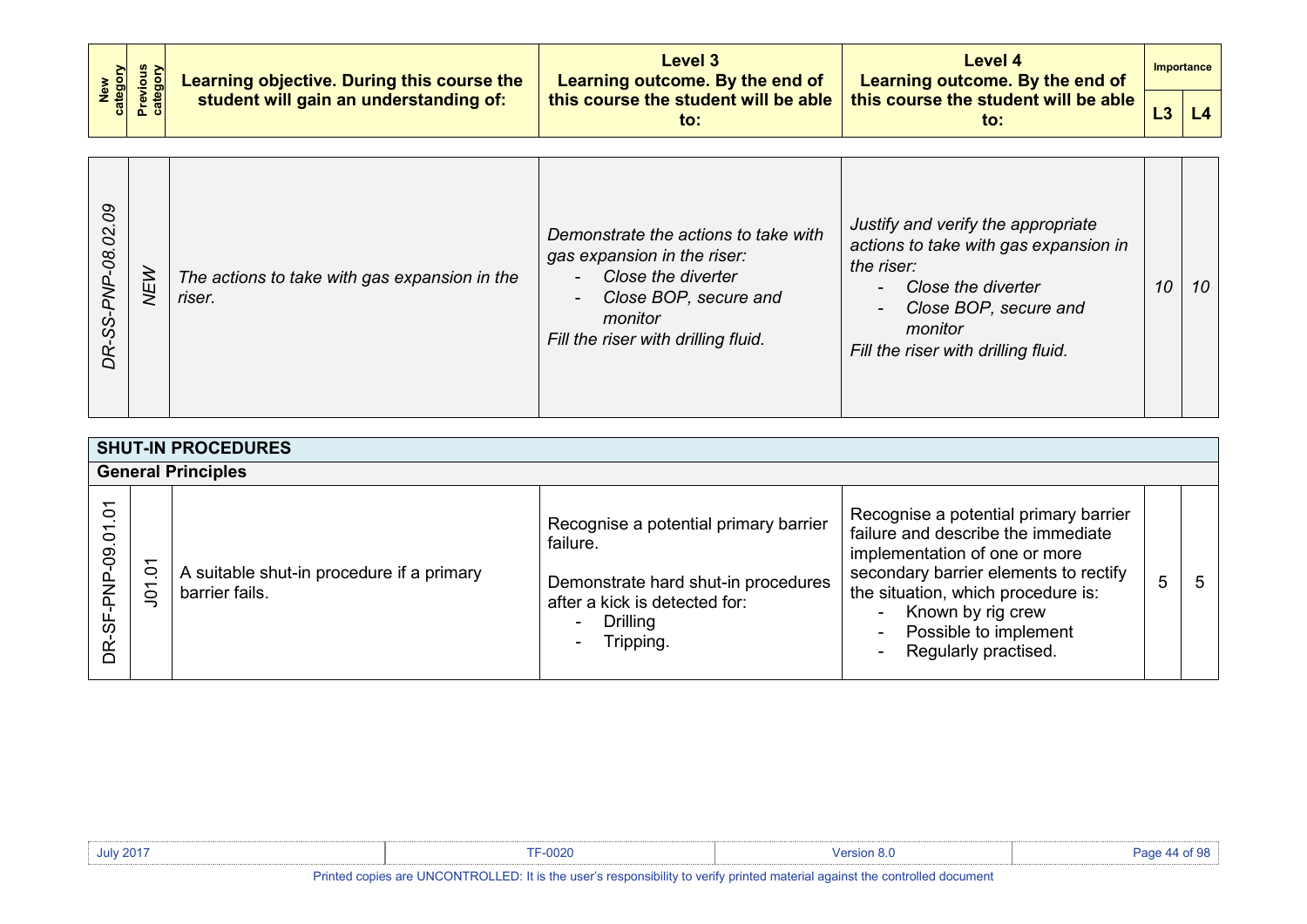| New<br>Category<br>Previous<br>Category |  | Learning objective. During this course the<br>student will gain an understanding of: | Level 3<br>Learning outcome. By the end of  | Level 4<br>Learning outcome. By the end of  | <b>Importance</b> |  |
|-----------------------------------------|--|--------------------------------------------------------------------------------------|---------------------------------------------|---------------------------------------------|-------------------|--|
|                                         |  |                                                                                      | this course the student will be able<br>to: | this course the student will be able<br>to: | L4                |  |

| DR-SF-PNP-09.01.02                | 1J01.02  | The correct equipment line-up before drilling<br>or tripping. | Demonstrate the correct line-up of<br>stand pipe and choke manifold<br>before:<br><b>Drilling</b><br>Tripping.                                                                                                                                                                                  |                                                                                                                                                                                                                                                                                             | 5 |   |
|-----------------------------------|----------|---------------------------------------------------------------|-------------------------------------------------------------------------------------------------------------------------------------------------------------------------------------------------------------------------------------------------------------------------------------------------|---------------------------------------------------------------------------------------------------------------------------------------------------------------------------------------------------------------------------------------------------------------------------------------------|---|---|
| DR-SF-PNP-09.01.03                | EQA06.02 | The actions to prevent gas reaching the rotary<br>table.      | Demonstrate the correct course of<br>action to prevent gas reaching the<br>rotary table (Reference API RP 64):<br>With vent lines open, activate<br>the diverter<br>Close the upwind vent line if<br>required<br>Keep the hole full.<br>Monitor for vent line erosion,<br>and subsurface leaks. | Describe the correct course of action<br>to prevent gas reaching the rotary<br>table (Reference API RP 64):<br>With vent lines open, activate<br>the diverter<br>Close the upwind vent line if<br>required<br>Keep the hole full<br>Monitor for vent line erosion,<br>and subsurface leaks. | 5 | 5 |
| $\overline{q}$<br>DR-SF-PNP-09.01 | 1001.04  | Monitoring the well after it is shut-in.                      | Demonstrate how to monitor the well<br>after it is shut-in:<br>Monitor well for flow<br>Record well pressures at<br>regular intervals.                                                                                                                                                          | Interpret shut-in well data.                                                                                                                                                                                                                                                                | 5 | 5 |

| <b>July 2017</b> | $-0020$                                                                                                                     | ersion 8. |  |
|------------------|-----------------------------------------------------------------------------------------------------------------------------|-----------|--|
|                  | Printed copies are UNCONTROLLED: It is the user's responsibility to verify printed material against the controlled document |           |  |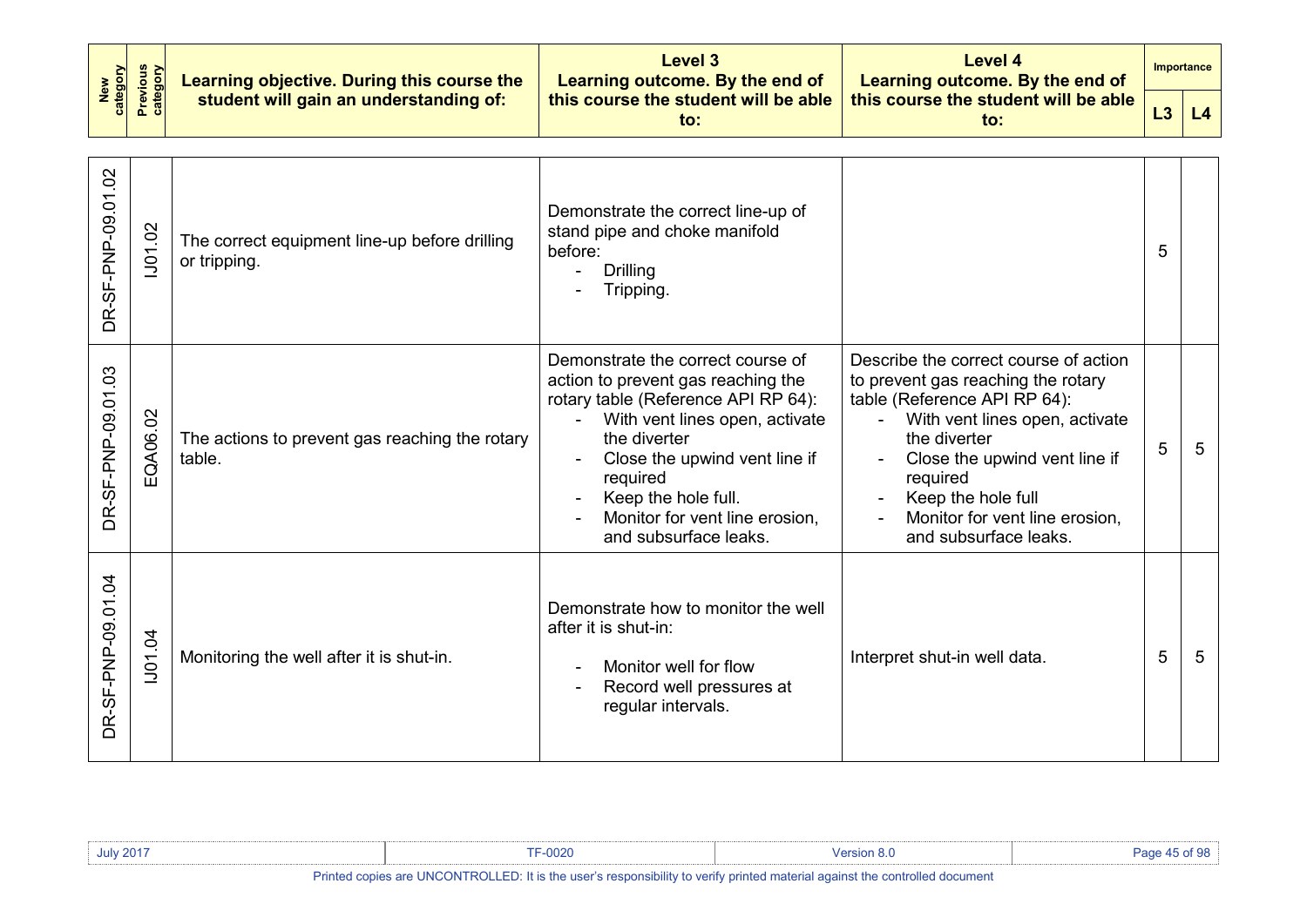| New<br>Category<br>Previous<br>Category |  | <b>Learning objective. During this course the</b><br>student will gain an understanding of: | Level 3<br>Learning outcome. By the end of | Level 4<br>Learning outcome. By the end of                                                       |  | Importance |
|-----------------------------------------|--|---------------------------------------------------------------------------------------------|--------------------------------------------|--------------------------------------------------------------------------------------------------|--|------------|
|                                         |  |                                                                                             | to:                                        | , this course the student will be able $\mid$ this course the student will be able $\mid$<br>to: |  |            |

| 80<br>$\circ$<br>$\overline{5}$<br>တွ<br>DR | NEW | The actions to take with gas in the riser above<br>the BOPs. | Demonstrate the course of action to<br>take:<br>Activate diverter<br>Close the BOP<br>$\sim$<br>Keep the riser full<br>Monitor slip joint, vent line<br>$\blacksquare$<br>erosion, and post bubble<br>watch. | Describe the course of action to take:<br>Activate diverter<br>$\sim$<br>Close the BOP<br>Keep the riser full<br>$\blacksquare$<br>Monitor slip joint, vent line<br>$\sim$<br>erosion, and post bubble<br>watch.<br>Assess the risks involved in having<br>the diverter system tied into the Mud<br>Gas Separator (MGS). | 10 | 10 |
|---------------------------------------------|-----|--------------------------------------------------------------|--------------------------------------------------------------------------------------------------------------------------------------------------------------------------------------------------------------|--------------------------------------------------------------------------------------------------------------------------------------------------------------------------------------------------------------------------------------------------------------------------------------------------------------------------|----|----|
|---------------------------------------------|-----|--------------------------------------------------------------|--------------------------------------------------------------------------------------------------------------------------------------------------------------------------------------------------------------|--------------------------------------------------------------------------------------------------------------------------------------------------------------------------------------------------------------------------------------------------------------------------------------------------------------------------|----|----|

|                    | <b>Procedure</b> |                                                              |                                                                                                                                                                                                                                                                                          |                                                                                                                                                                                                                                                                                                   |    |    |
|--------------------|------------------|--------------------------------------------------------------|------------------------------------------------------------------------------------------------------------------------------------------------------------------------------------------------------------------------------------------------------------------------------------------|---------------------------------------------------------------------------------------------------------------------------------------------------------------------------------------------------------------------------------------------------------------------------------------------------|----|----|
| DR-SF-PNP-09.02.01 | J02.01           | The steps to secure a well using the hard<br>shut-in method. | Demonstrate the key steps shut-in a<br>well, using the hard shut-in method:<br>Drilling on bottom<br>$\sim$<br>Tripping in/out of the hole<br>$\sim$<br>Running<br>$\sim$<br>casing/liner/tubing/completion<br>Cementing<br>Wireline operations<br>Running completion.<br>$\blacksquare$ | Explain the key steps shut-in a well,<br>using the hard shut-in method:<br>Drilling on bottom<br>$\blacksquare$<br>Tripping in/out of the hole<br>$\sim$<br>Running<br>$\sim$<br>casing/liner/tubing/completion<br>Cementing<br>$\blacksquare$<br>Wireline operations<br>Running completion.<br>۰ | 10 | 10 |

| <b>July 2017</b> | $F-0020$                                                                                                                    | Version $8x$ |  |
|------------------|-----------------------------------------------------------------------------------------------------------------------------|--------------|--|
|                  | Drinted copies are UNCONTROLLED. It is the user's responsibility to verify printed material equipet the controlled desument |              |  |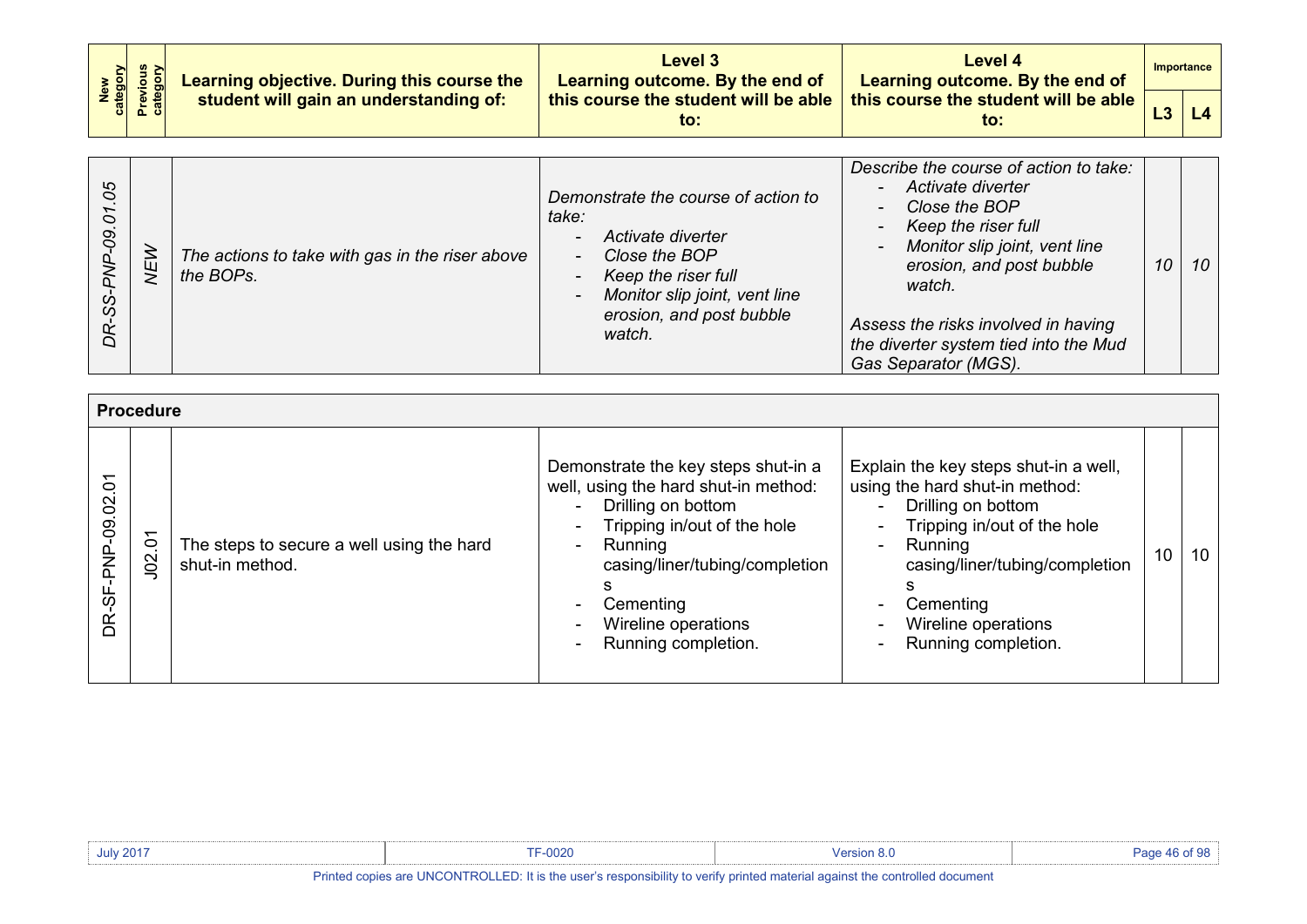| New<br>Category<br>Previous<br>Category | Learning objective. During this course the | Level 3<br>Learning outcome. By the end of  | Level 4<br>Learning outcome. By the end of  |  | Importance     |
|-----------------------------------------|--------------------------------------------|---------------------------------------------|---------------------------------------------|--|----------------|
|                                         | student will gain an understanding of:     | this course the student will be able<br>to: | this course the student will be able<br>to: |  | L <sub>4</sub> |
|                                         |                                            |                                             |                                             |  |                |
|                                         |                                            | Confirm the well is shut-in by:             | Confirm the well is shut-in by:             |  |                |

| $\mathcal{S}$<br>$-09.02$<br>9€<br>Ř | J02.02 | How to confirm if well closure is successful<br>and the actions to take if not. | Confirm the well is shut-in by:<br>Feedback from the BOP<br>$\sim$<br>closure panels<br>Monitor for unplanned flow<br>$\sim$<br>Monitor for unplanned<br>$\sim$<br>pressure<br>Verify correct functions<br>operated<br>Monitor on trip tank.<br>Use of flow meters.<br>$\sim$<br>Demonstrate the action to take if the<br>well has not been successfully shut- | Confirm the well is shut-in by:<br>Feedback from the BOP<br>$\blacksquare$<br>closure panels<br>Monitor for unplanned flow<br>$\blacksquare$<br>Monitor for unplanned<br>$\blacksquare$<br>pressure<br>Verify correct functions<br>$\blacksquare$<br>operated.<br>Monitor on trip tank.<br>$\blacksquare$<br>Use of flow meters.<br>$\blacksquare$<br>Demonstrate the action to take if the<br>well has not been successfully shut- | 10 | 10 |
|--------------------------------------|--------|---------------------------------------------------------------------------------|----------------------------------------------------------------------------------------------------------------------------------------------------------------------------------------------------------------------------------------------------------------------------------------------------------------------------------------------------------------|-------------------------------------------------------------------------------------------------------------------------------------------------------------------------------------------------------------------------------------------------------------------------------------------------------------------------------------------------------------------------------------------------------------------------------------|----|----|
|                                      |        |                                                                                 | in:<br>Activate a second well barrier.                                                                                                                                                                                                                                                                                                                         | in:<br>Activate a second well barrier.<br>$\sim$                                                                                                                                                                                                                                                                                                                                                                                    |    |    |

|                    | <b>Hang Off</b> |                                                                     |                                                                                                                                                                                                                                                                                                                                                                                                  |                                                                                                                                                                                                                                                                                                                                                                                                                        |    |    |
|--------------------|-----------------|---------------------------------------------------------------------|--------------------------------------------------------------------------------------------------------------------------------------------------------------------------------------------------------------------------------------------------------------------------------------------------------------------------------------------------------------------------------------------------|------------------------------------------------------------------------------------------------------------------------------------------------------------------------------------------------------------------------------------------------------------------------------------------------------------------------------------------------------------------------------------------------------------------------|----|----|
| O<br>පි<br>႙ၟ<br>S | <b>NEW</b>      | When and how to hang off the string in a well<br>control situation. | Demonstrate the process to hang off<br>the string (with the well secured):<br>Space out the tool joint(s) in<br>the BOP<br>(allowing for tidal range)<br>Close an appropriate ram<br>$\overline{\phantom{a}}$<br>(reference API RP 59)<br>Land off the tool joint on the<br>$\sim$<br>ram<br>Confirm weight on the ram<br>Check ram seal (by bleeding<br>pressure between closed<br>preventers). | Outline the process to hang off the<br>string (with the well secured):<br>Space out the tool joint(s) in<br>the BOP (allowing for tidal<br>range)<br>Close an appropriate ram<br>$\blacksquare$<br>(reference API RP 59)<br>Land off the tool joint on the<br>$\blacksquare$<br>ram<br>Confirm weight on the ram<br>$\blacksquare$<br>Check ram seal (by bleeding<br>$\sim$<br>pressure between closed<br>preventers). | 10 | -5 |

| <b>July 2017</b> | F-0020                                                                                                                      |  |
|------------------|-----------------------------------------------------------------------------------------------------------------------------|--|
|                  | Printed copies are UNCONTROLLED: It is the user's responsibility to verify printed material against the controlled document |  |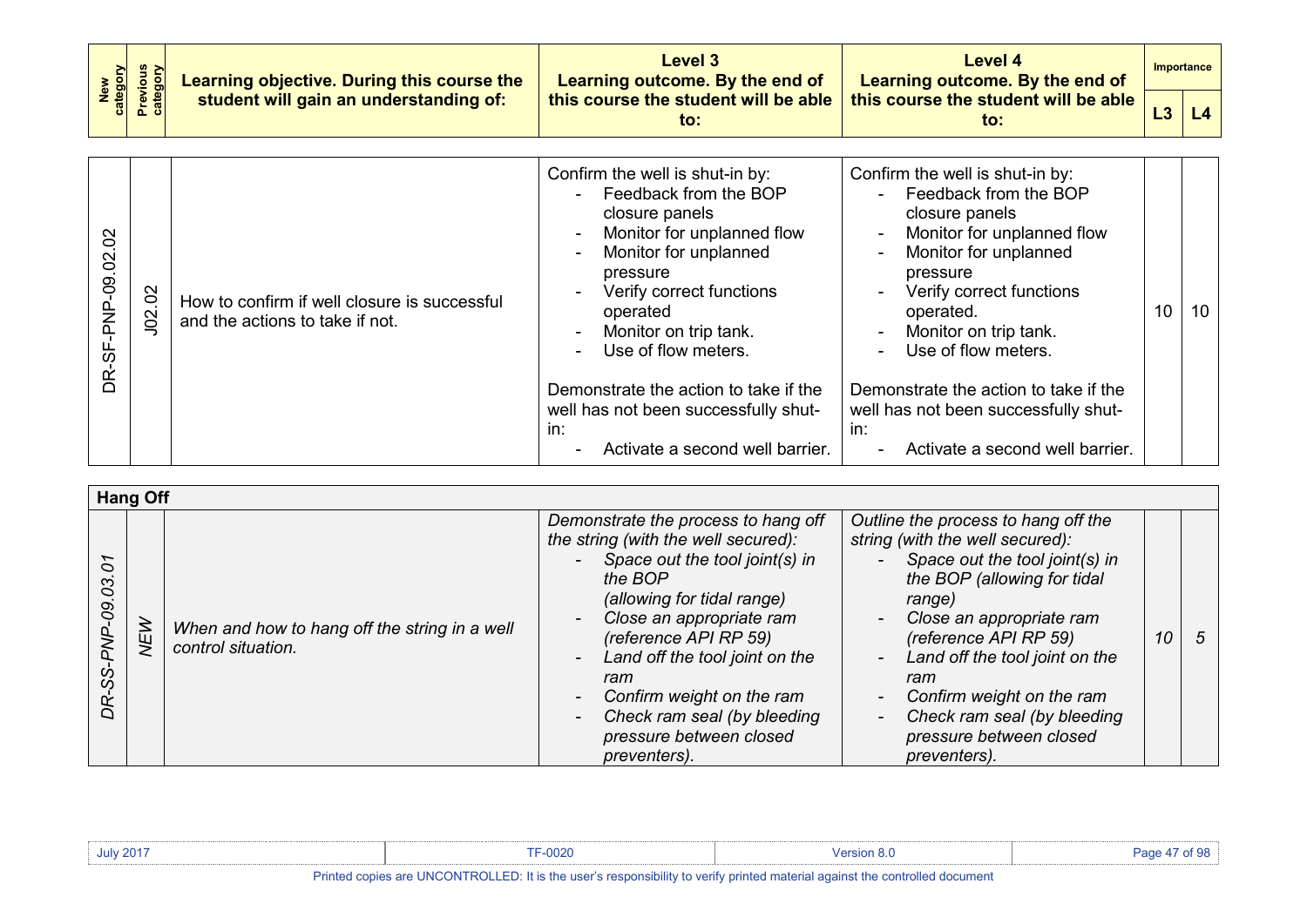| New<br>Category<br>Previous<br>Category | Learning objective. During this course the | Level 3<br>Learning outcome. By the end of  | Level 4<br>Learning outcome. By the end of              |                | Importance |
|-----------------------------------------|--------------------------------------------|---------------------------------------------|---------------------------------------------------------|----------------|------------|
|                                         | student will gain an understanding of:     | this course the student will be able<br>to: | this course the student will be able $\parallel$<br>to: | L <sub>3</sub> | L4         |

|                        | <b>Wireline Operations</b> |                                                                                       |                                                                                                                                                              |                                                                                                                                                                                       |    |   |  |  |
|------------------------|----------------------------|---------------------------------------------------------------------------------------|--------------------------------------------------------------------------------------------------------------------------------------------------------------|---------------------------------------------------------------------------------------------------------------------------------------------------------------------------------------|----|---|--|--|
| DR-SF-PNP-09.04.01     | J03.01                     | The effect of wireline and wireline tool<br>movement on the bottom hole pressure.     | Calculate the effect of wireline<br>movement on BHP (open or cased<br>hole).                                                                                 | Assess the potential effect of wireline<br>and wireline tool movement on BHP<br>(open or cased hole).                                                                                 | 5  | 5 |  |  |
| DR-SF-PNP-09.04.02     | J03.02                     | How to shut-in the well during wireline<br>operations.                                | Demonstrate the procedure to shut-in<br>the well using wireline pressure<br>control equipment.                                                               | Outline the procedure to shut-in the<br>well using wireline pressure control<br>equipment.                                                                                            | 10 | 5 |  |  |
| -SF-PNP-09.04.03<br>BË | J03.03                     | The limitations of conventional well control<br>equipment during wireline operations. | Identify limitations of conventional<br>well control equipment during wireline<br>operations:<br>Annulars<br>Shear rams<br>Non-shearables across the<br>BOP. | Assess from a given scenario, the<br>limitations of conventional well control<br>equipment during wireline operations:<br>Annulars<br>Shear rams<br>Non-shearables across the<br>BOP. | 4  | 5 |  |  |

| <b>July 2017</b>                                                                                                            | F-0020 | <sup>v</sup> ersion 8. |  |  |  |
|-----------------------------------------------------------------------------------------------------------------------------|--------|------------------------|--|--|--|
| Printed copies are UNCONTROLLED: It is the user's responsibility to verify printed material against the controlled document |        |                        |  |  |  |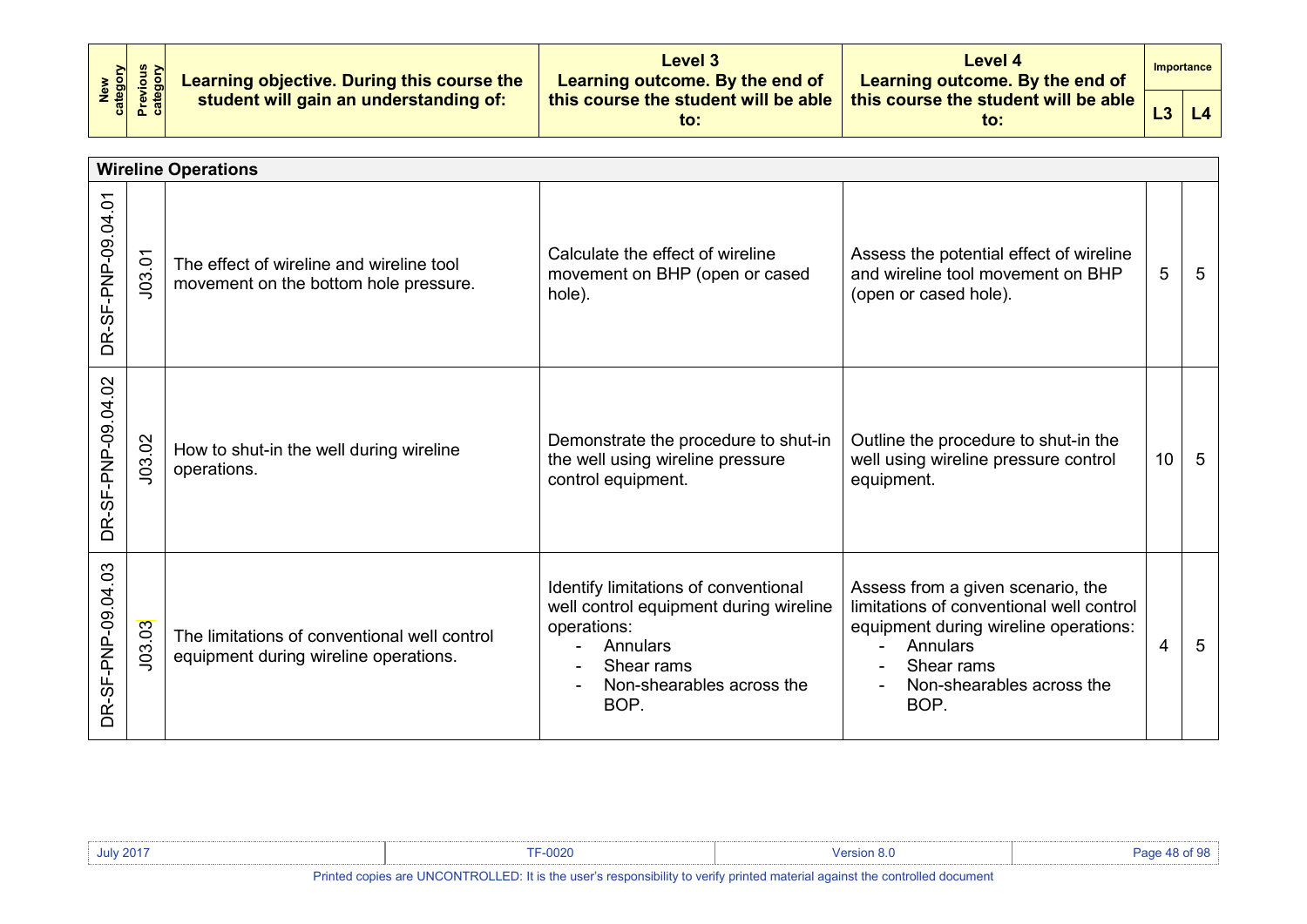| New<br>Category<br>Previous<br>Category | Learning objective. During this course the | Level 3<br>Learning outcome. By the end of  | Level 4<br>Learning outcome. By the end of              |                | Importance |
|-----------------------------------------|--------------------------------------------|---------------------------------------------|---------------------------------------------------------|----------------|------------|
|                                         | student will gain an understanding of:     | this course the student will be able<br>to: | this course the student will be able $\parallel$<br>to: | L <sub>3</sub> | L4         |

|                                | <b>Interpretations</b> |                                                                                                                               |                                                                                                                                                                                                                                                                                                                                                                |                                                                                                                                                                                                                                                                                                                                                                |   |    |  |  |
|--------------------------------|------------------------|-------------------------------------------------------------------------------------------------------------------------------|----------------------------------------------------------------------------------------------------------------------------------------------------------------------------------------------------------------------------------------------------------------------------------------------------------------------------------------------------------------|----------------------------------------------------------------------------------------------------------------------------------------------------------------------------------------------------------------------------------------------------------------------------------------------------------------------------------------------------------------|---|----|--|--|
| DR-SF-PNP-09.05.01             | J04.01                 | Recording shut-in well pressures.                                                                                             | Explain why it is important to record<br>shut-in well pressures.<br>From a list, recognise stabilised<br>pressures to complete kill sheet<br>calculations.                                                                                                                                                                                                     | From a recorded data list, determine<br>stabilised pressures to complete kill<br>sheet calculations.                                                                                                                                                                                                                                                           | 5 | 10 |  |  |
| R-SF-PNP-09.05.02<br>$\bigcap$ | J04.02                 | The possible differences between shut-in Drill<br>Pipe Pressure (SIDPP) and shut-in Casing<br>Pressure (SICP) gauge readings. | From given well and/or kick data,<br>interpret any differences between<br>SIDPP and SICP such as:<br>Influx density<br>Influx height<br>Annulus fluid composition<br>(cuttings loading, varying fluid<br>densities)<br>Position of the bit and or pipe<br>Influx in the drill string<br>Blockage in the annulus<br>Inaccuracy of the gauges<br>Well deviation. | From given well and/or kick data,<br>interpret any differences between<br>SIDPP and SICP such as:<br>Influx density<br>Influx height<br>Annulus fluid composition<br>(cuttings loading, varying fluid<br>densities)<br>Position of the bit and or pipe<br>Influx in the drill string<br>Blockage in the annulus<br>Inaccuracy of the gauges<br>Well deviation. | 3 | 5  |  |  |

| <b>July 2017</b>                                                                                                            | =-0020 | Mersion 8. |  |
|-----------------------------------------------------------------------------------------------------------------------------|--------|------------|--|
| Printed copies are UNCONTROLLED: It is the user's responsibility to verify printed material against the controlled document |        |            |  |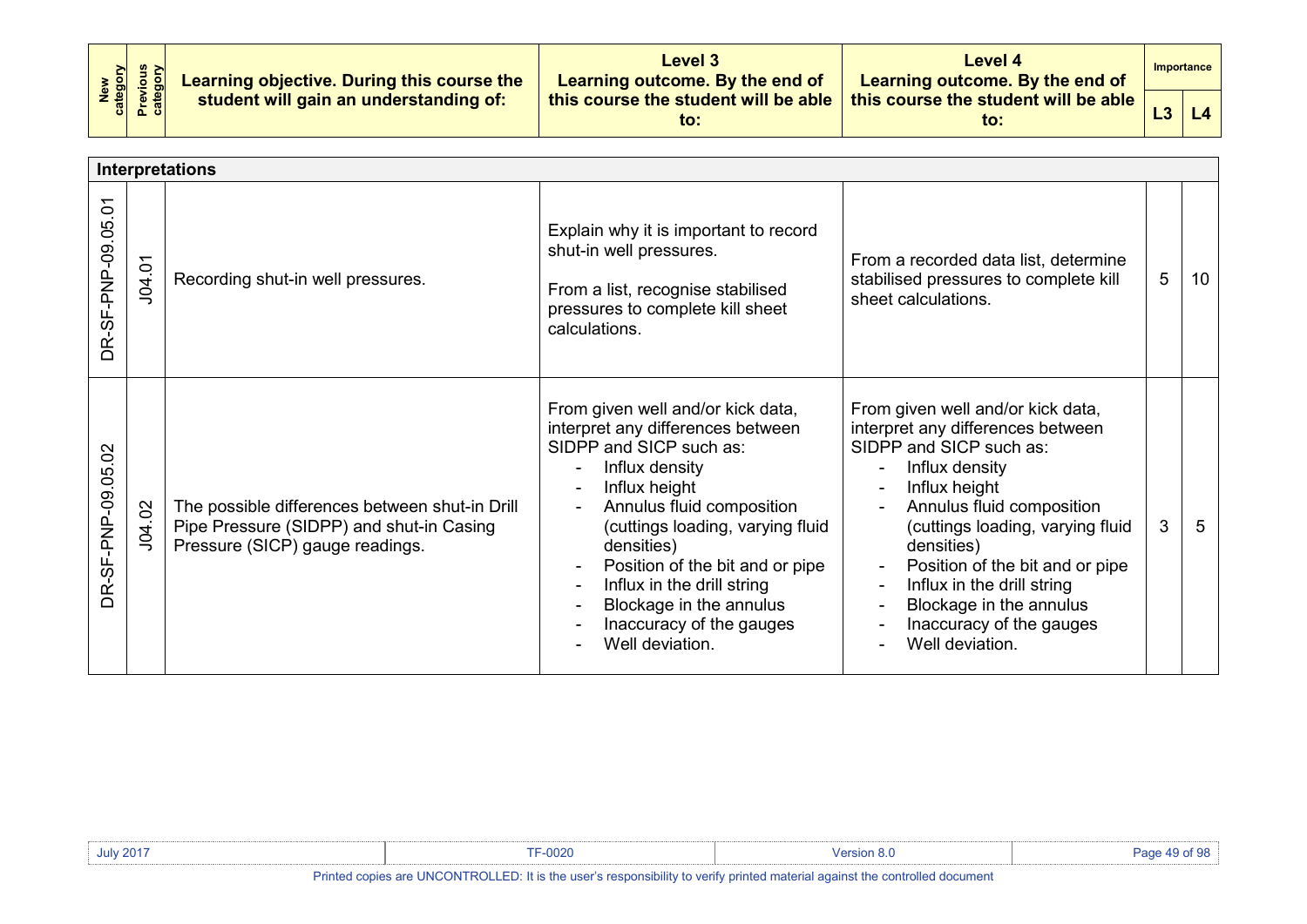| New<br>Category<br>Previous<br>Category | Learning objective. During this course the | Level 3<br>Learning outcome. By the end of                                                     | Level 4<br><b>Learning outcome. By the end of</b> | Importance |
|-----------------------------------------|--------------------------------------------|------------------------------------------------------------------------------------------------|---------------------------------------------------|------------|
|                                         | student will gain an understanding of:     | $\mid$ this course the student will be able $\mid$ this course the student will be able $\mid$ | to:                                               |            |

| $\infty$<br>50<br>$\overline{8}$<br>$\overline{d}$<br>မှ<br>တ<br>Ě | 3<br>$\overline{5}$ | How to identify trapped pressure. | From given well data, identify trapped<br>pressure and take action for:<br>Well supercharging<br>$\sim$<br>Unexpected pressure caused<br>$\sim$<br>by injection<br>Incorrect shut-in procedure.<br>$\sim$ |  |  |
|--------------------------------------------------------------------|---------------------|-----------------------------------|-----------------------------------------------------------------------------------------------------------------------------------------------------------------------------------------------------------|--|--|
|--------------------------------------------------------------------|---------------------|-----------------------------------|-----------------------------------------------------------------------------------------------------------------------------------------------------------------------------------------------------------|--|--|

|                                   | <b>Observations</b> |                                                                    |                                                                                                 |                                                                                                                |   |    |  |  |  |
|-----------------------------------|---------------------|--------------------------------------------------------------------|-------------------------------------------------------------------------------------------------|----------------------------------------------------------------------------------------------------------------|---|----|--|--|--|
| DR-SF-PNP-09.06.01                | J05.01              | The SIDPP with a float valve in the drill string.                  | For a given scenario, demonstrate<br>how to identify the SIDPP with a float<br>valve installed. | For a given scenario, explain the<br>method to obtain SIDPP when a float<br>valve is installed.                | 5 | -5 |  |  |  |
| $\overline{5}$<br>DR-SF-PNP-09.06 | J05.02              | The limitations of pressure gauges and how<br>they should be read. | Explain the limitations of pressures<br>gauges:<br>Scale<br>Accuracy<br>Gauge calibration.      | For a given scenario, assess the<br>limitations of pressure gauges:<br>Scale<br>Accuracy<br>Gauge calibration. | 3 | 4  |  |  |  |

| <b>July 2017</b>                                                                                                            | <b>F-0020</b> | Version 8 ( | Page 50 of 98 |  |  |  |
|-----------------------------------------------------------------------------------------------------------------------------|---------------|-------------|---------------|--|--|--|
| Printed copies are UNCONTROLLED: It is the user's responsibility to verify printed material against the controlled document |               |             |               |  |  |  |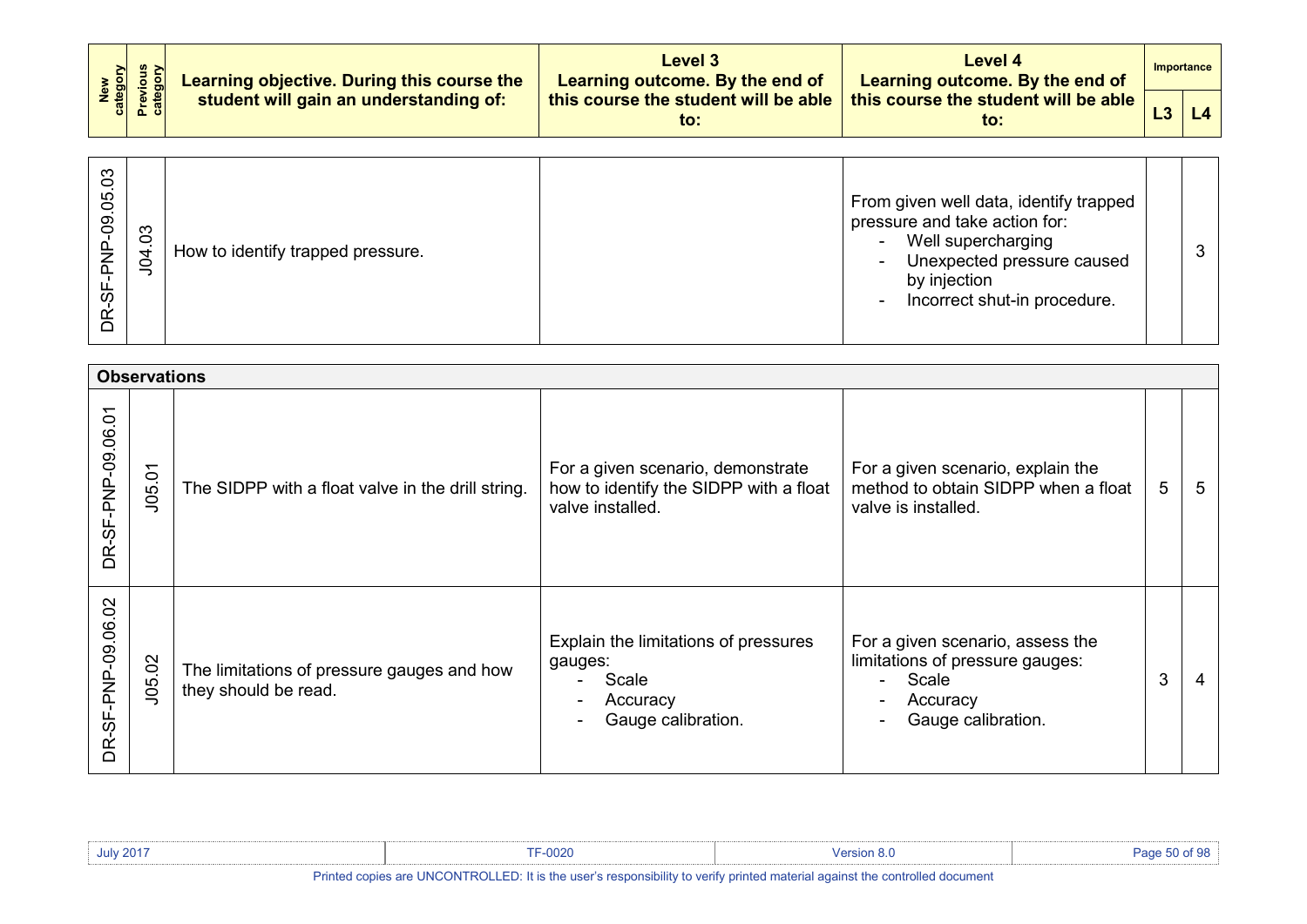| New<br>Category<br>Previous<br>Category | Learning objective. During this course the | Level 3<br>Learning outcome. By the end of | Level 4<br>Learning outcome. By the end of                                                       | Importance |
|-----------------------------------------|--------------------------------------------|--------------------------------------------|--------------------------------------------------------------------------------------------------|------------|
|                                         | student will gain an understanding of:     | to:                                        | , this course the student will be able $\mid$ this course the student will be able $\mid$<br>to: |            |

| $\overline{c}$<br>06<br>.<br>9<br>ပ္တ | $\overline{0}3$<br>105 | The use of dedicated gauges for SIDPP and<br>SICP. | Explain the reasons for varying<br>pressure readings from several<br>gauges in different locations. | Justify the reasons for using<br>nominated gauges to read SIDPP<br>and SCIP. | 4 | 5 |
|---------------------------------------|------------------------|----------------------------------------------------|-----------------------------------------------------------------------------------------------------|------------------------------------------------------------------------------|---|---|
|---------------------------------------|------------------------|----------------------------------------------------|-----------------------------------------------------------------------------------------------------|------------------------------------------------------------------------------|---|---|

|                                                 | <b>Influx Migration</b> |                                                                  |                                                                                                                              |                                                                                                                                                               |   |   |  |  |  |  |
|-------------------------------------------------|-------------------------|------------------------------------------------------------------|------------------------------------------------------------------------------------------------------------------------------|---------------------------------------------------------------------------------------------------------------------------------------------------------------|---|---|--|--|--|--|
| Š<br>DR-SF-PNP-09.07                            | J06.03                  | The actions to take when an influx migrates in<br>a closed well. | From well data, interpret when an<br>influx migrates in a closed well and<br>outline the actions to take.                    | For a given scenario, decide the most<br>appropriate actions to take when an<br>influx is migrating in a closed well.                                         | 3 | 5 |  |  |  |  |
| $\overline{5}$<br>SF-PNP-09.07<br>Ľ<br>$\Omega$ | J06.04                  | How to control BHP when an influx is<br>migrating.               | Recognise the fluid volume to be bled<br>off and demonstrate how to return<br>SIDPP to original shut-in stabilised<br>value. | Outline how to bleed off the correct<br>amount of fluid volume required to<br>maintain BHP and confirm the<br>volume is as expected by using<br>calculations. | 5 | 5 |  |  |  |  |

| <b>July 2017</b>                                                                                                            | F-0020 | <b>Mersion 8.U</b> |  |  |  |  |  |
|-----------------------------------------------------------------------------------------------------------------------------|--------|--------------------|--|--|--|--|--|
| Printed copies are UNCONTROLLED: It is the user's responsibility to verify printed material against the controlled document |        |                    |  |  |  |  |  |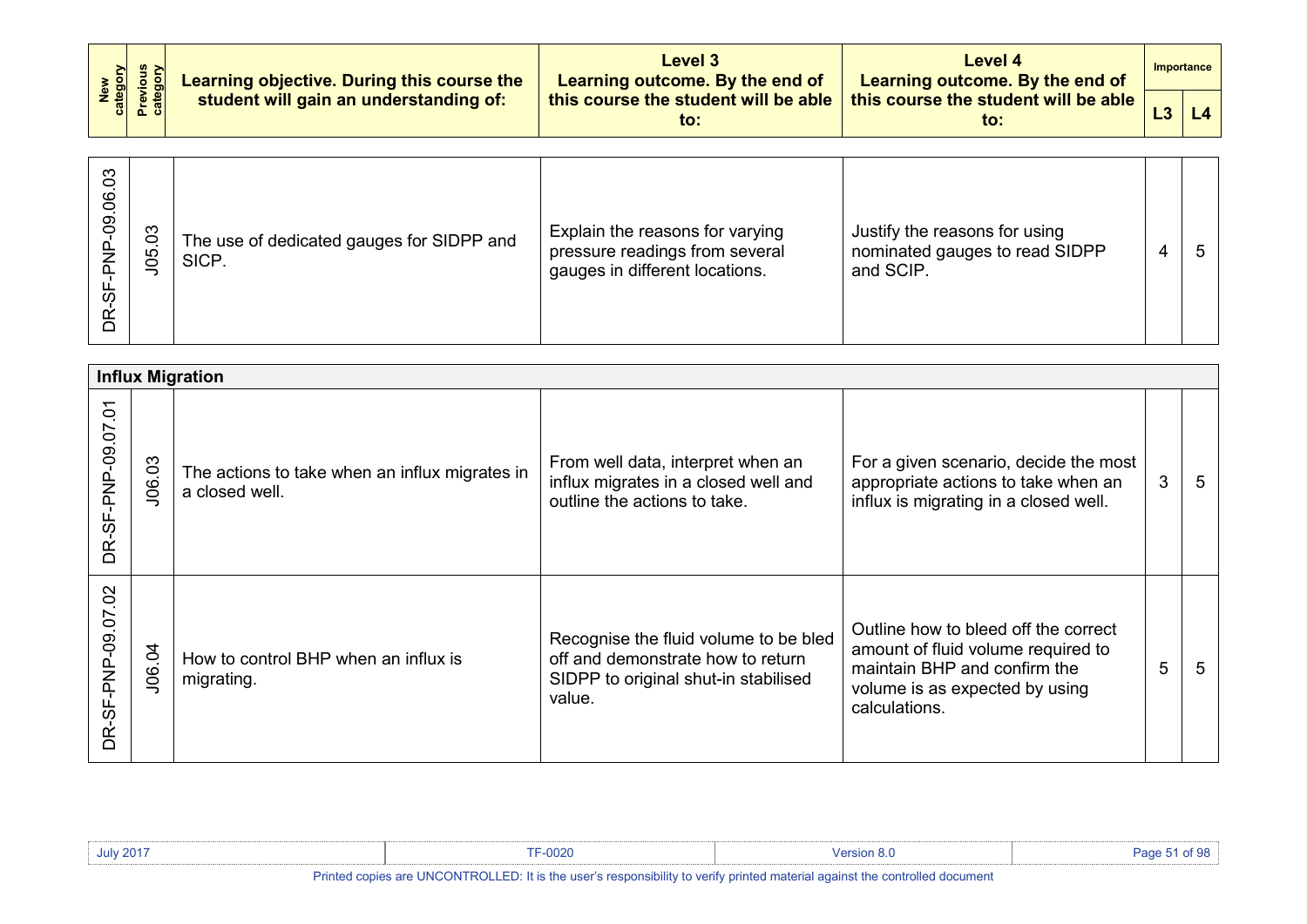| New<br>Category<br>Previous<br>Category | Learning objective. During this course the | Level 3<br>Learning outcome. By the end of | Level 4<br>Learning outcome. By the end of                                                       | Importance          |
|-----------------------------------------|--------------------------------------------|--------------------------------------------|--------------------------------------------------------------------------------------------------|---------------------|
|                                         | student will gain an understanding of:     | to:                                        | , this course the student will be able $\mid$ this course the student will be able $\mid$<br>to: | $\lfloor 4 \rfloor$ |

|                    | <b>WELL CONTROL METHODS</b> |                                                           |                                                                                                    |                                                                                                                                                                                                                                                                                                             |   |   |  |  |  |
|--------------------|-----------------------------|-----------------------------------------------------------|----------------------------------------------------------------------------------------------------|-------------------------------------------------------------------------------------------------------------------------------------------------------------------------------------------------------------------------------------------------------------------------------------------------------------|---|---|--|--|--|
|                    | <b>Principles</b>           |                                                           |                                                                                                    |                                                                                                                                                                                                                                                                                                             |   |   |  |  |  |
| DR-SF-PNP-10.01.01 | Š<br>K <sub>0</sub> 1       | Standard well control methods.                            | Define and list kill and control<br>methods.                                                       | For a given scenario, assess and<br>select the most appropriate kill<br>method.                                                                                                                                                                                                                             | 5 | 5 |  |  |  |
| DR-SF-PNP-10.01.02 | K01.02                      | The difference between controlling and killing a<br>well. | For a given scenario, outline the<br>situations in which a well should be<br>killed or controlled. | Assess and select the appropriate<br>action to take when the primary fluid<br>barrier cannot be maintained, for<br>example:<br>Insufficient weighting material<br>$\blacksquare$<br>Fluid mixing equipment failure<br>$\qquad \qquad \blacksquare$<br>Unable to circulate<br>Well intervention rig-up.<br>۰ | 5 |   |  |  |  |

|                                 | <b>Kill Method Principles</b> |                                  |                                                                                                                                                                                                                                     |                                                                                                                                                                                                             |  |               |  |
|---------------------------------|-------------------------------|----------------------------------|-------------------------------------------------------------------------------------------------------------------------------------------------------------------------------------------------------------------------------------|-------------------------------------------------------------------------------------------------------------------------------------------------------------------------------------------------------------|--|---------------|--|
| 10.03.01<br>PN-<br>E<br>မှ<br>တ | $\delta$<br>K <sub>02</sub>   | The selection of kill pump rate. | Describe the effects of different kill<br>pump rates considering:<br><b>Formation strength</b><br><b>Annular friction loss</b><br>Choke operator reaction time<br>٠.<br>Pump rate limitations<br>Well geometry<br>MGS capabilities. | Define an appropriate kill pump rate,<br>considering:<br>- Formation strength<br>- Annular friction loss<br>- Choke operator reaction time<br>- Pump rate limitations<br>Well geometry<br>MGS capabilities. |  | 3<br>-4       |  |
| <b>July 2017</b>                |                               |                                  | <b>TF-0020</b>                                                                                                                                                                                                                      | Version 8.0                                                                                                                                                                                                 |  | Page 52 of 98 |  |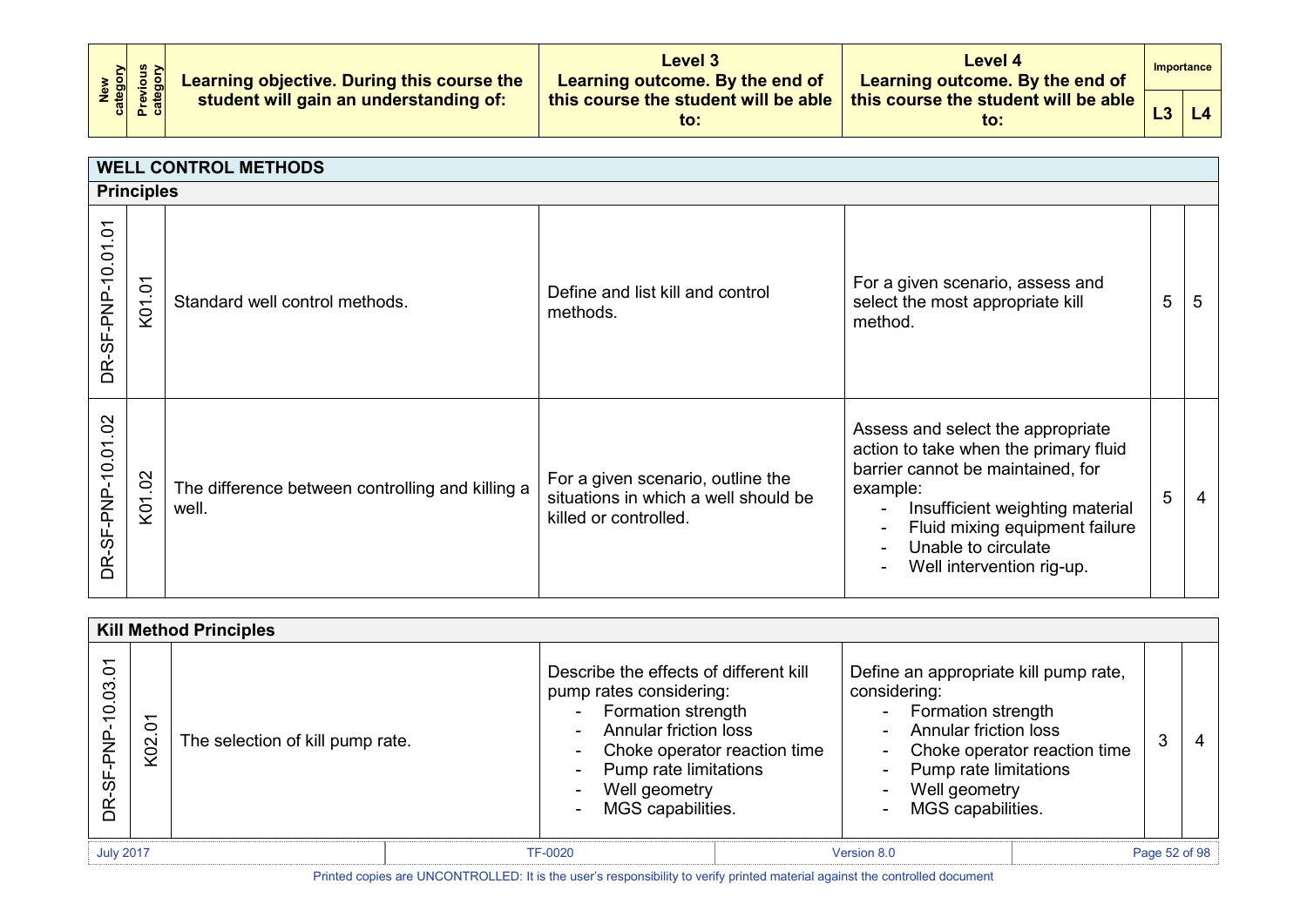| New<br>category    | <b>Previous</b><br>category | Learning objective. During this course the                          | <b>Level 3</b><br>Learning outcome. By the end of                                                                     | Level 4<br>Learning outcome. By the end of                                                                                     |    | <b>Importance</b> |
|--------------------|-----------------------------|---------------------------------------------------------------------|-----------------------------------------------------------------------------------------------------------------------|--------------------------------------------------------------------------------------------------------------------------------|----|-------------------|
|                    |                             | student will gain an understanding of:                              | this course the student will be able<br>$\mathsf{to}$ :                                                               | this course the student will be able<br>$\mathsf{to}$ :                                                                        | L3 | L4                |
| DR-SF-PNP-10.03.02 | K02.02                      | The appropriate kill methods with the bit on<br>bottom.             | From a given scenario, select the kill<br>method which would result in the<br>lowest casing shoe pressure.            | From a given scenario, assess the<br>most appropriate kill method which<br>results in the lowest casing shoe<br>pressure.      | 3  | 5                 |
| DR-SF-PNP-10.03.03 | K02.03                      | The appropriate course of action to take when<br>not on bottom.     | From a given a scenario,<br>demonstrate the safest course of<br>action to be followed while not on<br>bottom.         | From a given scenario, assess and<br>select the most appropriate course of<br>action (control and kill) when not on<br>bottom. | 3  | $5\phantom{.0}$   |
| DR-SF-PNP-10.03.04 | K02.04                      | Maintaining constant BHP when starting and<br>stopping circulation. | Demonstrate how to maintain<br>constant BHP when bringing the<br>pump up to kill speed and shutting<br>the pump down. | Demonstrate how to maintain<br>constant BHP when bringing the<br>pump up to kill speed and shutting<br>the pump down.          | 5  | 5                 |

| <b>July 201<sup>-</sup></b> | $-0020$                                                                                                                          | <sup>വ</sup> ersion പ |  |
|-----------------------------|----------------------------------------------------------------------------------------------------------------------------------|-----------------------|--|
|                             | Dalasta a carlor and HNOONTDOH ED. It is the model associated in the main advised accepted a controlled and services the company |                       |  |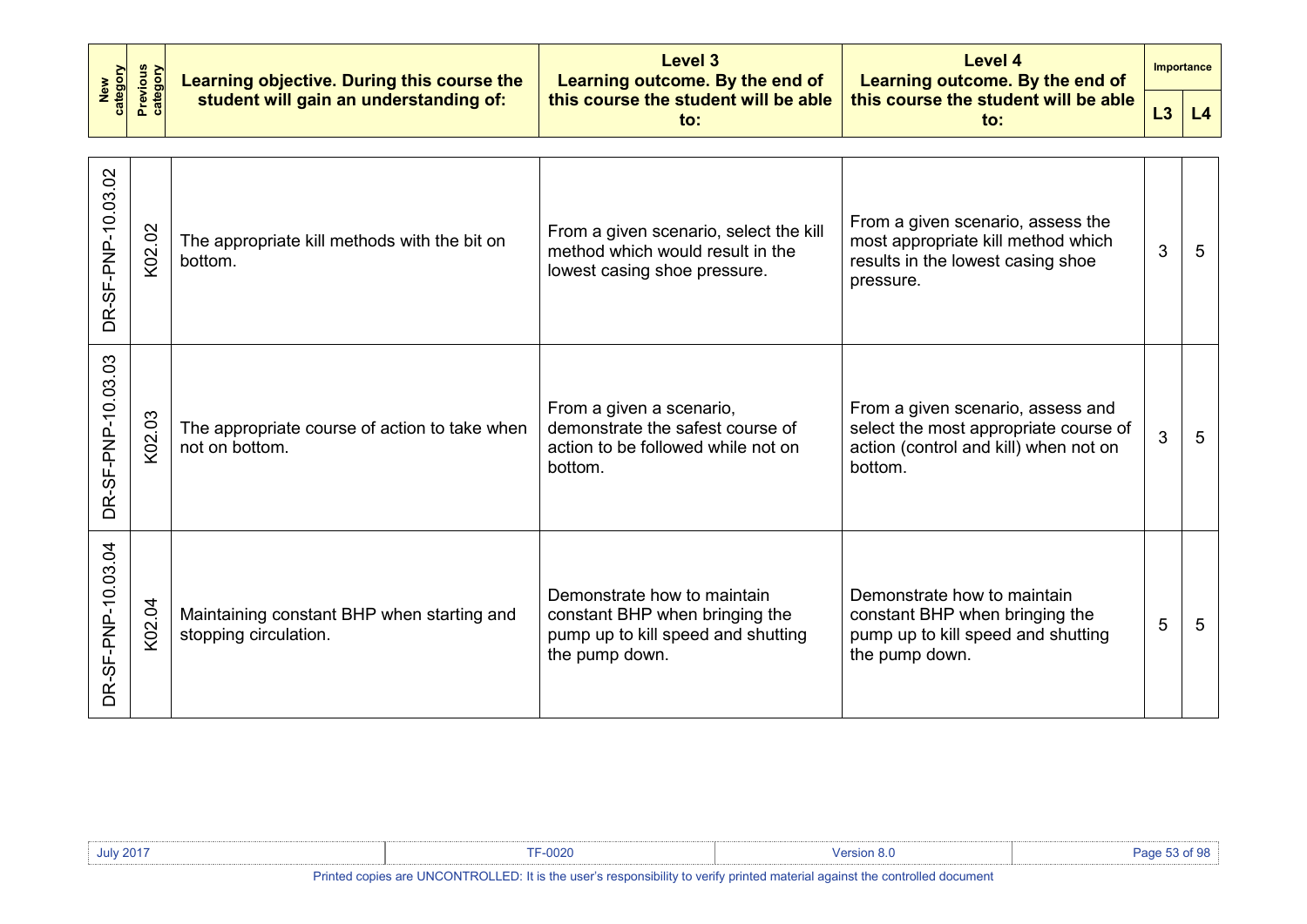| New<br>category    | <b>Previous</b><br>category | Learning objective. During this course the                                                 | Level 3<br>Learning outcome. By the end of                                                                                                             | <b>Level 4</b><br>Learning outcome. By the end of                                                                                                  |   | Importance |
|--------------------|-----------------------------|--------------------------------------------------------------------------------------------|--------------------------------------------------------------------------------------------------------------------------------------------------------|----------------------------------------------------------------------------------------------------------------------------------------------------|---|------------|
|                    |                             | student will gain an understanding of:                                                     | this course the student will be able<br>$\mathsf{to}$ :                                                                                                | this course the student will be able<br>$\mathsf{to}$ :                                                                                            |   | L4         |
| DR-SF-PNP-10.03.05 | K02.05                      | How to reduce well annular pressure if<br>MAASP (at the well weak point) is<br>approached. | Demonstrate the actions to reduce<br>pressure at the well weak point (for<br>example, during start-up of pumps,<br>circulation during kill operation). | Explain the actions to reduce<br>pressure at the well weak point (for<br>example, during start-up of pumps,<br>circulation during kill operation). | 4 | 5          |
| DR-SF-PNP-10.03.06 | K02.06                      | Maintaining constant BHP when changing<br>pump speed.                                      | From a given scenario, demonstrate<br>how to change pump speed while<br>maintaining constant BHP.                                                      | From a given scenario, demonstrate<br>how to change pump speed while<br>maintaining constant BHP.                                                  | 5 | 5          |

|                           | <b>Choke Line Friction</b>           |                                                                                           |                                                                                                                             |                                                                                                                                                        |   |     |  |  |  |
|---------------------------|--------------------------------------|-------------------------------------------------------------------------------------------|-----------------------------------------------------------------------------------------------------------------------------|--------------------------------------------------------------------------------------------------------------------------------------------------------|---|-----|--|--|--|
| 5<br>10.04.<br>DR-SS-PNP- | $\tilde{o}$<br>$\overline{S}$<br>SSK | The effect of Choke Line Friction (CLF) on<br>BHP when starting and stopping circulation. | Demonstrate how to bring the pumps<br>up to kill speed while maintaining<br>constant BHP, considering the effect<br>of CLF. | Demonstrate how to maintain<br>constant BHP when bringing the<br>pump up to kill speed and shutting<br>the pump down considering the effect<br>of CLF. | 5 | - 5 |  |  |  |

| <b>July 2017</b>                                                                                                            | <b>TF-0020</b> | Version 8.0 |  |  |  |
|-----------------------------------------------------------------------------------------------------------------------------|----------------|-------------|--|--|--|
| Printed copies are UNCONTROLLED: It is the user's responsibility to verify printed material against the controlled document |                |             |  |  |  |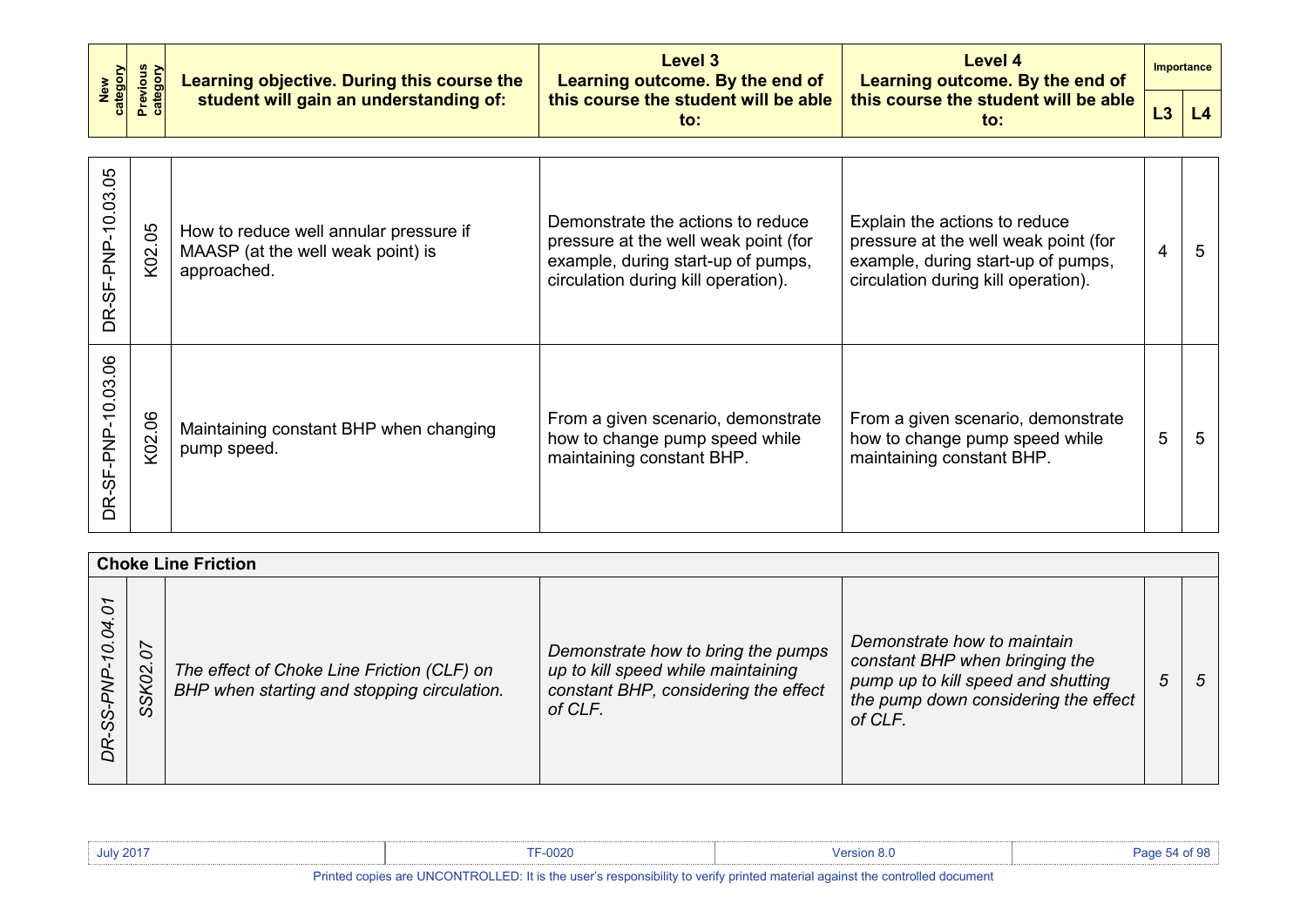| New<br>Category<br>Previous<br>Category | Learning objective. During this course the | Level 3<br>Learning outcome. By the end of  | Level 4<br>Learning outcome. By the end of              | <b>Importance</b> |
|-----------------------------------------|--------------------------------------------|---------------------------------------------|---------------------------------------------------------|-------------------|
|                                         | student will gain an understanding of:     | this course the student will be able<br>to: | this course the student will be able $\parallel$<br>to: | L4                |

| $\mathbf{a}$<br>O<br>$\overline{6}$<br>5Z<br>-SS-PNP-<br>Ř | 80<br>SSK02.       | The effect of CLF on BHP when changing<br>pump speed. | Demonstrate how to change pump<br>speed and/or shut down a kill<br>operation while maintaining constant<br>BHP, considering the effect of CLF. | Demonstrate how to maintain<br>constant BHP when changing pump<br>speed, considering the effect of CLF.  | 5 | -5 |
|------------------------------------------------------------|--------------------|-------------------------------------------------------|------------------------------------------------------------------------------------------------------------------------------------------------|----------------------------------------------------------------------------------------------------------|---|----|
| CS<br>10.04.<br>-PNP-<br>ပ္ပံ<br>œ<br>◠                    | $\infty$<br>SSK02. | The measures to mitigate the impact of CLF.           | Identify the possible changes to the<br>circulating systems and factors to<br>reduce CLF:<br>Pump rate<br>۰.<br>Use of kill and choke line.    | Assess the possible changes that can<br>be made to the circulating systems<br>and factors to reduce CLF. | 3 | -5 |

|                                  | Driller's Method and Wait and Weight Method            |                                               |                                                                                   |                                                     |                 |    |  |  |  |  |
|----------------------------------|--------------------------------------------------------|-----------------------------------------------|-----------------------------------------------------------------------------------|-----------------------------------------------------|-----------------|----|--|--|--|--|
| δ<br>10.06<br>ni<br>Na<br>ჭ<br>œ | $\delta$<br>$\overline{\phantom{0}}$<br>$\overline{8}$ | The Driller's Method of well kill operations. | Demonstrate the role of the Driller<br>when carrying out the Driller's<br>Method. | Explain how the Driller's Method is<br>carried out. | $5\overline{)}$ | 10 |  |  |  |  |

| <b>July 2017</b> | <b>TF-0020</b>                    | <b>Version 8.</b> | 55 of 98<br>Pane |
|------------------|-----------------------------------|-------------------|------------------|
| .                | $\cdots$<br>$-11 - 11111 - 11111$ |                   |                  |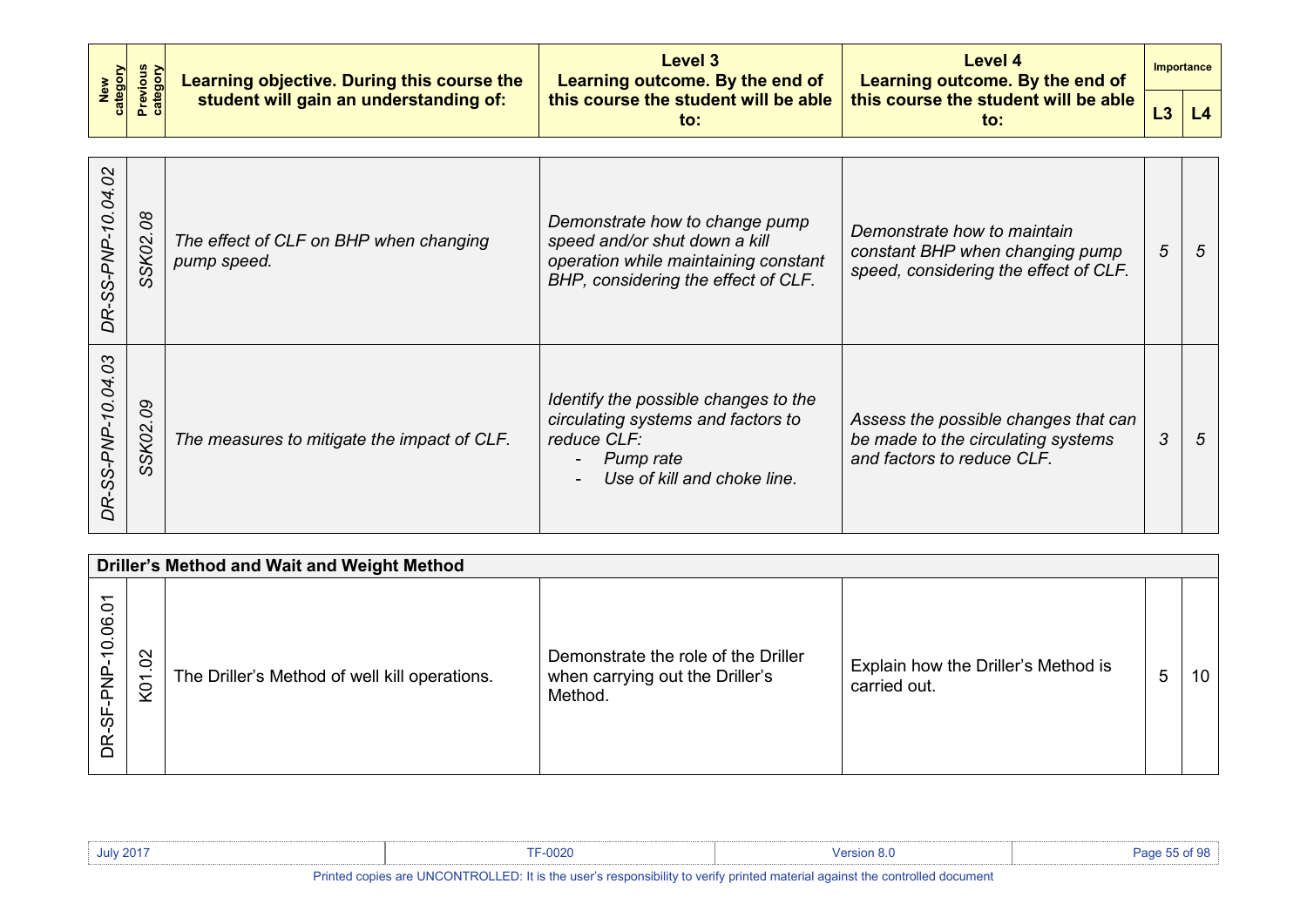|                                         |                | Learning objective. During this course the                                              | <b>Level 3</b><br>Learning outcome. By the end of                                                                               | <b>Level 4</b><br>Learning outcome. By the end of                                                                          |                | <b>Importance</b> |
|-----------------------------------------|----------------|-----------------------------------------------------------------------------------------|---------------------------------------------------------------------------------------------------------------------------------|----------------------------------------------------------------------------------------------------------------------------|----------------|-------------------|
| Previous<br>category<br>New<br>category |                | student will gain an understanding of:                                                  | this course the student will be able<br>$\mathsf{to}$ :                                                                         | this course the student will be able<br>to:                                                                                | L3             | L4                |
| DR-SF-PNP-10.06.02                      | <b>IK01.02</b> | The Wait and Weight Method of well kill<br>operations.                                  | Demonstrate the role of the Driller<br>when carrying out the Wait and<br>Weight Method.                                         | Explain how the Wait and Weight<br>Method is carried out.                                                                  | 5              | 10                |
| DR-SF-PNP-10.06.03                      | K03.02         | The advantages and disadvantages of the<br>Driller's and Wait and Weight Methods.       | Outline the advantages and<br>disadvantages of Driller's Method and<br>the Wait and Weight Method to<br>regain primary control. | From a given scenario, assess the<br>advantages and disadvantages of the<br>two methods and decide which<br>method to use. | 4              | 5                 |
| DR-SS-PNP-10.06.04                      | SSK03.03       | The actions required to establish kill mud<br>weight in the riser and associated lines. | Demonstrate how to safely displace<br>the riser and associated lines to kill<br>fluid weight.                                   | Outline the procedure to safely<br>displace the riser and associated<br>lines to kill fluid weight.                        | $\overline{4}$ | 10                |

| July 201 <sup>-</sup> | 0000<br>UUZU                                                                                                                                                                                                                         |  |
|-----------------------|--------------------------------------------------------------------------------------------------------------------------------------------------------------------------------------------------------------------------------------|--|
|                       | <b>British Constitution of the constitution of the constitution of the constitution of the constitution of the constitution of the constitution of the constitution of the constitution of the constitution of the constitution </b> |  |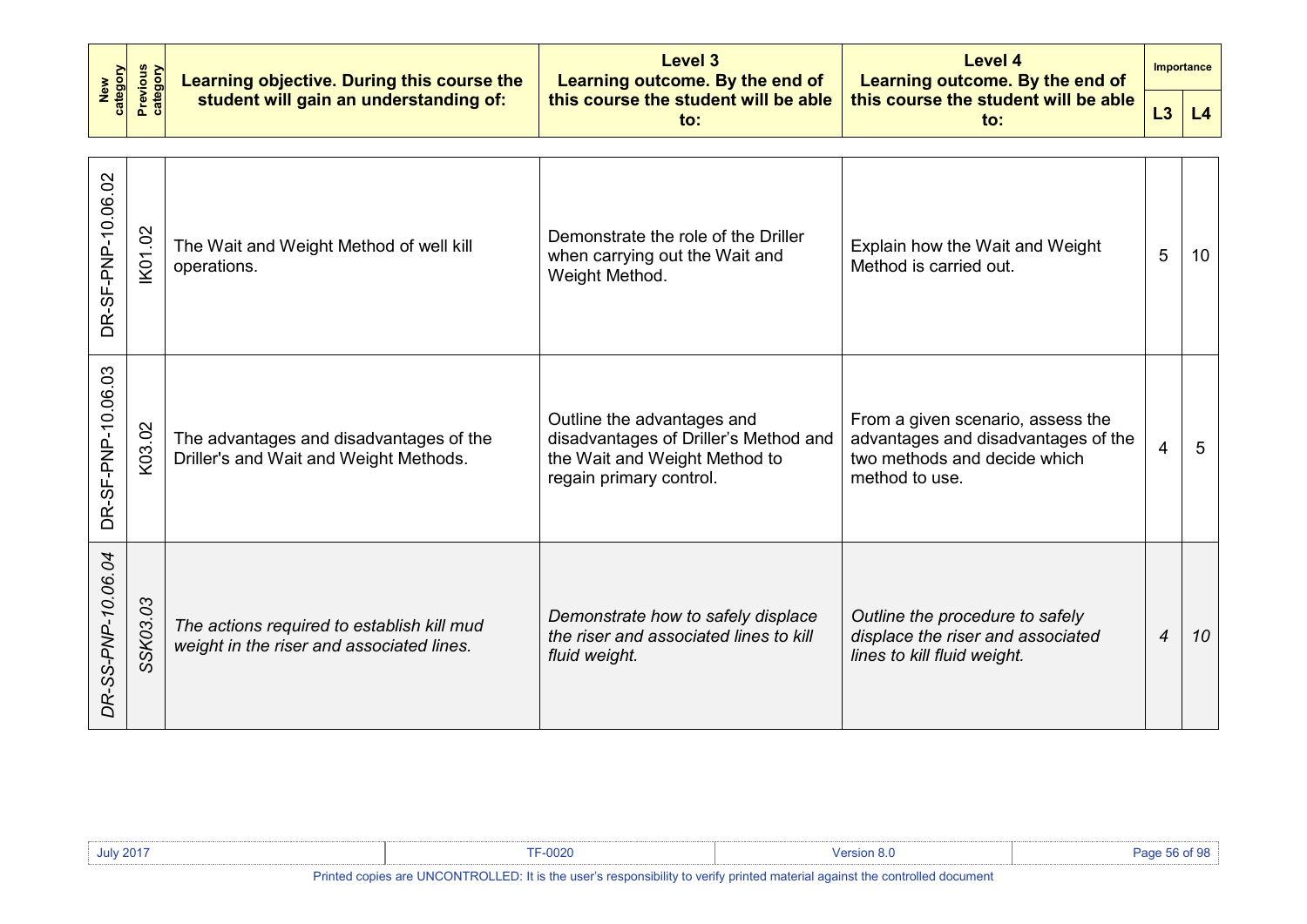|  | New<br>Category<br>Previous<br>Category<br>Learning objective. During this course the<br>student will gain an understanding of: | Level 3<br>Learning outcome. By the end of  | Level 4<br>Learning outcome. By the end of  | Importance |
|--|---------------------------------------------------------------------------------------------------------------------------------|---------------------------------------------|---------------------------------------------|------------|
|  |                                                                                                                                 | this course the student will be able<br>to: | this course the student will be able<br>to: |            |

| 80<br>8 <sup>o</sup><br>80<br>O<br>KO <sub>3</sub><br>SS,<br>SS. | The actions required to identify and safely<br>remove gas trapped in or beneath the BOP. | Demonstrate how to remove gas<br>trapped in the BOP | Estimate the volume and pressure of<br>gas trapped in or beneath the BOP.<br>Outline the procedure to safely<br>remove the trapped gas. |  | 10 |
|------------------------------------------------------------------|------------------------------------------------------------------------------------------|-----------------------------------------------------|-----------------------------------------------------------------------------------------------------------------------------------------|--|----|
|------------------------------------------------------------------|------------------------------------------------------------------------------------------|-----------------------------------------------------|-----------------------------------------------------------------------------------------------------------------------------------------|--|----|

|                                     | <b>Kill Sheet Calculations (Pre-tour)</b> |                                                                                 |                                                                        |                                                                                                                                                    |    |    |  |  |  |  |
|-------------------------------------|-------------------------------------------|---------------------------------------------------------------------------------|------------------------------------------------------------------------|----------------------------------------------------------------------------------------------------------------------------------------------------|----|----|--|--|--|--|
| $\tilde{\Theta}$<br>DR-SF-PNP-10.07 | $\overline{ }$<br>K04.0                   | The requirements for a kill sheet within a well<br>control plan.                |                                                                        | Outline a dedicated and agreed upon<br>plan owned by the well<br>operator/concession owner that is<br>routinely updated with current hole<br>data. |    | 5  |  |  |  |  |
| 02<br>DR-SF-PNP-10.07               | $\sim$<br>K04.0                           | The requirement for an accurately completed<br>pre-tour Surface BOP kill sheet. | Complete a pre-tour kill sheet based<br>on well and installation data. | Complete a pre-tour kill sheet based<br>on well and installation data.                                                                             | 10 | 10 |  |  |  |  |

| July $2017$ | $-0020$                                                                                                                | ` <i>'</i> ersion o.⊾ | $\sim$ 0.0<br>Pane |
|-------------|------------------------------------------------------------------------------------------------------------------------|-----------------------|--------------------|
|             | <b>IN THE RESIDENT OF THE REPORT OF A STATE OF A STATE OF A STATE OF A STATE OF A STATE OF A STATE OF A STATE OF A</b> |                       |                    |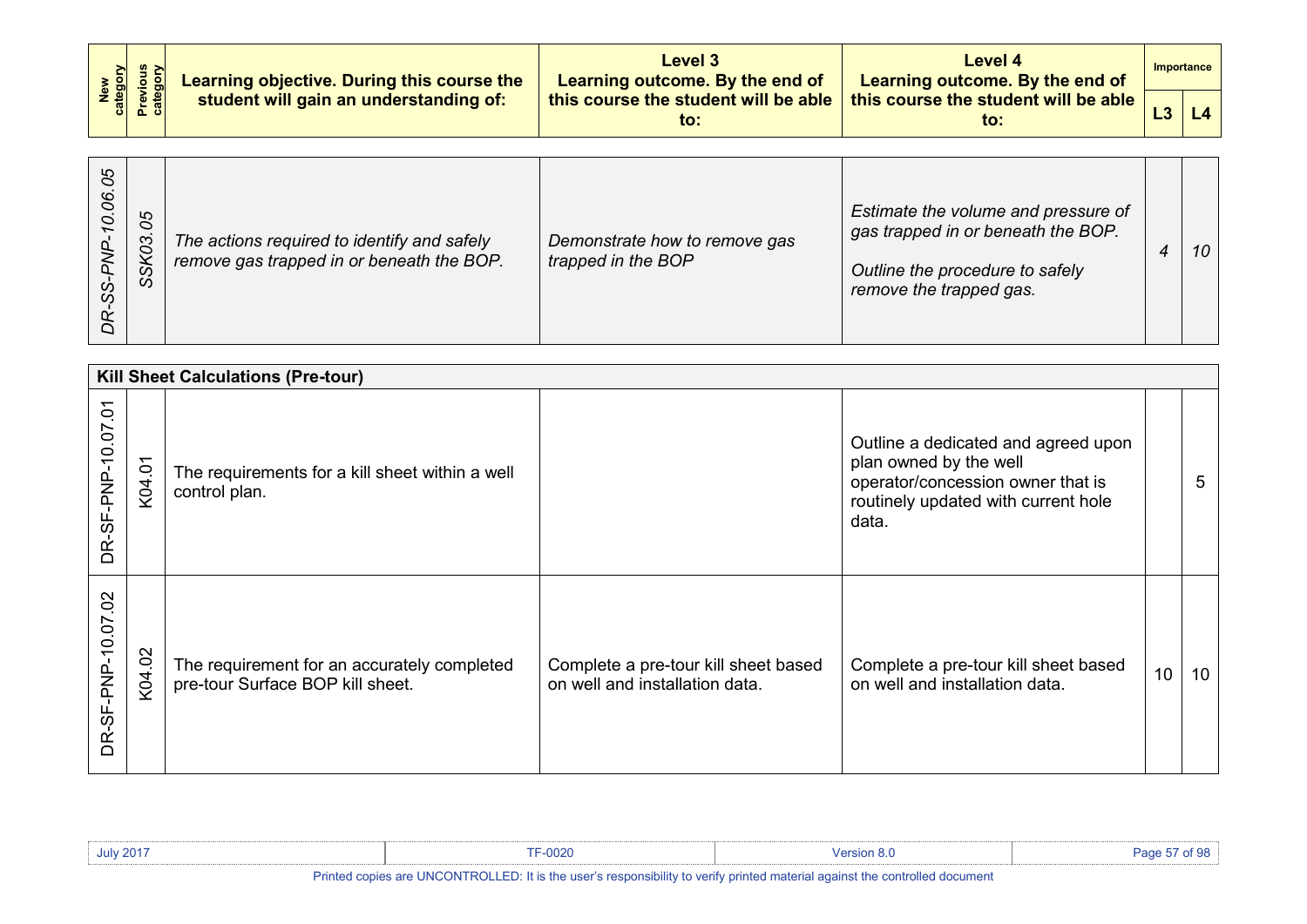|                                                |          | Learning objective. During this course the                                     | Level 3<br>Learning outcome. By the end of                                         | <b>Level 4</b><br>Learning outcome. By the end of                                  |    | <b>Importance</b> |
|------------------------------------------------|----------|--------------------------------------------------------------------------------|------------------------------------------------------------------------------------|------------------------------------------------------------------------------------|----|-------------------|
| <b>Previous</b><br>category<br>New<br>category |          | student will gain an understanding of:                                         | this course the student will be able<br>$\mathsf{to}$ :                            | this course the student will be able<br>$f_{\Omega}$ :                             | L3 | L4                |
| DR-SS-PNP-10.07.03                             | SSK04.03 | The requirement for an accurately completed<br>pre-tour Subsea BOP kill sheet. | Complete a pre-tour kill sheet based<br>on well and installation data.             | Complete a pre-tour kill sheet based<br>on well and installation data.             | 10 | 10                |
| DR-SF-PNP-10.07.04                             | K04.05   | Bottom Hole Pressure (BHP).                                                    | Calculate BHP.                                                                     | Calculate BHP.                                                                     | 10 | 10                |
| DR-SF-PNP-10.07.05                             | K04.06   | Fracture and leak-off pressure.<br>Maximum allowable mud weight.               | Calculate maximum allowable mud<br>weight using surface leak-off<br>pressure data. | Calculate Maximum Allowable mud<br>weight using surface leak-off<br>pressure data. | 10 | 10                |

| <b>July 2017</b>                                                                                                                                   | $T \cap \Omega$<br>∙∪∪z∪ |  |  |
|----------------------------------------------------------------------------------------------------------------------------------------------------|--------------------------|--|--|
| <b>IN</b> the contract of <b>TRIANITIAL LEN</b> International constitution of the contract of the contract of the constitution of the construction |                          |  |  |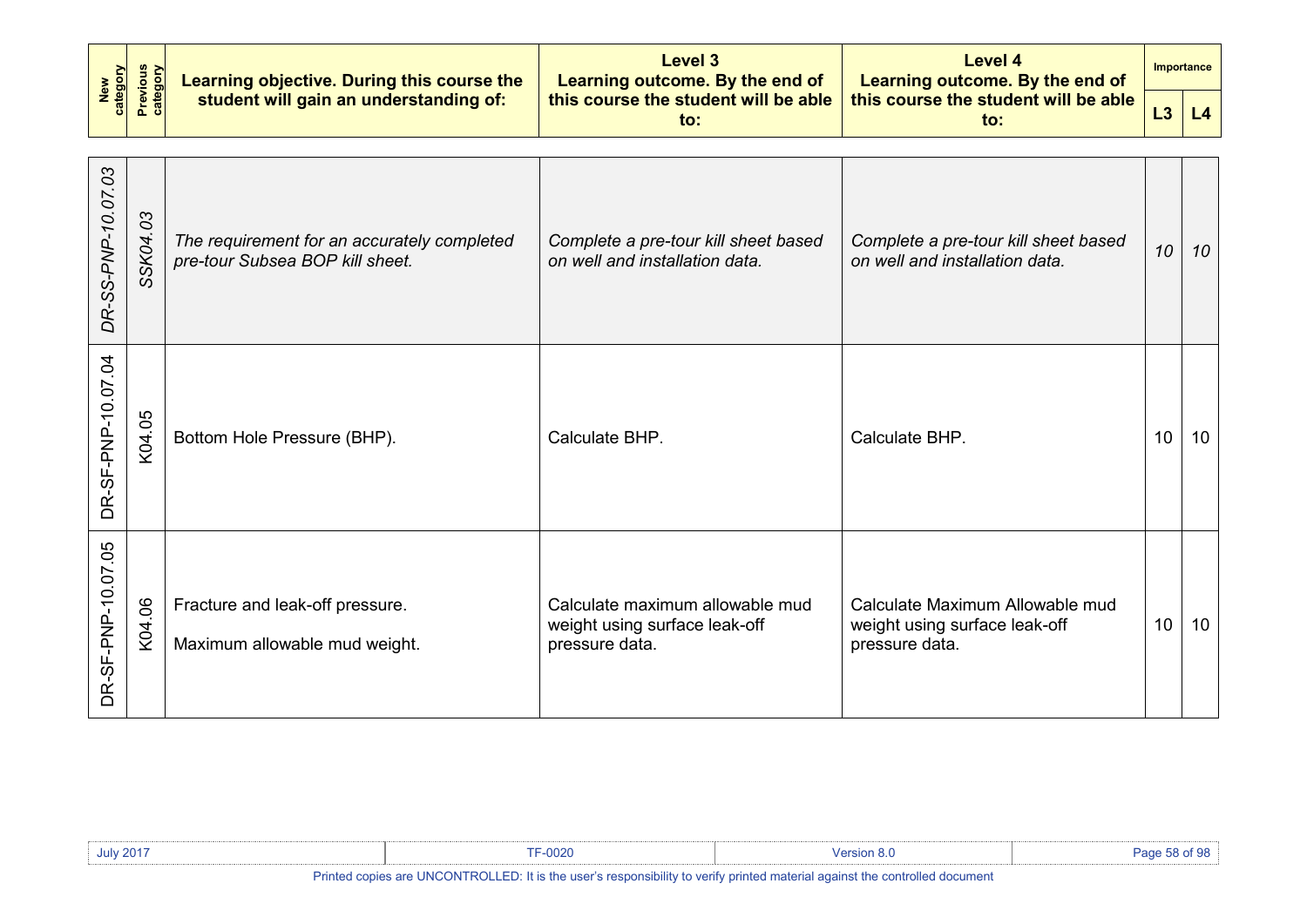|  |                                                                                                                                                                                                                                                                                                                                                                                                                           | Level 3<br>Learning outcome. By the end of  | Level 4<br>Learning outcome. By the end of              | <b>Importance</b> |
|--|---------------------------------------------------------------------------------------------------------------------------------------------------------------------------------------------------------------------------------------------------------------------------------------------------------------------------------------------------------------------------------------------------------------------------|---------------------------------------------|---------------------------------------------------------|-------------------|
|  | $\begin{array}{ c c c c }\hline & \frac{1}{2}& \frac{1}{2}& \frac{1}{2}& \frac{1}{2}& \frac{1}{2}& \frac{1}{2}& \frac{1}{2}& \frac{1}{2}& \frac{1}{2}& \frac{1}{2}& \frac{1}{2}& \frac{1}{2}& \frac{1}{2}& \frac{1}{2}& \frac{1}{2}& \frac{1}{2}& \frac{1}{2}& \frac{1}{2}& \frac{1}{2}& \frac{1}{2}& \frac{1}{2}& \frac{1}{2}& \frac{1}{2}& \frac{1}{2}& \frac{1}{2}& \frac{1}{2}& \frac{1}{2}& \frac{1}{2}& \frac{1}{2$ | this course the student will be able<br>to: | this course the student will be able $\parallel$<br>to: |                   |

| DR-SF-PNP-10.07.06 | K04.16 | Maximum Allowable Annulus Surface Pressure<br>(MAASP).  | Calculate MAASP.                                                  | Calculate MAASP.                                                  | 10 | 10 <sup>°</sup> |
|--------------------|--------|---------------------------------------------------------|-------------------------------------------------------------------|-------------------------------------------------------------------|----|-----------------|
| DR-SF-PNP-10.07.07 | K04.08 | Bottoms-up time for normal drilling.                    | Calculate bottoms-up time for normal<br>drilling.                 | Calculate bottoms-up time for normal<br>drilling.                 | 10 | 10 <sup>°</sup> |
| DR-SF-PNP-10.07.08 | K04.09 | Total circulating time, including surface<br>equipment. | Calculate total circulating time,<br>including surface equipment. | Calculate total circulating time,<br>including surface equipment. | 10 | 10              |

| <b>July 2017</b>                                                                                                                                                                                                                         | F-0020 | <b>Version 8.u</b> |  |  |  |  |  |
|------------------------------------------------------------------------------------------------------------------------------------------------------------------------------------------------------------------------------------------|--------|--------------------|--|--|--|--|--|
| <b>IN</b> the control of the <b>INTOON TIME</b> In the first of the control of the control of the control of the control of the control of the control of the control of the control of the control of the control of the control of the |        |                    |  |  |  |  |  |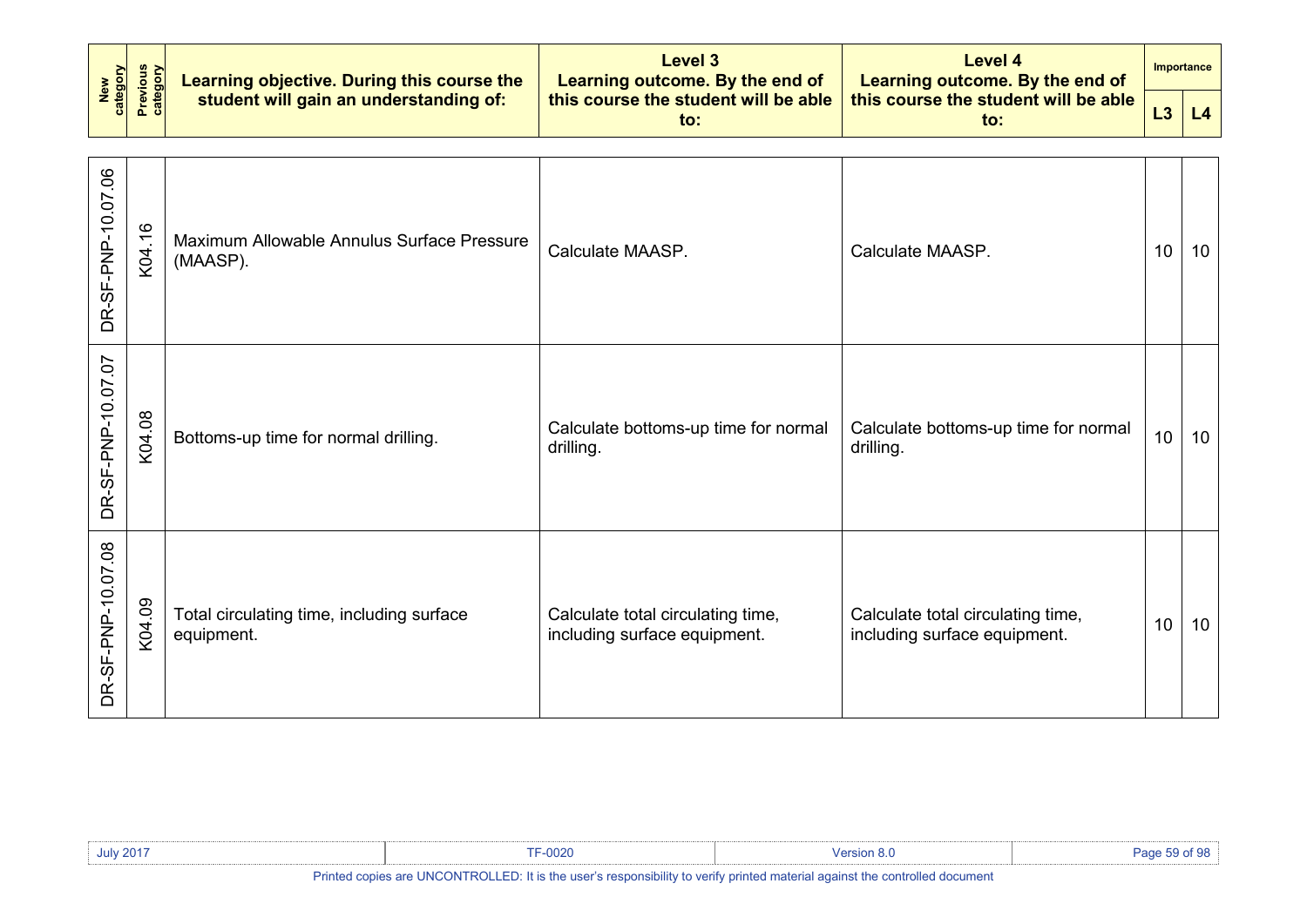|                    |                      | Learning objective. During this course the | <b>Level 3</b><br>Learning outcome. By the end of | <b>Level 4</b><br>Learning outcome. By the end of       |    | Importance |
|--------------------|----------------------|--------------------------------------------|---------------------------------------------------|---------------------------------------------------------|----|------------|
| New<br>category    | Previous<br>category | student will gain an understanding of:     | this course the student will be able<br>to:       | this course the student will be able<br>$\mathsf{to}$ : | L3 | L4         |
| DR-SF-PNP-10.07.09 | K04.10               | Surface to bit time.                       | Calculate surface to bit time.                    | Calculate surface to bit time.                          | 10 | 10         |
| DR-SF-PNP-10.07.10 | K04.11               | Bit to shoe time.                          | Calculate bit to shoe time.                       | Calculate bit to shoe time.                             | 10 | 10         |
| DR-SF-PNP-10.07.11 | K04.12               | Bottom up strokes                          | Calculate bottom up strokes.                      | Calculate bottom up strokes                             | 10 | 10         |

| <b>July 2017</b> | <b>TF-0020</b>                                                                                                                                                                                                                                                                                   | Version 8. $\cup$                                                                                               | Page 60 of 98 |
|------------------|--------------------------------------------------------------------------------------------------------------------------------------------------------------------------------------------------------------------------------------------------------------------------------------------------|-----------------------------------------------------------------------------------------------------------------|---------------|
| .                | $\mathbf{r}$ and $\mathbf{r}$ are $\mathbf{r}$ and $\mathbf{r}$ are $\mathbf{r}$ and $\mathbf{r}$ are $\mathbf{r}$ and $\mathbf{r}$ are $\mathbf{r}$ and $\mathbf{r}$ are $\mathbf{r}$ and $\mathbf{r}$ are $\mathbf{r}$ and $\mathbf{r}$ are $\mathbf{r}$ and $\mathbf{r}$ are $\mathbf{r}$ and | the contract of the contract of the contract of the contract of the contract of the contract of the contract of |               |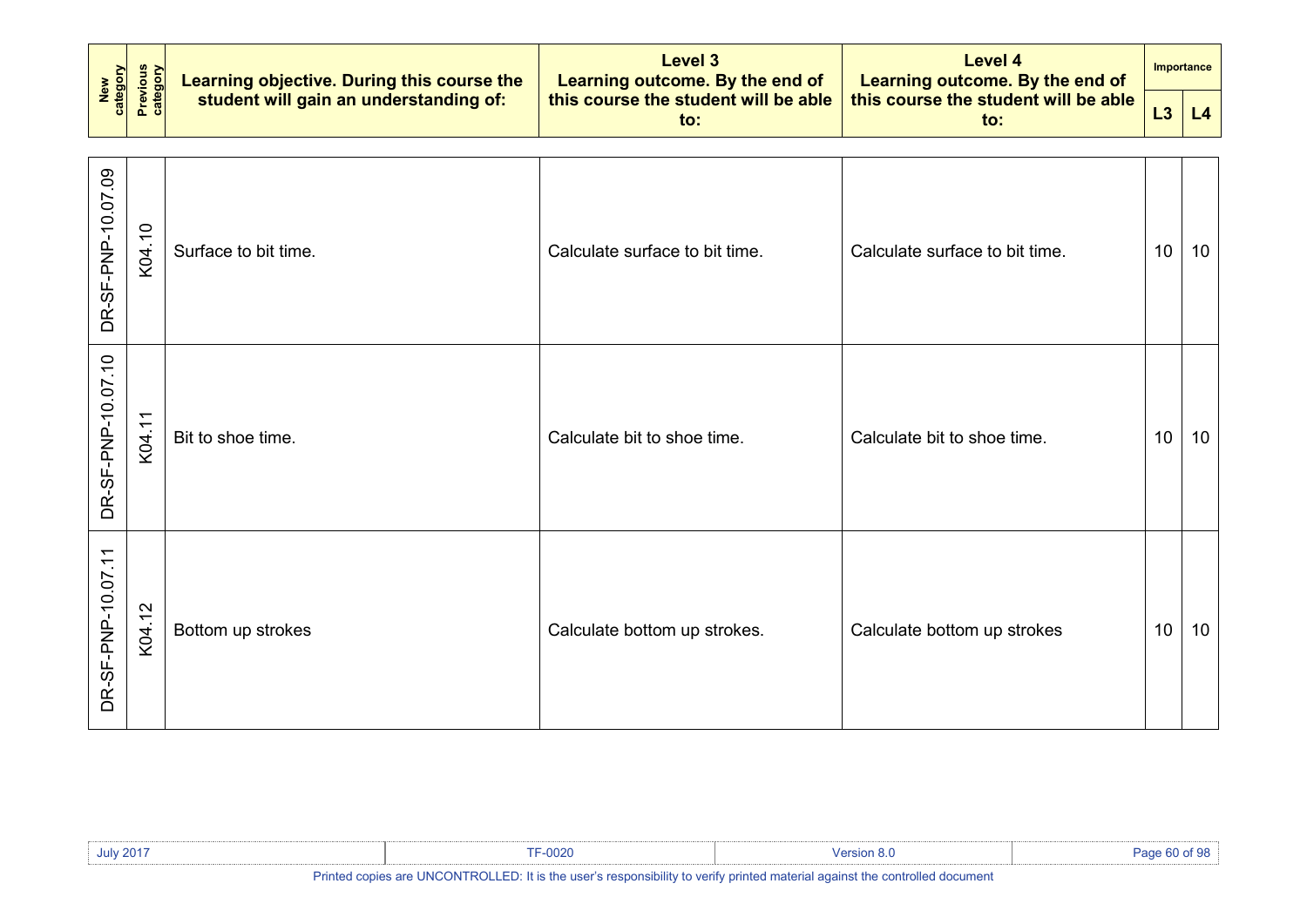| New<br>category    |                             | Learning objective. During this course the                 | <b>Level 3</b><br>Learning outcome. By the end of                    | <b>Level 4</b><br>Learning outcome. By the end of                    | Importance |    |
|--------------------|-----------------------------|------------------------------------------------------------|----------------------------------------------------------------------|----------------------------------------------------------------------|------------|----|
|                    | <b>Previous</b><br>category | student will gain an understanding of:                     | this course the student will be able<br>$\mathsf{to}$ :              | this course the student will be able<br>$\mathbf{to}$ :              | L3         | L4 |
| DR-SF-PNP-10.07.12 | K04.13                      | Surface to bit strokes                                     | Calculate surface to bit strokes.                                    | Calculate surface to bit strokes                                     | 10         | 10 |
| DR-SF-PNP-10.07.13 | K04.14                      | Bit to shoe strokes                                        | Calculate bit to shoe strokes.                                       | Calculate bit to shoe strokes                                        | 10         | 10 |
| DR-SF-PNP-10.07.14 | K04.15                      | Total circulating strokes, including surface<br>equipment. | Calculate total circulating strokes,<br>including surface equipment. | Calculate total circulating strokes,<br>including surface equipment. | 10         | 10 |

| <b>July 2017</b>                                                                                                                                     | <b>F-0020</b> |  |  |
|------------------------------------------------------------------------------------------------------------------------------------------------------|---------------|--|--|
| <b>IN</b> the contract of <b>INIOONTDOLLER</b> . If the construction is the constitution of the construction of the construction of the construction |               |  |  |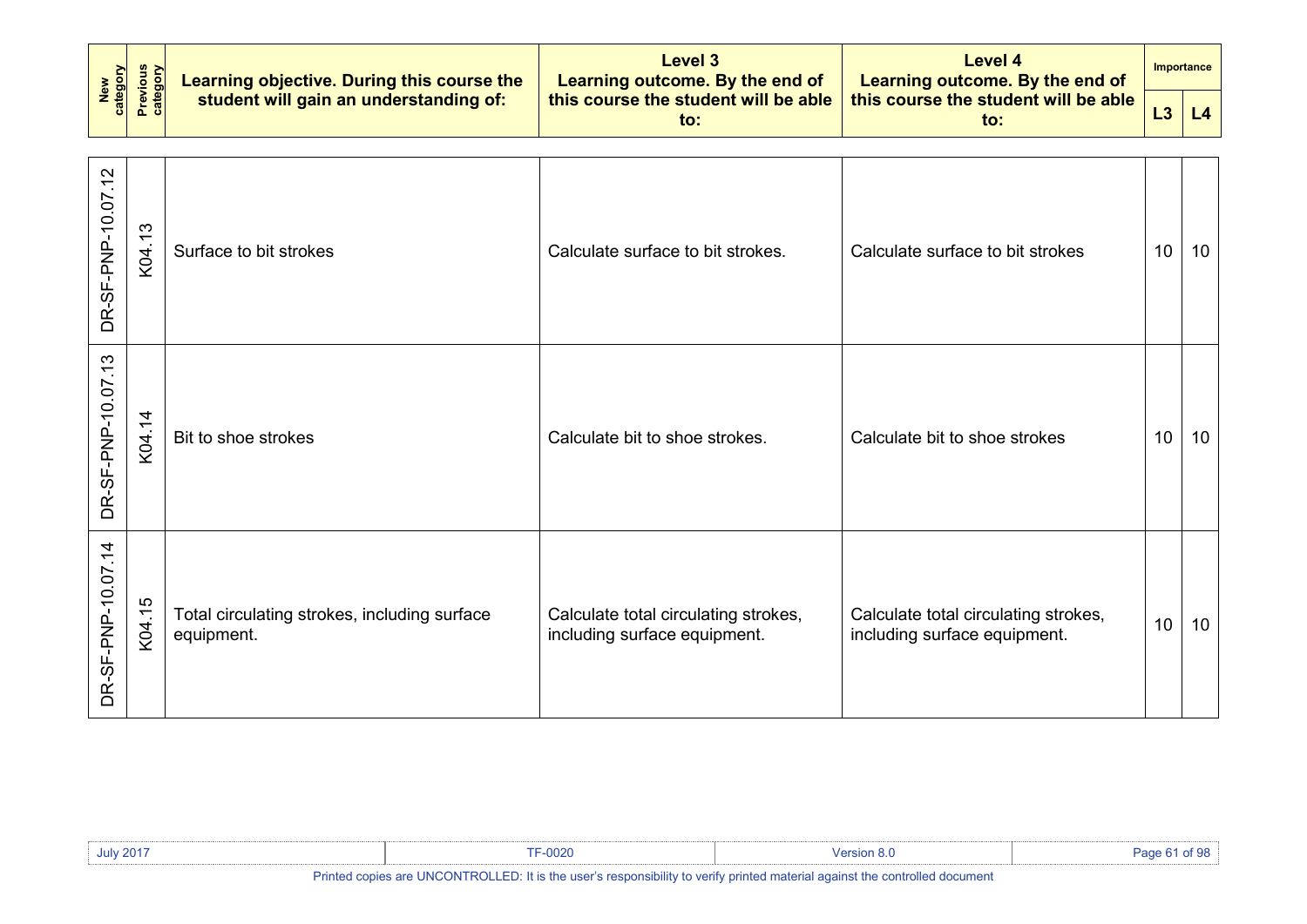|  | $\begin{array}{ c c c c }\hline & \frac{1}{2} & \frac{1}{2} & \frac{1}{2} \\ \hline \end{array}$ & $\begin{array}{ c c c }\hline \frac{1}{2} & \frac{1}{2} & \frac{1}{2} \\ \frac{1}{2} & \frac{1}{2} & \frac{1}{2} \\ \frac{1}{2} & \frac{1}{2} & \frac{1}{2} \end{array}$ Student will gain an understanding of: | Level 3<br>Learning outcome. By the end of       | Level 4<br>Learning outcome. By the end of  |  | Importance |
|--|--------------------------------------------------------------------------------------------------------------------------------------------------------------------------------------------------------------------------------------------------------------------------------------------------------------------|--------------------------------------------------|---------------------------------------------|--|------------|
|  |                                                                                                                                                                                                                                                                                                                    | this course the student will be able $\ $<br>to: | this course the student will be able<br>to: |  | L4         |

| 5<br>5<br>$\overline{c}$<br>$\mathbf{r}$<br>Ó,<br>4<br>Š<br>SS<br>SS | The volume required to displace the riser. | Calculate the volume required to<br>displace the riser. | Calculate the volume required to<br>displace the riser. | 10 | 10 |
|----------------------------------------------------------------------|--------------------------------------------|---------------------------------------------------------|---------------------------------------------------------|----|----|
|----------------------------------------------------------------------|--------------------------------------------|---------------------------------------------------------|---------------------------------------------------------|----|----|

|                    | <b>Perform Kill Sheet Calculations (Post kick)</b> |                     |                               |                               |    |                 |  |  |  |
|--------------------|----------------------------------------------------|---------------------|-------------------------------|-------------------------------|----|-----------------|--|--|--|
| DR-SF-PNP-10.08.01 | K04.04                                             | Formation pressure. | Calculate formation pressure. | Calculate formation pressure. | 10 | 10              |  |  |  |
| DR-SF-PNP-10.08.02 | K04.07                                             | Kill fluid density. | Calculate kill fluid density. | Calculate kill fluid density. | 5  | 10 <sup>°</sup> |  |  |  |

| <b>July 2017</b> | $-0020$                                                                                                               |  |
|------------------|-----------------------------------------------------------------------------------------------------------------------|--|
|                  | d copies are UNCONTROLLED: It is the user's responsibility to verify printed material against the controlled document |  |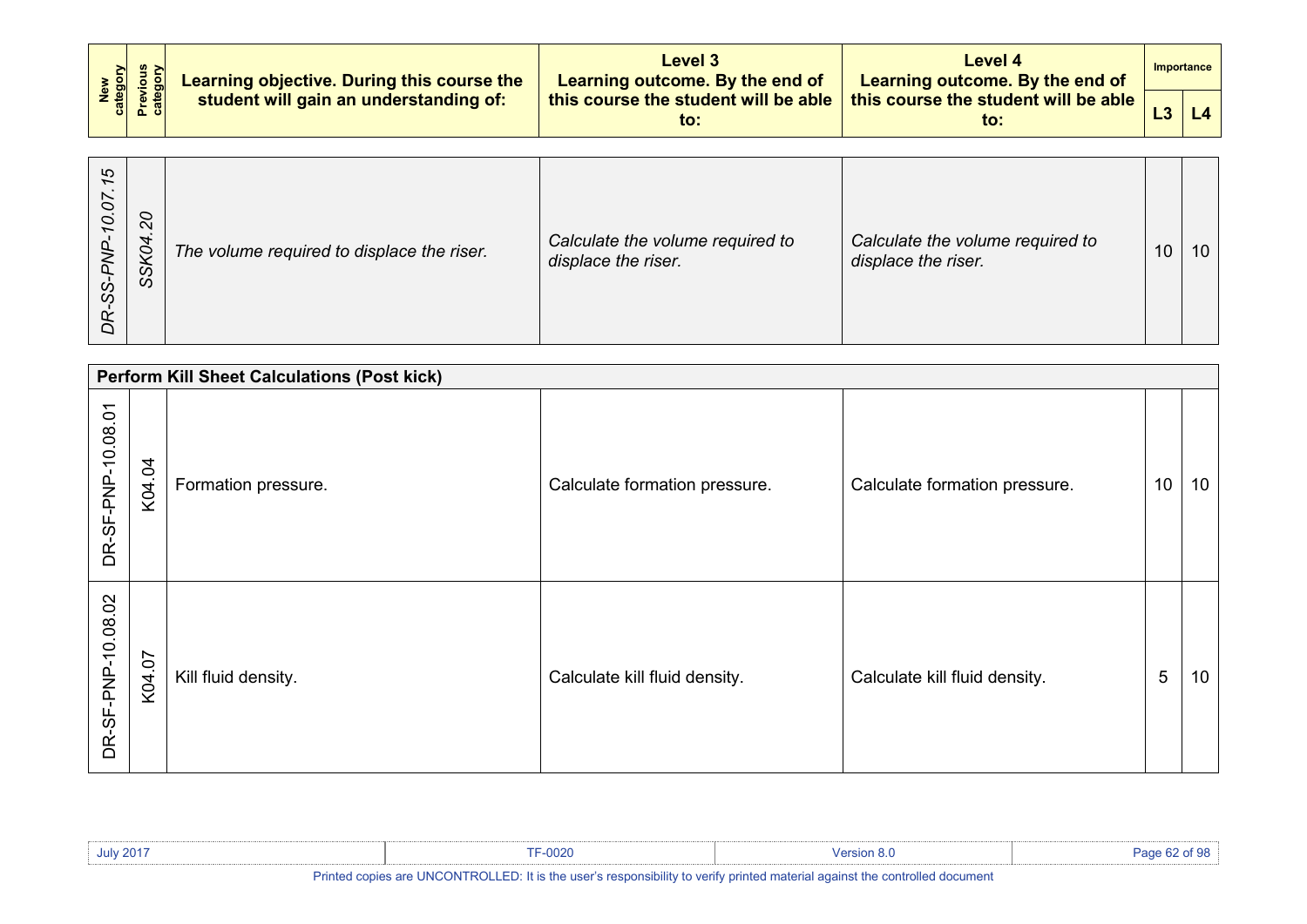| New<br>category    | <b>Previous</b><br>category | Learning objective. During this course the | <b>Level 3</b><br>Learning outcome. By the end of | <b>Level 4</b><br>Learning outcome. By the end of | Importance |    |
|--------------------|-----------------------------|--------------------------------------------|---------------------------------------------------|---------------------------------------------------|------------|----|
|                    |                             | student will gain an understanding of:     | this course the student will be able<br>to:       | this course the student will be able<br>to:       | L3         | L4 |
| DR-SF-PNP-10.08.03 | K04.17                      | Initial Circulating Pressure (ICP).        | Calculate ICP.                                    | Calculate ICP.                                    | 5          | 10 |
| DR-SF-PNP-10.08.04 | K04.18                      | Final Circulating Pressure (FCP).          | Calculate FCP.                                    | Calculate FCP.                                    | 5          | 10 |
| DR-SF-PNP-10.08.05 | K04.19                      | Pressure drop per step.                    | Calculate pressure drop per step.                 | Calculate pressure drop per step.                 | 5          | 10 |

| <b>July 2017</b> | <b>CELODOC</b><br>-UUZU | /ersic                                                                                                          |  |
|------------------|-------------------------|-----------------------------------------------------------------------------------------------------------------|--|
| ___              |                         | the second contract the second contract of the second contract of the second contract of the second contract of |  |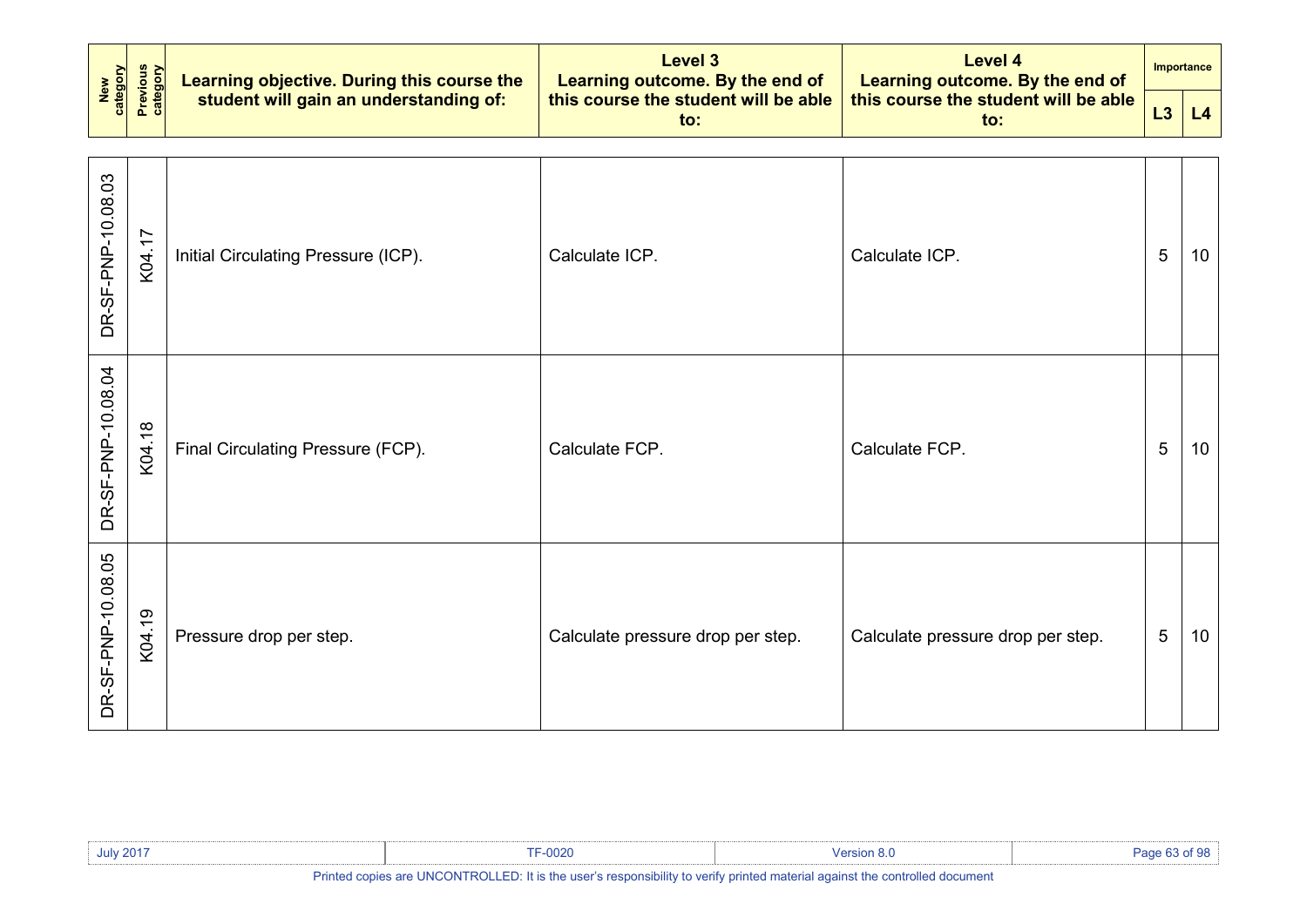| New<br>category<br>Previous<br>category | Learning objective. During this course the | <b>Level 3</b><br>Learning outcome. By the end of | Level 4<br>Learning outcome. By the end of  | Importance |
|-----------------------------------------|--------------------------------------------|---------------------------------------------------|---------------------------------------------|------------|
|                                         | student will gain an understanding of:     | this course the student will be able<br>TO.       | this course the student will be able<br>to: |            |

| DR-SS-PNP-10.08.06 | $\tilde{z}$<br>SSK04. | Dynamic casing pressure. | Calculate the dynamic casing<br>pressure. | Calculate the dynamic casing<br>pressure. | 5 | 10 |
|--------------------|-----------------------|--------------------------|-------------------------------------------|-------------------------------------------|---|----|
| DR-SS-PNP-10.08.07 | 22<br>SSK04.          | Dynamic MAASP.           | Calculate the dynamic MAASP.              | Calculate the dynamic MAASP.              | 5 | 10 |

|                                           | <b>Volumetric Methods</b> |                                                                                                         |                                                                                                                                                                                    |                                                                                                                                                                                                                                                                |   |               |  |  |
|-------------------------------------------|---------------------------|---------------------------------------------------------------------------------------------------------|------------------------------------------------------------------------------------------------------------------------------------------------------------------------------------|----------------------------------------------------------------------------------------------------------------------------------------------------------------------------------------------------------------------------------------------------------------|---|---------------|--|--|
| Ò<br>$\overline{5}$<br>$\circ$<br>あ<br>ΒŘ | 5<br>K <sub>05</sub>      | The principles of the volumetric process<br>(Volumetric Method followed by the Lubricate<br>and Bleed). | Describe the volumetric process:<br>Controlled migration of the<br>$\sim$<br>influx to the surface<br>Lubricate and Bleed Method<br>$\sim$<br>to evacuate influx from the<br>well. | Explain the key elements of the<br>volumetric process:<br>Influx expansion/migration<br>Maintaining BHP safety<br>margin<br>Monitoring bleed off volumes<br>Monitoring surface pressures<br>Lubricate and Bleed Method<br>to evacuate influx from the<br>well. | 3 | $\mathfrak b$ |  |  |

| <b>July 2017</b> | F-0020                                                                                                                      | <sup>∖</sup> /ersion 8.∖ |  |
|------------------|-----------------------------------------------------------------------------------------------------------------------------|--------------------------|--|
|                  | Printed copies are UNCONTROLLED: It is the user's responsibility to verify printed material against the controlled document |                          |  |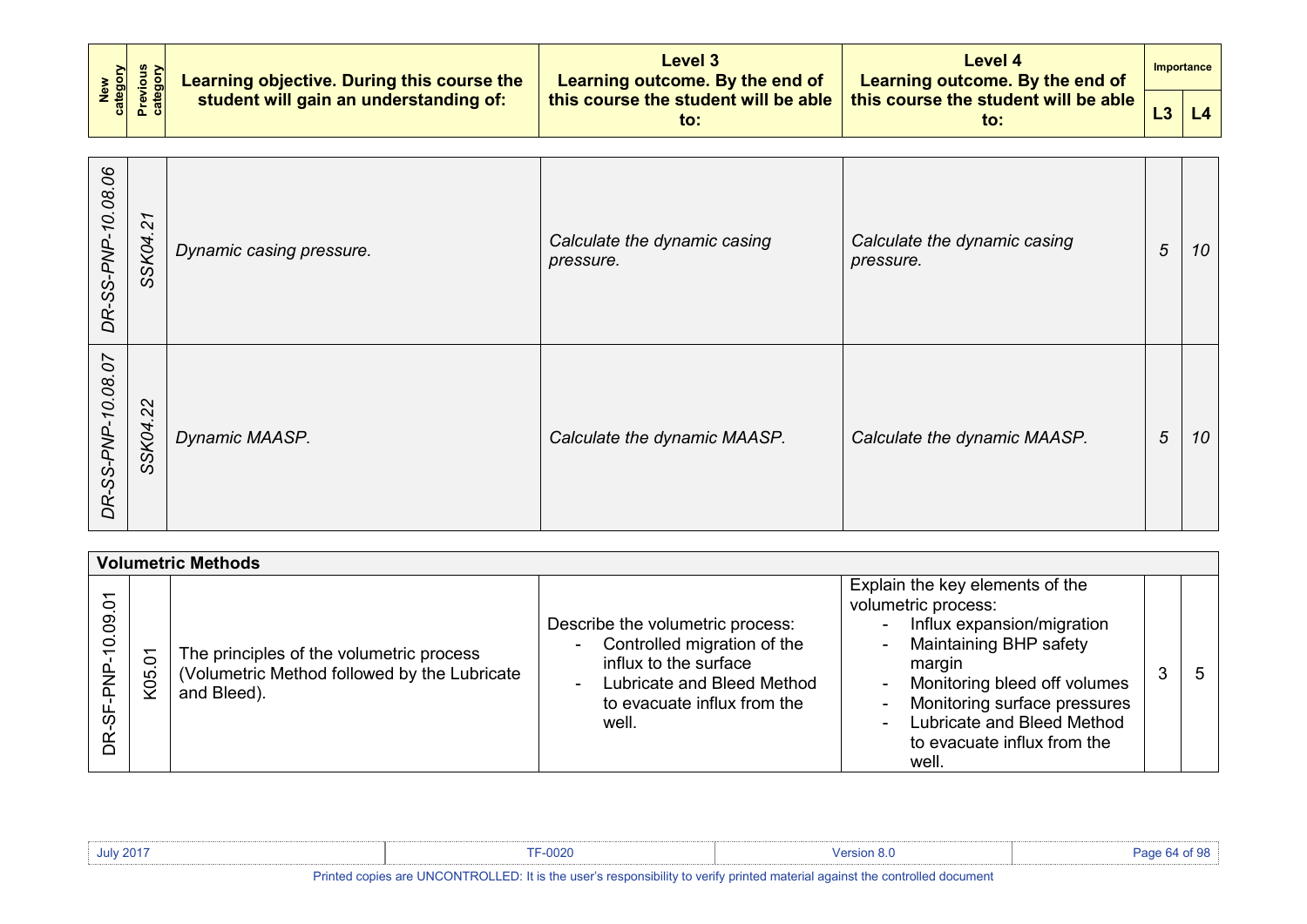| New<br>Category<br>Previous<br>Category | Learning objective. During this course the | Level 3<br>Learning outcome. By the end of  | Level 4<br>Learning outcome. By the end of    | Importance |
|-----------------------------------------|--------------------------------------------|---------------------------------------------|-----------------------------------------------|------------|
|                                         | student will gain an understanding of:     | this course the student will be able<br>to: | this course the student will be able  <br>to: |            |

| DR-SF-PNP-10.09.02     | K05.02 | The procedure required for controlling a well<br>with the Volumetric Method. | Describe the role of the Driller when<br>carrying out the Volumetric Method to<br>bring influx to the choke. | Outline the procedure for the<br>Volumetric Method to bring the influx<br>to the choke. | 4 | 5 |
|------------------------|--------|------------------------------------------------------------------------------|--------------------------------------------------------------------------------------------------------------|-----------------------------------------------------------------------------------------|---|---|
| R-SF-PNP-10.09.03<br>≏ | K05.03 | When the Volumetric Method is the<br>appropriate well control method.        | Outline the situations when the<br>Volumetric Method should be applied.                                      | Explain the situations when the<br>Volumetric Method should be applied.                 | 3 | 5 |

|                                                                      | <b>Lubricate and Bleed Method</b> |                                                      |                                             |                                                                                                                                                                                                                                      |         |              |  |  |
|----------------------------------------------------------------------|-----------------------------------|------------------------------------------------------|---------------------------------------------|--------------------------------------------------------------------------------------------------------------------------------------------------------------------------------------------------------------------------------------|---------|--------------|--|--|
| $\overline{Q}$<br>$\overline{c}$<br>$\overline{Q}$<br><u>မှ</u><br>Ĕ | í<br>Σ                            | The principles of the Lubricate and Bleed<br>Method. | Describe the Lubricate and Bleed<br>Method. | Explain the key elements of the<br>Lubricate and Bleed Method:<br>Establish the safety margin<br>Lubricate fluid into the well<br>Bleed off the equivalent<br>hydrostatic pressure of the<br>lubricated fluid<br>Repeat the process. | ◠<br>C, | <sub>5</sub> |  |  |

| <b>July 2017</b> | F-0020                                                                                                                      | <b>Version 8.u</b> |  |
|------------------|-----------------------------------------------------------------------------------------------------------------------------|--------------------|--|
|                  | Printed copies are UNCONTROLLED: It is the user's responsibility to verify printed material against the controlled document |                    |  |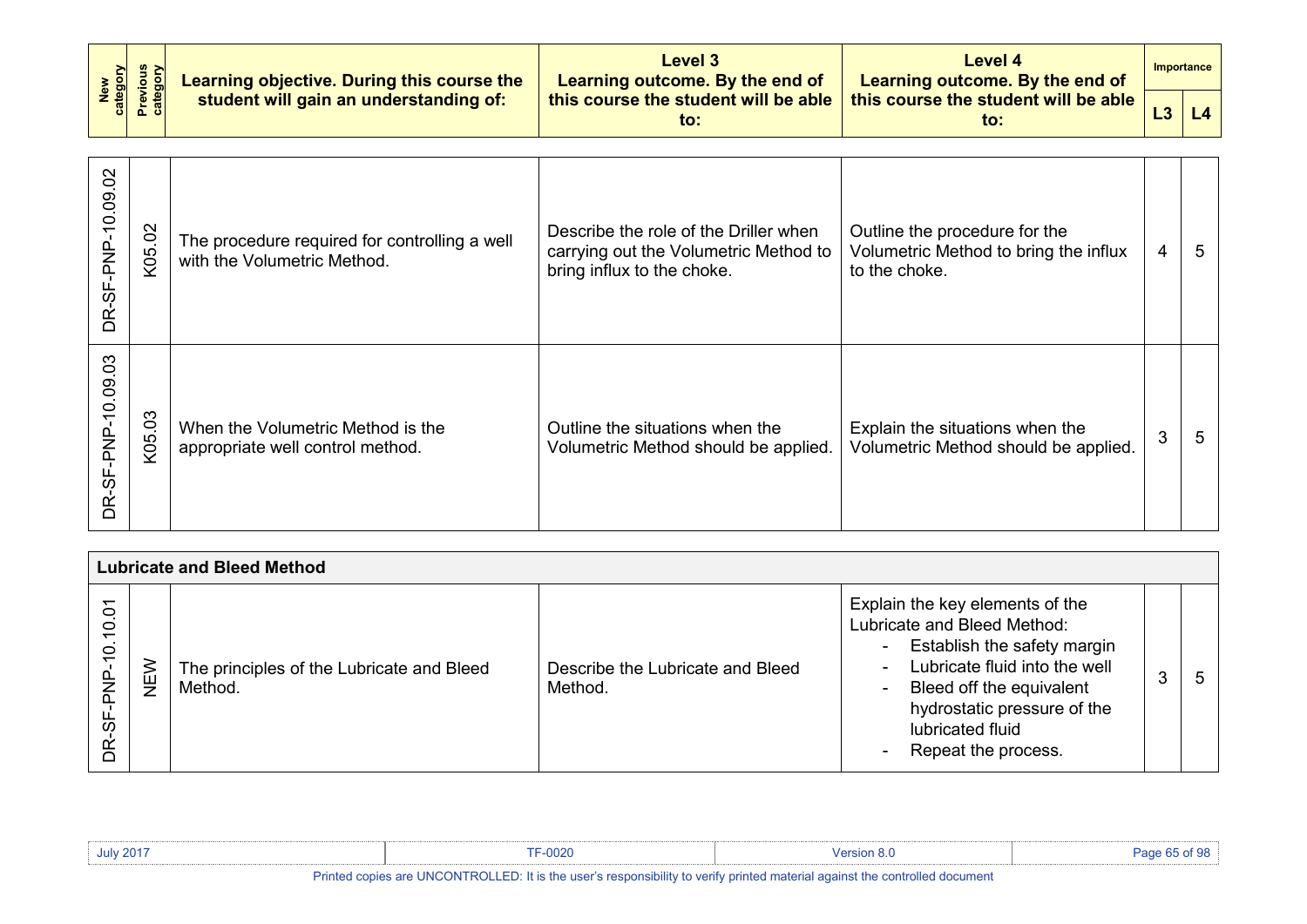| New<br>Category<br>Previous<br>Category | Learning objective. During this course the | Level 3<br>Learning outcome. By the end of  | Level 4<br>Learning outcome. By the end of              | Importance |
|-----------------------------------------|--------------------------------------------|---------------------------------------------|---------------------------------------------------------|------------|
|                                         | student will gain an understanding of:     | this course the student will be able<br>to: | this course the student will be able $\parallel$<br>to: |            |

| DR-SF-PNP-10.10.02 | K05.04 | The procedure required for controlling a well<br>with the Lubricate and Bleed Method. | Describe the role of the Driller when<br>carrying out the Lubricate and Bleed<br>Method to evacuate the influx from<br>the well while preventing further<br>inflow. | Outline the procedure for the<br>Lubricate and Bleed Method to<br>remove influx from the well while<br>preventing further inflow. | 4 | 5 |
|--------------------|--------|---------------------------------------------------------------------------------------|---------------------------------------------------------------------------------------------------------------------------------------------------------------------|-----------------------------------------------------------------------------------------------------------------------------------|---|---|
| DR-SF-PNP-10.10.03 | K05.05 | When the Lubricate and Bleed Method is the<br>appropriate well control technique.     | Outline the circumstances when the<br>Lubricate and Bleed Method should<br>be applied.                                                                              | Explain the circumstances when the<br>Lubricate and Bleed Method should<br>be applied.                                            | 3 | 5 |

|                                                                                                                                                               | <b>Stripping</b>      |                             |                                                                      |                                                                                                                                                                                                                                                                                         |   |   |
|---------------------------------------------------------------------------------------------------------------------------------------------------------------|-----------------------|-----------------------------|----------------------------------------------------------------------|-----------------------------------------------------------------------------------------------------------------------------------------------------------------------------------------------------------------------------------------------------------------------------------------|---|---|
| $\overline{\phantom{0}}$<br>$\circ$<br>$\overline{\phantom{0}}$<br>$\overline{\phantom{0}}$<br>. .<br>$\tilde{\mathsf{C}}$<br>-PNP-<br><u>არ</u><br><u>ok</u> | $\overline{5}$<br>K06 | The principles of stripping | Define the principles, and outline<br>when stripping is appropriate. | Explain the key elements of stripping<br>procedures:<br>- BOP devices used (external<br>and internal)<br><b>BOP closing pressures</b><br>۰.<br>Appropriate fluid monitoring<br>tanks<br>Appropriate surface line<br>configuration<br><b>Stripping bottles</b><br>Ξ.<br>Stripping sheet. | 5 | 5 |

| <b>July 2017</b> | $-0020$ | <b>Version 8.J</b> | $\epsilon$ QQ<br>. |
|------------------|---------|--------------------|--------------------|
|                  |         |                    |                    |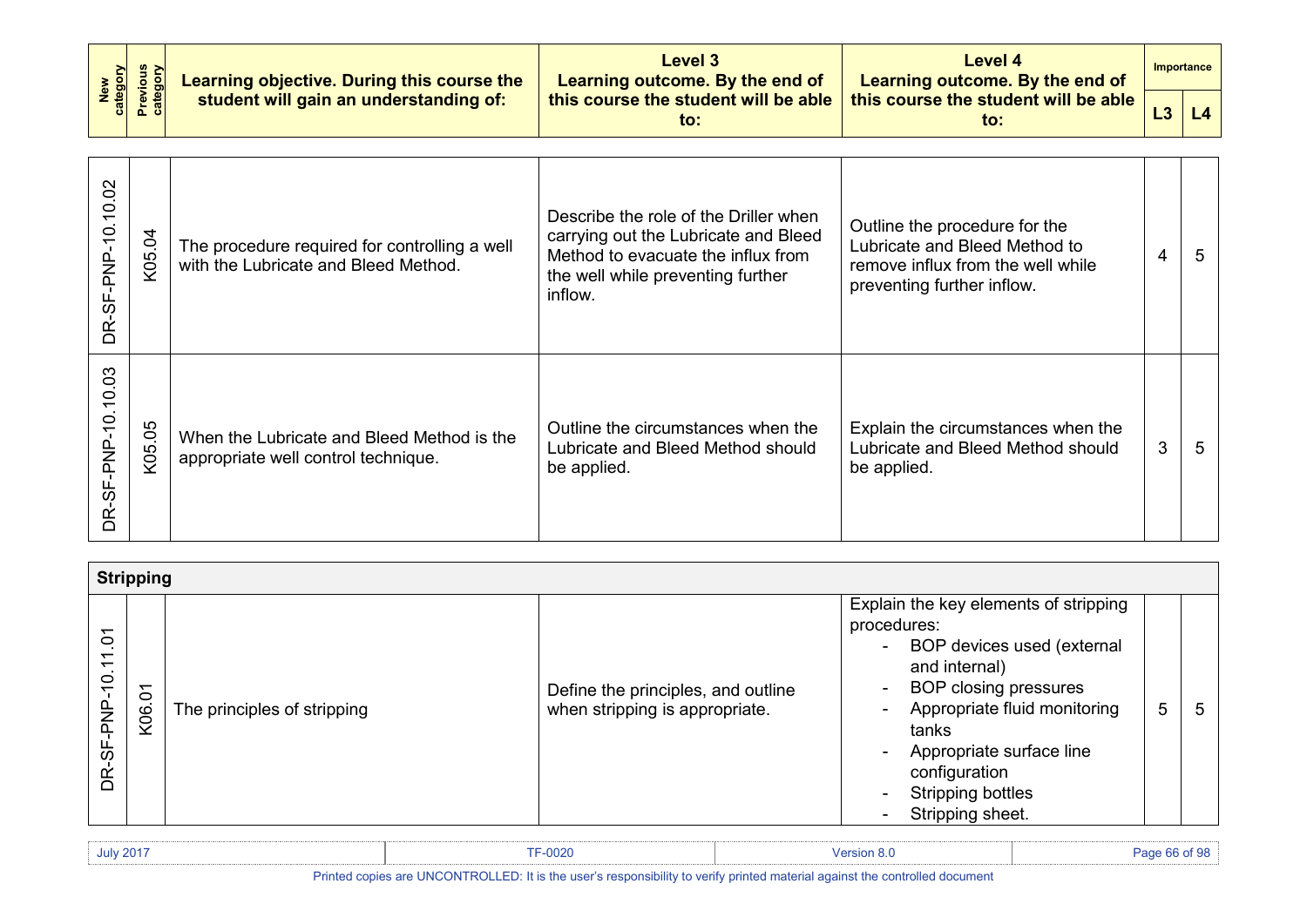| New<br>category<br>Previous<br>category | Learning objective. During this course the | Level 3<br>Learning outcome. By the end of  | Level 4<br>Learning outcome. By the end of              |  | Importance |
|-----------------------------------------|--------------------------------------------|---------------------------------------------|---------------------------------------------------------|--|------------|
|                                         | student will gain an understanding of:     | this course the student will be able<br>to: | this course the student will be able $\parallel$<br>to: |  | L4         |

| $\mathcal{S}$<br>DR-SF-PNP-10.11                 | K06.02     | The procedure required to safely strip into a<br>well.                     | Demonstrate stripping procedures:<br>Annular stripping<br>Ram to ram stripping.                   | From a given well scenario,<br>determine/demonstrate the most<br>appropriate procedure to strip into the<br>well. | 5 | 5 |
|--------------------------------------------------|------------|----------------------------------------------------------------------------|---------------------------------------------------------------------------------------------------|-------------------------------------------------------------------------------------------------------------------|---|---|
| 03<br>$\overline{\phantom{0}}$<br>DR-SF-PNP-10.1 | က<br>K06.0 | The factors which limit or complicate the ability<br>to strip in the hole. | Identify the limitations or<br>complications that may affect the<br>ability to strip in the hole. | Explain the limitations or<br>complications that may affect the<br>ability to strip in the hole.                  | 4 | 5 |

| <b>WELL CONTROL DURING CASING AND CEMENTING</b>                          |                            |                                                                                                                                 |                                                                                                                                  |                                                                                                                                       |   |    |  |  |  |  |
|--------------------------------------------------------------------------|----------------------------|---------------------------------------------------------------------------------------------------------------------------------|----------------------------------------------------------------------------------------------------------------------------------|---------------------------------------------------------------------------------------------------------------------------------------|---|----|--|--|--|--|
|                                                                          |                            | <b>Running and Pulling Casing and Liner</b>                                                                                     |                                                                                                                                  |                                                                                                                                       |   |    |  |  |  |  |
| $\circ$<br>$\tilde{\Theta}$<br>$\overline{\phantom{0}}$<br>SF-PNP<br>DŘ. | $\delta$<br>$\overline{5}$ | The factors that increase risk of swabbing and<br>surging when tripping large diameter tubulars<br>(reduced annular clearance). | Identify the factors that increase the<br>chance of swabbing and surging<br>when pulling and running large<br>diameter tubulars. | From a given scenario, assess the<br>increased chance of swabbing and<br>surging when pulling and running<br>large diameter tubulars. | 4 | -5 |  |  |  |  |

| <b>July 2017</b> | $-0020$ | ersion 8.0                                                                                                                                                                                                                     |  |
|------------------|---------|--------------------------------------------------------------------------------------------------------------------------------------------------------------------------------------------------------------------------------|--|
| ____             |         | the contract the contract of the contract of the contract of the contract of the contract of the contract of the contract of the contract of the contract of the contract of the contract of the contract of the contract of t |  |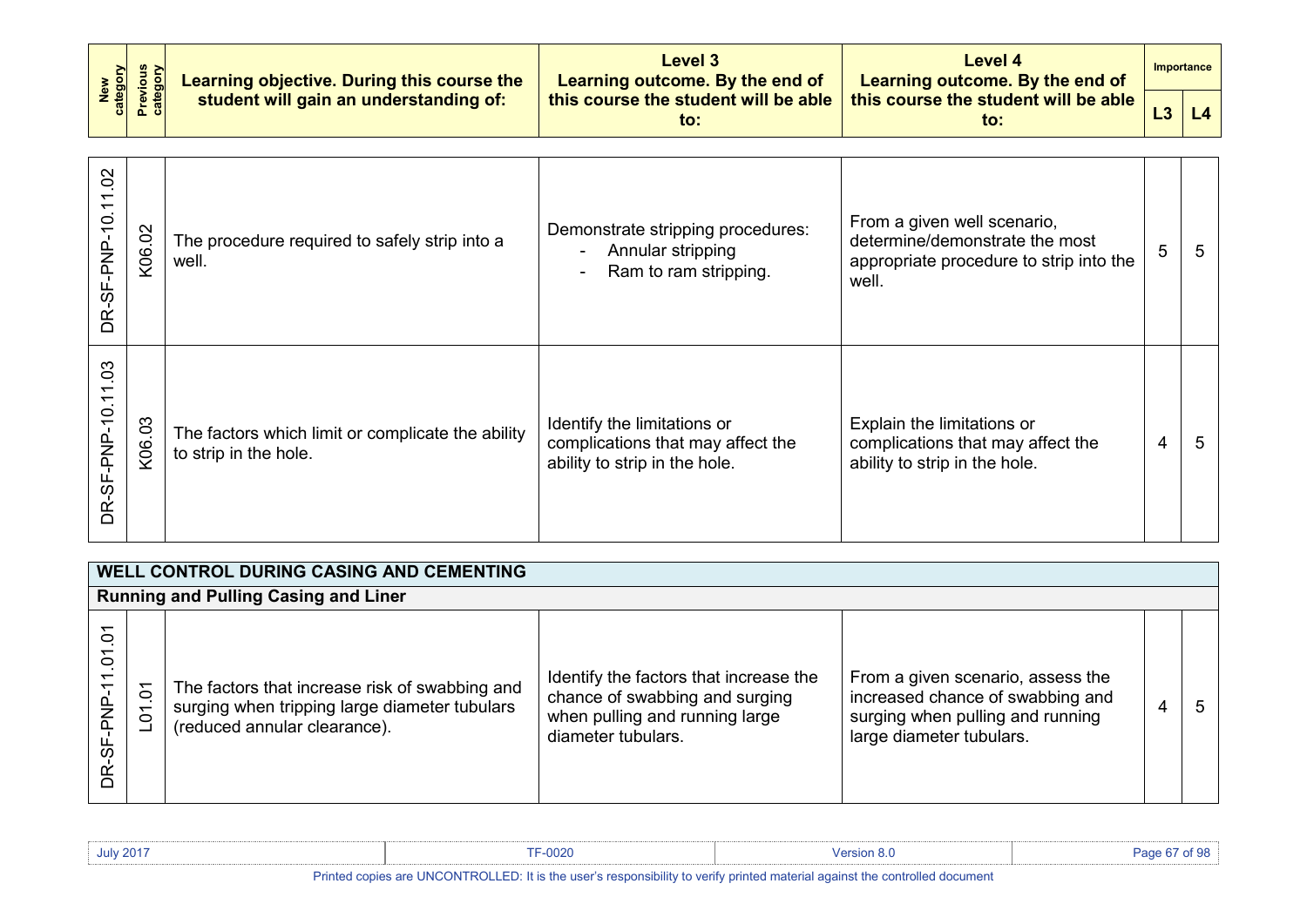|  | Learning objective. During this course the | Level 3<br>Learning outcome. By the end of | Level 4<br>Learning outcome. By the end of  | Importance                                              |  |
|--|--------------------------------------------|--------------------------------------------|---------------------------------------------|---------------------------------------------------------|--|
|  | New<br>Category<br>Previous<br>Category    | student will gain an understanding of:     | this course the student will be able<br>to: | this course the student will be able $\parallel$<br>to: |  |

| DR-SF-PNP-11.01.02 | L01.02               | Mitigations to minimise swab and surge<br>pressure when tripping large diameter tubulars<br>(reduced annular clearance). | Identify actions that mitigate surge<br>and swab pressures.                                                                 | For a given scenario, justify the<br>actions and equipment selection that<br>mitigate surge and swab pressures.                                                                                                                      | 4 | 4 |
|--------------------|----------------------|--------------------------------------------------------------------------------------------------------------------------|-----------------------------------------------------------------------------------------------------------------------------|--------------------------------------------------------------------------------------------------------------------------------------------------------------------------------------------------------------------------------------|---|---|
| DR-SF-PNP-11.01.03 | L01.03               | The limitations of self-filling float systems.                                                                           | Identify the capabilities and<br>limitations (risks) of self-filling float<br>systems, including the failure to<br>convert. | Assess the capabilities and<br>limitations (risks) of self-filling float<br>systems, including the failure to<br>convert in the event of a well control<br>incident.<br>Calculate the effects on BHP if the<br>casing float(s) fails | 4 | 4 |
| DR-SF-PNP-11.01.04 | 05<br>$\overline{5}$ | How returns are monitored when tripping large<br>diameter tubulars (reduced annular clearance).                          | Demonstrate how to correctly monitor<br>returns.                                                                            | Demonstrate how to correctly monitor<br>returns.                                                                                                                                                                                     | 5 | 5 |

| <b>July 2017</b> | F-0020                                                                                                                      | <sup>∿</sup> /ersion 8.⊾ |  |  |  |  |  |  |  |
|------------------|-----------------------------------------------------------------------------------------------------------------------------|--------------------------|--|--|--|--|--|--|--|
|                  | Printed copies are UNCONTROLLED: It is the user's responsibility to verify printed material against the controlled document |                          |  |  |  |  |  |  |  |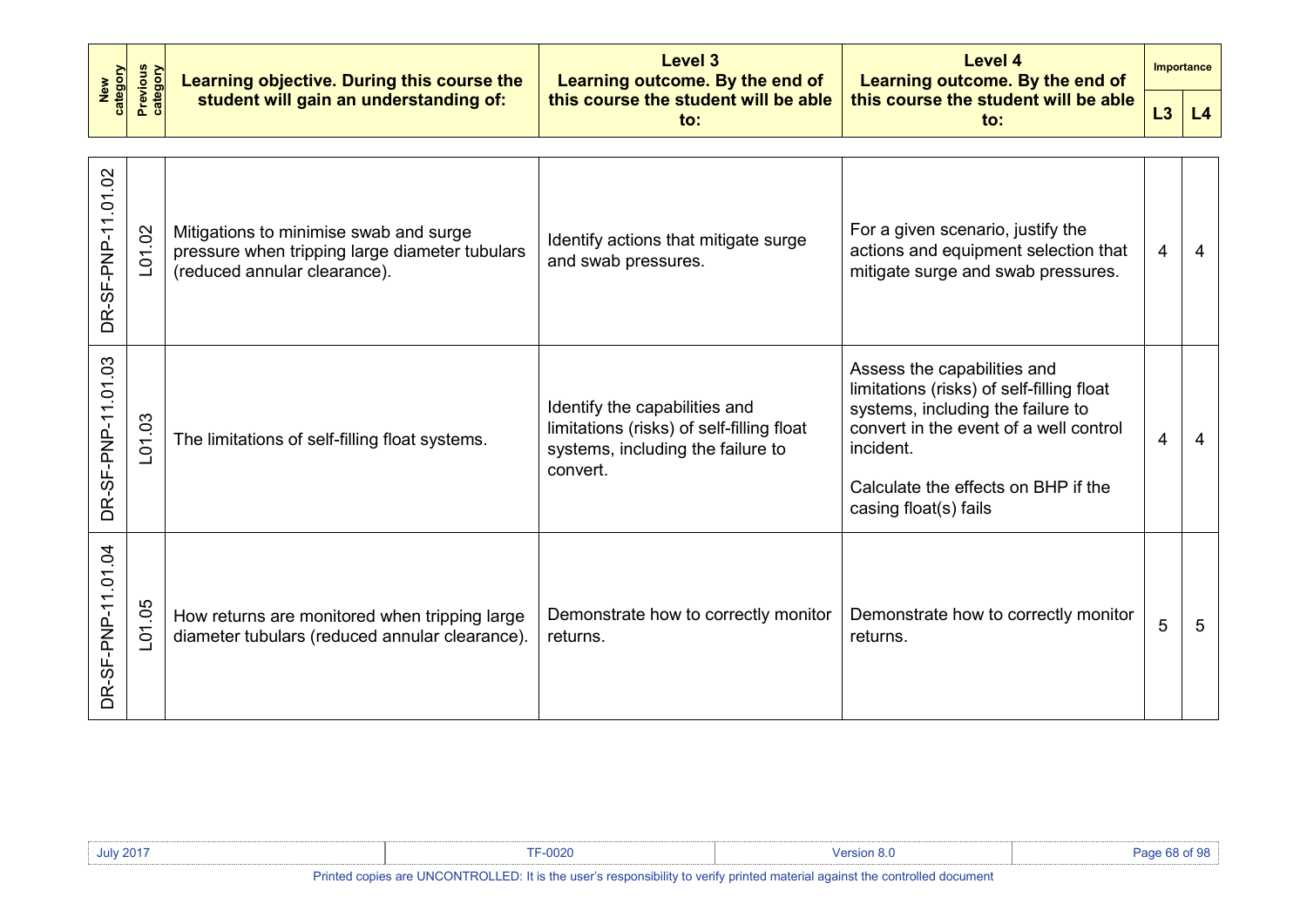| New<br>category<br>Previous<br>category | Learning objective. During this course the | <b>Level 3</b><br>Learning outcome. By the end of | Level 4<br>Learning outcome. By the end of  |                | Importance |  |
|-----------------------------------------|--------------------------------------------|---------------------------------------------------|---------------------------------------------|----------------|------------|--|
|                                         | student will gain an understanding of:     | this course the student will be able<br>to:       | this course the student will be able<br>to: | L <sub>3</sub> | L4         |  |

| DR-SF-PNP-11.01.05     | 06<br>$\overline{5}$ | The calculation of displacements when tripping<br>casing liner (large diameter tubulars).   | Calculate open and closed end<br>displacements when pulling and<br>running large diameter tubulars.                                                       | Calculate open and closed end<br>displacements when pulling and<br>running large diameter tubulars.                                                                               | 5 | 5 |
|------------------------|----------------------|---------------------------------------------------------------------------------------------|-----------------------------------------------------------------------------------------------------------------------------------------------------------|-----------------------------------------------------------------------------------------------------------------------------------------------------------------------------------|---|---|
| .06<br>DR-SF-PNP-11.01 | 01.07                | Mitigating actions if losses occur when tripping<br>casing liner (large diameter tubulars). | Identify the actions to take if there are<br>losses when pulling and running large<br>diameter tubulars:<br>Minor losses<br>Major losses<br>Total losses. | For a given situation, assess the<br>actions to take if there are losses<br>when pulling and running large<br>diameter tubulars:<br>Minor losses<br>Major losses<br>Total losses. | 4 |   |

|                                | <b>Cementing Casing and Liner</b> |                                                     |                                                                                                                                      |                                                                                                              |   |   |  |  |  |
|--------------------------------|-----------------------------------|-----------------------------------------------------|--------------------------------------------------------------------------------------------------------------------------------------|--------------------------------------------------------------------------------------------------------------|---|---|--|--|--|
| $\circ$<br>$\overline{0}$<br>ഗ | $\circ$<br>$\infty$               | The changes to BHP during a cementing<br>operation. | For a given scenario, predict changes<br>in BHP during cementation:<br>Placement<br>The setting process.<br>$\overline{\phantom{a}}$ | For a given scenario, predict the<br>changes in BHP during cementation:<br>Placement<br>The setting process. | ≘ | 4 |  |  |  |

| <b>July 2017</b> | <b>TF-0020</b>                                                                                                                                                                                                                                                                                                                                                                                                                                                                                                                                                      | Version 8.0                                                                                                     | Page 69 of 98 |
|------------------|---------------------------------------------------------------------------------------------------------------------------------------------------------------------------------------------------------------------------------------------------------------------------------------------------------------------------------------------------------------------------------------------------------------------------------------------------------------------------------------------------------------------------------------------------------------------|-----------------------------------------------------------------------------------------------------------------|---------------|
|                  | $\mathbf{u}$ $\mathbf{u}$ $\mathbf{u}$ $\mathbf{u}$ $\mathbf{u}$ $\mathbf{v}$ $\mathbf{v}$ $\mathbf{v}$ $\mathbf{v}$ $\mathbf{v}$ $\mathbf{v}$ $\mathbf{v}$ $\mathbf{v}$ $\mathbf{v}$ $\mathbf{v}$ $\mathbf{v}$ $\mathbf{v}$ $\mathbf{v}$ $\mathbf{v}$ $\mathbf{v}$ $\mathbf{v}$ $\mathbf{v}$ $\mathbf{v}$ $\mathbf{v}$ $\mathbf{$<br>the company of the company of the company of the company of the company of the company of the company of the company of the company of the company of the company of the company of the company of the company of the company | the contract of the contract of the contract of the contract of the contract of the contract of the contract of |               |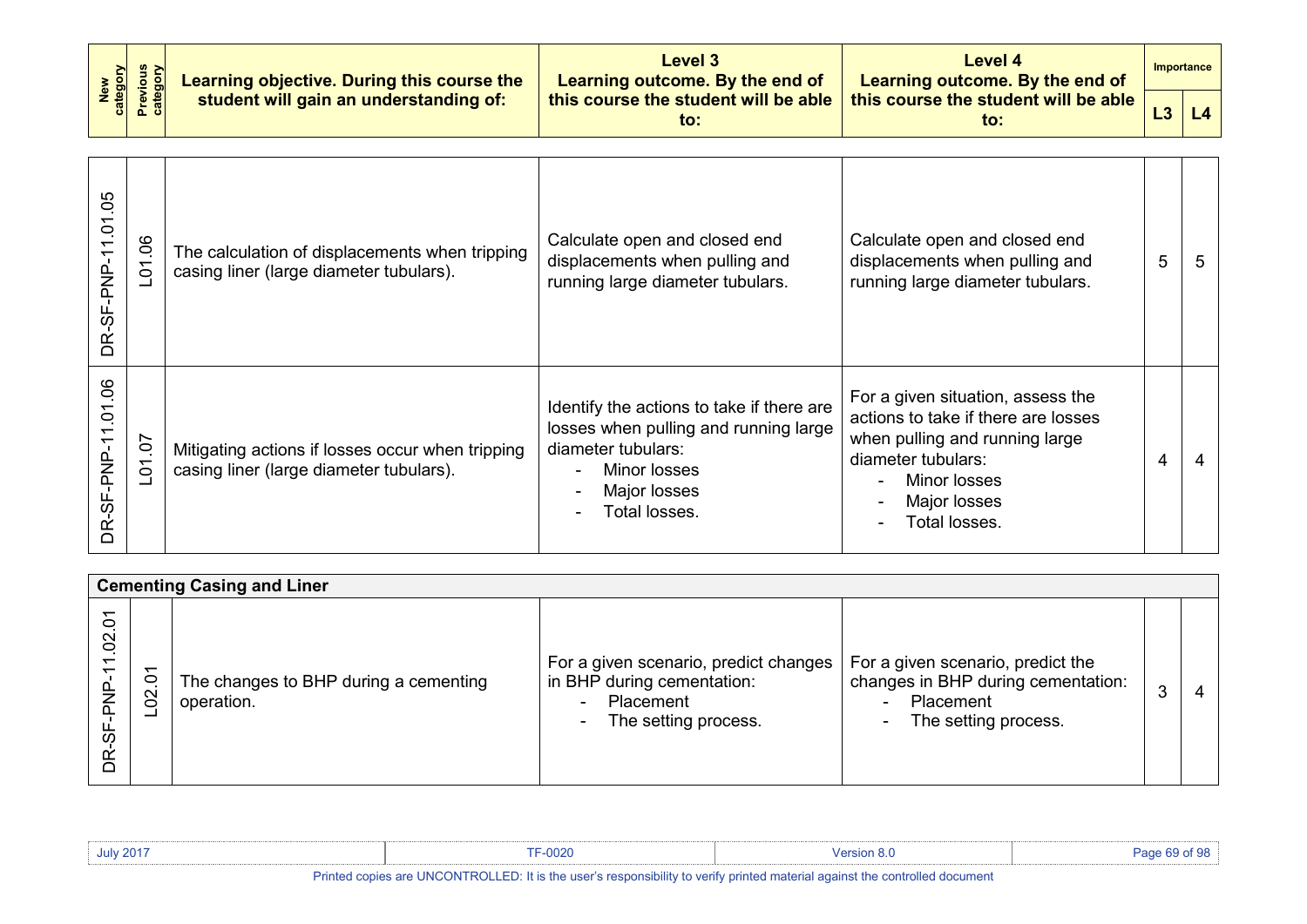| New<br>category    | <b>Previous</b><br>category<br>Learning objective. During this course the |                                                                                                                      | <b>Level 3</b><br>Learning outcome. By the end of                                                                                                                                                                                                                                                                                                       | <b>Level 4</b><br>Learning outcome. By the end of                                                                                                                                                                                                                                                                                                                                                                                                                                                                                                        |   | <b>Importance</b> |
|--------------------|---------------------------------------------------------------------------|----------------------------------------------------------------------------------------------------------------------|---------------------------------------------------------------------------------------------------------------------------------------------------------------------------------------------------------------------------------------------------------------------------------------------------------------------------------------------------------|----------------------------------------------------------------------------------------------------------------------------------------------------------------------------------------------------------------------------------------------------------------------------------------------------------------------------------------------------------------------------------------------------------------------------------------------------------------------------------------------------------------------------------------------------------|---|-------------------|
|                    |                                                                           | student will gain an understanding of:                                                                               | this course the student will be able<br>to:                                                                                                                                                                                                                                                                                                             | this course the student will be able<br>to:                                                                                                                                                                                                                                                                                                                                                                                                                                                                                                              |   | L4                |
| DR-SF-PNP-11.02.02 | L02.02                                                                    | The importance of a successful cementing job<br>and the risk of primary barrier failure.                             | Identify the potential problems related<br>to ineffective cementation:<br>Immediate<br>Life of well.<br>Explain the factors that affect the<br>quality of cement placement:<br>Expected pressure profile<br><b>Expected returns</b><br>Correct weight and quantity<br><b>Expected setting time</b><br>Plugs bump at expected<br>volume<br>No back flow. | Identify the criteria for effective<br>cementation:<br>Immediate<br>Life of well.<br>Explain the factors that affect the<br>quality and effectiveness of cement<br>placement to achieve a reliable<br>primary barrier:<br>Verification of cement location<br>Expected pressure profile to<br>maintain BHP greater than<br>pore pressure and less than<br>fracture pressure<br><b>Expected returns</b><br>Correct weight and quantity<br><b>Expected setting time</b><br>Plugs bump at expected<br>volume<br>No back flow<br>Verification of cement seal. | 4 | 5                 |
| DR-SF-PNP-11.02.03 | L <sub>02.03</sub>                                                        | The events during the life of the well that<br>could allow formation fluids to enter the casing<br>or casing annuli. |                                                                                                                                                                                                                                                                                                                                                         | For a given scenario, predict events<br>that could result in formation fluid<br>entering the casing or casing annuli<br>during the life of the well:<br>Incorrect placement<br>Incorrect pressure testing<br>Trapped pressure<br>Cement degradation.                                                                                                                                                                                                                                                                                                     |   | 3                 |

| <b>July 2017</b>                                                                                                      | $= -0020$ | <b>Mersion 8.u</b> |  |  |  |  |  |  |  |
|-----------------------------------------------------------------------------------------------------------------------|-----------|--------------------|--|--|--|--|--|--|--|
| Dalaka al-aasiaa joo HNOONTDOHED. Bis ka maada saasaasiisiiki ka malki salaka asakaala aasiaakka jaaskalla al-amaaska |           |                    |  |  |  |  |  |  |  |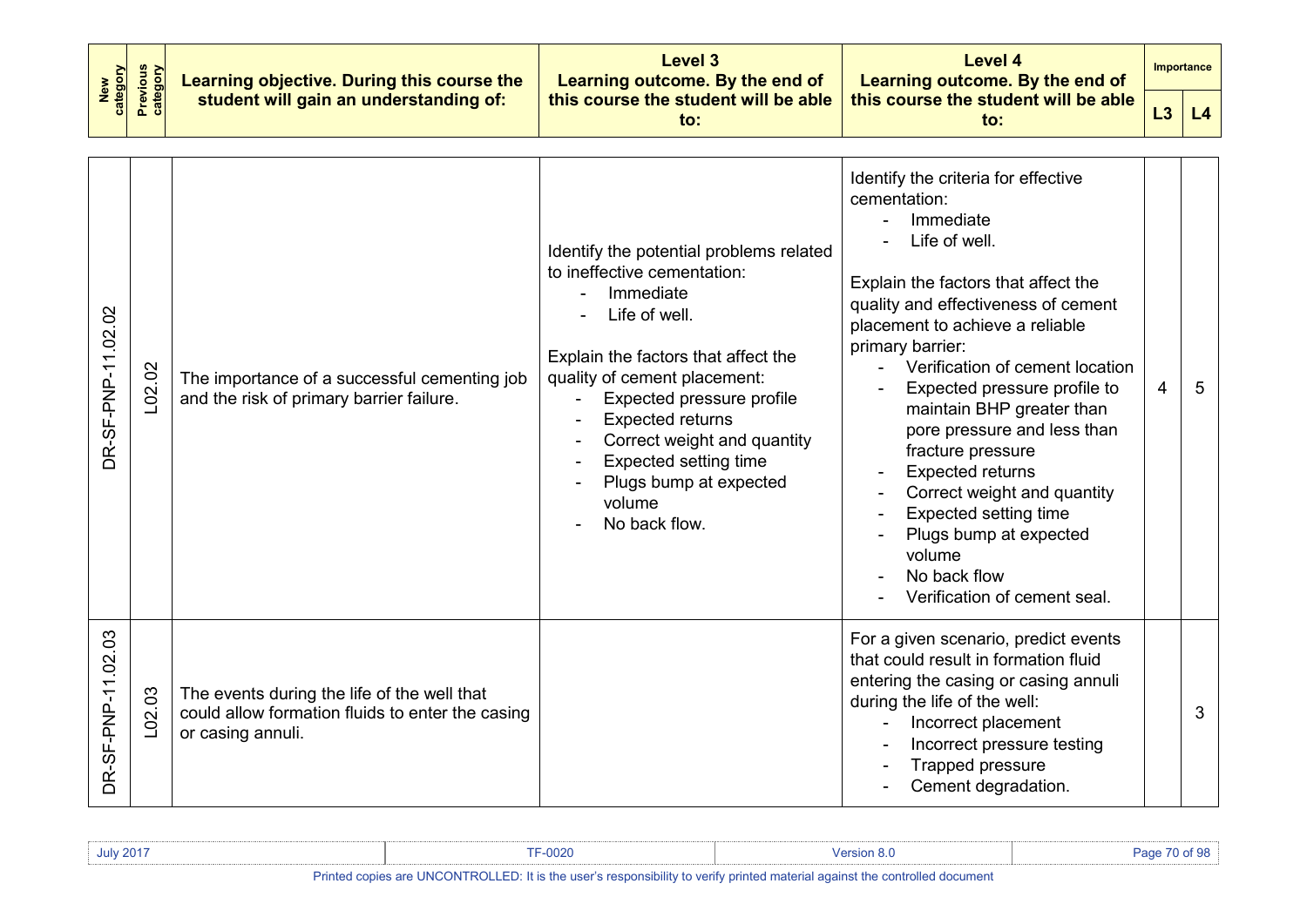|  | Learning objective. During this course the | Level 3<br>Learning outcome. By the end of | Level 4<br>Learning outcome. By the end of  |                                             | Importance |    |
|--|--------------------------------------------|--------------------------------------------|---------------------------------------------|---------------------------------------------|------------|----|
|  | New<br>Category<br>Previous<br>Category    | student will gain an understanding of:     | this course the student will be able<br>to: | this course the student will be able<br>to: |            | L4 |

| S,<br>$\Omega$<br>൧഻<br>준<br>9−<br>9<br>BŘ | ड<br>$\delta$ | The actions to take if a well starts to flow<br>during a cementing operation. | Demonstrate the actions to safely<br>shut-in the well during a cementing<br>operation. | Explain and verify the actions to<br>safely shut-in the well during a<br>cementing operation. | 10 |  |
|--------------------------------------------|---------------|-------------------------------------------------------------------------------|----------------------------------------------------------------------------------------|-----------------------------------------------------------------------------------------------|----|--|
|--------------------------------------------|---------------|-------------------------------------------------------------------------------|----------------------------------------------------------------------------------------|-----------------------------------------------------------------------------------------------|----|--|

| <b>Shut-in Procedures When Running Casing</b>                           |                   |                                                     |                                                                            |                                                                                      |    |   |  |
|-------------------------------------------------------------------------|-------------------|-----------------------------------------------------|----------------------------------------------------------------------------|--------------------------------------------------------------------------------------|----|---|--|
| Š<br>$\overline{0}3$<br>$\overline{\phantom{0}}$<br>ok<br>AP<br>56<br>È | ᅮ<br>$\circ$<br>ဒ | The steps to shut-in a well when running<br>casing. | Demonstrate the actions to safely<br>shut-in the well when running casing. | Explain and verify the actions to<br>safely shut-in the well when running<br>casing. | 10 | 5 |  |

| <b>July 2017</b>                                                                                                      | $-0020$ |  |  |  |  |
|-----------------------------------------------------------------------------------------------------------------------|---------|--|--|--|--|
| <b>BULLER AND ARRANTS OF BULLER AND A STREET AND A STREET AND A STREET AND A STREET AND A STREET AND A STREET AND</b> |         |  |  |  |  |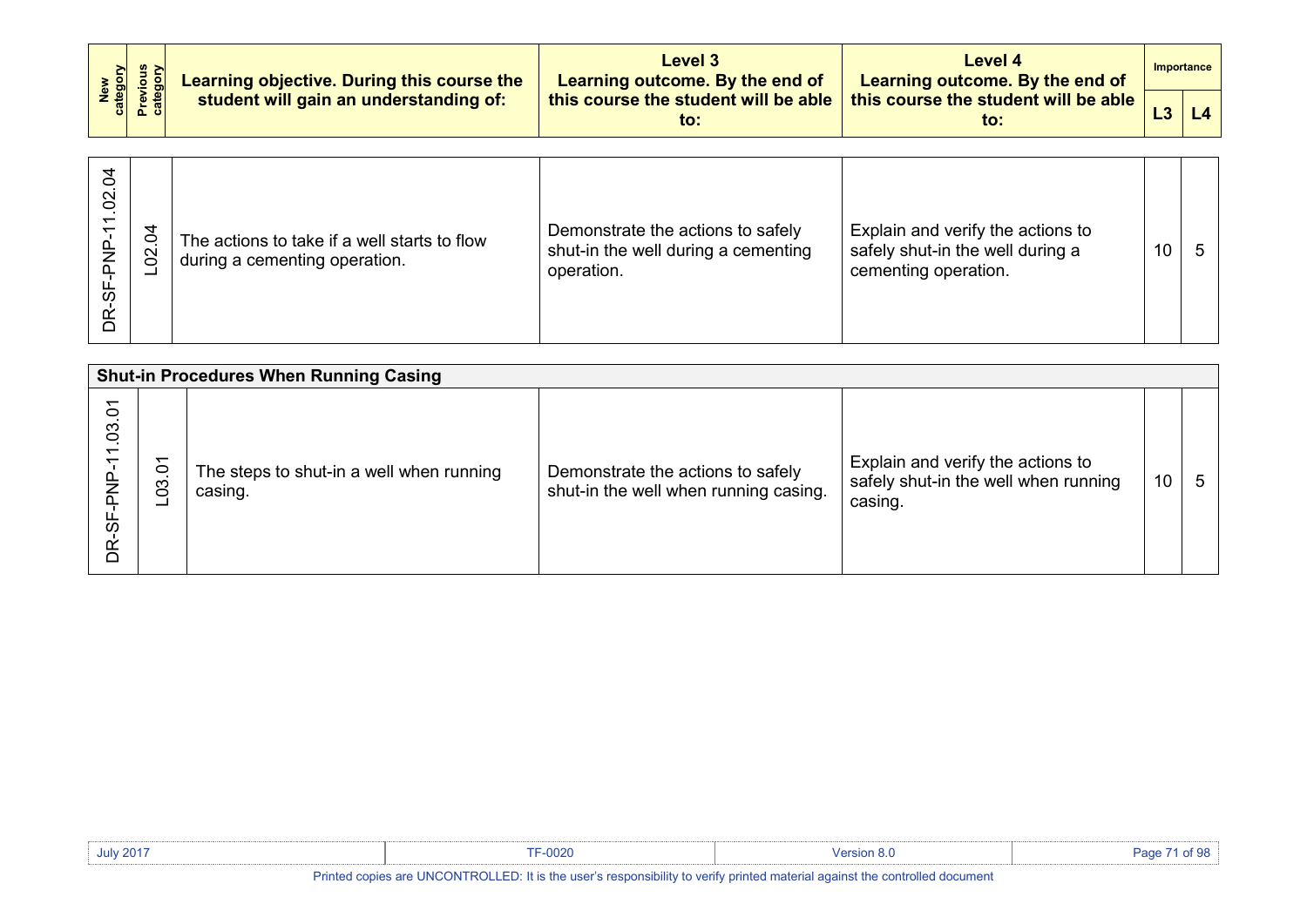| New<br>category<br>Previous<br>category |  | Learning objective. During this course the<br>student will gain an understanding of: | Level 3<br>Learning outcome. By the end of | Level 4<br>Learning outcome. By the end of                                                       |  | Importance          |
|-----------------------------------------|--|--------------------------------------------------------------------------------------|--------------------------------------------|--------------------------------------------------------------------------------------------------|--|---------------------|
|                                         |  |                                                                                      | to:                                        | this course the student will be able $\vert$ this course the student will be able $\vert$<br>to: |  | $\lfloor 4 \rfloor$ |

| <b>WELL CONTROL MANAGEMENT</b> |        |                                                                                         |                                                                                                                                                                                                                                                                                                                                                                   |                                                                                                                                                                                                                                                                                                                                                                                      |                 |    |  |
|--------------------------------|--------|-----------------------------------------------------------------------------------------|-------------------------------------------------------------------------------------------------------------------------------------------------------------------------------------------------------------------------------------------------------------------------------------------------------------------------------------------------------------------|--------------------------------------------------------------------------------------------------------------------------------------------------------------------------------------------------------------------------------------------------------------------------------------------------------------------------------------------------------------------------------------|-----------------|----|--|
| <b>Well Control Drills</b>     |        |                                                                                         |                                                                                                                                                                                                                                                                                                                                                                   |                                                                                                                                                                                                                                                                                                                                                                                      |                 |    |  |
| DR-SF-PNP-12.01.01             | M02.01 | The concept and implementation of well<br>control drills as specified by API standards. | Outline the method and demonstrate<br>steps required for well control drills:<br>Pit drill<br>Trip drill<br>Strip drill<br>Choke drill<br>Diverter drill<br>Accumulator test.                                                                                                                                                                                     | Demonstrate the method and steps<br>required to successfully complete<br>well control drills:<br>Pit drill<br><b>BOP</b> drill<br>On bottom drill<br>Trip pipe drill<br><b>BHA drill</b><br>Out of hole drill<br>Choke drill<br>Hang off drill (subsea)<br>Stripping drill<br>Diverter drill<br>Accumulator test.                                                                    | 10 <sup>°</sup> | 10 |  |
| DR-SF-PNP-12.01.02             | M02.02 | Indications that MAASP is exceeded during a<br>well control operation.                  | Identify MAASP limits:<br>Pre-calculated value<br>Position of influx<br>Position of well weak point.<br>Identify when MAASP has been<br>exceeded:<br>Deviation of annulus pressure<br>(followed by the drill pipe<br>pressure) below expected<br>values<br>The unplanned closure of the<br>choke to maintain drill pipe<br>pressure.<br>Decrease in well returns. | Identify MAASP limits:<br>Pre-calculated value<br>$\sim 10^{-11}$<br>Position of influx<br>Position of well weak point.<br>Identify when MAASP has been<br>exceeded:<br>Deviation of annulus<br>pressure (followed by the drill<br>pipe pressure) below<br>expected values<br>The unplanned closure of the<br>choke to maintain drill pipe<br>pressure.<br>Decrease in well returns. | 3               | 4  |  |

| <b>July 2017</b>                                                                                                            | -0020 |  | Danc |  |  |
|-----------------------------------------------------------------------------------------------------------------------------|-------|--|------|--|--|
| Printed copies are UNCONTROLLED: It is the user's responsibility to verify printed material against the controlled document |       |  |      |  |  |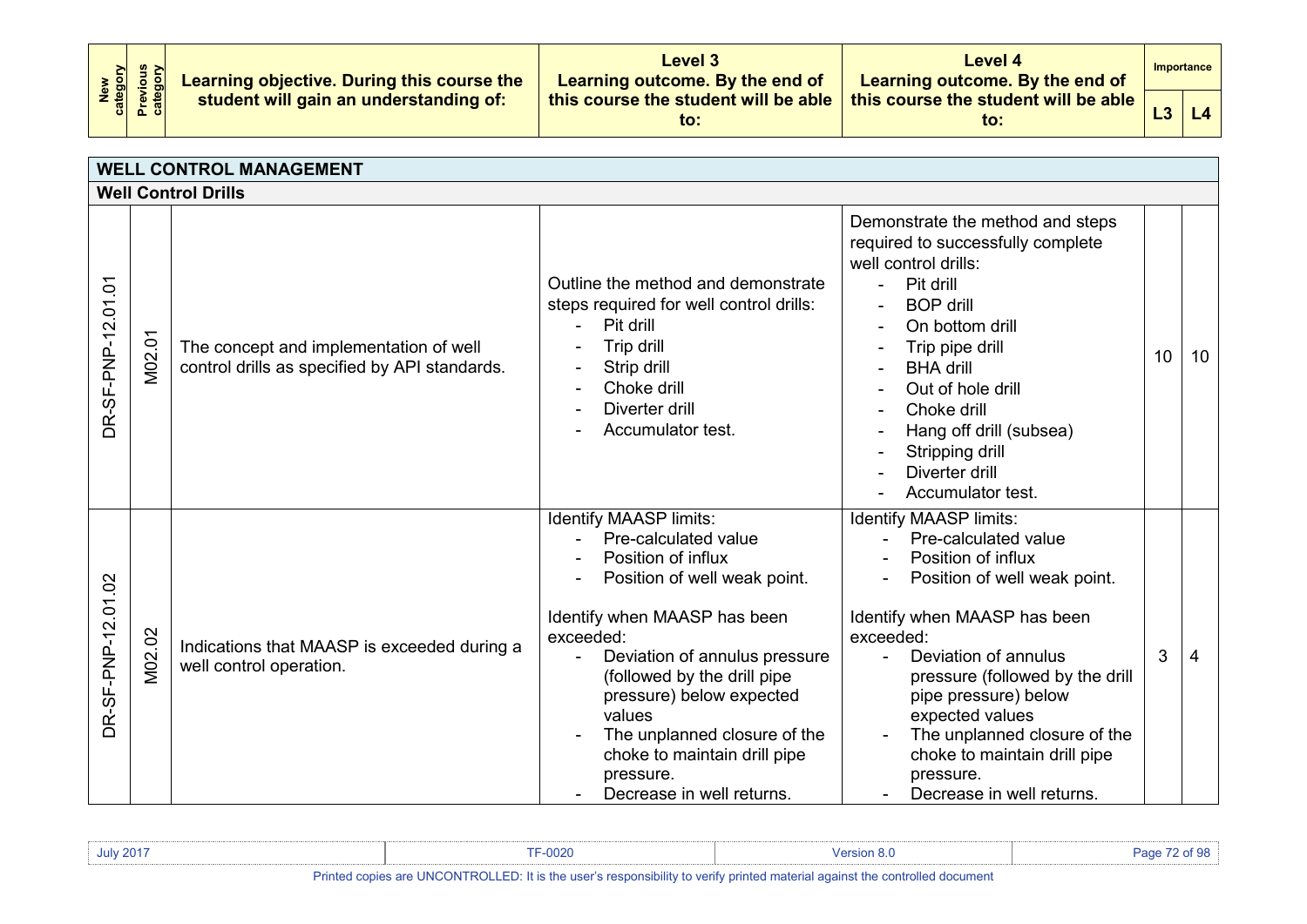| New<br>Category<br>Previous<br>Category |  | Learning objective. During this course the<br>student will gain an understanding of: | Level 3<br>Learning outcome. By the end of | Level 4<br>Learning outcome. By the end of                                                       | Importance |
|-----------------------------------------|--|--------------------------------------------------------------------------------------|--------------------------------------------|--------------------------------------------------------------------------------------------------|------------|
|                                         |  |                                                                                      | to:                                        | , this course the student will be able $\mid$ this course the student will be able $\mid$<br>to: | L4         |

| <b>CONTINGENCY PLANNING</b>                                        |                     |                                                                                               |                                                                                                                                                                                                                           |                                                                                                                                                                                                                                     |   |  |
|--------------------------------------------------------------------|---------------------|-----------------------------------------------------------------------------------------------|---------------------------------------------------------------------------------------------------------------------------------------------------------------------------------------------------------------------------|-------------------------------------------------------------------------------------------------------------------------------------------------------------------------------------------------------------------------------------|---|--|
|                                                                    |                     | <b>Recognition of Problems and First Actions</b>                                              |                                                                                                                                                                                                                           |                                                                                                                                                                                                                                     |   |  |
| 5<br>$\tilde{\mathbf{c}}$<br>S<br>غ<br>ج<br>ن<br>8<br>$\mathbb{R}$ | Š<br>$\overline{5}$ | Indications of downhole or surface problems<br>that can arise during well control operations. | Identify deviations from expected<br>values on critical gauges and drill<br>pipe pressure:<br>Annulus pressure<br>Pit level indicators<br>Pump rate.<br>$\blacksquare$<br>Demonstrate the appropriate actions<br>to take. | Identify deviations from expected<br>values on critical gauges and drill<br>pipe pressure:<br>Annulus pressure<br>Pit level indicators<br>$\sim$<br>Pump rate.<br>$\blacksquare$<br>Demonstrate the appropriate actions<br>to take. | 4 |  |

|                        | <b>Pressure Gauge Failure</b> |                                                  |                                                                                                                                                                             |                                                                                                                                                                                     |  |  |  |  |
|------------------------|-------------------------------|--------------------------------------------------|-----------------------------------------------------------------------------------------------------------------------------------------------------------------------------|-------------------------------------------------------------------------------------------------------------------------------------------------------------------------------------|--|--|--|--|
| $\circ$<br>8<br>S<br>ഗ | ᅮ<br>$\frac{0}{20}$           | How to detect when gauges are<br>malfunctioning. | Recognise gauge malfunctions:<br>Lack of sensitivity<br>$\sim$<br>Comparison with alternative<br>$\sim$<br>gauges<br>Deviation from expected<br>$\blacksquare$<br>pressure. | Recognise gauge malfunctions:<br>Lack of sensitivity<br>$\blacksquare$<br>Comparison with alternative<br>$\sim$<br>gauges<br>Deviation from expected<br>$\blacksquare$<br>pressure. |  |  |  |  |

| <b>July 2017</b> | $-0020$                                                                                                                     | Persion 8. |  |
|------------------|-----------------------------------------------------------------------------------------------------------------------------|------------|--|
|                  | Printed copies are UNCONTROLLED: It is the user's responsibility to verify printed material against the controlled document |            |  |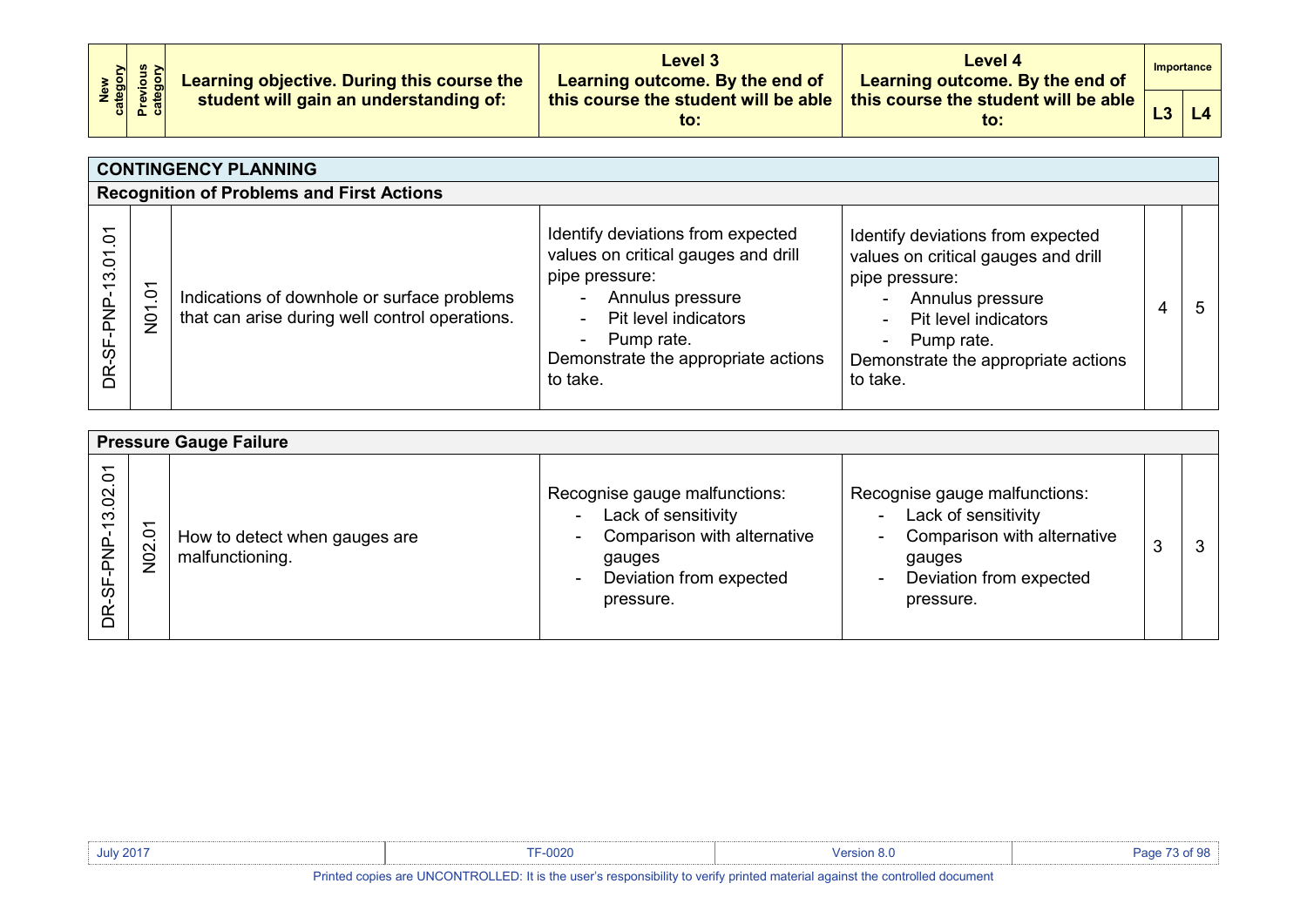| New<br>category<br>Previous<br>category | Learning objective. During this course the | Level 3<br>Learning outcome. By the end of  | Level 4<br>Learning outcome. By the end of              | Importance |
|-----------------------------------------|--------------------------------------------|---------------------------------------------|---------------------------------------------------------|------------|
|                                         | student will gain an understanding of:     | this course the student will be able<br>to: | this course the student will be able $\parallel$<br>to: |            |

|                                         |                             | <b>Mud/Gas Separators (MGS)</b>                                                                  |                                                                                                                                                                                                                                                                                                                                                              |                                                                                                                                                                                                                                                                                                                                                            |   |   |
|-----------------------------------------|-----------------------------|--------------------------------------------------------------------------------------------------|--------------------------------------------------------------------------------------------------------------------------------------------------------------------------------------------------------------------------------------------------------------------------------------------------------------------------------------------------------------|------------------------------------------------------------------------------------------------------------------------------------------------------------------------------------------------------------------------------------------------------------------------------------------------------------------------------------------------------------|---|---|
| 13.03.01<br><u>، مر</u><br>جم<br>DR-SF- | $\delta$<br>N <sub>03</sub> | The actions to take when operating limits are<br>being reached or have been reached in a<br>MGS. | Demonstrate how to re-establish safe<br>operating pressures within the MGS:<br>Make well safe with a<br>$\sim$<br>controlled shut-down<br>If required, use the bleed<br>$\sim$<br>down line to relieve MGS<br>pressure.<br>If lost, re-establish the mud<br>$\sim$<br>seal.<br>Continue well kill operation<br>$\sim$<br>with a reduced circulating<br>rate. | Demonstrate how to re-establish safe<br>operating pressures within the MGS:<br>Make well safe with a<br>$\sim$<br>controlled shut-down<br>If required, use the bleed<br>$\blacksquare$<br>down line to relieve MGS<br>pressure.<br>If lost, re-establish the mud<br>seal.<br>Continue well kill operation<br>$\sim$<br>with a reduced circulating<br>rate. | 4 | 5 |

| <b>BOP Failure</b>                                             |                                             |                                                                         |                                                                                             |                                                                                                                                  |    |    |  |
|----------------------------------------------------------------|---------------------------------------------|-------------------------------------------------------------------------|---------------------------------------------------------------------------------------------|----------------------------------------------------------------------------------------------------------------------------------|----|----|--|
| $\circ$<br>$\overline{a}$<br>$\tilde{\mathfrak{c}}$<br>ഗ<br>ΒŘ | $\overline{ }$<br>$\circ$<br>$\overline{a}$ | Leak identification and responses to well<br>control equipment failure. | Identify well control equipment leaks<br>and demonstrate the actions to<br>secure the well. | Assess the potential consequences<br>of the actions taken to secure the well<br>once a barrier envelope has been<br>compromised. | 10 | 10 |  |

| <b>July 2017</b> | <b>TF-0020</b>                                                                                                                                                                                                                                                                                                                                                                                                                                                                                                                              | Version 8.0                                                                                                     | Page 74 of 98 |
|------------------|---------------------------------------------------------------------------------------------------------------------------------------------------------------------------------------------------------------------------------------------------------------------------------------------------------------------------------------------------------------------------------------------------------------------------------------------------------------------------------------------------------------------------------------------|-----------------------------------------------------------------------------------------------------------------|---------------|
| .                | $\mathbf{r}$ , $\mathbf{r}$ , $\mathbf{r}$ , $\mathbf{r}$ , $\mathbf{r}$ , $\mathbf{r}$ , $\mathbf{r}$ , $\mathbf{r}$ , $\mathbf{r}$ , $\mathbf{r}$ , $\mathbf{r}$ , $\mathbf{r}$ , $\mathbf{r}$ , $\mathbf{r}$ , $\mathbf{r}$ , $\mathbf{r}$ , $\mathbf{r}$ , $\mathbf{r}$ , $\mathbf{r}$ , $\mathbf{r}$ ,<br>$-1.11$ . The second contract of the second contract of the second contract of the second contract of the second contract of the second contract of the second contract of the second contract of the second contract of the | the contract of the contract of the contract of the contract of the contract of the contract of the contract of |               |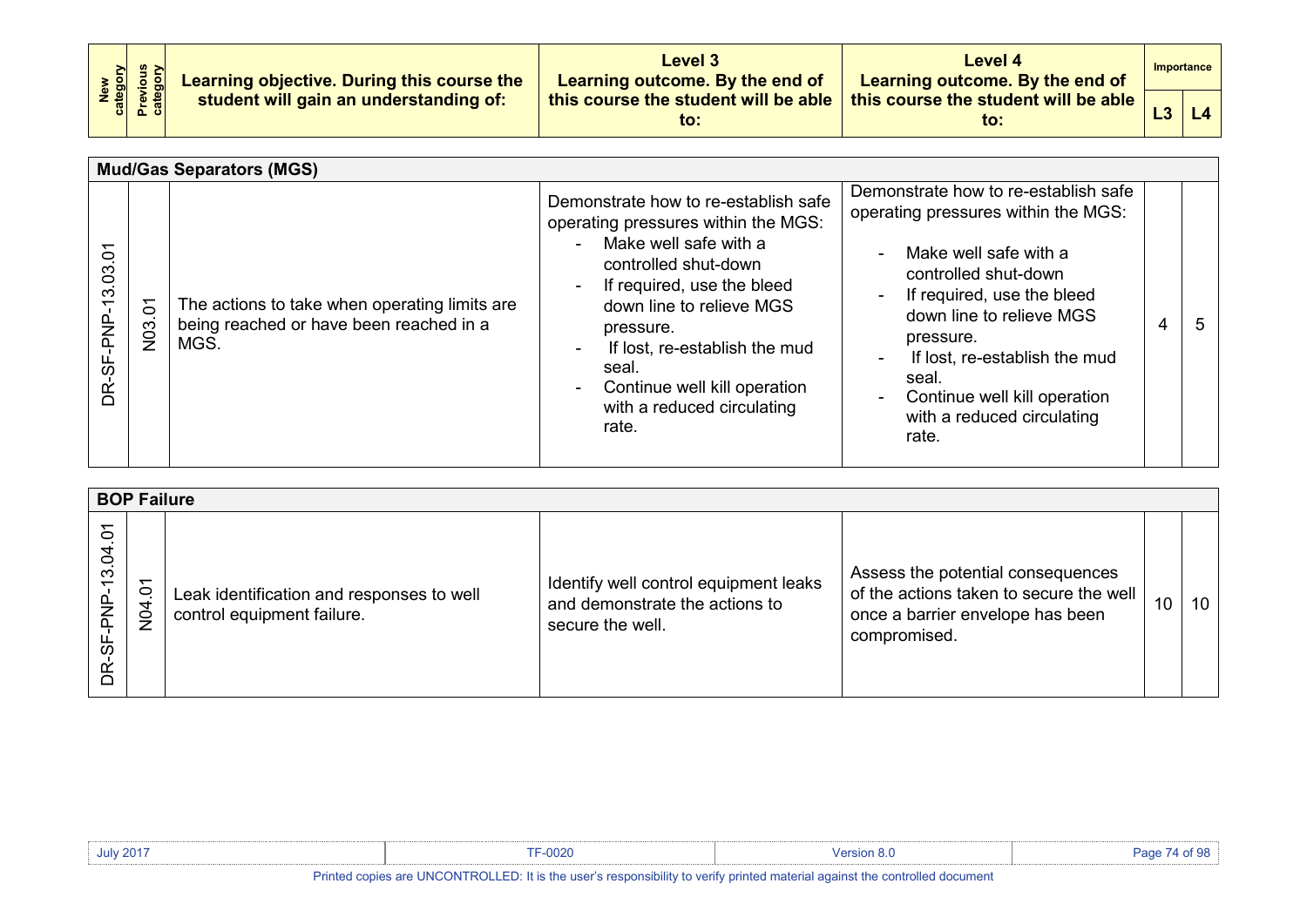| New<br>Category<br>Previous<br>Category | Learning objective. During this course the | Level 3<br>Learning outcome. By the end of  | Level 4<br>Learning outcome. By the end of  |    | Importance |
|-----------------------------------------|--------------------------------------------|---------------------------------------------|---------------------------------------------|----|------------|
|                                         | student will gain an understanding of:     | this course the student will be able<br>to: | this course the student will be able<br>to: | L3 | L4         |

|                                     |        | <b>Hydrate Formation</b>                                                   |                                                                                                                                                              |                                                                                                                                                                                                                                                                                                                            |   |  |
|-------------------------------------|--------|----------------------------------------------------------------------------|--------------------------------------------------------------------------------------------------------------------------------------------------------------|----------------------------------------------------------------------------------------------------------------------------------------------------------------------------------------------------------------------------------------------------------------------------------------------------------------------------|---|--|
| $\overline{ }$<br>DR-SF-PNP-13.05.0 | N05.01 | What hydrates are and the conditions likely to<br>lead to their formation. | Define hydrates and describe the<br>conditions that lead to their formation.                                                                                 | From a given situation, predict<br>hydrate formation.                                                                                                                                                                                                                                                                      | 3 |  |
| DR-SF-PNP-13.05.02                  | N05.01 | Hydrate prevention and removal.                                            | Identify how to minimise the<br>formation of hydrates:<br>Glycol injection<br>Increase temperature at the<br>hydrate location<br>Change the pressure regime. | Identify how and where to minimise<br>the formation of hydrates:<br>Glycol injection<br>$\blacksquare$<br>Increase temperature at<br>hydrate location<br>Change the pressure regime.<br>The procedure to remove them:<br>The use of Methanol<br>Increase temperature at the<br>hydrate location<br>Change pressure regime. | 3 |  |

| <b>July 2017</b> | F-0020                                                                                                                      |  |
|------------------|-----------------------------------------------------------------------------------------------------------------------------|--|
|                  | Printed copies are UNCONTROLLED: It is the user's responsibility to verify printed material against the controlled document |  |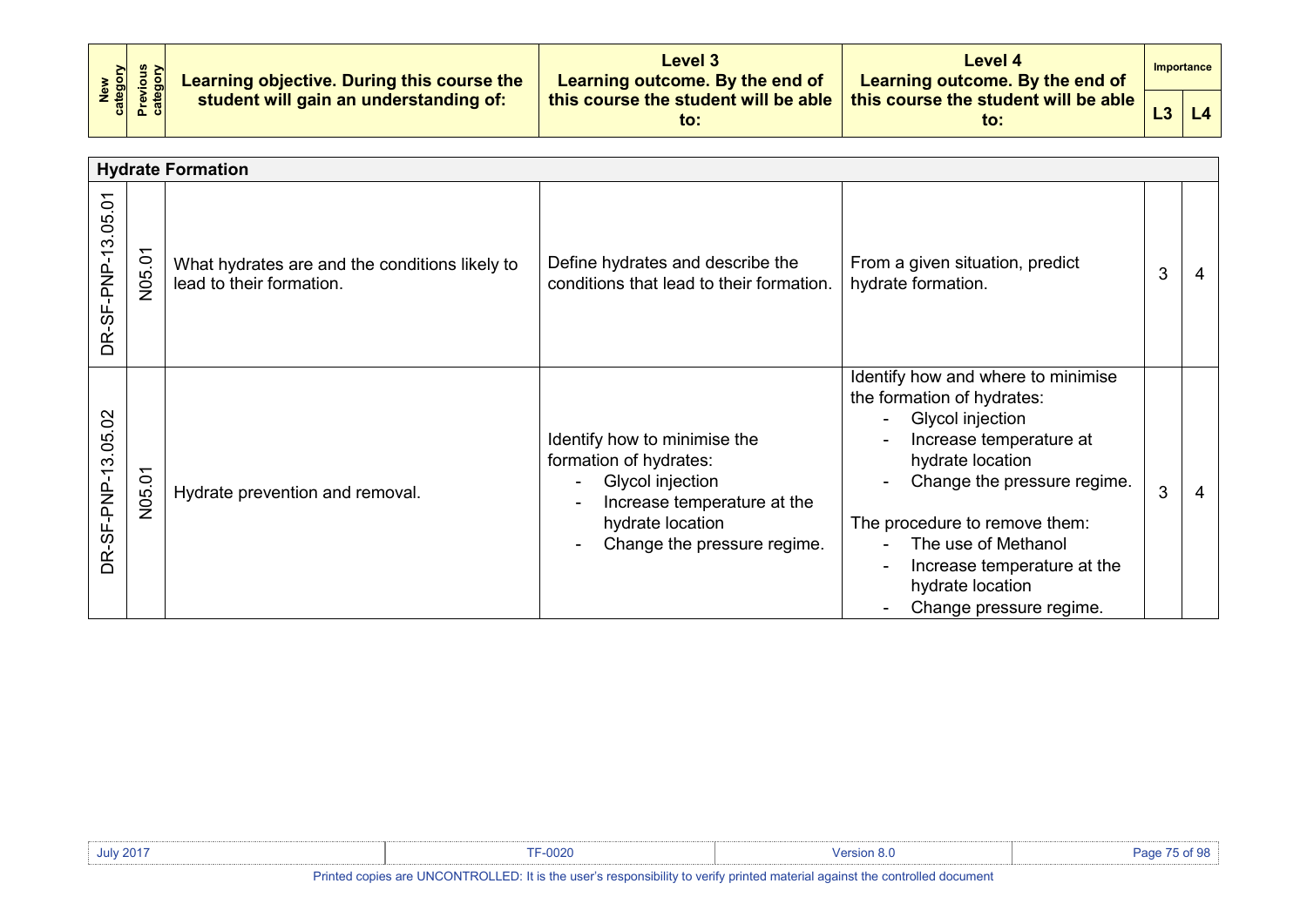| New<br>Category<br>Previous<br>Category | Learning objective. During this course the | Level 3<br>Learning outcome. By the end of  | Level 4<br>Learning outcome. By the end of  | Importance |
|-----------------------------------------|--------------------------------------------|---------------------------------------------|---------------------------------------------|------------|
|                                         | student will gain an understanding of:     | this course the student will be able<br>to: | this course the student will be able<br>to: |            |

| <b>Lost Circulation During a Well Control Event</b> |        |                                                                |                                                                                                                                                                                                  |                                                                                                                                                                                                                                                                                                                                                       |   |   |
|-----------------------------------------------------|--------|----------------------------------------------------------------|--------------------------------------------------------------------------------------------------------------------------------------------------------------------------------------------------|-------------------------------------------------------------------------------------------------------------------------------------------------------------------------------------------------------------------------------------------------------------------------------------------------------------------------------------------------------|---|---|
| Š<br>13.06<br>INd-39-<br>BŘ                         | N06.01 | Monitoring and managing losses during a well<br>control event. | Recognise the indications of lost<br>circulation during a well control event:<br>Pit level predictions<br>$\sim$<br>Annulus pressure predictions<br>Relevance of influx above the<br>weak point. | Recognise the indications of lost<br>circulation during a well control event:<br>- Pit level predictions<br>Annulus pressure predictions<br>Relevance of influx above the<br>weak point.<br>Outline appropriate actions to take<br>such as:<br>Use a reduced kill speed<br>Reduce the choke line friction<br>Consider using the Volumetric<br>Method. | 4 | 5 |

|                                          | <b>WELL CONTROL EQUIPMENT</b>          |                                                                                         |                                                                           |                                                                           |   |    |  |  |  |  |
|------------------------------------------|----------------------------------------|-----------------------------------------------------------------------------------------|---------------------------------------------------------------------------|---------------------------------------------------------------------------|---|----|--|--|--|--|
|                                          |                                        | <b>BLOWOUT PREVENTERS (BOPS)</b>                                                        |                                                                           |                                                                           |   |    |  |  |  |  |
|                                          |                                        | <b>BOP Stack Configuration</b>                                                          |                                                                           |                                                                           |   |    |  |  |  |  |
| $\tilde{c}$<br>$-EGP - 01.01$<br>ယ်<br>œ | 5<br>᠇<br>9<br>EQ<br>$\circ$<br>IEQA01 | BOP function, configuration and the well<br>control operations that can be carried out. | From given diagrams/data, identify<br>operations that can be carried out. | From given diagrams/data, identify<br>operations that can be carried out. | 4 | -5 |  |  |  |  |

| July 2017 | 0000<br><b>IF-0020</b> | ersion 8.0 |  |
|-----------|------------------------|------------|--|
|           |                        |            |  |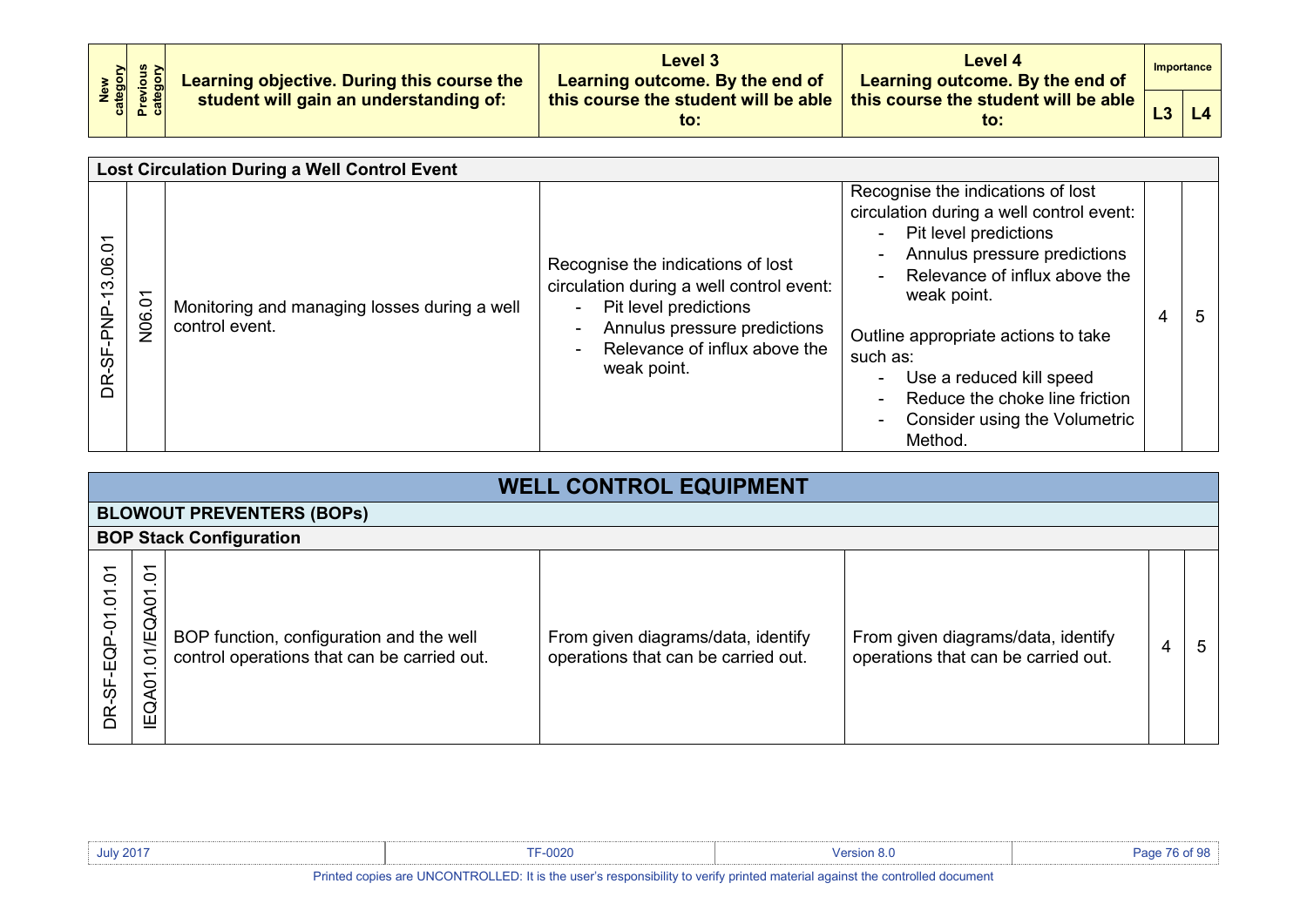| New<br>category                                        | <b>Previous</b><br>category | Learning objective. During this course the<br>student will gain an understanding of: | Level 3<br>Learning outcome. By the end of                                                                  | Level 4<br>Learning outcome. By the end of                                                                                                       |   | <b>Importance</b> |
|--------------------------------------------------------|-----------------------------|--------------------------------------------------------------------------------------|-------------------------------------------------------------------------------------------------------------|--------------------------------------------------------------------------------------------------------------------------------------------------|---|-------------------|
|                                                        |                             |                                                                                      | this course the student will be able<br>to:                                                                 | this course the student will be able<br>to:                                                                                                      |   | L4                |
| $\overline{0}$<br>$\tilde{c}$<br>SF-EQP-01<br>DR-<br>D | So<br>EQA01                 | The overall pressure rating requirements of a<br>BOP stack.                          | Analyse the BOP stack rating<br>according to the different components<br>and their rated working pressures. | Analyse the BOP stack rating<br>requirements according to the<br>expected well pressures and rated<br>working pressure of the BOP<br>components. | 4 | 3                 |

*DR-SS-EQP-01.01.03*

DR-SS-EQP-01.01.03

*SSEQA01.03*

*BOP.*

*The configuration of the Marine Riser, Lower Marine Riser Package (LMRP) and subsea* 

*From given diagrams/information, identify the operations that can be* 

*carried out.*

*From given diagrams/information, identify the operations that can be* 

*4 5*

*carried out.*

| <b>July 2017</b> | TF-0020              | Version 8.0 | of $98$<br>Page 77 |
|------------------|----------------------|-------------|--------------------|
| .                | $\cdots$<br>$\cdots$ |             |                    |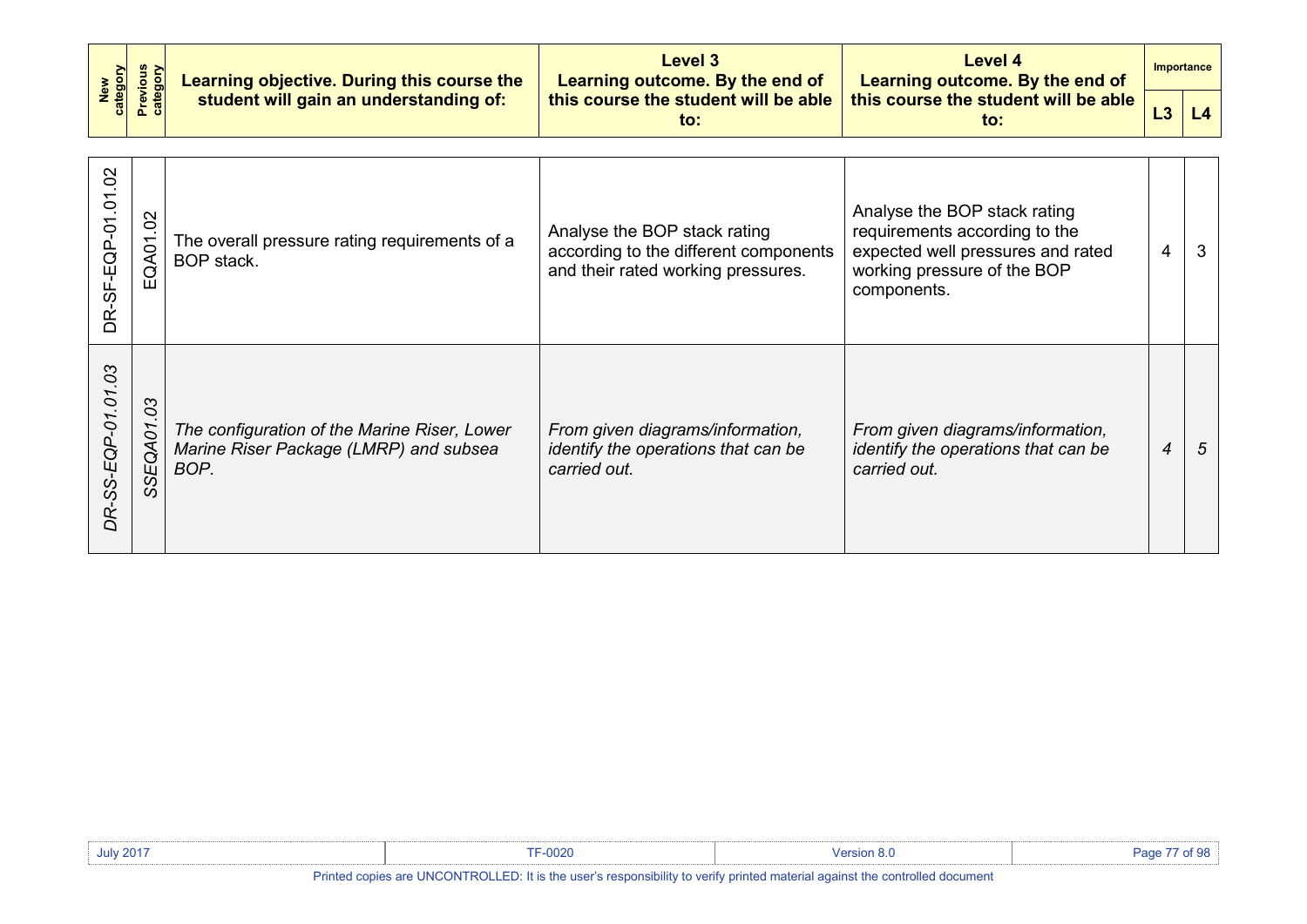| New<br>Category<br>Previous<br>Category | Learning objective. During this course the | Level 3<br>Learning outcome. By the end of  | Level 4<br>Learning outcome. By the end of  |    | Importance |
|-----------------------------------------|--------------------------------------------|---------------------------------------------|---------------------------------------------|----|------------|
|                                         | student will gain an understanding of:     | this course the student will be able<br>to: | this course the student will be able<br>to: | L3 | L4         |

|                                   | <b>Ram Type Preventers</b> |                                                                                                                 |                                                                                                                                                                                                                                                                                                                                                                          |                                                                                                                                                                                                                                                                                                                                                                                             |   |   |  |  |
|-----------------------------------|----------------------------|-----------------------------------------------------------------------------------------------------------------|--------------------------------------------------------------------------------------------------------------------------------------------------------------------------------------------------------------------------------------------------------------------------------------------------------------------------------------------------------------------------|---------------------------------------------------------------------------------------------------------------------------------------------------------------------------------------------------------------------------------------------------------------------------------------------------------------------------------------------------------------------------------------------|---|---|--|--|
| $\mathcal{S}$<br>DR-SF-EQP-01.02. | $\overline{5}$<br>EQA02.   | The operational limits associated with<br>particular BOP ram equipment.                                         | Using given data, define the operating<br>limits of BOP ram type equipment,<br>including:<br>Different types (fixed, variable,<br>blind, casing, shear)<br>Sealing/non-sealing<br>Maximum sealable or<br>shearable diameter<br>Well bore pressure assist<br>Closing ratio<br>Locking<br>Direction of pressure<br>Hang off<br>Space out<br>Stripping<br>Pressure testing. | Using given data, analyse the<br>operating limits of BOP ram type<br>equipment, including:<br>Different types (fixed, variable,<br>blind, casing, shear)<br>Sealing/non-sealing<br>Maximum sealable or<br>shearable diameter<br>Well bore pressure assist<br>$\blacksquare$<br>Closing ratio<br>Locking<br>Direction of pressure<br>Hang off<br>Space out<br>Stripping<br>Pressure testing. | 5 | 5 |  |  |
| DR-SF-EQP-01.02.03                | QA01.02<br>ш               | When the ram equipment must be changed for<br>specific operations to ensure closure and/or<br>shear capability. | From a given ongoing operational<br>scenario, select which ram equipment<br>must be changed to ensure well<br>closure and/or shear capability.                                                                                                                                                                                                                           | From a given ongoing operational<br>scenario, assess and explain which<br>ram equipment must be changed to<br>ensure well closure and/or shear<br>capability.                                                                                                                                                                                                                               | 5 | 5 |  |  |

| <b>July 2017</b>                                                                                                            | F-0020 | Mersion 8.u |  |
|-----------------------------------------------------------------------------------------------------------------------------|--------|-------------|--|
| Printed copies are UNCONTROLLED: It is the user's responsibility to verify printed material against the controlled document |        |             |  |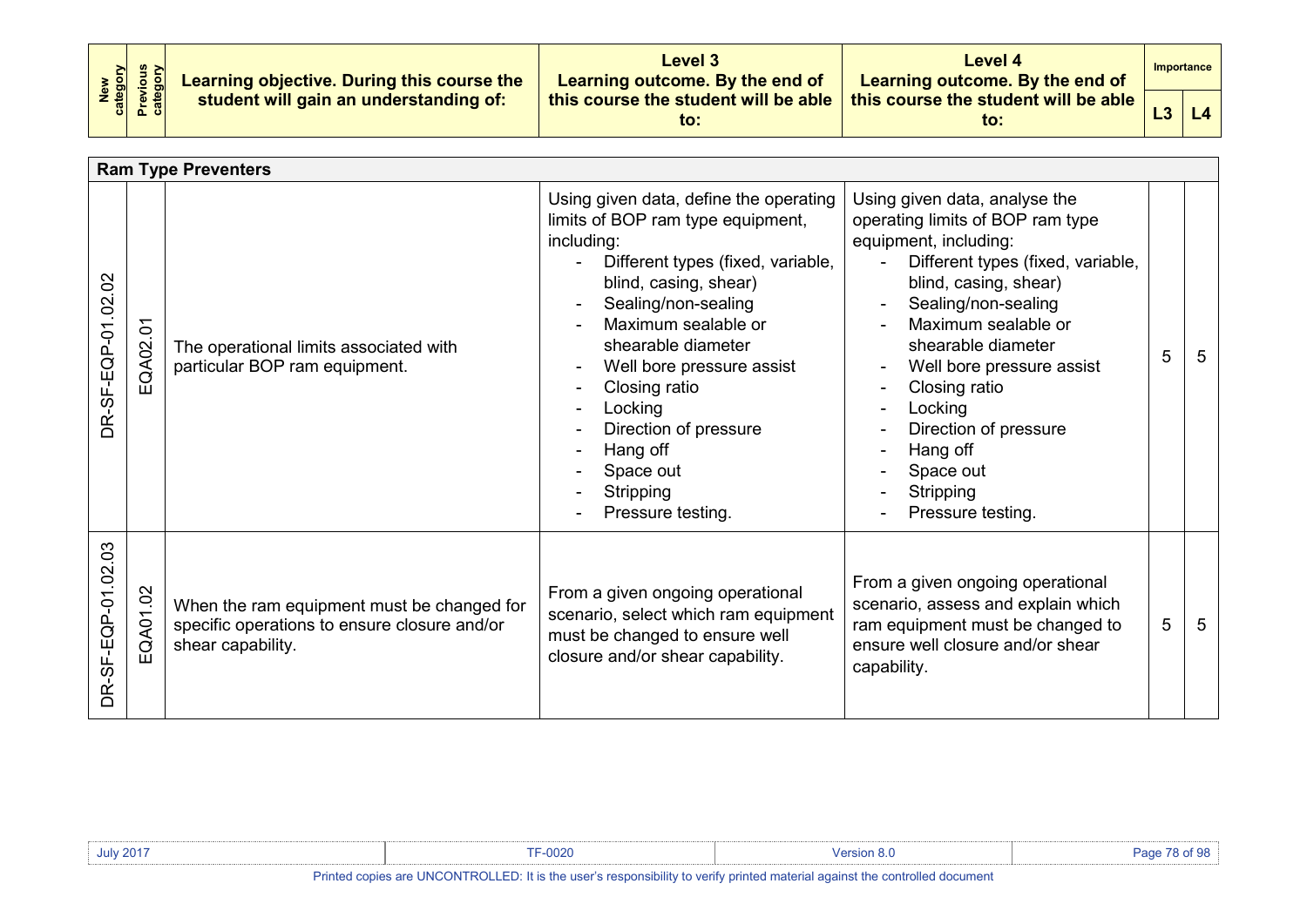| New<br>category                |                               | Learning objective. During this course the<br>student will gain an understanding of: | Level 3<br>Learning outcome. By the end of                                                                                                                               | Level 4<br>Learning outcome. By the end of<br>this course the student will be able<br>to:                                                                                        |   | <b>Importance</b> |
|--------------------------------|-------------------------------|--------------------------------------------------------------------------------------|--------------------------------------------------------------------------------------------------------------------------------------------------------------------------|----------------------------------------------------------------------------------------------------------------------------------------------------------------------------------|---|-------------------|
|                                | Previous<br>category          |                                                                                      | this course the student will be able<br>to:                                                                                                                              |                                                                                                                                                                                  |   | L4                |
| -EQP-01.02.04<br>ن<br>6<br>DR- | $\overline{5}$<br>SEQA02<br>Ó | The function and operating principles of ram<br>locks.                               | Demonstrate the use of ram locks,<br>indicate when and how the ram locks<br>should be used by understanding the<br>locking mechanism in use (reference<br>to API RP 53). | Explain the operation of BOP ram<br>locks, indicating when and how the<br>ram locks should be used by<br>understanding the locking mechanism<br>in use (reference to API RP 53). | 4 | 5                 |

| <b>July 2017</b> | TF-0020 | Version 8.0 | Page 79 of 98 |
|------------------|---------|-------------|---------------|
|                  |         |             |               |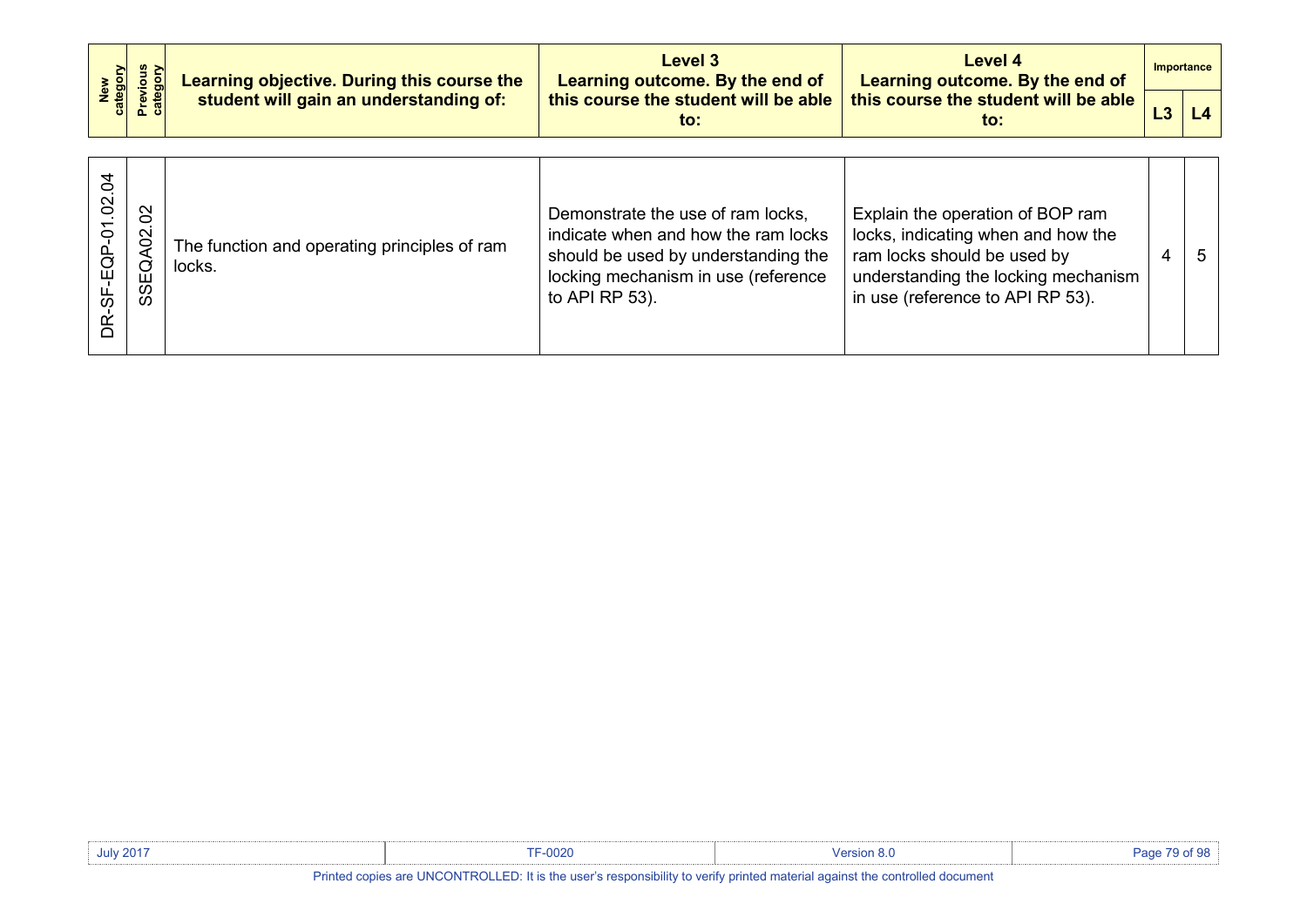| New<br>Category<br>Previous<br>Category | Learning objective. During this course the | Level 3<br>Learning outcome. By the end of  | Level 4<br>Learning outcome. By the end of  |  | Importance |  |
|-----------------------------------------|--------------------------------------------|---------------------------------------------|---------------------------------------------|--|------------|--|
|                                         | student will gain an understanding of:     | this course the student will be able<br>to: | this course the student will be able<br>to: |  |            |  |

|                      | <b>Blind/Shear Ram Preventers</b> |                                                           |                                                                                                                                                                                                                                                                                                                                                                                                              |                                                                                                                                                                                                                                                                                                                                                                                                                                                                                           |   |   |  |
|----------------------|-----------------------------------|-----------------------------------------------------------|--------------------------------------------------------------------------------------------------------------------------------------------------------------------------------------------------------------------------------------------------------------------------------------------------------------------------------------------------------------------------------------------------------------|-------------------------------------------------------------------------------------------------------------------------------------------------------------------------------------------------------------------------------------------------------------------------------------------------------------------------------------------------------------------------------------------------------------------------------------------------------------------------------------------|---|---|--|
| Š<br>DR-SF-EQP-01.03 | Š<br>EQA02.                       | The operating principles of BOP blind/shear<br>equipment. | Describe the operating principles<br>according to:<br>The forces<br>The types of blind/shear rams<br>$\blacksquare$<br>The diameter, weight and<br>metallurgy of tubulars<br>Capabilities of shear rams in<br>relation to pipe, tool joint,<br>wireline, low force<br>Requirements for shear test,<br>pipe tension, operating<br>pressure<br>Posting of space out<br>instructions (reference API<br>STD 53). | Describe the operating principles<br>according to:<br>The forces<br>The types of blind/shear rams<br>$\blacksquare$<br>The diameter, weight and<br>$\blacksquare$<br>metallurgy of tubulars<br>Capabilities of shear rams in<br>$\sim$<br>relation to pipe, tool joint,<br>wireline, low force<br>Requirements for shear test,<br>pipe tension, operating<br>pressure<br>Limited number of closure<br>$\sim$<br>cycles<br>Posting of space out<br>instructions (reference API<br>STD 53). | 5 | 5 |  |

| <b>July 2017</b>                    | <b>FF-0020</b>                                                                                                                                                                                                                                                                                   | <b>Version 8.0</b>                                                                                              | Page 80 of 98 |
|-------------------------------------|--------------------------------------------------------------------------------------------------------------------------------------------------------------------------------------------------------------------------------------------------------------------------------------------------|-----------------------------------------------------------------------------------------------------------------|---------------|
| the contract of the contract of the | $\mathbf{r}$ and $\mathbf{r}$ are $\mathbf{r}$ and $\mathbf{r}$ and $\mathbf{r}$ are $\mathbf{r}$ and $\mathbf{r}$ are $\mathbf{r}$ and $\mathbf{r}$ are $\mathbf{r}$ and $\mathbf{r}$ are $\mathbf{r}$ and $\mathbf{r}$ are $\mathbf{r}$ and $\mathbf{r}$ are $\mathbf{r}$ and $\mathbf{r}$ are | the contract of the contract of the contract of the contract of the contract of the contract of the contract of |               |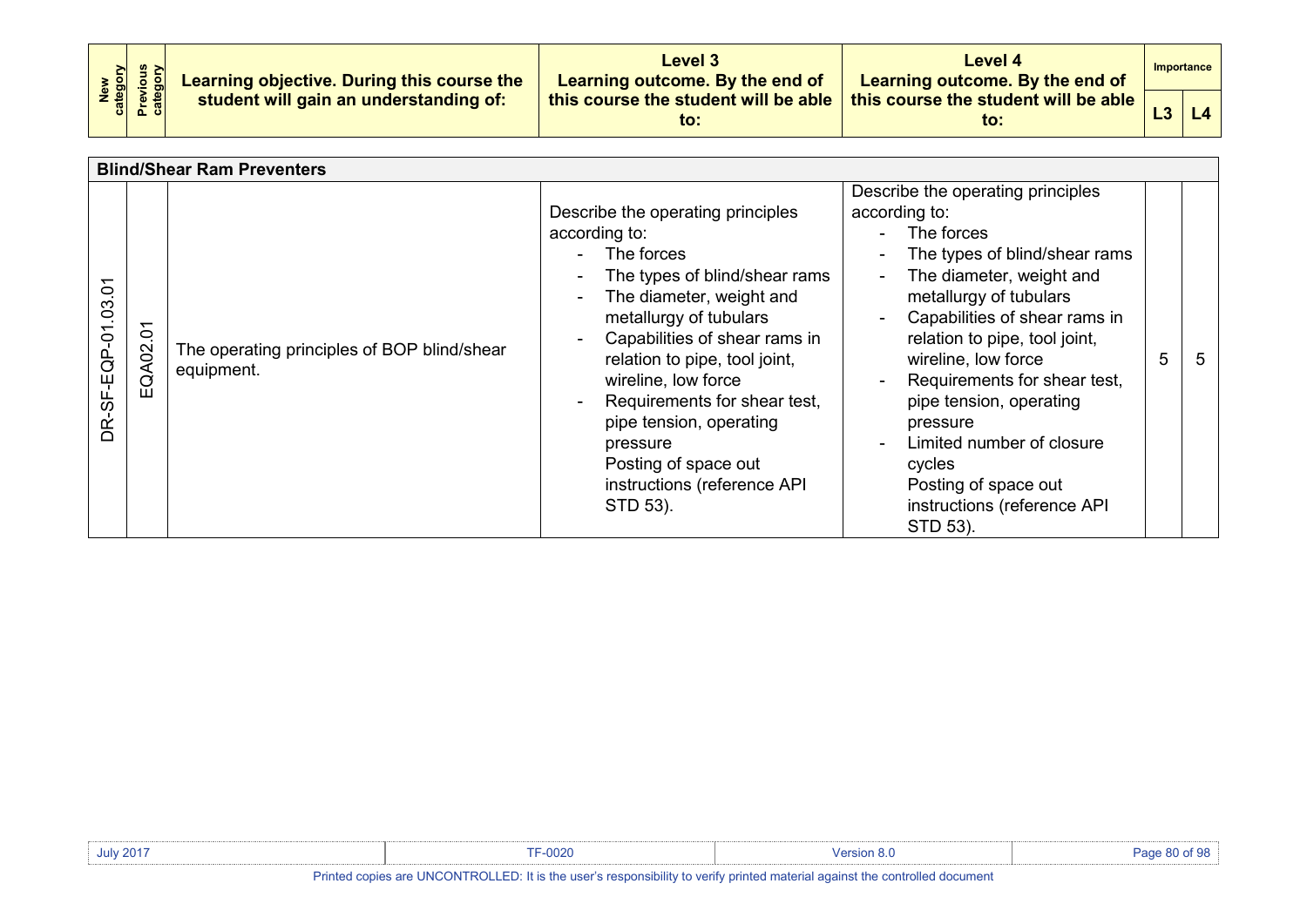|                    | <b>Previous</b><br>category<br>New<br>category<br>Learning objective. During this course the<br>student will gain an understanding of: |                                   | Level 3<br>Learning outcome. By the end of                                                                                                                                                                                                                                                                                                                                                    | Level 4<br>Learning outcome. By the end of                                                                                                                                                                                                                                                                                                                                                                                 |    | <b>Importance</b> |
|--------------------|----------------------------------------------------------------------------------------------------------------------------------------|-----------------------------------|-----------------------------------------------------------------------------------------------------------------------------------------------------------------------------------------------------------------------------------------------------------------------------------------------------------------------------------------------------------------------------------------------|----------------------------------------------------------------------------------------------------------------------------------------------------------------------------------------------------------------------------------------------------------------------------------------------------------------------------------------------------------------------------------------------------------------------------|----|-------------------|
|                    |                                                                                                                                        |                                   | this course the student will be able<br>to:                                                                                                                                                                                                                                                                                                                                                   | this course the student will be able<br>to:                                                                                                                                                                                                                                                                                                                                                                                | L3 | L4                |
| DR-SF-EQP-01.03.02 | NEW                                                                                                                                    | Shear ram operational procedures. | Demonstrate the operating procedure<br>for shearing tubulars through the<br>BOP:<br>Space out string<br>Centralise the pipe by closing<br>the pipe ram below the shear<br>ram<br>Hang off and reduce tension<br>(subsea)<br>Open bypass valve to deliver<br>full accumulator pressure<br>Operate the shear rams<br>Verify that the string is<br>sheared<br>Ensure and verify well<br>closure. | Outline the operating procedure for<br>shearing tubulars through the BOP:<br>Space out string<br>Centralise the pipe by closing<br>the pipe ram below the shear<br>ram<br>Hang off and reduce tension<br>(subsea)<br>Open bypass valve to deliver<br>$\blacksquare$<br>full accumulator pressure<br>Operate the shear rams<br>$\blacksquare$<br>Verify that the string is<br>sheared<br>Ensure and verify well<br>closure. | 10 | 10                |

| <b>July 2017</b> | <b>TF-0020</b> | <b>Version 8.0</b> | of QP<br>∕ane<br>01 YQ |
|------------------|----------------|--------------------|------------------------|
|                  |                |                    |                        |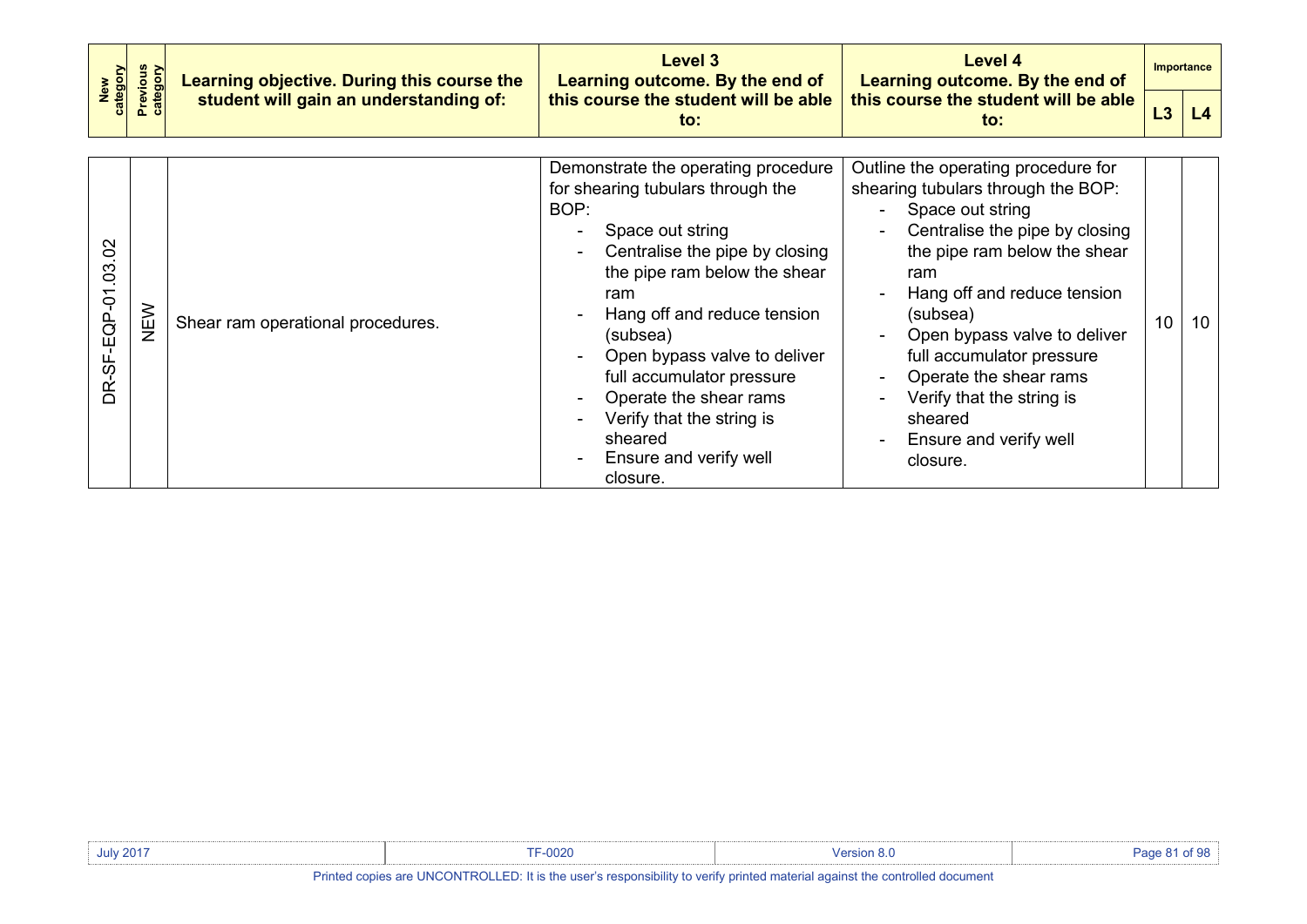| New<br>Category<br>Previous<br>Category | Learning objective. During this course the<br>student will gain an understanding of: | Level 3<br>Learning outcome. By the end of  | Level 4<br>Learning outcome. By the end of              |                | Importance |  |
|-----------------------------------------|--------------------------------------------------------------------------------------|---------------------------------------------|---------------------------------------------------------|----------------|------------|--|
|                                         |                                                                                      | this course the student will be able<br>to: | this course the student will be able $\parallel$<br>to: | L <sub>3</sub> | L4         |  |

|                    |          | <b>Annular Preventers</b>                                                   |                                                                                                                                                                                                   |                                                                                                                                                                                                   |   |    |
|--------------------|----------|-----------------------------------------------------------------------------|---------------------------------------------------------------------------------------------------------------------------------------------------------------------------------------------------|---------------------------------------------------------------------------------------------------------------------------------------------------------------------------------------------------|---|----|
| DR-SF-EQP-01.04.01 | EQA03.01 | The operating principles of annular preventers.                             | Describe the capabilities and<br>limitations of annular preventer<br>operating performance for different<br>applications based on:<br>The size of tubular<br>No pipe<br>Wireline<br>Element type. | Assess the capabilities and limitations<br>of annular preventer's operating<br>performance for different applications<br>based on:<br>The size of tubular<br>No pipe<br>Wireline<br>Element type. | 4 | 4  |
| DR-SF-EQP-01.04.02 | EQA03.02 | The deterioration and failure of annular<br>preventers in service.          | Identify the indicators of annular<br>deterioration/failure and outline the<br>corrective actions to take.                                                                                        | Identify the indicators of annular<br>deterioration/failure and outline the<br>corrective actions to take.                                                                                        | 5 | 4  |
| DR-SF-EQP-01.04.03 | EQA03.03 | The application of the annular manufacturer<br>data and well bore pressure. | From given manufacturer and well<br>bore pressure data, select and adjust<br>the annular closing pressure.<br>Identify the appropriate timing for the<br>adjustment during well operations.       | From given manufacturer and well<br>bore pressure data, select and adjust<br>the annular closing pressure.<br>Identify the appropriate timing for the<br>adjustment during well operations.       | 4 | -5 |

| July 201 <sup>-</sup>                                                                                                                                                                                                                       | $-0020$ | ' o.t |  |  |  |  |  |
|---------------------------------------------------------------------------------------------------------------------------------------------------------------------------------------------------------------------------------------------|---------|-------|--|--|--|--|--|
| <u>in the control of the control of the control of the control of the control of the control of the control of the control of the control of the control of the control of the control of the control of the control of the cont</u><br>--- |         |       |  |  |  |  |  |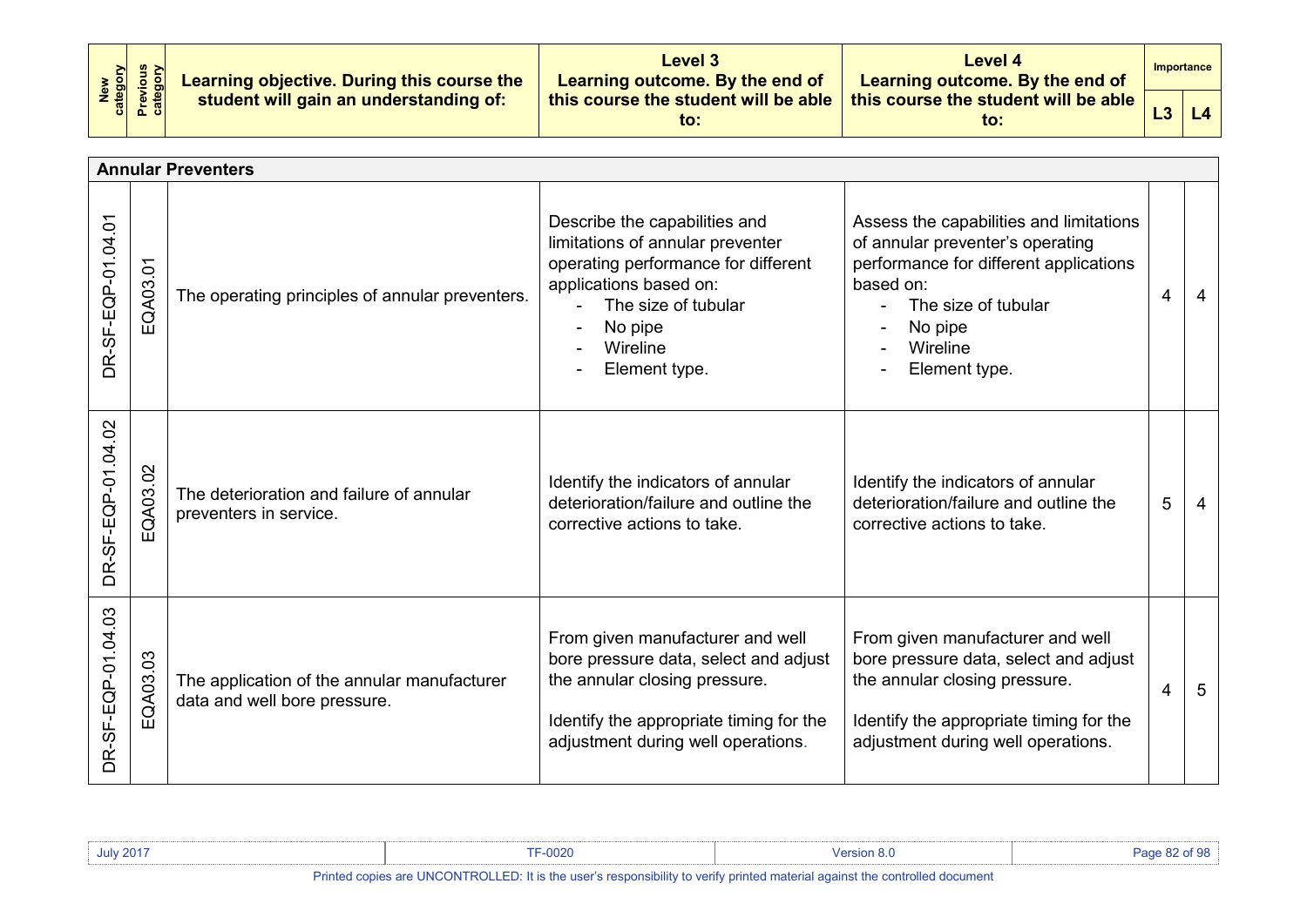| New<br>category<br>Previous<br>category | Learning objective. During this course the | <b>Level 3</b><br>Learning outcome. By the end of | Level 4<br>Learning outcome. By the end of  | Importance |  |
|-----------------------------------------|--------------------------------------------|---------------------------------------------------|---------------------------------------------|------------|--|
|                                         | student will gain an understanding of:     | this course the student will be able<br>to:       | this course the student will be able<br>to: |            |  |

| $\overline{\mathcal{C}}$<br>4<br>$\overline{\mathcal{C}}$<br>Ò<br>70<br>$\overline{c}$<br>G<br>EQ<br>SS<br>SS.<br>œ | How hydrostatic pressure can affect annular<br>preventers. | Describe how sea water hydrostatic<br>and hydrostatic pressure of the<br>drilling fluid in the riser can affect<br>annular capabilities.<br>Outline the mitigation measures. | For a given scenario, predict how sea<br>water hydrostatic and hydrostatic<br>pressure of the drilling fluid in the<br>riser can affect annular capabilities.<br>Outline the mitigation measures. |  |  |
|---------------------------------------------------------------------------------------------------------------------|------------------------------------------------------------|------------------------------------------------------------------------------------------------------------------------------------------------------------------------------|---------------------------------------------------------------------------------------------------------------------------------------------------------------------------------------------------|--|--|
|---------------------------------------------------------------------------------------------------------------------|------------------------------------------------------------|------------------------------------------------------------------------------------------------------------------------------------------------------------------------------|---------------------------------------------------------------------------------------------------------------------------------------------------------------------------------------------------|--|--|

|                                     | <b>Side Outlet Valves</b>   |                                                                        |                                                                                                                                                                           |                                                                                                                                                                                       |   |   |  |  |  |
|-------------------------------------|-----------------------------|------------------------------------------------------------------------|---------------------------------------------------------------------------------------------------------------------------------------------------------------------------|---------------------------------------------------------------------------------------------------------------------------------------------------------------------------------------|---|---|--|--|--|
| $\delta$<br>05<br>EQP-01<br>56<br>È | $\overline{5}$<br>ΣÓ,<br>ξΘ | The optimal location and size of side outlet<br>valves on a BOP stack. | From a piping layout diagram,<br>indicate the position of the manual<br>and hydraulically operated side outlet<br>valves and explain why they are<br>positioned that way. | From a piping layout diagram, explain<br>the size and the position of the<br>manual and hydraulically operated<br>side outlet valves and explain why<br>they are positioned that way. | 3 | 3 |  |  |  |

|                                            | <b>Connections</b>             |                                                                       |                                                                                                                                        |                                                                                                                                         |  |             |  |  |  |
|--------------------------------------------|--------------------------------|-----------------------------------------------------------------------|----------------------------------------------------------------------------------------------------------------------------------------|-----------------------------------------------------------------------------------------------------------------------------------------|--|-------------|--|--|--|
| 5<br>$\overline{0}$<br>P-01<br>SF-EQI<br>È | $\overline{c}$<br>80<br>ð<br>Ш | The importance of correct gasket selection<br>and make up procedures. | From a given diagram or description,<br>identify the correct and incorrect<br>make up of gaskets for specific types<br>of connections. | From given diagrams and<br>descriptions, identify the correct and<br>incorrect make up of gaskets for<br>specific types of connections. |  | $\mathbf b$ |  |  |  |

| <b>July 2017</b> | TF-0020 | $I$ $\alpha$ rei<br>. |  |
|------------------|---------|-----------------------|--|
|                  |         |                       |  |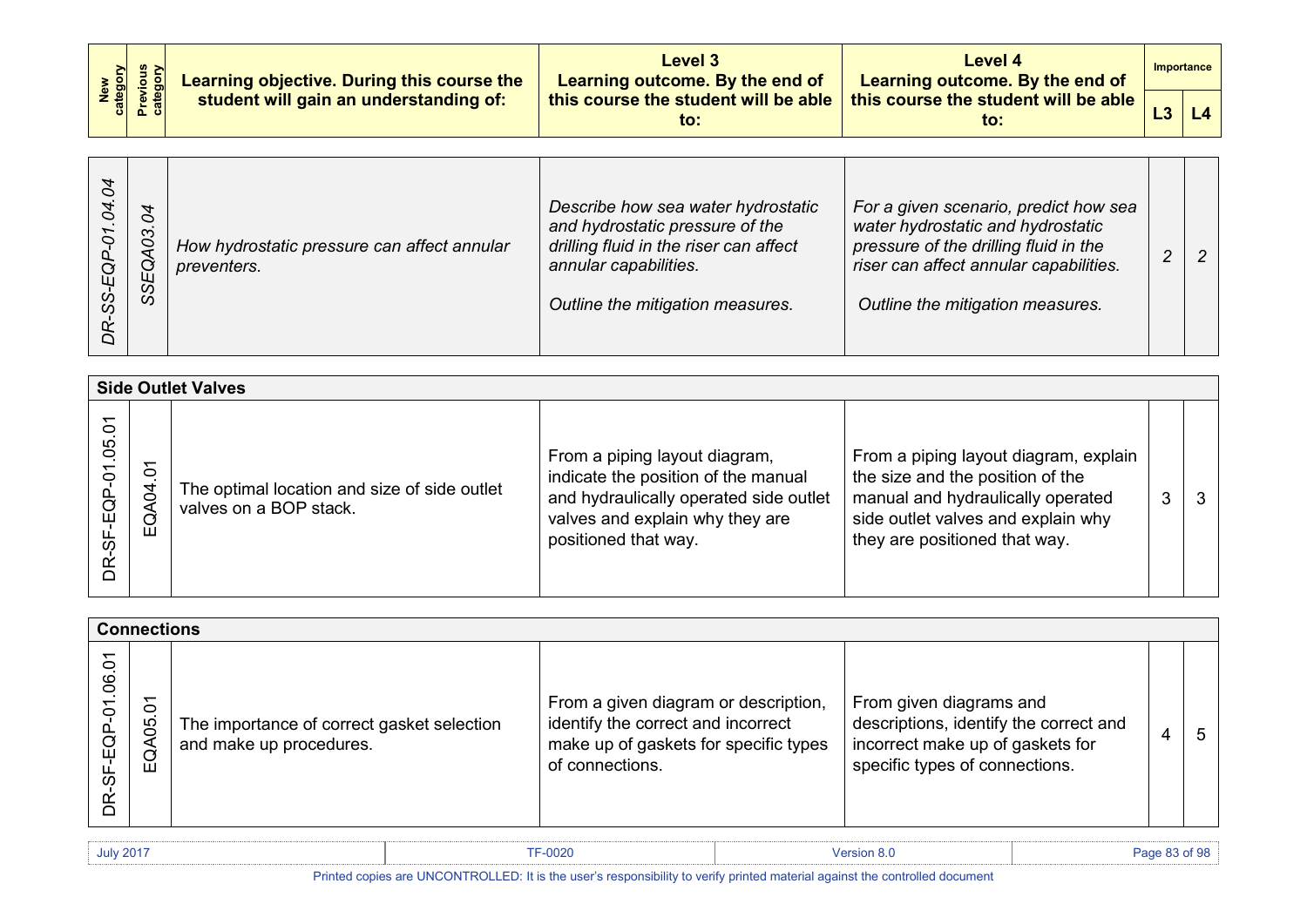|  |                                                                                                                                                                                                                                                                                                                    | Level 3<br>Learning outcome. By the end of       | Level 4<br>Learning outcome. By the end of  | Importance |
|--|--------------------------------------------------------------------------------------------------------------------------------------------------------------------------------------------------------------------------------------------------------------------------------------------------------------------|--------------------------------------------------|---------------------------------------------|------------|
|  | $\begin{array}{ c c c c }\hline & \frac{1}{2} & \frac{1}{2} & \frac{1}{2} \\ \hline \end{array}$ & $\begin{array}{ c c c }\hline \frac{1}{2} & \frac{1}{2} & \frac{1}{2} \\ \frac{1}{2} & \frac{1}{2} & \frac{1}{2} \\ \frac{1}{2} & \frac{1}{2} & \frac{1}{2} \end{array}$ Student will gain an understanding of: | this course the student will be able $\ $<br>to: | this course the student will be able<br>to: | L4         |

|                    | <b>Diverters</b> |                                                                                      |                                                                                                                                                                                                  |                                                                                                                                                                                                                         |   |   |
|--------------------|------------------|--------------------------------------------------------------------------------------|--------------------------------------------------------------------------------------------------------------------------------------------------------------------------------------------------|-------------------------------------------------------------------------------------------------------------------------------------------------------------------------------------------------------------------------|---|---|
| DR-SF-EQP-01.07.01 | NEW              | The two most common types of diverter.                                               | List the capabilities and limitations of<br>the two main types of diverter:<br>Conventional annular<br>Insert type diverter.                                                                     | Compare the capabilities and<br>limitations of the two main types of<br>diverter:<br>Conventional annular<br>Insert type diverter.                                                                                      | 4 |   |
| DR-SF-EQP-01.07.02 | EQA06.01         | The principles of diverter operations (reference<br>API RP 64).                      | Identify key components, and how<br>and when they should be used:<br>Large bore pipe<br>Geometry and position of vent<br>line<br>Wind direction<br>Purpose of locking<br>mechanisms<br>Top hole. | For a given scenario, assess key<br>components, and how and when they<br>should be used:<br>Large bore pipe<br>Geometry and position of vent<br>line<br>Wind direction<br>Purpose of locking<br>mechanisms<br>Top hole. | 5 | 5 |
| DR-SF-EQP-01.07.03 | SSEQA06.03       | The operating mechanisms of common types<br>of diverters used (reference API RP 64). | From a specific layout, list the<br>sequence of opening and closing the<br>different elements and operating<br>principles.                                                                       | From a specific layout, list the<br>sequence of opening and closing the<br>different elements and operating<br>principles.                                                                                              | 5 | 5 |

| <b>July 2017</b>                                                                                                            | F-0020 | $\ell$ ersion 8. | $P$ <sub>200</sub> $R$ <sub>4</sub> of $QR$ |
|-----------------------------------------------------------------------------------------------------------------------------|--------|------------------|---------------------------------------------|
| Printed copies are UNCONTROLLED: It is the user's responsibility to verify printed material against the controlled document |        |                  |                                             |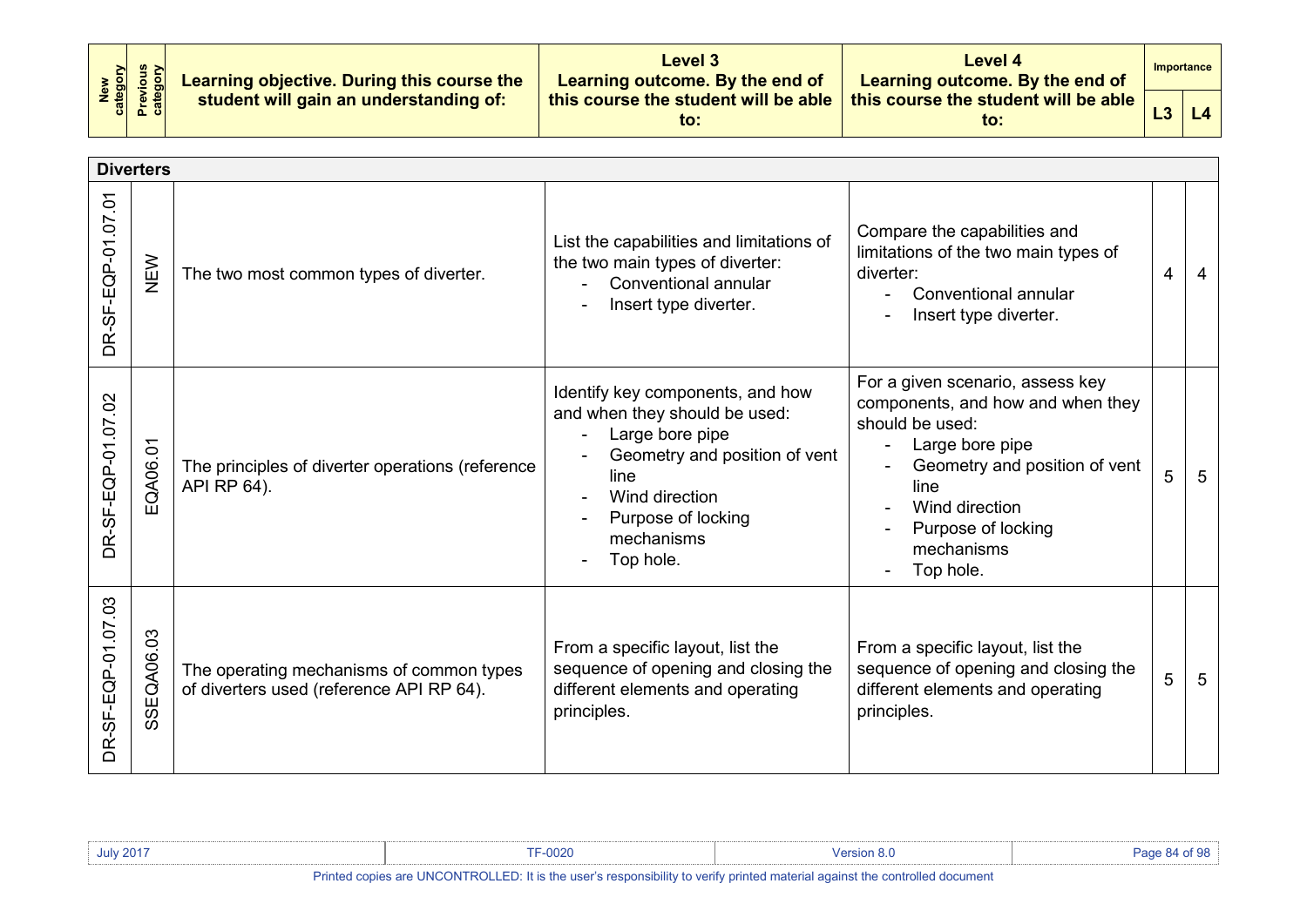| New<br>Category<br>Previous<br>Category | Learning objective. During this course the | Level 3<br>Learning outcome. By the end of  | Level 4<br>Learning outcome. By the end of              | Importance |
|-----------------------------------------|--------------------------------------------|---------------------------------------------|---------------------------------------------------------|------------|
|                                         | student will gain an understanding of:     | this course the student will be able<br>to: | this course the student will be able $\parallel$<br>to: | L4         |

|                    | <b>ASSOCIATED WELL CONTROL EQUIPMENT</b> |                                                                                  |                                                                                                                                                                                                                             |                                                                                                                                                                                                                                                                                                 |   |                |  |
|--------------------|------------------------------------------|----------------------------------------------------------------------------------|-----------------------------------------------------------------------------------------------------------------------------------------------------------------------------------------------------------------------------|-------------------------------------------------------------------------------------------------------------------------------------------------------------------------------------------------------------------------------------------------------------------------------------------------|---|----------------|--|
|                    |                                          | Inside BOPS (IBOPs) and Drill Pipe Safety Valves (DPSVs)                         |                                                                                                                                                                                                                             |                                                                                                                                                                                                                                                                                                 |   |                |  |
| DR-SF-EQP-02.01.01 | EQB01.01                                 | The different types of safety valves.                                            | Differentiate between:<br>The Drill Pipe Safety Valve<br>(DPSV)<br>Inside Blow out preventer<br>(IBOP)<br>Drop-in back pressure valve.<br>Float valves and flapper<br>valves<br>Top drive or Kelly mounted<br>safety valve. | For a given scenario, justify the use of<br>an appropriate safety valve:<br>The Drill Pipe Safety Valve<br>$\blacksquare$<br>(DPSV)<br>Inside Blow out preventer<br>(IBOP)<br>Drop-in back pressure valve.<br>Float valves and flapper<br>valves<br>Top drive or Kelly mounted<br>safety valve. | 4 | $5\phantom{1}$ |  |
| DR-SF-EQP-02.01.02 | EQB01.03                                 | The application of the IBOP.                                                     | Describe the use of the IBOP in a well<br>control event.                                                                                                                                                                    | Assess the impact of the IBOP in a<br>well control event.                                                                                                                                                                                                                                       | 5 | 5              |  |
| DR-SF-EQP-02.01.03 | EQB01.04                                 | The capabilities and limitations of using<br>float/flapper valves in the string. | Describe the use of the float/flapper<br>valves in the string.                                                                                                                                                              | Assess the impact of using<br>float/flapper valves in the string.                                                                                                                                                                                                                               | 3 | 4              |  |

| <b>July 2017</b> | <b>TF-0020</b> | Version 8.0 | Page 85 of . |
|------------------|----------------|-------------|--------------|
|                  |                |             |              |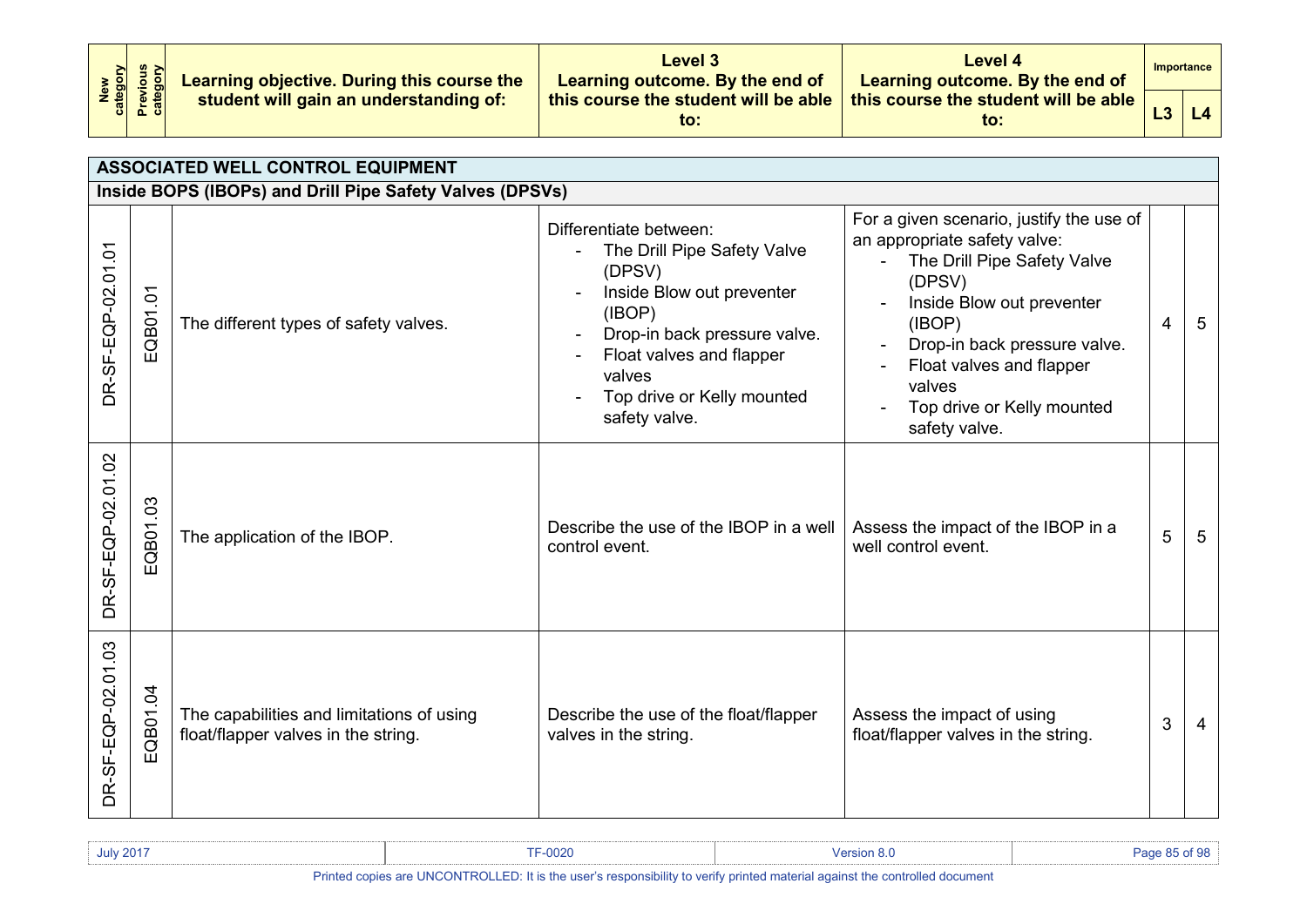| New<br>category<br>Previous<br>category | Learning objective. During this course the | <b>Level 3</b><br>Learning outcome. By the end of | Level 4<br>Learning outcome. By the end of  | Importance |
|-----------------------------------------|--------------------------------------------|---------------------------------------------------|---------------------------------------------|------------|
|                                         | student will gain an understanding of:     | this course the student will be able<br>to:       | this course the student will be able<br>to: | L4         |
|                                         |                                            |                                                   |                                             |            |
|                                         |                                            |                                                   |                                             |            |

| ↤<br>0<br>ဥ | 80<br>C<br>8D<br>ш | DPSV installation during tubular running<br>operations. | Describe and demonstrate the<br>procedure used for installation,<br>closure and verification of sealing for<br>a DPSV during tubular running<br>operations. | For a given scenario, justify and<br>demonstrate the appropriate course<br>of action to secure the string while<br>running tubulars:<br>Differential fill up equipment<br>$\blacksquare$<br>Top drive mounted tubular fill<br>$\sim$<br>up equipment<br>Back flow through the string.<br>$\blacksquare$ | 5 |  |  |
|-------------|--------------------|---------------------------------------------------------|-------------------------------------------------------------------------------------------------------------------------------------------------------------|---------------------------------------------------------------------------------------------------------------------------------------------------------------------------------------------------------------------------------------------------------------------------------------------------------|---|--|--|
|-------------|--------------------|---------------------------------------------------------|-------------------------------------------------------------------------------------------------------------------------------------------------------------|---------------------------------------------------------------------------------------------------------------------------------------------------------------------------------------------------------------------------------------------------------------------------------------------------------|---|--|--|

| <b>CHOKE MANIFOLDS AND CHOKES</b> |          |                                                                                                                     |                                                                                                                                                      |                                                                                                                                                                |   |    |  |  |  |
|-----------------------------------|----------|---------------------------------------------------------------------------------------------------------------------|------------------------------------------------------------------------------------------------------------------------------------------------------|----------------------------------------------------------------------------------------------------------------------------------------------------------------|---|----|--|--|--|
|                                   |          | <b>Routing of Lines</b>                                                                                             |                                                                                                                                                      |                                                                                                                                                                |   |    |  |  |  |
| Ō.<br>DR-SF-EQP-03.01             | EQC01.01 | The alternative circulating routes to the well<br>and through the choke manifold during well<br>control operations. | From a diagram of the piping system,<br>for the standpipe and choke<br>manifolds, indicate possible valve<br>status for a specific circulating path. | From a simple diagram of the piping<br>system for the standpipe and choke<br>manifolds, indicate the possible valve<br>status for a specific circulating path. | 4 | .5 |  |  |  |

| <b>July 2017</b> | F-0020                                                                                                                      | Mersion 8 u |  |
|------------------|-----------------------------------------------------------------------------------------------------------------------------|-------------|--|
|                  | Printed copies are UNCONTROLLED: It is the user's responsibility to verify printed material against the controlled document |             |  |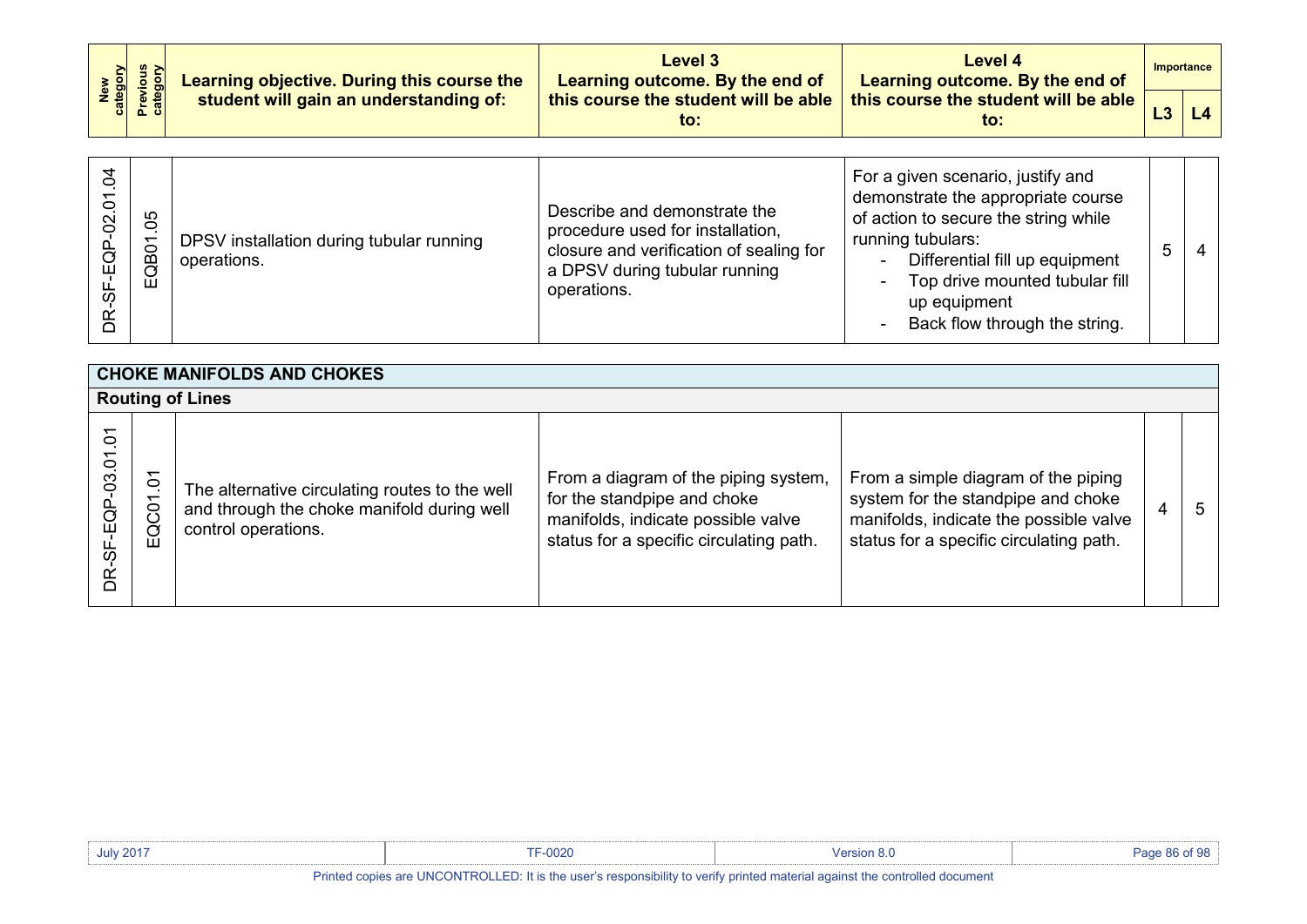| New<br>Category<br>Previous<br>Category | Learning objective. During this course the | Level 3<br>Learning outcome. By the end of  | <b>Level 4</b><br>Learning outcome. By the end of         | Importance |
|-----------------------------------------|--------------------------------------------|---------------------------------------------|-----------------------------------------------------------|------------|
|                                         | student will gain an understanding of:     | this course the student will be able<br>to: | , this course the student will be able $\parallel$<br>to: |            |

|                                         | <b>Manual and Remote Chokes</b> |                                                                                          |                                                                                                                                                                                                                                                            |                                                                                                              |   |   |  |  |
|-----------------------------------------|---------------------------------|------------------------------------------------------------------------------------------|------------------------------------------------------------------------------------------------------------------------------------------------------------------------------------------------------------------------------------------------------------|--------------------------------------------------------------------------------------------------------------|---|---|--|--|
| 0<br>$\overline{0}$<br>P-03.<br>ē<br>S) | $\delta$<br>EQC02               | The operating principles and limitations of<br>adjustable chokes (reference API STD 53). | Outline the operating principles and<br>the safety critical inspections<br>required:<br>Function check (for example<br>at shift handover)<br>Cleanliness check (for<br>example flushing lines during<br>an SCR)<br><b>Planned maintenance</b><br>routines. | For a given scenario, interpret the<br>operating principles and the safety<br>critical inspections required. | 2 | 5 |  |  |

| <b>AUXILIARY EQUIPMENT</b> |                        |                                                                           |                                                                                                                                          |                                                                                                                                                            |   |   |  |  |
|----------------------------|------------------------|---------------------------------------------------------------------------|------------------------------------------------------------------------------------------------------------------------------------------|------------------------------------------------------------------------------------------------------------------------------------------------------------|---|---|--|--|
|                            |                        | <b>Mud Gas Separators (MGS)</b>                                           |                                                                                                                                          |                                                                                                                                                            |   |   |  |  |
| Š<br>DR-SF-EQP-04.01       | $\delta$<br>QD01<br>ய் | The operating principles and limitations of a<br>Mud Gas Separator (MGS). | Recognise the operational limitations<br>of the MGS.<br>From given data, calculate the<br>pressure that there is gas 'blow-<br>through'. | For a given situation, interpret the<br>critical operating limits and determine<br>the actions to take in order to prevent<br>the loss of the liquid seal. | 4 | 4 |  |  |

| <b>July 2017</b>                                                                                                            | <b>F-0020</b> | Version 8 ( |  |
|-----------------------------------------------------------------------------------------------------------------------------|---------------|-------------|--|
| Printed copies are UNCONTROLLED: It is the user's responsibility to verify printed material against the controlled document |               |             |  |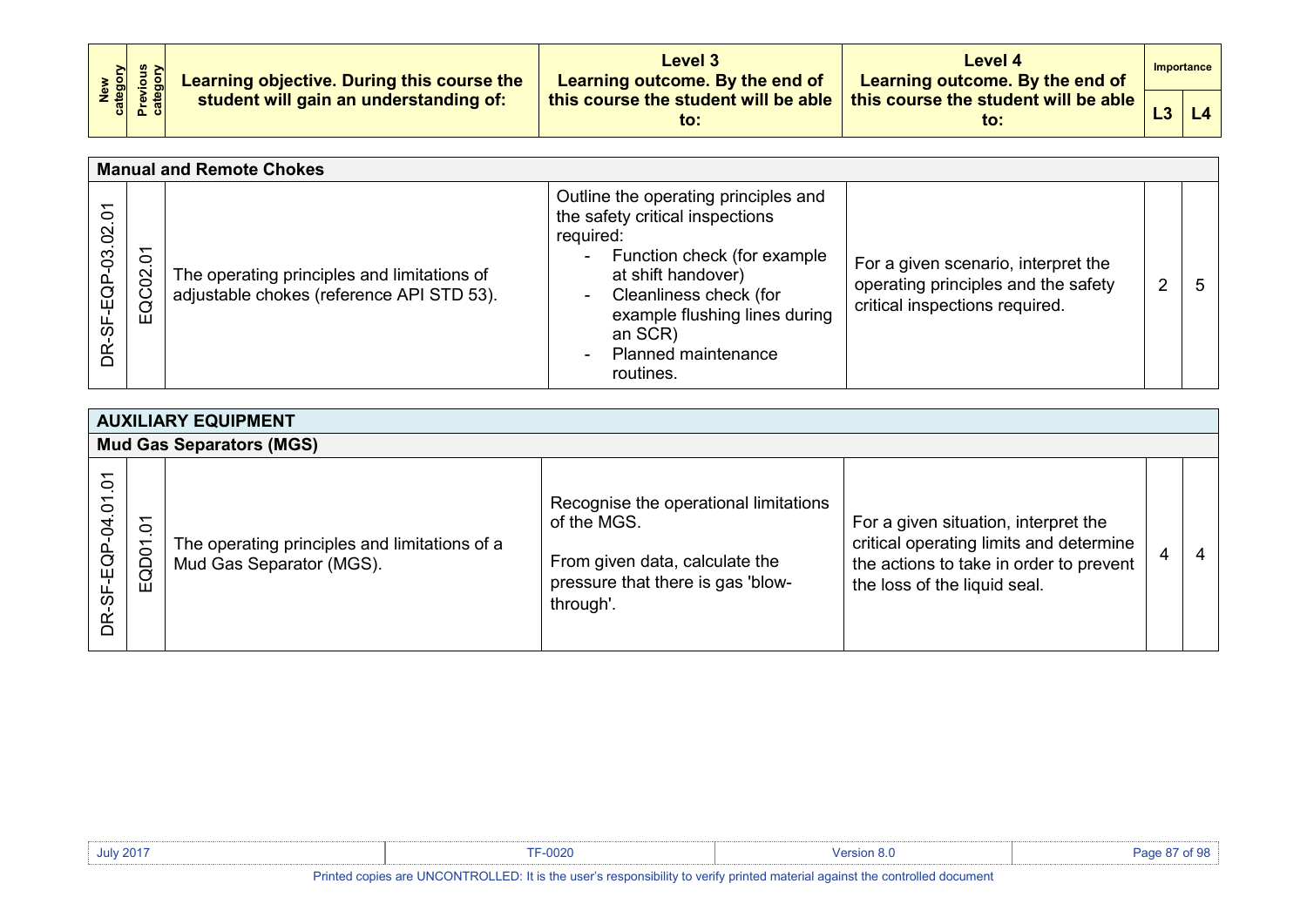| New<br>Category<br>Previous<br>Category |  | Learning objective. During this course the<br>student will gain an understanding of: | Level 3<br>Learning outcome. By the end of  | Level 4<br>Learning outcome. By the end of  |    | Importance |  |
|-----------------------------------------|--|--------------------------------------------------------------------------------------|---------------------------------------------|---------------------------------------------|----|------------|--|
|                                         |  |                                                                                      | this course the student will be able<br>to: | this course the student will be able<br>to: | L3 | L4         |  |

|                                             | <b>Vacuum Degasser</b> |                                                                |                                                                                                  |                                                                                                   |   |   |  |
|---------------------------------------------|------------------------|----------------------------------------------------------------|--------------------------------------------------------------------------------------------------|---------------------------------------------------------------------------------------------------|---|---|--|
| 5<br>$\overline{0}$<br>P-04<br>ē<br>ळ<br>ΒŘ | δ<br>EQD02             | The operating principles and the role of a<br>vacuum degasser. | Outline the principles, operational<br>considerations and limitations of the<br>vacuum degasser. | Explain the principles, operational<br>considerations, and limitations of the<br>vacuum degasser. | 3 | 4 |  |

| <b>TESTING</b>                     |                                |                                                                                                                                      |                                                                                                                                                                                                                                                                                             |                                                                                                                                                                                                                                                               |   |    |  |
|------------------------------------|--------------------------------|--------------------------------------------------------------------------------------------------------------------------------------|---------------------------------------------------------------------------------------------------------------------------------------------------------------------------------------------------------------------------------------------------------------------------------------------|---------------------------------------------------------------------------------------------------------------------------------------------------------------------------------------------------------------------------------------------------------------|---|----|--|
|                                    |                                | <b>BOP and Equipment Testing</b>                                                                                                     |                                                                                                                                                                                                                                                                                             |                                                                                                                                                                                                                                                               |   |    |  |
| $\tilde{\circ}$<br>DR-SF-EQP-05.01 | $\tilde{\Omega}$<br>QF01<br>ய் | The importance of the procedures for<br>maintaining and testing BOP stack and choke<br>and kill manifolds (reference API standards). | Identify the criteria for a successful<br>pressure test:<br>Direction of pressure applied<br>$\blacksquare$<br>Volume to be pumped<br>$\blacksquare$<br>Instrumentation<br>Test fluids<br>$\sim$<br>Test duration<br>۰.<br>Safe pressure bleed off and<br>$\sim$<br>monitored flow returns. | Schedule and validate successful<br>pressure testing:<br>- Direction of pressure applied:<br>Volume to be pumped<br>Instrumentation<br>Test fluids<br>Test duration<br>$\sim$<br>Test records<br>۰.<br>Safe pressure bleed off and<br>monitored flow returns. | 5 | -5 |  |

| <b>July 2017</b>                                                                                                          | -0020 | Version 8.0 | ane 88 of 98 |
|---------------------------------------------------------------------------------------------------------------------------|-------|-------------|--------------|
| Inted copies are UNCONTROLLED: It is the user's responsibility to verify printed material against the controlled document |       |             |              |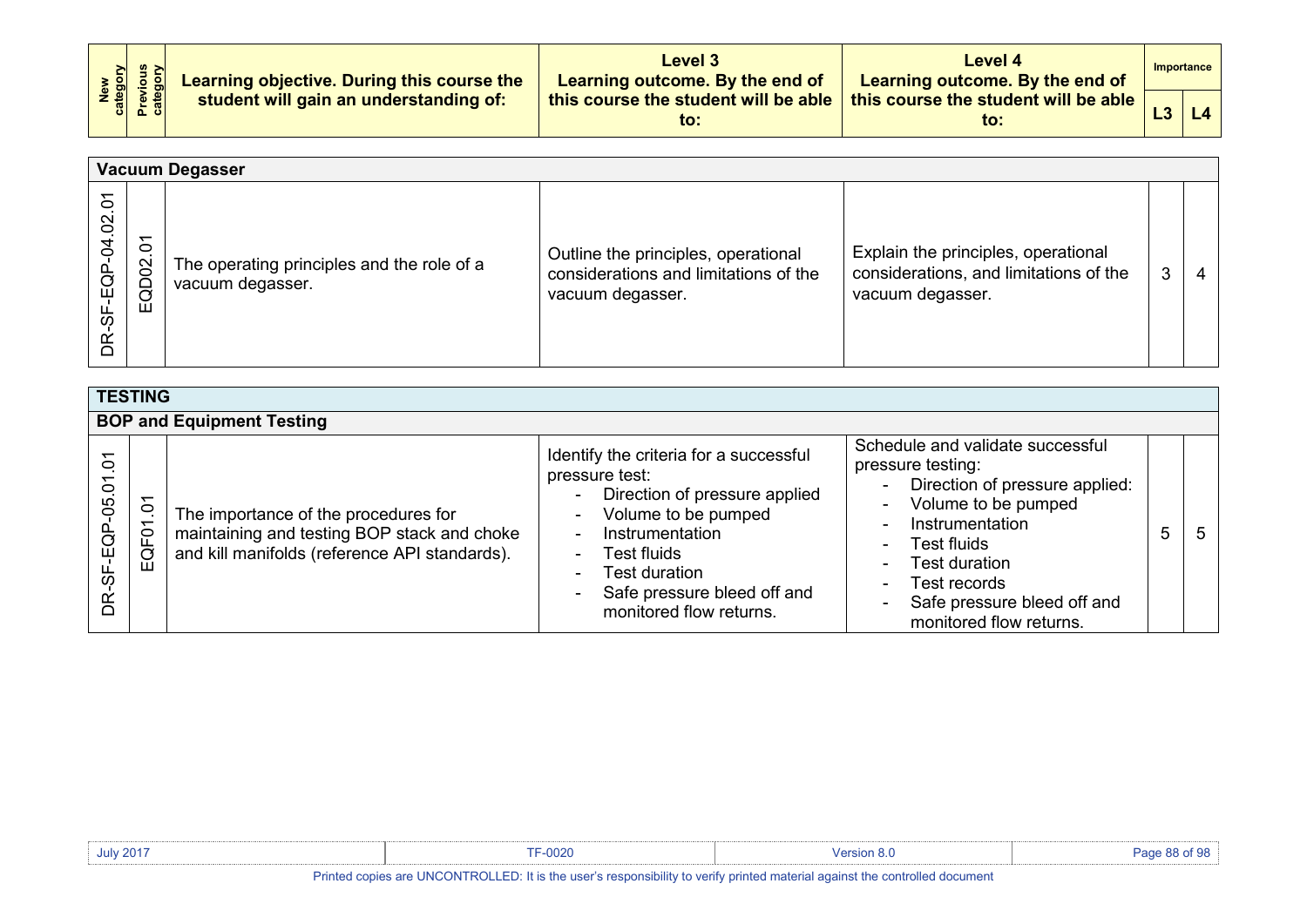| New<br>category    | <b>Previous</b><br>category | Learning objective. During this course the                                                                                     | <b>Level 3</b><br>Learning outcome. By the end of                                                                                                                            |                                                                                                                                                                                                                                                          | <b>Importance</b> |    |
|--------------------|-----------------------------|--------------------------------------------------------------------------------------------------------------------------------|------------------------------------------------------------------------------------------------------------------------------------------------------------------------------|----------------------------------------------------------------------------------------------------------------------------------------------------------------------------------------------------------------------------------------------------------|-------------------|----|
|                    |                             | student will gain an understanding of:                                                                                         | this course the student will be able<br>$\mathsf{to}$ :                                                                                                                      | this course the student will be able<br>$\mathsf{to}$ :                                                                                                                                                                                                  | L3                | L4 |
| DR-SF-EQP-05.01.02 | NEW                         | The required frequency and test values of<br>BOPs and well control equipment during well<br>operations (reference API STD 53). |                                                                                                                                                                              | Explain the frequency of testing:<br>Before installation<br>On installation<br>During well operations.<br>Define the relevant test values<br>applied during well operations:<br><b>Before installation</b><br>On installation<br>During well operations. |                   | 5  |
| DR-SF-EQP-05.01.03 | EQF01.02                    | Monitoring the non-pressured side of the<br>barrier being tested.                                                              | From given BOP and choke/stand<br>pipe diagrams, indicate the<br>appropriate line-up to monitor for flow<br>or pressure build up when performing<br>specific pressure tests. | For a given scenario, justify an<br>appropriate line-up to monitor for flow<br>or pressure build up when performing<br>specific pressure tests.                                                                                                          | 5                 | 5  |
| DR-SS-EQP-05.01.04 | EQF01.03                    | The inverted test ram in a subsea BOP stack.                                                                                   |                                                                                                                                                                              | For a given scenario, explain the use<br>of inverted test rams in a subsea<br>BOP stack and outline the limitations<br>of inverted test rams.                                                                                                            |                   | 3  |

| <b>July 2017</b>                                                                                                            | $F-0020$ |  |  |
|-----------------------------------------------------------------------------------------------------------------------------|----------|--|--|
| Printed copies are UNCONTROLLED: It is the user's responsibility to verify printed material against the controlled document |          |  |  |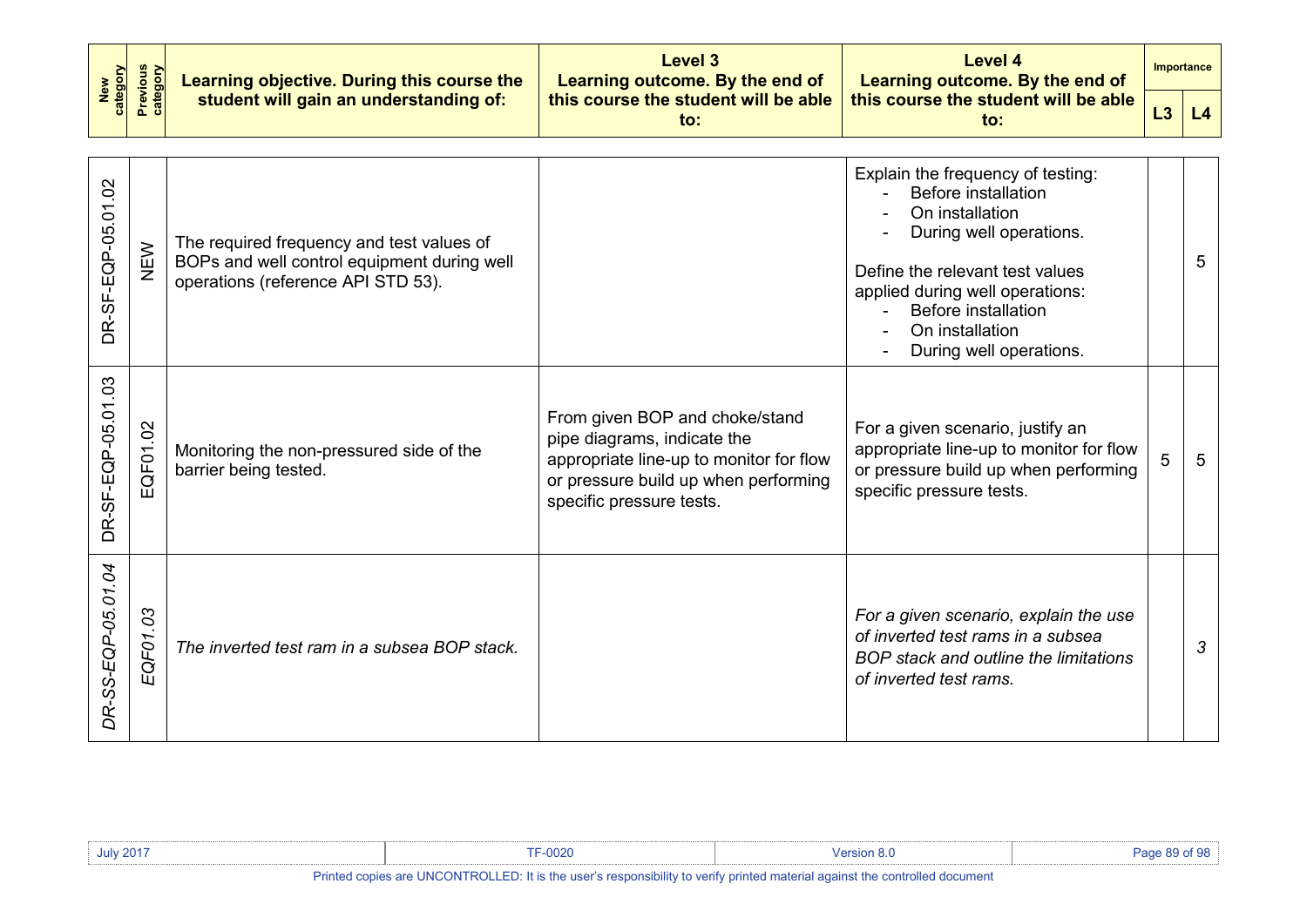| New<br>category    | <b>Previous</b><br>category | Learning objective. During this course the                                               | Level 3<br>Learning outcome. By the end of                                      | <b>Level 4</b><br>Learning outcome. By the end of                                                                                                                                                                                                              |    | Importance |
|--------------------|-----------------------------|------------------------------------------------------------------------------------------|---------------------------------------------------------------------------------|----------------------------------------------------------------------------------------------------------------------------------------------------------------------------------------------------------------------------------------------------------------|----|------------|
|                    |                             | student will gain an understanding of:                                                   | this course the student will be able<br>to:                                     | this course the student will be able<br>$\mathsf{to}$ :                                                                                                                                                                                                        | L3 | L4         |
| DR-SF-EQP-05.01.05 | EQF01.04                    | The pressure test requirements for DPSVs and<br><b>IBOPs.</b>                            | Define the pressure test requirements<br>for DPSVs and IBOPs.                   | Explain the pressure test procedures<br>for DPSVs and IBOPs.                                                                                                                                                                                                   | 5  | 5          |
| DR-SF-EQP-05.01.06 | <b>NEW</b>                  | The required frequency and test values for<br>DPSVs and IBOPs (reference API standards). |                                                                                 | Explain the frequency of testing:<br><b>Before installation</b><br>On installation<br>During well operations<br>Define the relevant test values<br>applied during well operations:<br><b>Before installation</b><br>On installation<br>During well operations. |    | 3          |
| DR-SF-EQP-05.01.07 | EQF01.05                    | The required BOP operating pressures and<br>closing times (reference API standards).     | Identify correct closing pressures and<br>duration for given BOP type and size. | Verify correct operating pressures<br>and closing times for given BOP type<br>and size.                                                                                                                                                                        | 3  | 4          |

| <b>July 2017</b> | TF-0020                           | Version 8.0                                                                                                     | Page 90 of 98 |
|------------------|-----------------------------------|-----------------------------------------------------------------------------------------------------------------|---------------|
| .                | $\cdots$<br>$-11 - 11111 - 11111$ | the contract of the contract of the contract of the contract of the contract of the contract of the contract of |               |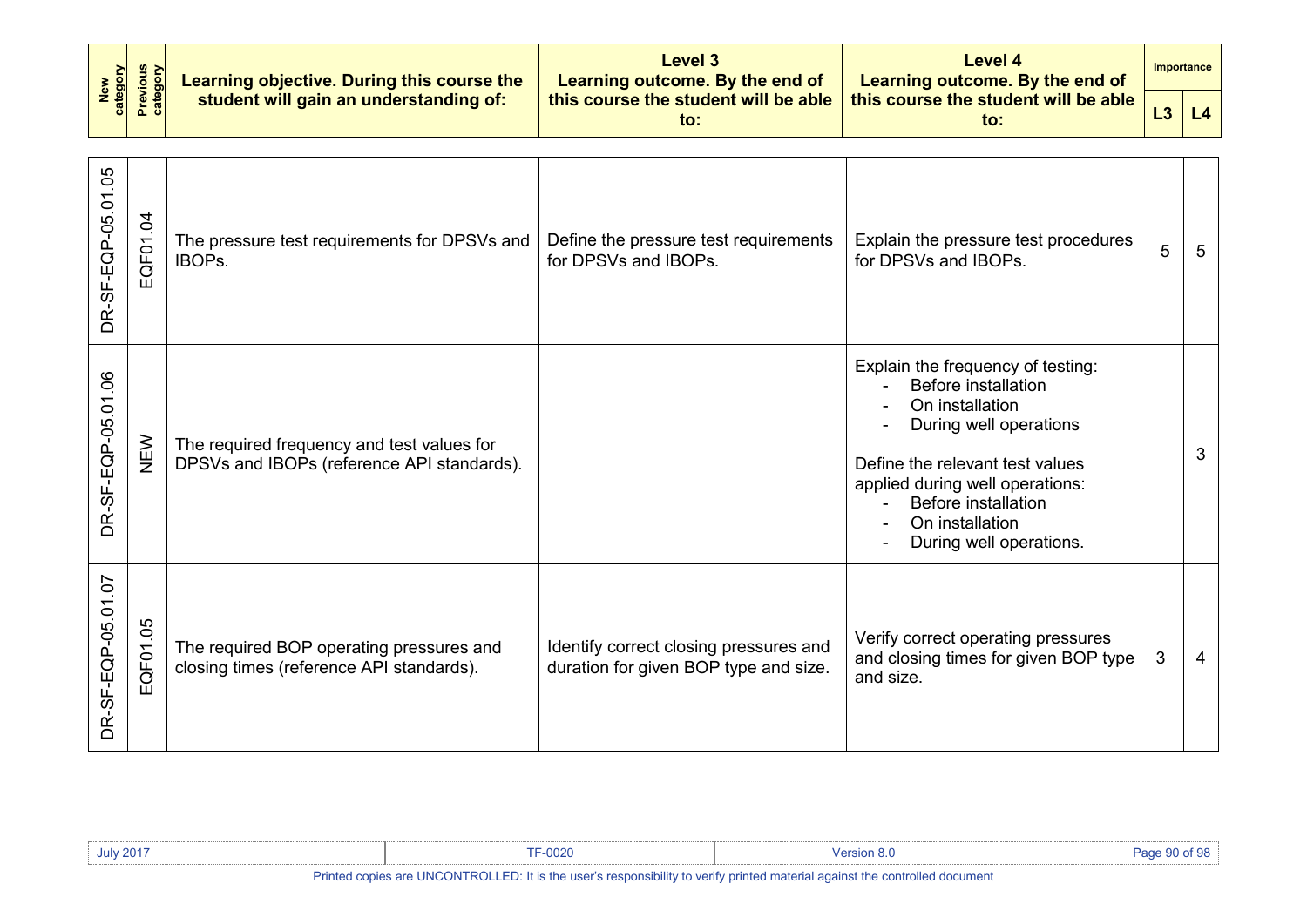| New<br>category           | <b>Previous</b><br>category | Learning objective. During this course the                                              | Level 3<br>Learning outcome. By the end of                                                                                                                             | <b>Level 4</b><br>Learning outcome. By the end of                                                                                                                                                                                   | <b>Importance</b> |    |
|---------------------------|-----------------------------|-----------------------------------------------------------------------------------------|------------------------------------------------------------------------------------------------------------------------------------------------------------------------|-------------------------------------------------------------------------------------------------------------------------------------------------------------------------------------------------------------------------------------|-------------------|----|
|                           |                             | student will gain an understanding of:                                                  | this course the student will be able<br>to:                                                                                                                            | this course the student will be able<br>$\mathsf{to}$ :                                                                                                                                                                             | L3                | L4 |
| DR-SF-EQP-05.01.08        | EQF01.06                    | Pressure and strength ratings for equipment<br>used to test well control equipment.     | From data provided, define the rating<br>of the equipment to use in the test<br>process.                                                                               | From data provided, calculate the<br>rating of the equipment to use in the<br>test process.                                                                                                                                         | 3                 | 4  |
| <b>DR-SF-EQP-05.01.09</b> | EQF01.07                    | The function test requirements for BOP, valves<br>and manifolds (reference API STD 53). | Describe the function test<br>requirements for BOP, valves and<br>manifolds:<br>Before installation<br>On installation<br>During well operations.                      | Explain the function test requirements<br>for BOP, valves and manifolds:<br><b>Before installation</b><br>On installation<br>During well operations.                                                                                | 5                 | 5  |
| DR-SF-EQP-05.01.10        | NEW                         | The correct procedures to test diverter<br>systems (reference API standards).           | Identify the criteria for a successful<br>diverter test:<br>Direction of pressure applied<br>Venting or flow<br>Volume to be pumped<br>Instrumentation<br>Test fluids. | Schedule and validate a successful<br>diverter test:<br>Direction of pressure applied<br>$\blacksquare$<br>Venting or flow<br>Volume to be pumped<br>Instrumentation<br><b>Test fluids</b><br><b>Test duration</b><br>Test records. | 5                 | 5  |

| <b>July 2017</b>                                                                                                            | $-0020$ |  |  |
|-----------------------------------------------------------------------------------------------------------------------------|---------|--|--|
| Printed copies are UNCONTROLLED: It is the user's responsibility to verify printed material against the controlled document |         |  |  |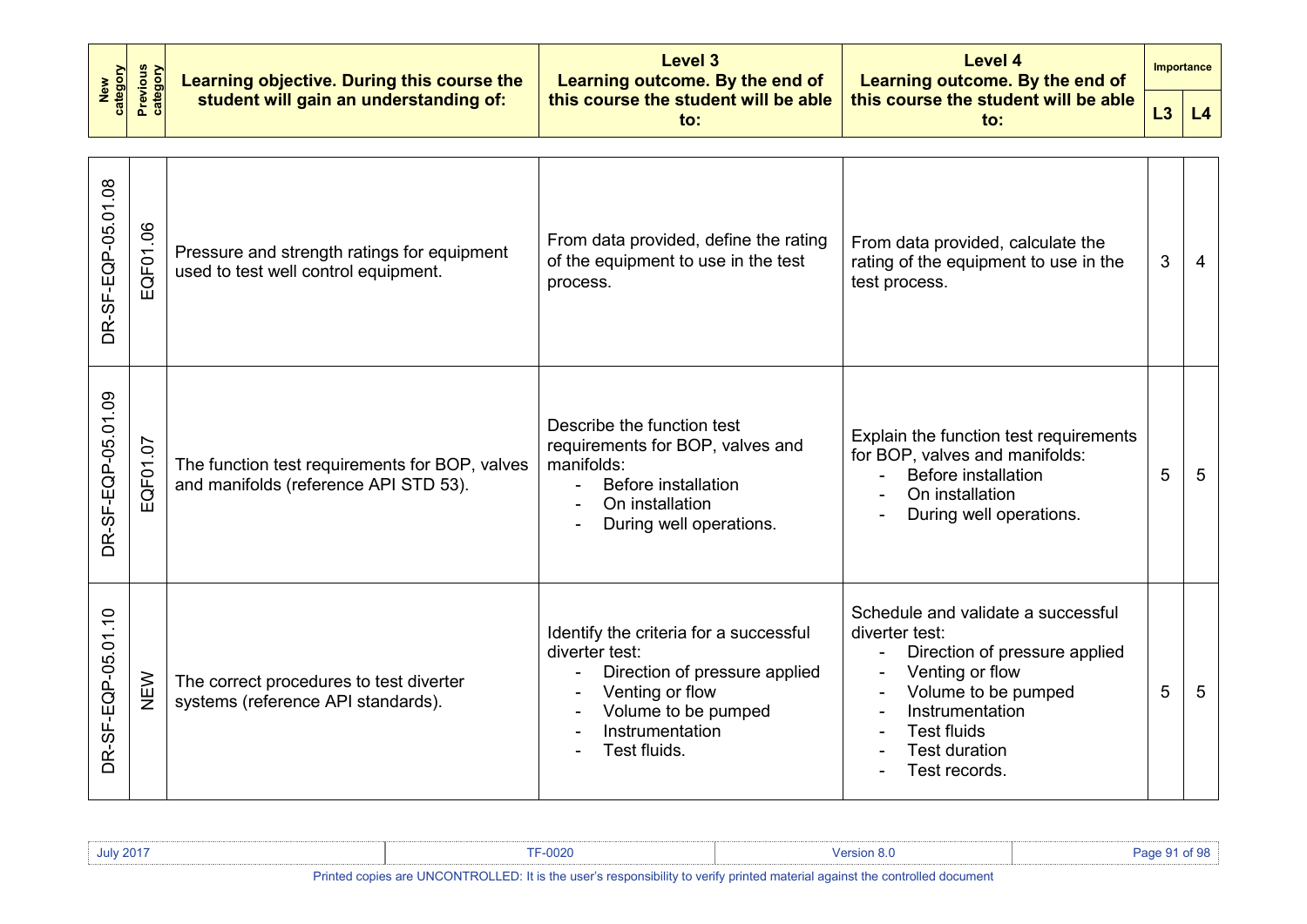| New<br>category<br>Previous<br>category | <b>Learning objective. During this course the</b> | Level 3<br>Learning outcome. By the end of | Level 4<br>Learning outcome. By the end of | Importance                                                                                            |  |  |
|-----------------------------------------|---------------------------------------------------|--------------------------------------------|--------------------------------------------|-------------------------------------------------------------------------------------------------------|--|--|
|                                         |                                                   | student will gain an understanding of:     | to:                                        | $\mid$ this course the student will be able $\mid$ this course the student will be able $\mid$<br>to: |  |  |

| $\circ$<br>90<br>$\bar{\mathbf{q}}$<br>С.<br>Т<br>55<br>Ř | NEN<br>N | The frequency and test values required for<br>diverter systems (reference API standards). | Explain the frequency of diverter<br>testing:<br><b>Before installation</b><br>Ξ.<br>On installation<br>$\sim$<br>During well operations.<br>$\blacksquare$<br>5<br>Define the relevant test values<br>applied during well operations:<br><b>Before installation</b><br>On installation<br>۰.<br>During well operations.<br>$\sim$ |  |
|-----------------------------------------------------------|----------|-------------------------------------------------------------------------------------------|------------------------------------------------------------------------------------------------------------------------------------------------------------------------------------------------------------------------------------------------------------------------------------------------------------------------------------|--|
|-----------------------------------------------------------|----------|-------------------------------------------------------------------------------------------|------------------------------------------------------------------------------------------------------------------------------------------------------------------------------------------------------------------------------------------------------------------------------------------------------------------------------------|--|

|                                    |                                   | <b>Inflow Testing</b>                           |                                                                                                                                                                                              |                                                                                                                                                                 |   |    |
|------------------------------------|-----------------------------------|-------------------------------------------------|----------------------------------------------------------------------------------------------------------------------------------------------------------------------------------------------|-----------------------------------------------------------------------------------------------------------------------------------------------------------------|---|----|
| $\overline{c}$<br>DR-SF-EQP-05.02. | $\Omega$<br>QF <sub>02</sub><br>Ш | The principles of inflow testing.               | Identify why inflow tests are carried<br>out:<br>Test barriers in direction of<br>$\sim$<br>flow<br>When you cannot apply<br>$\blacksquare$<br>positive pressure upstream of<br>the barrier. | Explain why inflow tests are carried<br>out:<br>Test barriers in direction of<br>flow<br>When you cannot apply<br>positive pressure upstream of<br>the barrier. | 5 | -5 |
| $\overline{5}$<br>DR-SF-EQP-05.02  | 03<br>EQF02.                      | Factors to be considered during an inflow test. |                                                                                                                                                                                              | Determine possible leak paths and<br>their effect.<br>From given pressure profiles,<br>recognise thermal expansion and/or<br>flow.                              |   | 5  |

| <b>July 2017</b> | <b>TF-0020</b>                                                                                                                                            | Version 8.0                                                                                                     | Page 92 of 98 |
|------------------|-----------------------------------------------------------------------------------------------------------------------------------------------------------|-----------------------------------------------------------------------------------------------------------------|---------------|
| .                | $\mathbf{r}$ . The contract of $\mathbf{r}$ and $\mathbf{r}$ and $\mathbf{r}$ and $\mathbf{r}$ and $\mathbf{r}$ and $\mathbf{r}$<br>$-11 - 11111 - 11111$ | the contract of the contract of the contract of the contract of the contract of the contract of the contract of |               |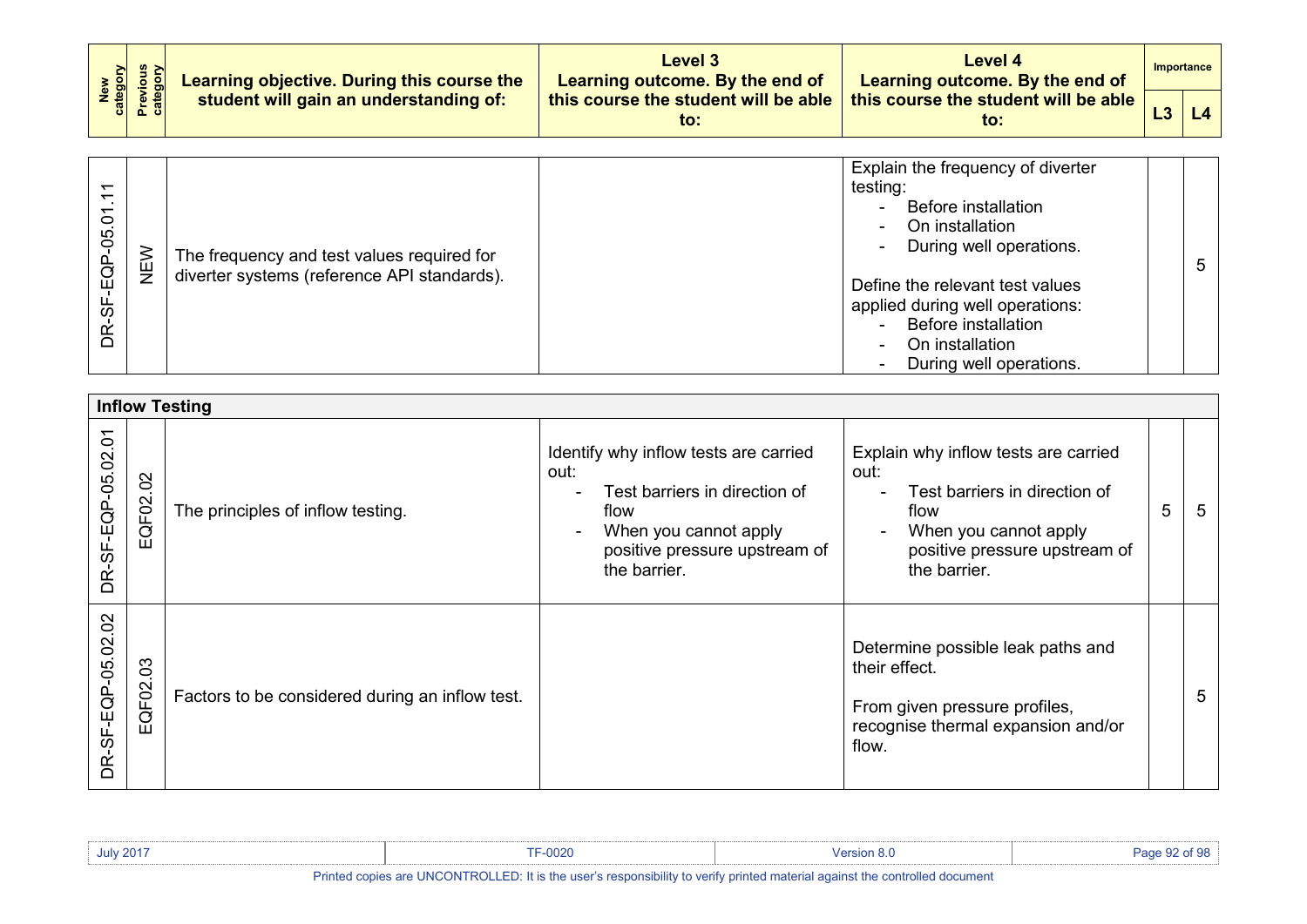| New<br>Category<br>Previous<br>Category | Learning objective. During this course the | Level 3<br>Learning outcome. By the end of  | Level 4<br>Learning outcome. By the end of  | Importance |
|-----------------------------------------|--------------------------------------------|---------------------------------------------|---------------------------------------------|------------|
|                                         | student will gain an understanding of:     | this course the student will be able<br>to: | this course the student will be able<br>to: |            |

| 8<br>DR-SF-EQP-05.02 | $\mathsf{a}$<br>EQF02. | Mitigations to minimise the kick size if the test<br>should fail. | Recognise the indications that an<br>inflow test has failed and explain the<br>immediate actions to take:<br>Monitor<br><b>Identify</b><br>$\blacksquare$<br>Course of action to regain<br>primary well control. | Verify that an inflow test has failed<br>and explain the immediate actions to<br>be taken:<br>Monitor<br><b>Identify</b><br>$\overline{\phantom{a}}$<br>Course of action to regain<br>$\blacksquare$<br>primary well control. | 5 | -5 |
|----------------------|------------------------|-------------------------------------------------------------------|------------------------------------------------------------------------------------------------------------------------------------------------------------------------------------------------------------------|-------------------------------------------------------------------------------------------------------------------------------------------------------------------------------------------------------------------------------|---|----|
| DR-SF-EQP-05.02.04   | 80<br>EQF02.           | The procedures required for an effective inflow<br>test.          | Demonstrate the appropriate steps for<br>an inflow test and the line-up<br>required:<br>Monitor<br>Record<br>Document approval.                                                                                  | Verify the appropriate steps for an<br>inflow test and the line-up required:<br>Monitor<br>$\blacksquare$<br>Record<br>$\blacksquare$<br>Document approval.                                                                   | 5 | -5 |

|                                             | <b>BOP CONTROL SYSTEMS</b> |                                                                  |                                                                                                           |                                                                                                       |   |   |  |  |  |  |
|---------------------------------------------|----------------------------|------------------------------------------------------------------|-----------------------------------------------------------------------------------------------------------|-------------------------------------------------------------------------------------------------------|---|---|--|--|--|--|
|                                             |                            | <b>BOP Control Systems</b>                                       |                                                                                                           |                                                                                                       |   |   |  |  |  |  |
| $\overline{0}$<br>$-EGP-06.01$<br>ပ္တ<br>BR | $\infty$<br>EQG01          | The general operating principles of the<br>remote-control panel. | Demonstrate and verify the operating<br>sequence used on the remote-control<br>panel to operate the BOPs. | Explain and verify the operating<br>sequence used on the remote-control<br>panel to operate the BOPs. | 5 | 5 |  |  |  |  |

| <b>July 2017</b> | TF-0020                                                                                                                                                                                                                                                                                                     | Version 8.0                                                                                                     | $of$ Q <sub>R</sub> |
|------------------|-------------------------------------------------------------------------------------------------------------------------------------------------------------------------------------------------------------------------------------------------------------------------------------------------------------|-----------------------------------------------------------------------------------------------------------------|---------------------|
| .                | $\mathbf{u}$ , $\mathbf{u}$ , $\mathbf{u}$ , $\mathbf{u}$ , $\mathbf{u}$ , $\mathbf{u}$ , $\mathbf{u}$ , $\mathbf{u}$ , $\mathbf{u}$ , $\mathbf{u}$ , $\mathbf{u}$ , $\mathbf{u}$ , $\mathbf{u}$ , $\mathbf{u}$ , $\mathbf{u}$ , $\mathbf{u}$ , $\mathbf{u}$ , $\mathbf{u}$ , $\mathbf{u}$ , $\mathbf{u}$ , | the contract of the contract of the contract of the contract of the contract of the contract of the contract of |                     |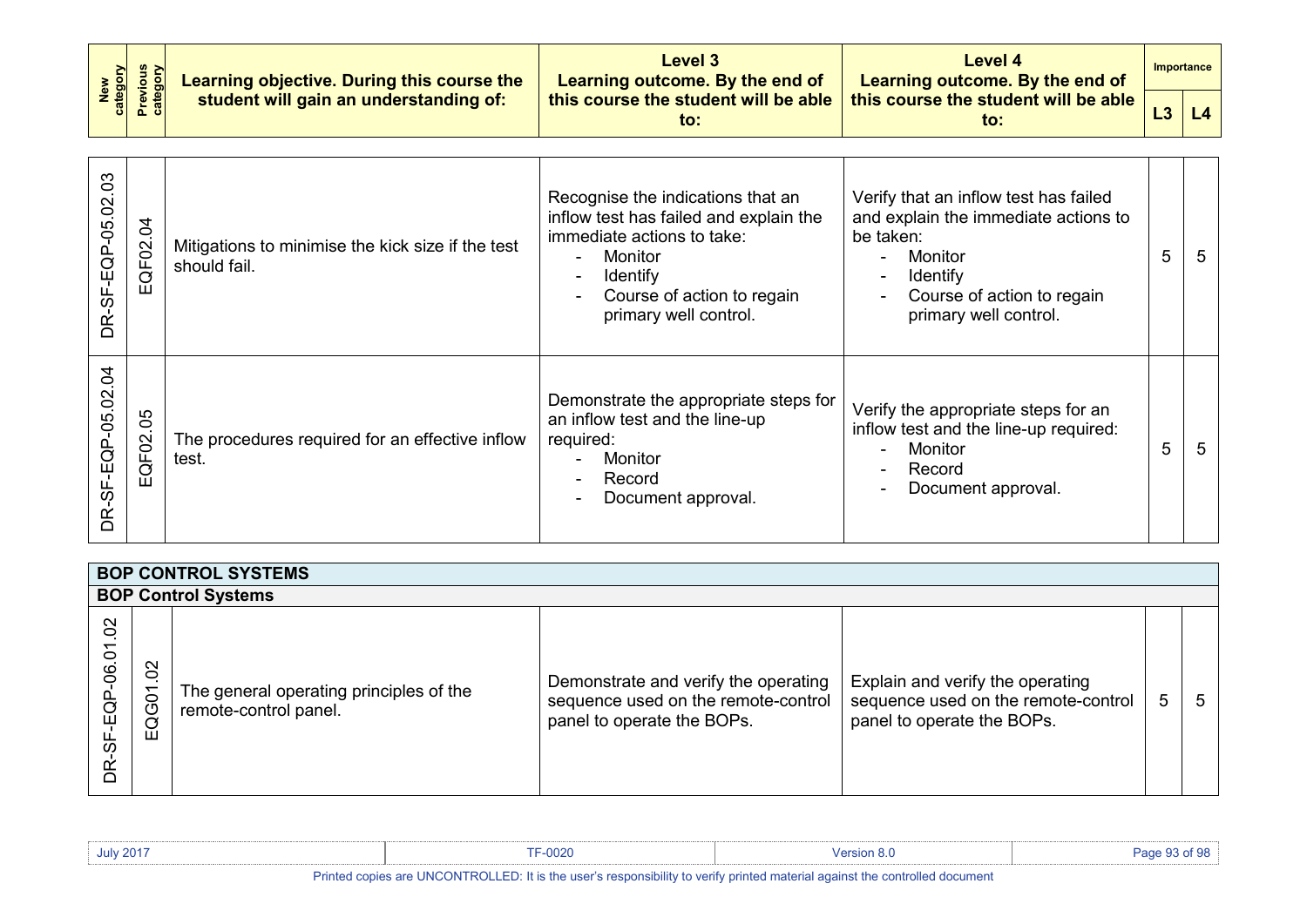| <b>Previous</b><br>category<br>New<br>category |                | Learning objective. During this course the                                                                                 | Level 3<br>Learning outcome. By the end of                                                              | Level 4<br>Learning outcome. By the end of                                                                                       |                | <b>Importance</b> |
|------------------------------------------------|----------------|----------------------------------------------------------------------------------------------------------------------------|---------------------------------------------------------------------------------------------------------|----------------------------------------------------------------------------------------------------------------------------------|----------------|-------------------|
|                                                |                | student will gain an understanding of:                                                                                     | this course the student will be able<br>$\mathbf{to}$ :                                                 | this course the student will be able<br>$\mathsf{to}$ :                                                                          | L3             | L4                |
| DR-SF-EQP-06.01.03                             | QG01.03<br>ιīι | The normal operating pressures and stored<br>volumes contained in the BOP control system<br>(reference API spec 16D).      | Define the normal operating<br>pressures and the stored volumes<br>contained in the BOP control system. | Define the normal operating<br>pressures and calculate the required<br>stored volumes contained in the BOP<br>control system.    | 5              | 5                 |
| DR-SF-EQP-06.01.04                             | NEW            | The normal operating pressures and stored<br>volumes contained in the diverter control<br>system (reference API spec 16D). |                                                                                                         | Define the normal operating<br>pressures and stored volumes<br>contained in the diverter control<br>system.                      | 5              | 5                 |
| DR-SF-EQP-06.01.05                             | EQG01.04       | The purpose and criteria for a successful<br>accumulator drawdown test (reference API<br>STD 53).                          | Define the procedure for an<br>accumulator drawdown test.                                               | Verify the results of an accumulator<br>drawdown test.<br>Outline the actions to take if the<br>accumulator drawdown test fails. | $\overline{4}$ | 4                 |

| <b>July 2017</b>                                                                                                                                                                                                                     | <b>FF-0020</b> | Mersion 8.0 |  |  |  |  |
|--------------------------------------------------------------------------------------------------------------------------------------------------------------------------------------------------------------------------------------|----------------|-------------|--|--|--|--|
| <b>Data and a set of a set INIOON TROLLER</b> . If that he can be a second that a consideration of the set of a second that the second second second second second second second second second second second second second second se |                |             |  |  |  |  |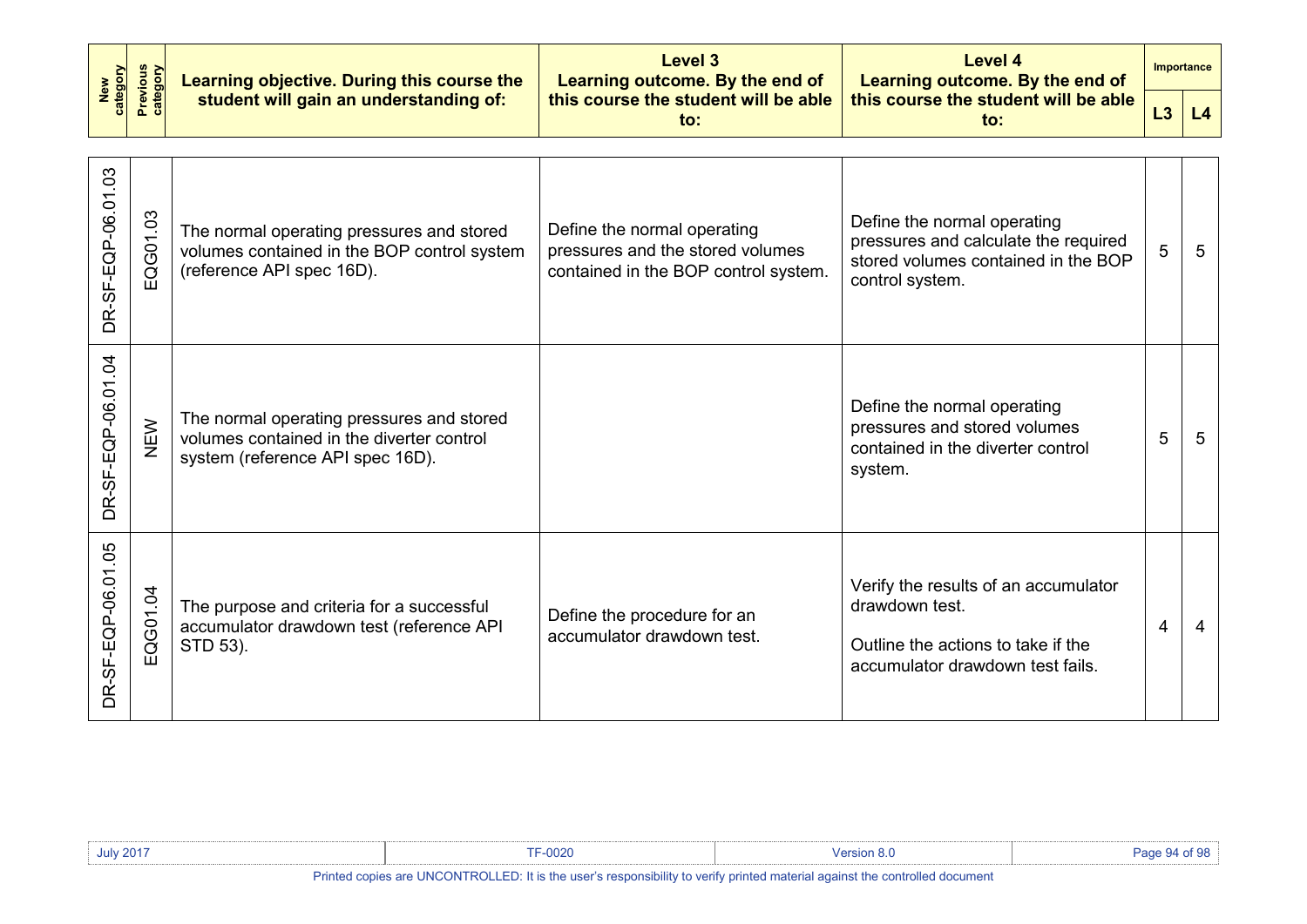| category<br>New    | <b>Previous</b><br>category | Learning objective. During this course the                          | Level 3<br>Learning outcome. By the end of                                                                                                                                                                            | <b>Level 4</b><br>Learning outcome. By the end of                                                                                                                                                                                        | <b>Importance</b> |    |
|--------------------|-----------------------------|---------------------------------------------------------------------|-----------------------------------------------------------------------------------------------------------------------------------------------------------------------------------------------------------------------|------------------------------------------------------------------------------------------------------------------------------------------------------------------------------------------------------------------------------------------|-------------------|----|
|                    |                             | student will gain an understanding of:                              | this course the student will be able<br>this course the student will be able<br>to:<br>to:                                                                                                                            |                                                                                                                                                                                                                                          | L3                | L4 |
|                    |                             |                                                                     |                                                                                                                                                                                                                       |                                                                                                                                                                                                                                          |                   |    |
| DR-SF-EQP-06.01.06 | EQG01.06                    | How to confirm if a specific function has<br>successfully operated. | Demonstrate the checks required to<br>confirm if a given function has<br>successfully occurred.                                                                                                                       | Verify if a given function has<br>successfully occurred.                                                                                                                                                                                 | 10                | 10 |
| DR-SF-EQP-06.01.07 | EQG01.07                    | Possible functional problems during<br>BOP/Diverter operations.     | Diagnose the cause of a malfunction:<br>Leaking surface hoses<br>Malfunctioning manipulator<br>valve<br>Pressure regulator failure<br>Reservoir fluid levels.<br>Demonstrate immediate alternative<br>actions to take | Diagnose the cause of a malfunction:<br>Leaking surface hoses<br>$\blacksquare$<br>Malfunctioning manipulator<br>valve<br>Pressure regulator failure<br>Reservoir fluid levels.<br>Demonstrate immediate alternative<br>actions to take. | 5                 | 10 |

| <b>July 2017</b> | $TE-0000$<br><b>F-0020</b> | <b>Version 8.0</b> | Page " |
|------------------|----------------------------|--------------------|--------|
|                  |                            |                    |        |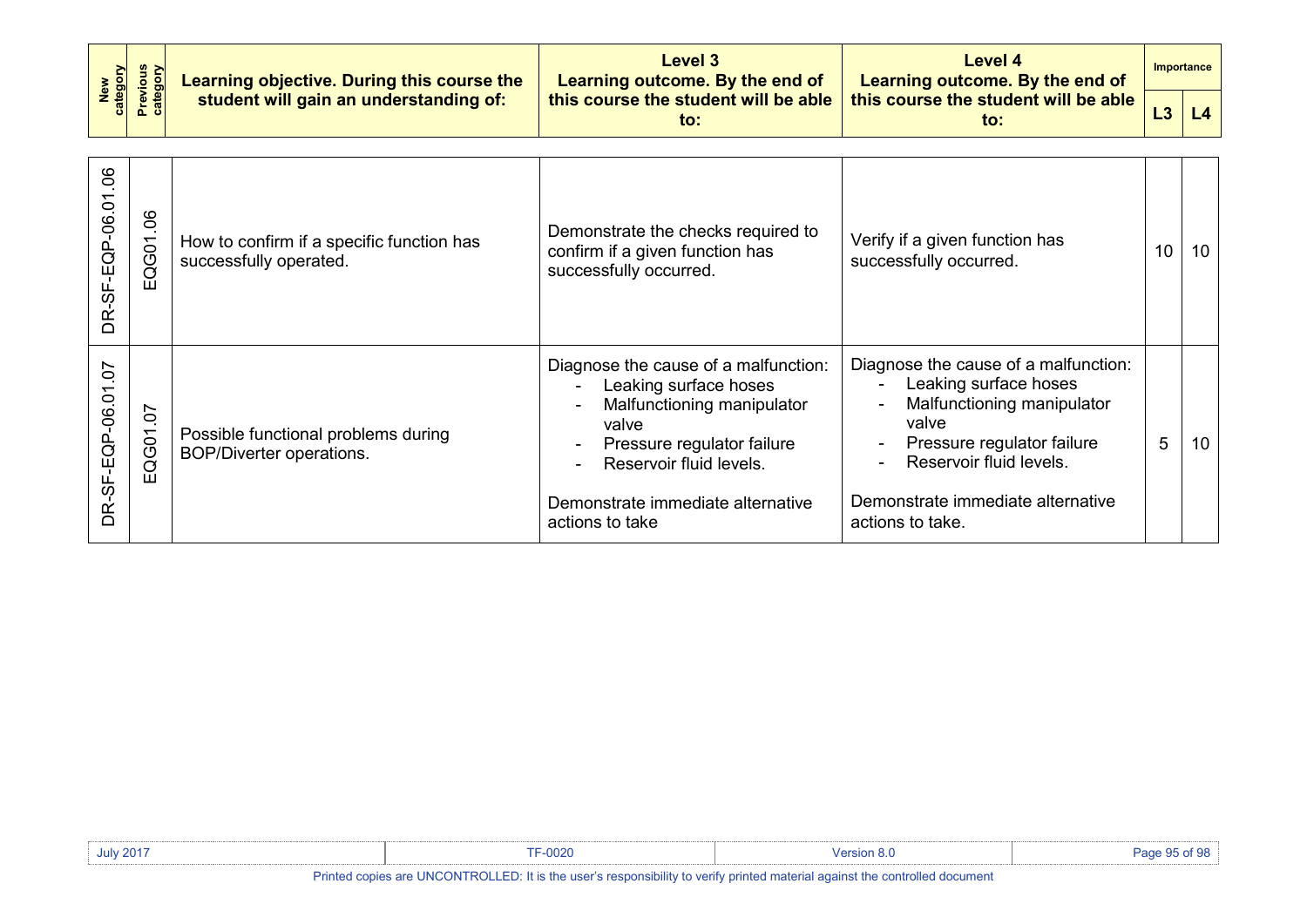|                                         | <b>Level 3</b><br>Learning objective. During this course the<br>Learning outcome. By the end of | Level 4<br>Learning outcome. By the end of  | <b>Importance</b>                           |  |
|-----------------------------------------|-------------------------------------------------------------------------------------------------|---------------------------------------------|---------------------------------------------|--|
| New<br>Category<br>Previous<br>Category | student will gain an understanding of:                                                          | this course the student will be able<br>to: | this course the student will be able<br>to: |  |

| <b>Subsea BOP Control Systems</b> |                              |                                                                                               |                                                                                                                                                                                 |                                                                                                                                                                                |    |                 |  |
|-----------------------------------|------------------------------|-----------------------------------------------------------------------------------------------|---------------------------------------------------------------------------------------------------------------------------------------------------------------------------------|--------------------------------------------------------------------------------------------------------------------------------------------------------------------------------|----|-----------------|--|
| DR-SS-EQP-06.02.01                | SSEQG01.09                   | The general operating principles of subsea<br><b>BOP</b> control systems.                     | From a diagram or description,<br>outline the sequence of operation of a<br><b>BOP</b> control system:<br>Pods<br><b>SPMs</b><br>Shuttle valves<br>Electro-hydraulic interface. | From a diagram or description,<br>explain the operating principles of a<br><b>BOP</b> control system:<br>Pods<br><b>SPMs</b><br>Shuttle valves<br>Electro-hydraulic interface. | 5  | $5\overline{5}$ |  |
| DR-SS-EQP-06.02.02                | <b>SEQG01.11</b><br>$\omega$ | The general operating principles of the remote-<br>control panel with a subsea installed BOP. | Describe the operating principles of<br>the remote-control panel.                                                                                                               | Explain the operating sequence used<br>on the remote-control panel to<br>operate the subsea installed BOPs.                                                                    | 5  | 5               |  |
| DR-SS-EQP-06.02.03                | <b>NEW</b>                   | How to confirm if a specific function has<br>successfully operated on a subsea BOP.           | Demonstrate the checks required to<br>confirm that a given function has<br>successfully occurred.                                                                               | Verify if a given function has<br>successfully occurred.                                                                                                                       | 10 | 10              |  |

July 2017 TF-0020 Version 8.0 Page 96 of 98

Printed copies are UNCONTROLLED: It is the user's responsibility to verify printed material against the controlled document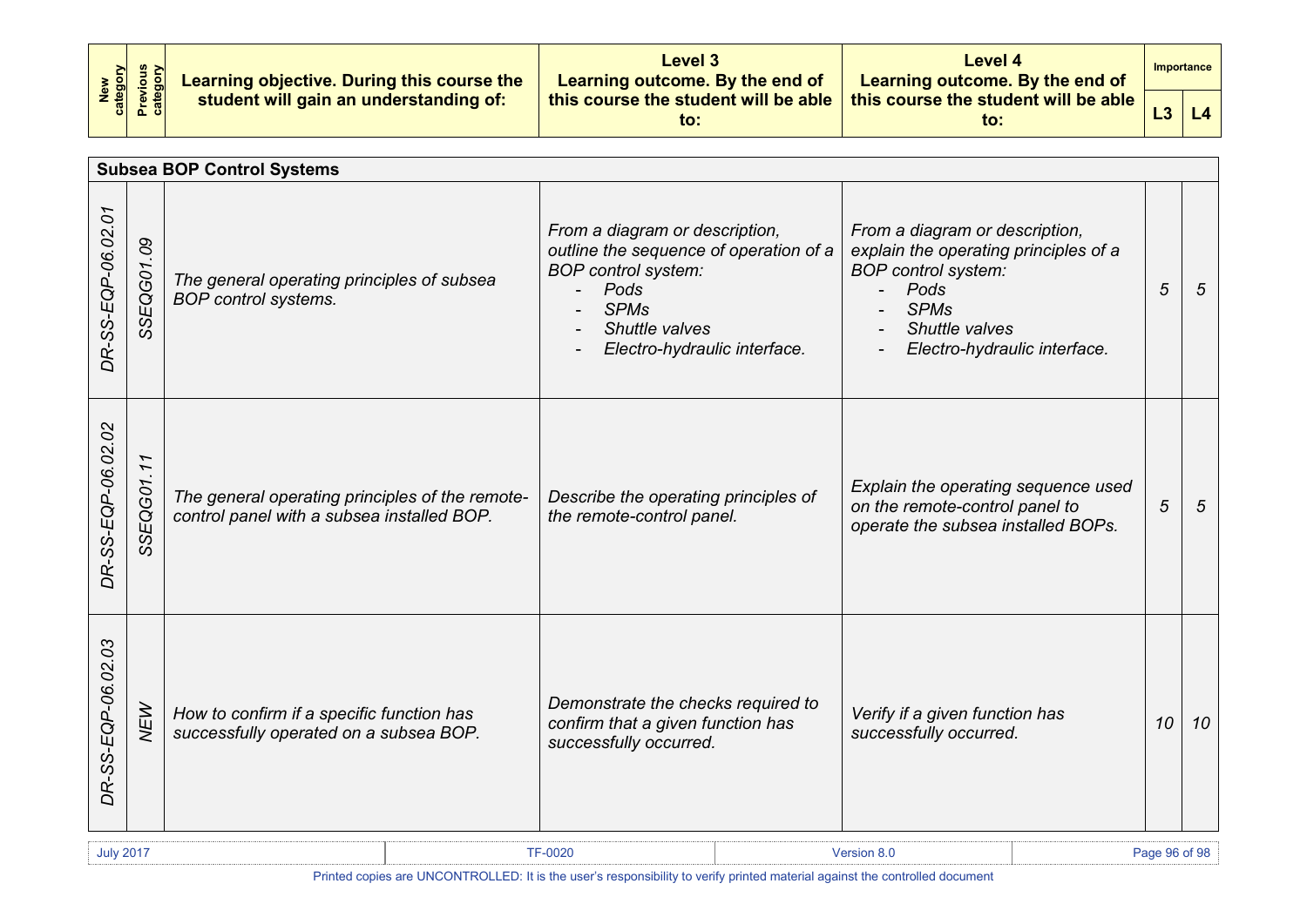| New<br>Category<br>Previous<br>Category |  | Learning objective. During this course the<br>student will gain an understanding of: | Level 3<br>Learning outcome. By the end of | Level 4<br>Learning outcome. By the end of<br>, this course the student will be able $\mid$ this course the student will be able $\mid$<br>to: | Importance |  |
|-----------------------------------------|--|--------------------------------------------------------------------------------------|--------------------------------------------|------------------------------------------------------------------------------------------------------------------------------------------------|------------|--|
|                                         |  |                                                                                      | to:                                        |                                                                                                                                                | L4         |  |

| $\overline{\mathcal{A}}$<br>DR-SS-EQP-06.02. | <b>NEW</b>                                         | Functional problems during operations of a<br>subsea installed BOP. | Diagnose the cause of a malfunction:<br>Leaking power hose<br>Leaking signal line<br><b>Malfunctioning SPM valve</b><br>Shuttle valve<br>Malfunctioning manipulator<br>valve.<br>Demonstrate immediate alternative<br>actions | Recognise the cause of a<br>malfunction:<br>Leaking power hose<br>Leaking signal line<br><b>Malfunctioning SPM valve</b><br>$\blacksquare$<br>Shuttle valve<br>$\overline{\phantom{0}}$<br>Malfunctioning manipulator<br>valve.<br>Demonstrate immediate alternative<br>actions. | 5              | 5             |
|----------------------------------------------|----------------------------------------------------|---------------------------------------------------------------------|-------------------------------------------------------------------------------------------------------------------------------------------------------------------------------------------------------------------------------|----------------------------------------------------------------------------------------------------------------------------------------------------------------------------------------------------------------------------------------------------------------------------------|----------------|---------------|
| DR-SS-EQP-06.02.05                           | $\sim$<br>$\overline{\phantom{0}}$<br>1.<br>SSEQGO | The purpose of having accumulator bottles at<br>the subsea BOP.     | Explain why accumulator bottles<br>should be suitably pre-charged and<br>mounted on the BOP.                                                                                                                                  | Explain why accumulator bottles<br>should be suitably pre-charged and<br>mounted on the BOP.<br>Calculate the required pre-charge for<br>accumulator bottles mounted on a<br>subsea BOP.                                                                                         | $\overline{c}$ | $\mathcal{S}$ |

| <b>July 2017</b>                                                                                                           | nonc<br><b>JUZU</b> |  |  |  |  |
|----------------------------------------------------------------------------------------------------------------------------|---------------------|--|--|--|--|
| Dripted conice are UNCONTROLLED. It is the user's reasonability to verify printed motorial excinat the controlled decument |                     |  |  |  |  |